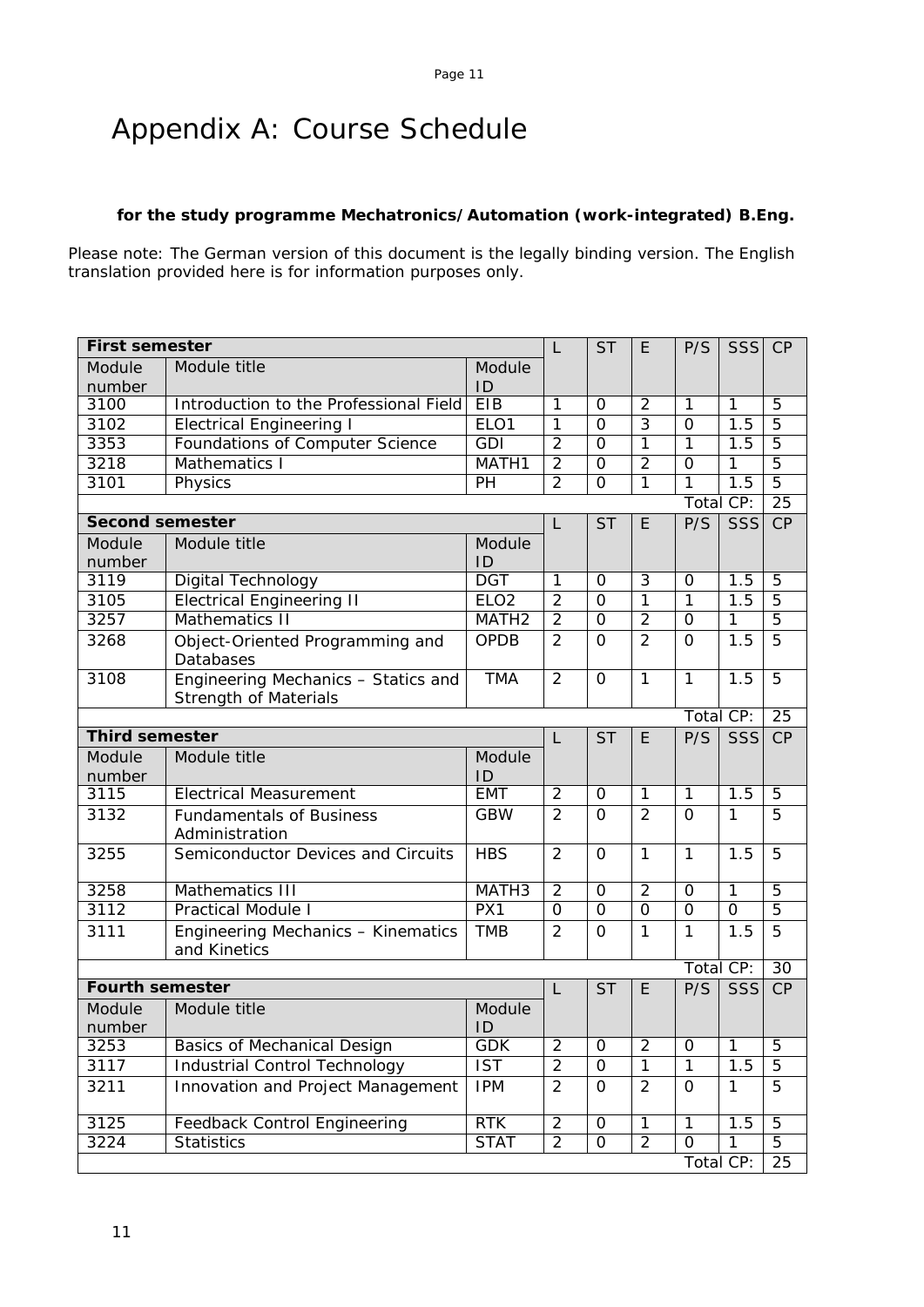| Module title<br>Module<br>Module<br>number<br>ID<br><b>EM</b><br>3124<br><b>Electrical Machines</b><br>$\overline{2}$<br>1<br>1.5<br>1<br>5<br>$\Omega$<br>3122<br>PX2<br>$\overline{0}$<br>$\overline{0}$<br>$\overline{0}$<br>$\overline{0}$<br>$\overline{0}$<br>$\overline{5}$<br><b>Practical Module II</b><br><b>TCE</b><br>3121<br>$\overline{2}$<br>$\overline{5}$<br><b>Technical English</b><br>$\mathcal{P}$<br>$\overline{1}$<br>$\Omega$<br>$\Omega$<br>$\overline{5}$<br>9010<br><b>Elective Module</b><br><b>WM</b><br>$\overline{O}$<br>Mechatronics/Automation<br>9010<br><b>Elective Module</b><br><b>WM</b><br>5<br>$\overline{0}$<br>Mechatronics/Automation<br>Total CP:<br>25<br><b>Sixth semester</b><br>$\overline{\mathsf{ST}}$<br>P/S<br>SSS<br>CP<br>E<br>L<br>Module title<br>Module<br>Module<br>number<br>ID<br><b>DMS</b><br>$\mathbf{1}$<br>3126<br>Documentation of Mechatronic<br>$\mathbf{1}$<br>3<br>5<br>$\Omega$<br>0<br>Systems<br>3220<br><b>MCP</b><br>Microcontroller Programming<br>$\overline{2}$<br>1<br>1<br>1.5<br>$\overline{5}$<br>O<br>3129<br><b>Practical Module III</b><br>PX3<br>$\overline{0}$<br>$\overline{5}$<br>$\Omega$<br>0<br>$\Omega$<br>$\Omega$<br>$\overline{5}$<br><b>WM</b><br>9010<br><b>Elective Module</b><br>0<br>Mechatronics/Automation<br><b>WM</b><br>9010<br><b>Elective Module</b><br>$\mathbf 0$<br>5<br>Mechatronics/Automation<br>Total CP:<br>$\overline{25}$<br><b>Seventh semester</b><br>SSS<br><b>ST</b><br>E<br>P/S<br>CP<br>L<br>Module title<br>Module<br>Module<br>number<br>ID<br><b>Bachelor Thesis</b><br><b>BA</b><br>3133<br>$\overline{0}$<br>$\overline{0}$<br>$\overline{12}$<br>O<br>0<br>0<br>KOL<br>$\overline{0}$<br>$\overline{0}$<br>$\overline{0}$<br>$\overline{3}$<br>3134<br>$\overline{0}$<br>$\overline{0}$<br>Colloquium<br><b>MES</b><br>$\overline{5}$<br>3131<br>Mechatronic Systems<br>1<br>$\overline{3}$<br>1.5<br>$\overline{O}$<br>0<br>$\overline{2}$<br>$\overline{2}$<br>3011<br>Personnel and Organisation<br><b>PUO</b><br>$\Omega$<br>$\overline{5}$<br>$\Omega$<br>$\mathbf{1}$<br>Total CP:<br>$\overline{25}$<br><b>Eighth semester</b><br>P/S<br>SSS<br>CP<br>L<br><b>ST</b><br>E<br>Module title<br>Module<br>Module<br>number<br>ID<br>$\Omega$<br>Total CP:<br>$\overline{0}$<br><b>Ninth semester</b><br><b>ST</b><br>P/S<br><b>SSS</b><br>CP<br>E<br>L<br>Module title<br>Module<br>Module<br>number<br>ID<br>Ο<br>Total CP: | <b>Fifth semester</b> |  |  | L | <b>ST</b> | E. | P/S | SSS | CP       |
|--------------------------------------------------------------------------------------------------------------------------------------------------------------------------------------------------------------------------------------------------------------------------------------------------------------------------------------------------------------------------------------------------------------------------------------------------------------------------------------------------------------------------------------------------------------------------------------------------------------------------------------------------------------------------------------------------------------------------------------------------------------------------------------------------------------------------------------------------------------------------------------------------------------------------------------------------------------------------------------------------------------------------------------------------------------------------------------------------------------------------------------------------------------------------------------------------------------------------------------------------------------------------------------------------------------------------------------------------------------------------------------------------------------------------------------------------------------------------------------------------------------------------------------------------------------------------------------------------------------------------------------------------------------------------------------------------------------------------------------------------------------------------------------------------------------------------------------------------------------------------------------------------------------------------------------------------------------------------------------------------------------------------------------------------------------------------------------------------------------------------------------------------------------------------------------------------------------------------------------------------------------------------------------------------------------------------------------------------------------------------------------------------------------------------------------------------------------------|-----------------------|--|--|---|-----------|----|-----|-----|----------|
|                                                                                                                                                                                                                                                                                                                                                                                                                                                                                                                                                                                                                                                                                                                                                                                                                                                                                                                                                                                                                                                                                                                                                                                                                                                                                                                                                                                                                                                                                                                                                                                                                                                                                                                                                                                                                                                                                                                                                                                                                                                                                                                                                                                                                                                                                                                                                                                                                                                                    |                       |  |  |   |           |    |     |     |          |
|                                                                                                                                                                                                                                                                                                                                                                                                                                                                                                                                                                                                                                                                                                                                                                                                                                                                                                                                                                                                                                                                                                                                                                                                                                                                                                                                                                                                                                                                                                                                                                                                                                                                                                                                                                                                                                                                                                                                                                                                                                                                                                                                                                                                                                                                                                                                                                                                                                                                    |                       |  |  |   |           |    |     |     |          |
|                                                                                                                                                                                                                                                                                                                                                                                                                                                                                                                                                                                                                                                                                                                                                                                                                                                                                                                                                                                                                                                                                                                                                                                                                                                                                                                                                                                                                                                                                                                                                                                                                                                                                                                                                                                                                                                                                                                                                                                                                                                                                                                                                                                                                                                                                                                                                                                                                                                                    |                       |  |  |   |           |    |     |     |          |
|                                                                                                                                                                                                                                                                                                                                                                                                                                                                                                                                                                                                                                                                                                                                                                                                                                                                                                                                                                                                                                                                                                                                                                                                                                                                                                                                                                                                                                                                                                                                                                                                                                                                                                                                                                                                                                                                                                                                                                                                                                                                                                                                                                                                                                                                                                                                                                                                                                                                    |                       |  |  |   |           |    |     |     |          |
|                                                                                                                                                                                                                                                                                                                                                                                                                                                                                                                                                                                                                                                                                                                                                                                                                                                                                                                                                                                                                                                                                                                                                                                                                                                                                                                                                                                                                                                                                                                                                                                                                                                                                                                                                                                                                                                                                                                                                                                                                                                                                                                                                                                                                                                                                                                                                                                                                                                                    |                       |  |  |   |           |    |     |     |          |
|                                                                                                                                                                                                                                                                                                                                                                                                                                                                                                                                                                                                                                                                                                                                                                                                                                                                                                                                                                                                                                                                                                                                                                                                                                                                                                                                                                                                                                                                                                                                                                                                                                                                                                                                                                                                                                                                                                                                                                                                                                                                                                                                                                                                                                                                                                                                                                                                                                                                    |                       |  |  |   |           |    |     |     |          |
|                                                                                                                                                                                                                                                                                                                                                                                                                                                                                                                                                                                                                                                                                                                                                                                                                                                                                                                                                                                                                                                                                                                                                                                                                                                                                                                                                                                                                                                                                                                                                                                                                                                                                                                                                                                                                                                                                                                                                                                                                                                                                                                                                                                                                                                                                                                                                                                                                                                                    |                       |  |  |   |           |    |     |     |          |
|                                                                                                                                                                                                                                                                                                                                                                                                                                                                                                                                                                                                                                                                                                                                                                                                                                                                                                                                                                                                                                                                                                                                                                                                                                                                                                                                                                                                                                                                                                                                                                                                                                                                                                                                                                                                                                                                                                                                                                                                                                                                                                                                                                                                                                                                                                                                                                                                                                                                    |                       |  |  |   |           |    |     |     |          |
|                                                                                                                                                                                                                                                                                                                                                                                                                                                                                                                                                                                                                                                                                                                                                                                                                                                                                                                                                                                                                                                                                                                                                                                                                                                                                                                                                                                                                                                                                                                                                                                                                                                                                                                                                                                                                                                                                                                                                                                                                                                                                                                                                                                                                                                                                                                                                                                                                                                                    |                       |  |  |   |           |    |     |     |          |
|                                                                                                                                                                                                                                                                                                                                                                                                                                                                                                                                                                                                                                                                                                                                                                                                                                                                                                                                                                                                                                                                                                                                                                                                                                                                                                                                                                                                                                                                                                                                                                                                                                                                                                                                                                                                                                                                                                                                                                                                                                                                                                                                                                                                                                                                                                                                                                                                                                                                    |                       |  |  |   |           |    |     |     |          |
|                                                                                                                                                                                                                                                                                                                                                                                                                                                                                                                                                                                                                                                                                                                                                                                                                                                                                                                                                                                                                                                                                                                                                                                                                                                                                                                                                                                                                                                                                                                                                                                                                                                                                                                                                                                                                                                                                                                                                                                                                                                                                                                                                                                                                                                                                                                                                                                                                                                                    |                       |  |  |   |           |    |     |     |          |
|                                                                                                                                                                                                                                                                                                                                                                                                                                                                                                                                                                                                                                                                                                                                                                                                                                                                                                                                                                                                                                                                                                                                                                                                                                                                                                                                                                                                                                                                                                                                                                                                                                                                                                                                                                                                                                                                                                                                                                                                                                                                                                                                                                                                                                                                                                                                                                                                                                                                    |                       |  |  |   |           |    |     |     |          |
|                                                                                                                                                                                                                                                                                                                                                                                                                                                                                                                                                                                                                                                                                                                                                                                                                                                                                                                                                                                                                                                                                                                                                                                                                                                                                                                                                                                                                                                                                                                                                                                                                                                                                                                                                                                                                                                                                                                                                                                                                                                                                                                                                                                                                                                                                                                                                                                                                                                                    |                       |  |  |   |           |    |     |     |          |
|                                                                                                                                                                                                                                                                                                                                                                                                                                                                                                                                                                                                                                                                                                                                                                                                                                                                                                                                                                                                                                                                                                                                                                                                                                                                                                                                                                                                                                                                                                                                                                                                                                                                                                                                                                                                                                                                                                                                                                                                                                                                                                                                                                                                                                                                                                                                                                                                                                                                    |                       |  |  |   |           |    |     |     |          |
|                                                                                                                                                                                                                                                                                                                                                                                                                                                                                                                                                                                                                                                                                                                                                                                                                                                                                                                                                                                                                                                                                                                                                                                                                                                                                                                                                                                                                                                                                                                                                                                                                                                                                                                                                                                                                                                                                                                                                                                                                                                                                                                                                                                                                                                                                                                                                                                                                                                                    |                       |  |  |   |           |    |     |     |          |
|                                                                                                                                                                                                                                                                                                                                                                                                                                                                                                                                                                                                                                                                                                                                                                                                                                                                                                                                                                                                                                                                                                                                                                                                                                                                                                                                                                                                                                                                                                                                                                                                                                                                                                                                                                                                                                                                                                                                                                                                                                                                                                                                                                                                                                                                                                                                                                                                                                                                    |                       |  |  |   |           |    |     |     |          |
|                                                                                                                                                                                                                                                                                                                                                                                                                                                                                                                                                                                                                                                                                                                                                                                                                                                                                                                                                                                                                                                                                                                                                                                                                                                                                                                                                                                                                                                                                                                                                                                                                                                                                                                                                                                                                                                                                                                                                                                                                                                                                                                                                                                                                                                                                                                                                                                                                                                                    |                       |  |  |   |           |    |     |     |          |
|                                                                                                                                                                                                                                                                                                                                                                                                                                                                                                                                                                                                                                                                                                                                                                                                                                                                                                                                                                                                                                                                                                                                                                                                                                                                                                                                                                                                                                                                                                                                                                                                                                                                                                                                                                                                                                                                                                                                                                                                                                                                                                                                                                                                                                                                                                                                                                                                                                                                    |                       |  |  |   |           |    |     |     |          |
|                                                                                                                                                                                                                                                                                                                                                                                                                                                                                                                                                                                                                                                                                                                                                                                                                                                                                                                                                                                                                                                                                                                                                                                                                                                                                                                                                                                                                                                                                                                                                                                                                                                                                                                                                                                                                                                                                                                                                                                                                                                                                                                                                                                                                                                                                                                                                                                                                                                                    |                       |  |  |   |           |    |     |     |          |
|                                                                                                                                                                                                                                                                                                                                                                                                                                                                                                                                                                                                                                                                                                                                                                                                                                                                                                                                                                                                                                                                                                                                                                                                                                                                                                                                                                                                                                                                                                                                                                                                                                                                                                                                                                                                                                                                                                                                                                                                                                                                                                                                                                                                                                                                                                                                                                                                                                                                    |                       |  |  |   |           |    |     |     |          |
|                                                                                                                                                                                                                                                                                                                                                                                                                                                                                                                                                                                                                                                                                                                                                                                                                                                                                                                                                                                                                                                                                                                                                                                                                                                                                                                                                                                                                                                                                                                                                                                                                                                                                                                                                                                                                                                                                                                                                                                                                                                                                                                                                                                                                                                                                                                                                                                                                                                                    |                       |  |  |   |           |    |     |     |          |
|                                                                                                                                                                                                                                                                                                                                                                                                                                                                                                                                                                                                                                                                                                                                                                                                                                                                                                                                                                                                                                                                                                                                                                                                                                                                                                                                                                                                                                                                                                                                                                                                                                                                                                                                                                                                                                                                                                                                                                                                                                                                                                                                                                                                                                                                                                                                                                                                                                                                    |                       |  |  |   |           |    |     |     |          |
|                                                                                                                                                                                                                                                                                                                                                                                                                                                                                                                                                                                                                                                                                                                                                                                                                                                                                                                                                                                                                                                                                                                                                                                                                                                                                                                                                                                                                                                                                                                                                                                                                                                                                                                                                                                                                                                                                                                                                                                                                                                                                                                                                                                                                                                                                                                                                                                                                                                                    |                       |  |  |   |           |    |     |     |          |
|                                                                                                                                                                                                                                                                                                                                                                                                                                                                                                                                                                                                                                                                                                                                                                                                                                                                                                                                                                                                                                                                                                                                                                                                                                                                                                                                                                                                                                                                                                                                                                                                                                                                                                                                                                                                                                                                                                                                                                                                                                                                                                                                                                                                                                                                                                                                                                                                                                                                    |                       |  |  |   |           |    |     |     |          |
|                                                                                                                                                                                                                                                                                                                                                                                                                                                                                                                                                                                                                                                                                                                                                                                                                                                                                                                                                                                                                                                                                                                                                                                                                                                                                                                                                                                                                                                                                                                                                                                                                                                                                                                                                                                                                                                                                                                                                                                                                                                                                                                                                                                                                                                                                                                                                                                                                                                                    |                       |  |  |   |           |    |     |     |          |
|                                                                                                                                                                                                                                                                                                                                                                                                                                                                                                                                                                                                                                                                                                                                                                                                                                                                                                                                                                                                                                                                                                                                                                                                                                                                                                                                                                                                                                                                                                                                                                                                                                                                                                                                                                                                                                                                                                                                                                                                                                                                                                                                                                                                                                                                                                                                                                                                                                                                    |                       |  |  |   |           |    |     |     |          |
|                                                                                                                                                                                                                                                                                                                                                                                                                                                                                                                                                                                                                                                                                                                                                                                                                                                                                                                                                                                                                                                                                                                                                                                                                                                                                                                                                                                                                                                                                                                                                                                                                                                                                                                                                                                                                                                                                                                                                                                                                                                                                                                                                                                                                                                                                                                                                                                                                                                                    |                       |  |  |   |           |    |     |     |          |
|                                                                                                                                                                                                                                                                                                                                                                                                                                                                                                                                                                                                                                                                                                                                                                                                                                                                                                                                                                                                                                                                                                                                                                                                                                                                                                                                                                                                                                                                                                                                                                                                                                                                                                                                                                                                                                                                                                                                                                                                                                                                                                                                                                                                                                                                                                                                                                                                                                                                    |                       |  |  |   |           |    |     |     |          |
|                                                                                                                                                                                                                                                                                                                                                                                                                                                                                                                                                                                                                                                                                                                                                                                                                                                                                                                                                                                                                                                                                                                                                                                                                                                                                                                                                                                                                                                                                                                                                                                                                                                                                                                                                                                                                                                                                                                                                                                                                                                                                                                                                                                                                                                                                                                                                                                                                                                                    |                       |  |  |   |           |    |     |     |          |
|                                                                                                                                                                                                                                                                                                                                                                                                                                                                                                                                                                                                                                                                                                                                                                                                                                                                                                                                                                                                                                                                                                                                                                                                                                                                                                                                                                                                                                                                                                                                                                                                                                                                                                                                                                                                                                                                                                                                                                                                                                                                                                                                                                                                                                                                                                                                                                                                                                                                    |                       |  |  |   |           |    |     |     |          |
|                                                                                                                                                                                                                                                                                                                                                                                                                                                                                                                                                                                                                                                                                                                                                                                                                                                                                                                                                                                                                                                                                                                                                                                                                                                                                                                                                                                                                                                                                                                                                                                                                                                                                                                                                                                                                                                                                                                                                                                                                                                                                                                                                                                                                                                                                                                                                                                                                                                                    |                       |  |  |   |           |    |     |     |          |
|                                                                                                                                                                                                                                                                                                                                                                                                                                                                                                                                                                                                                                                                                                                                                                                                                                                                                                                                                                                                                                                                                                                                                                                                                                                                                                                                                                                                                                                                                                                                                                                                                                                                                                                                                                                                                                                                                                                                                                                                                                                                                                                                                                                                                                                                                                                                                                                                                                                                    |                       |  |  |   |           |    |     |     |          |
|                                                                                                                                                                                                                                                                                                                                                                                                                                                                                                                                                                                                                                                                                                                                                                                                                                                                                                                                                                                                                                                                                                                                                                                                                                                                                                                                                                                                                                                                                                                                                                                                                                                                                                                                                                                                                                                                                                                                                                                                                                                                                                                                                                                                                                                                                                                                                                                                                                                                    |                       |  |  |   |           |    |     |     |          |
|                                                                                                                                                                                                                                                                                                                                                                                                                                                                                                                                                                                                                                                                                                                                                                                                                                                                                                                                                                                                                                                                                                                                                                                                                                                                                                                                                                                                                                                                                                                                                                                                                                                                                                                                                                                                                                                                                                                                                                                                                                                                                                                                                                                                                                                                                                                                                                                                                                                                    |                       |  |  |   |           |    |     |     |          |
|                                                                                                                                                                                                                                                                                                                                                                                                                                                                                                                                                                                                                                                                                                                                                                                                                                                                                                                                                                                                                                                                                                                                                                                                                                                                                                                                                                                                                                                                                                                                                                                                                                                                                                                                                                                                                                                                                                                                                                                                                                                                                                                                                                                                                                                                                                                                                                                                                                                                    |                       |  |  |   |           |    |     |     |          |
|                                                                                                                                                                                                                                                                                                                                                                                                                                                                                                                                                                                                                                                                                                                                                                                                                                                                                                                                                                                                                                                                                                                                                                                                                                                                                                                                                                                                                                                                                                                                                                                                                                                                                                                                                                                                                                                                                                                                                                                                                                                                                                                                                                                                                                                                                                                                                                                                                                                                    |                       |  |  |   |           |    |     |     |          |
|                                                                                                                                                                                                                                                                                                                                                                                                                                                                                                                                                                                                                                                                                                                                                                                                                                                                                                                                                                                                                                                                                                                                                                                                                                                                                                                                                                                                                                                                                                                                                                                                                                                                                                                                                                                                                                                                                                                                                                                                                                                                                                                                                                                                                                                                                                                                                                                                                                                                    |                       |  |  |   |           |    |     |     | $\Omega$ |

Abbreviations of the teaching forms:  $L =$  lecture,  $ST =$  tuition in seminars,  $E =$  exercise,  $S =$  seminar,  $P =$  practical,  $SS =$  supervised self-study (all data in semester credit hours);  $CP = \text{credit points}$ 

W/S = winter/summer semester

|        | Elective Modules Mechatronics/Automation     |             |    |   |           |  |     |        |   |  |  |  |
|--------|----------------------------------------------|-------------|----|---|-----------|--|-----|--------|---|--|--|--|
| Module | Module title                                 | Module      | W/ |   | <b>ST</b> |  | P/S | SSS CP |   |  |  |  |
| number |                                              | ID          | S  |   |           |  |     |        |   |  |  |  |
| 3130   | Power Drive Technology                       | AT          | S  | 2 | O         |  |     | 1.5    | 5 |  |  |  |
| 3356   | <b>Fluid Power</b>                           | <b>FLT</b>  | S  | 2 | $\Omega$  |  |     |        | 5 |  |  |  |
| 3358   | Functional Safety of Machinery and<br>Plants | <b>FSMA</b> | W  | 2 | 0         |  |     |        | 5 |  |  |  |

г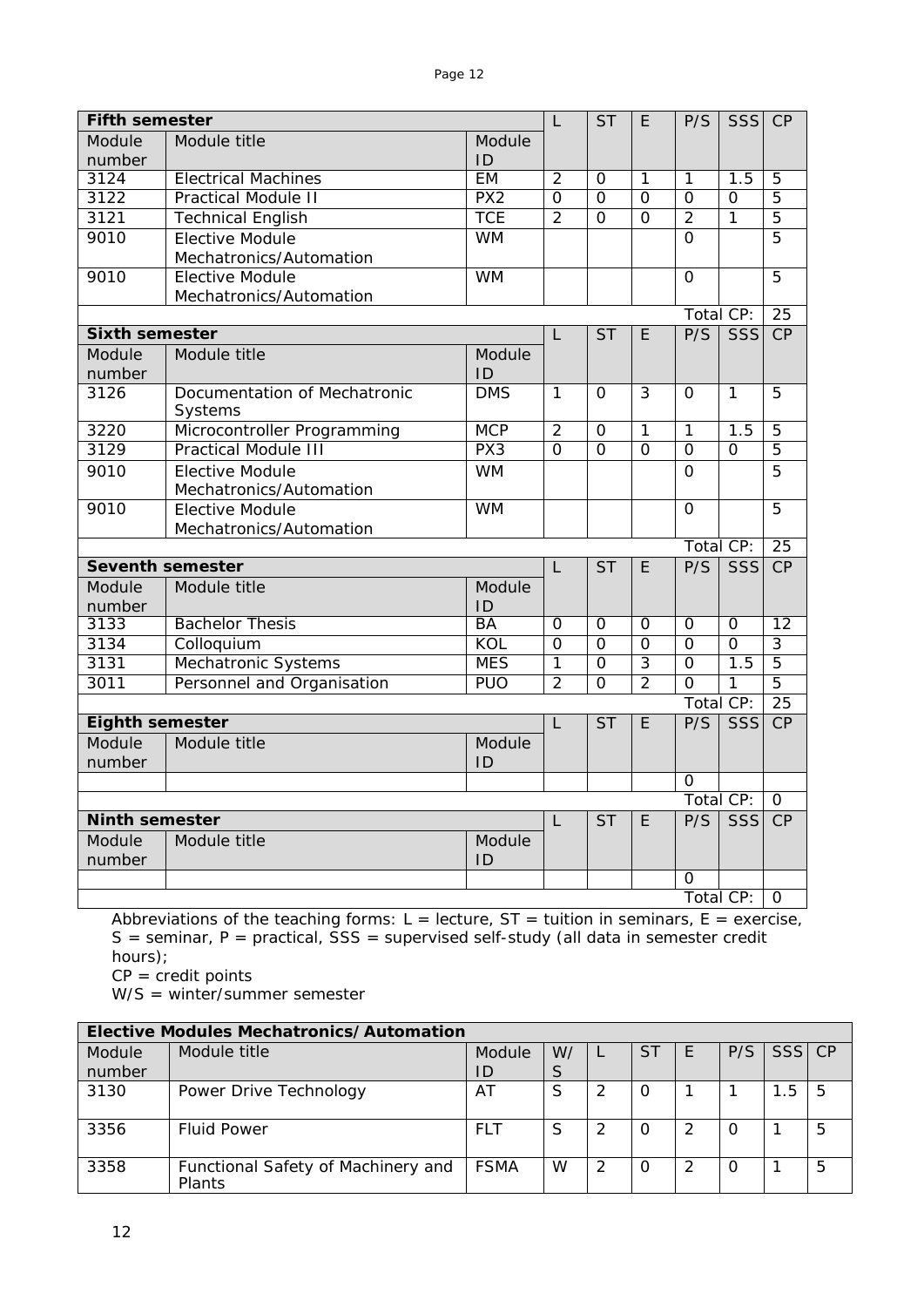| 3357 | Handling and Assembly Technology | <b>HMT</b> | S | 2 | Ő |  |     | 5  |
|------|----------------------------------|------------|---|---|---|--|-----|----|
| 3127 | Industrial Communication         | IKK        | W | 2 | 0 |  | 1.5 | 5  |
| 3123 | <b>Power Electronics</b>         | l F        | W | 2 | O |  | 1.5 | 5  |
| 3128 | Measuring Systems and Sensors    | <b>MUS</b> | S | 2 | O |  | 1.5 | -5 |
| 3354 | Methodical Design and CAD        | <b>MKC</b> | W | 2 | O |  | 1.5 | 5  |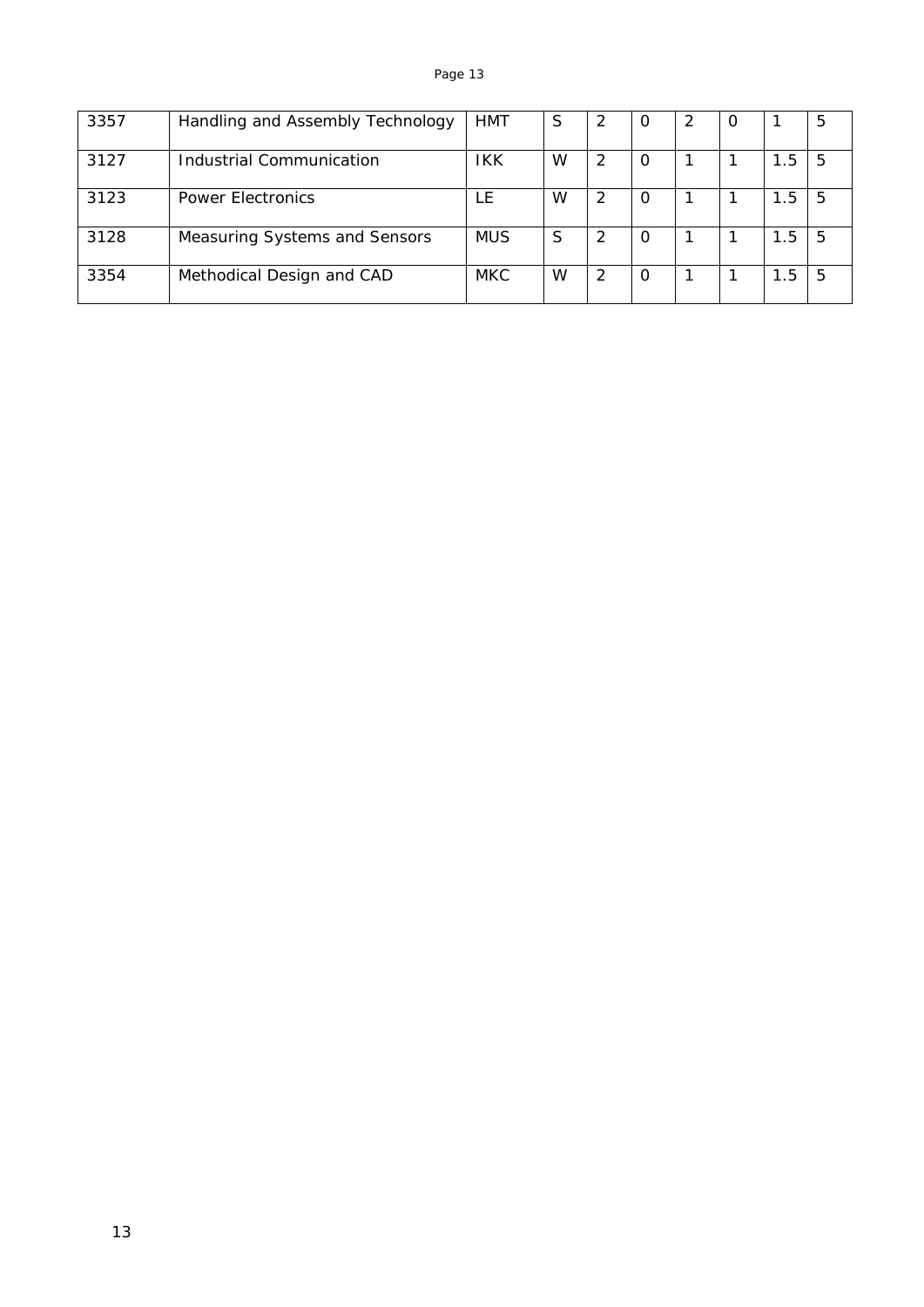# Appendix B: Module catalogue

for the study programme Mechatronics/Automation (work-integrated) B.Eng.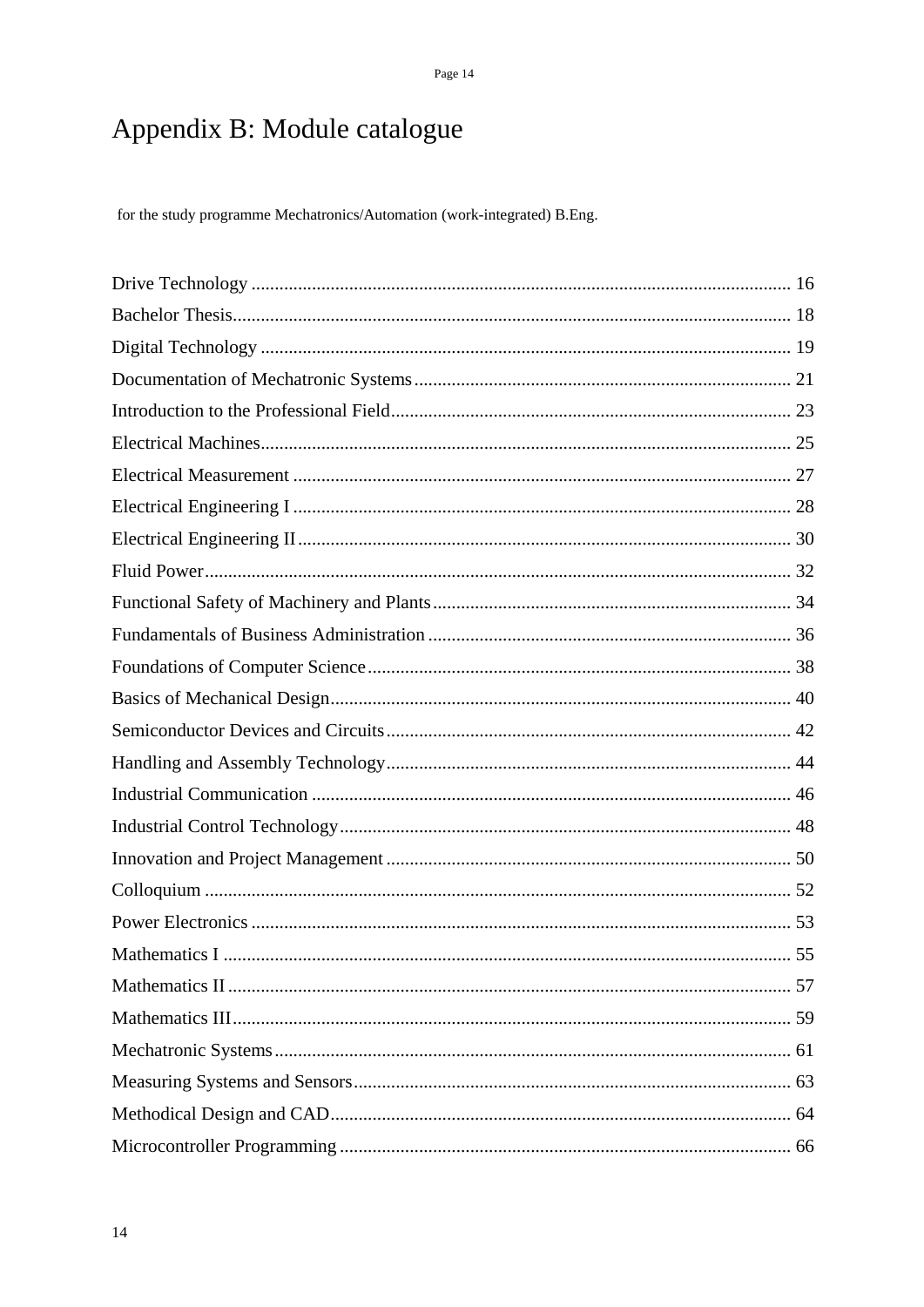Please note: The German version of this document is the legally binding version. The English translation provided here is for information purposes only.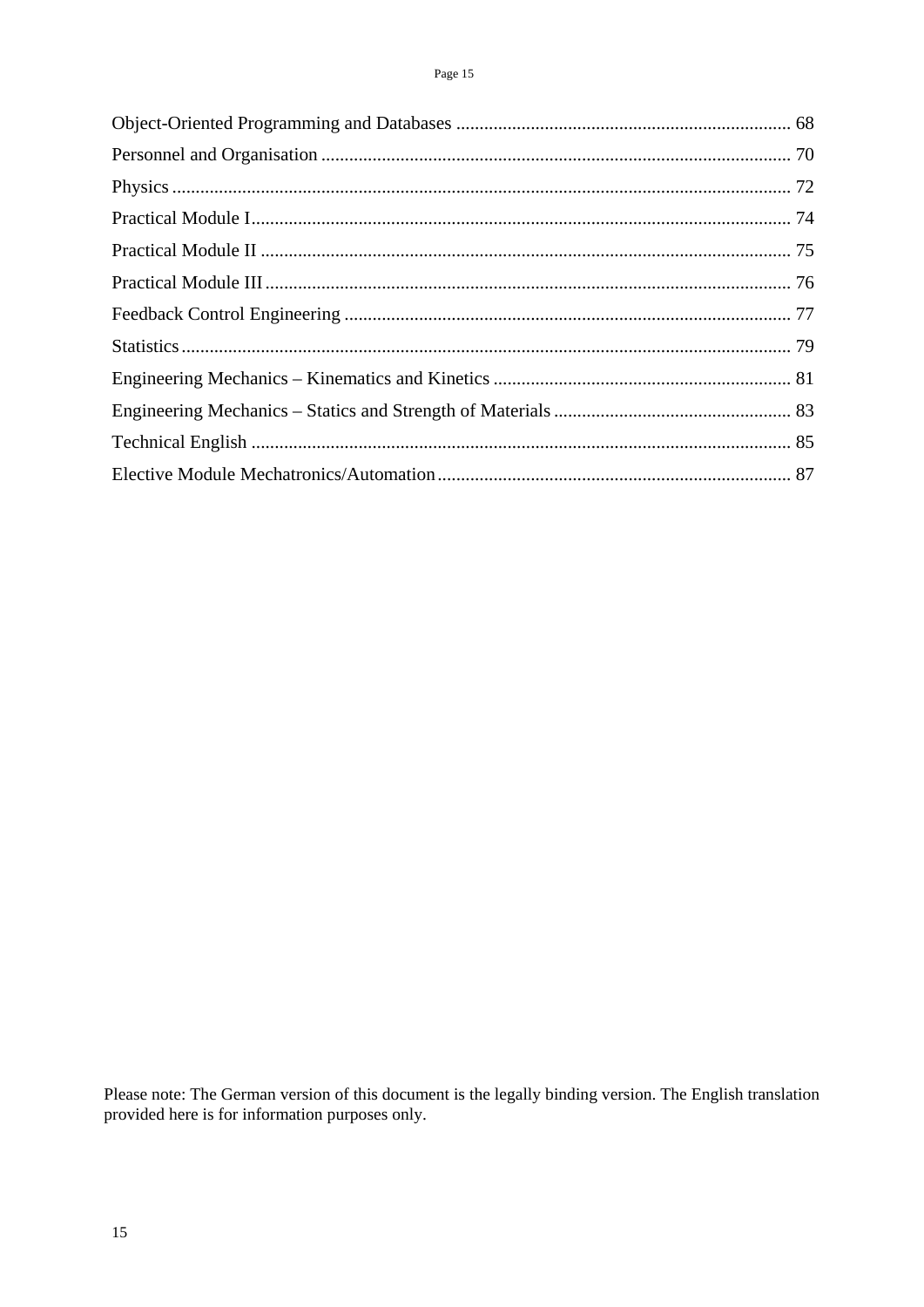|                 | Drive Technology                                                                                                                                                                                                                                                                                                                                                                                                                                                                                                                                                                                                                                                                                                                                                                                                                                                                                                    |                                                                                                                                                                                                                |                                                                                                                                                                                                                                                                                          |          |                 |            |                             |                  | AT         |   |
|-----------------|---------------------------------------------------------------------------------------------------------------------------------------------------------------------------------------------------------------------------------------------------------------------------------------------------------------------------------------------------------------------------------------------------------------------------------------------------------------------------------------------------------------------------------------------------------------------------------------------------------------------------------------------------------------------------------------------------------------------------------------------------------------------------------------------------------------------------------------------------------------------------------------------------------------------|----------------------------------------------------------------------------------------------------------------------------------------------------------------------------------------------------------------|------------------------------------------------------------------------------------------------------------------------------------------------------------------------------------------------------------------------------------------------------------------------------------------|----------|-----------------|------------|-----------------------------|------------------|------------|---|
|                 | Identification                                                                                                                                                                                                                                                                                                                                                                                                                                                                                                                                                                                                                                                                                                                                                                                                                                                                                                      | Workload:                                                                                                                                                                                                      | Credits:                                                                                                                                                                                                                                                                                 |          | Study semester: |            | Frequency of the            |                  | Duration:  |   |
| number:<br>3130 |                                                                                                                                                                                                                                                                                                                                                                                                                                                                                                                                                                                                                                                                                                                                                                                                                                                                                                                     | 150 <sub>h</sub>                                                                                                                                                                                               | 5                                                                                                                                                                                                                                                                                        | 6th sem. |                 |            | offer<br>Annual<br>(Summer) |                  | 1 semester |   |
| $\mathbf{1}$    | Course:                                                                                                                                                                                                                                                                                                                                                                                                                                                                                                                                                                                                                                                                                                                                                                                                                                                                                                             |                                                                                                                                                                                                                | Planned group sizes                                                                                                                                                                                                                                                                      |          | Scope           |            | Actual contact<br>teaching  | time / classroom | Self-study |   |
|                 | Lecture                                                                                                                                                                                                                                                                                                                                                                                                                                                                                                                                                                                                                                                                                                                                                                                                                                                                                                             |                                                                                                                                                                                                                | 60 students                                                                                                                                                                                                                                                                              |          | $\overline{2}$  | <b>SCH</b> | 0                           | h                | 56         | h |
|                 | Tuition in seminars                                                                                                                                                                                                                                                                                                                                                                                                                                                                                                                                                                                                                                                                                                                                                                                                                                                                                                 |                                                                                                                                                                                                                | 30 students                                                                                                                                                                                                                                                                              |          | $\Omega$        | <b>SCH</b> | $\Omega$                    | h                | $\Omega$   | h |
|                 | Exercise                                                                                                                                                                                                                                                                                                                                                                                                                                                                                                                                                                                                                                                                                                                                                                                                                                                                                                            |                                                                                                                                                                                                                | 20 students                                                                                                                                                                                                                                                                              |          | 1               | <b>SCH</b> | $\overline{8}$              | h                | 46         | h |
|                 |                                                                                                                                                                                                                                                                                                                                                                                                                                                                                                                                                                                                                                                                                                                                                                                                                                                                                                                     | Practical or seminar                                                                                                                                                                                           | 15 students                                                                                                                                                                                                                                                                              |          | $\mathbf{1}$    | <b>SCH</b> | 16                          | h                | $\Omega$   | h |
|                 |                                                                                                                                                                                                                                                                                                                                                                                                                                                                                                                                                                                                                                                                                                                                                                                                                                                                                                                     | Supervised self-study                                                                                                                                                                                          | 60 students                                                                                                                                                                                                                                                                              |          | 1.5             | <b>SCH</b> | 24                          | h                | $\Omega$   | h |
|                 | After successful completion of the course, the students have understood the functional principle of a<br>stepper motor and can explain the functionality in their own words. The students worked in small<br>groups to understand the control principle of a stepper motor and gained their first practical experience<br>in programming a control circuit for a stepper motor.<br>The students have understood the functional principle of a frequency inverter as well as a servo<br>amplifier including servo motor and can describe the function in their own words. In addition, the<br>students have gained a basic understanding of the design, adjustment and parameterisation of a drive.<br>The students have gained their first experience in the programming of function control applications<br>and have implemented and practically tested their own programmes using common programming<br>software. |                                                                                                                                                                                                                |                                                                                                                                                                                                                                                                                          |          |                 |            |                             |                  |            |   |
| 3               | Contents:<br>Stepper motor<br><b>Motion Control</b><br>$\bullet$<br>٠<br>Servo motors<br>٠                                                                                                                                                                                                                                                                                                                                                                                                                                                                                                                                                                                                                                                                                                                                                                                                                          | Control and regulation<br>Rectifier<br>DC link<br>Current measurement<br>Voltage measurement<br>Design of a drive<br>Introduction<br><b>PLC Motion Programming</b><br>Kinematics<br>Structure<br>Holding brake | Design and operating principle<br>Frequency inverter and servo amplifier<br>Pulse inverter Modulation method<br>Communication interfaces to position encoders<br>Design, setting and parameterisation of drives<br>Setting and parameterisation of drives<br>CNC programming with G-code |          |                 |            |                             |                  |            |   |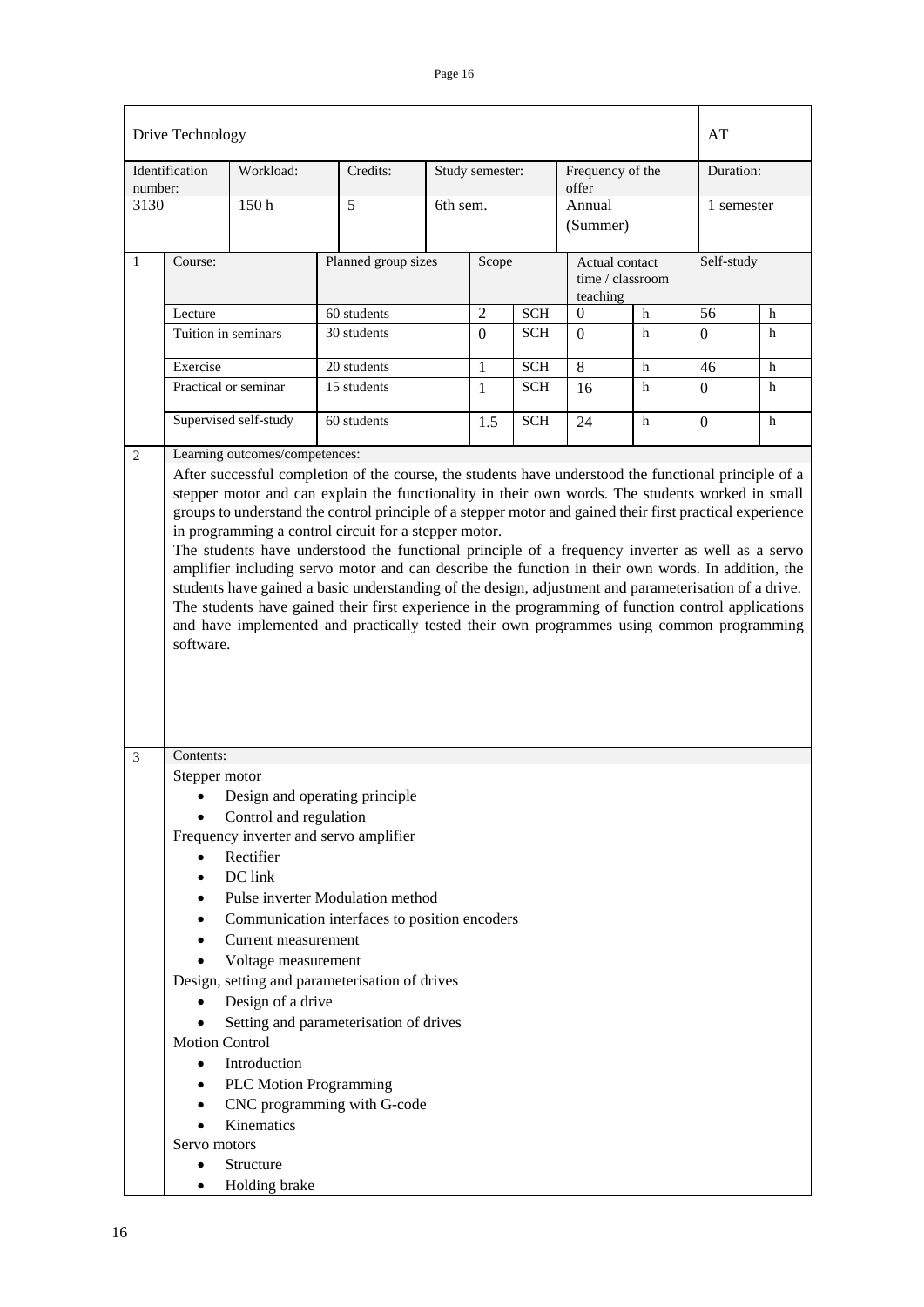|                |                              | Position transmitter                                                                     |  |  |  |  |  |  |  |  |  |  |
|----------------|------------------------------|------------------------------------------------------------------------------------------|--|--|--|--|--|--|--|--|--|--|
| $\overline{4}$ | Forms of teaching:           |                                                                                          |  |  |  |  |  |  |  |  |  |  |
|                |                              | Learning units for self-study, classroom events in the form of exercises and practicals. |  |  |  |  |  |  |  |  |  |  |
|                |                              |                                                                                          |  |  |  |  |  |  |  |  |  |  |
| 5              |                              | Participation requirements:                                                              |  |  |  |  |  |  |  |  |  |  |
|                | Formal:                      |                                                                                          |  |  |  |  |  |  |  |  |  |  |
|                | Content:                     | None                                                                                     |  |  |  |  |  |  |  |  |  |  |
| 6              | Forms of assessment:         |                                                                                          |  |  |  |  |  |  |  |  |  |  |
|                |                              | Term paper, written examination or oral examination                                      |  |  |  |  |  |  |  |  |  |  |
| $\overline{7}$ |                              | Prerequisite for the award of credit points:                                             |  |  |  |  |  |  |  |  |  |  |
|                |                              | Module examination pass and course assessment                                            |  |  |  |  |  |  |  |  |  |  |
| 8              |                              | Application of the module (in the following study programmes)                            |  |  |  |  |  |  |  |  |  |  |
|                |                              | Mechatronics /Automation (work-integrated) B.Eng.                                        |  |  |  |  |  |  |  |  |  |  |
| 9              |                              | Importance of the grade for the final grade:                                             |  |  |  |  |  |  |  |  |  |  |
|                | according to BRPO            |                                                                                          |  |  |  |  |  |  |  |  |  |  |
| 10             | Module coordinator:          |                                                                                          |  |  |  |  |  |  |  |  |  |  |
|                | Prof. Dr.-Ing. Michael Leuer |                                                                                          |  |  |  |  |  |  |  |  |  |  |
| 11             | Other information:           |                                                                                          |  |  |  |  |  |  |  |  |  |  |
|                |                              | Possible supplementary literature will be announced at the beginning of the course.      |  |  |  |  |  |  |  |  |  |  |
| 12             | Language:                    |                                                                                          |  |  |  |  |  |  |  |  |  |  |
|                | German                       |                                                                                          |  |  |  |  |  |  |  |  |  |  |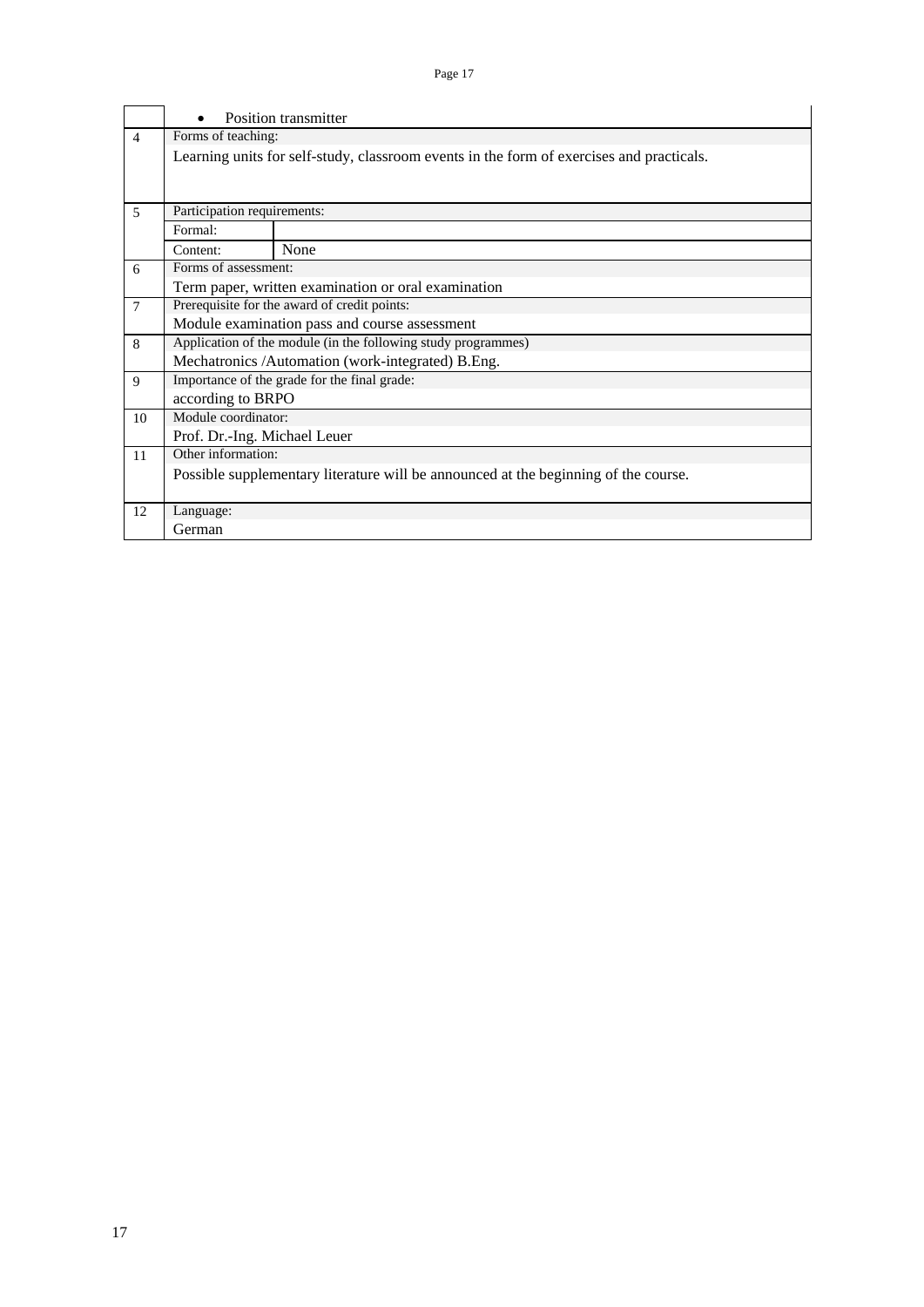|                | <b>Bachelor Thesis</b>                                                                                                                                                                                                                                                                                                                      |                                          |                                                                                                                                                                                                                                                                                                                                                                              |          |                 |            |                                                |   | <b>BA</b>  |   |
|----------------|---------------------------------------------------------------------------------------------------------------------------------------------------------------------------------------------------------------------------------------------------------------------------------------------------------------------------------------------|------------------------------------------|------------------------------------------------------------------------------------------------------------------------------------------------------------------------------------------------------------------------------------------------------------------------------------------------------------------------------------------------------------------------------|----------|-----------------|------------|------------------------------------------------|---|------------|---|
| number:        | Identification                                                                                                                                                                                                                                                                                                                              | Workload:                                | Credits:                                                                                                                                                                                                                                                                                                                                                                     |          | Study semester: |            | Frequency of the<br>offer                      |   | Duration:  |   |
| 3133           |                                                                                                                                                                                                                                                                                                                                             | 360h                                     | 12                                                                                                                                                                                                                                                                                                                                                                           | 7th sem. |                 |            | Annual<br>(Summer)                             |   | 1 semester |   |
| 1              | Course:                                                                                                                                                                                                                                                                                                                                     |                                          | Planned group sizes                                                                                                                                                                                                                                                                                                                                                          |          | Scope           |            | Actual contact<br>time / classroom<br>teaching |   | Self-study |   |
|                | $\theta$<br>60 students<br>$\overline{0}$<br><b>SCH</b><br>h<br>Lecture                                                                                                                                                                                                                                                                     |                                          |                                                                                                                                                                                                                                                                                                                                                                              |          |                 |            |                                                |   | 360        | h |
|                | Tuition in seminars                                                                                                                                                                                                                                                                                                                         |                                          | 30 students                                                                                                                                                                                                                                                                                                                                                                  |          | $\Omega$        | <b>SCH</b> | $\Omega$                                       | h | $\Omega$   | h |
|                | Exercise                                                                                                                                                                                                                                                                                                                                    |                                          | 20 students                                                                                                                                                                                                                                                                                                                                                                  |          | $\overline{0}$  | <b>SCH</b> | $\Omega$                                       | h | $\theta$   | h |
|                | Practical or seminar                                                                                                                                                                                                                                                                                                                        |                                          | 15 students                                                                                                                                                                                                                                                                                                                                                                  |          | $\Omega$        | <b>SCH</b> | $\Omega$                                       | h | $\Omega$   | h |
|                |                                                                                                                                                                                                                                                                                                                                             | Supervised self-study                    | 60 students                                                                                                                                                                                                                                                                                                                                                                  |          | $\Omega$        | <b>SCH</b> | $\Omega$                                       | h | $\Omega$   | h |
| 2              |                                                                                                                                                                                                                                                                                                                                             | Learning outcomes/competences:           | After successfully completing the bachelor thesis, students are able to independently work on and<br>appropriately present a practice-oriented task from their special subject area, both in the subject-specific<br>details and in the interdisciplinary contexts, using scientific methods within a specified period of time.                                              |          |                 |            |                                                |   |            |   |
| $\mathfrak{Z}$ | Contents:                                                                                                                                                                                                                                                                                                                                   |                                          | The bachelor thesis is an independent scientific work from the subject area of the respective study                                                                                                                                                                                                                                                                          |          |                 |            |                                                |   |            |   |
|                |                                                                                                                                                                                                                                                                                                                                             |                                          | programme with a description and explanation of its solution. It can be derived from current research<br>projects at the university or from operational problems with an engineering character. It can also be<br>determined by an empirical investigation or by conceptual or design tasks or by an evaluation of existing<br>sources. The different forms can be combined. |          |                 |            |                                                |   |            |   |
| $\overline{4}$ | Forms of teaching:                                                                                                                                                                                                                                                                                                                          |                                          |                                                                                                                                                                                                                                                                                                                                                                              |          |                 |            |                                                |   |            |   |
|                |                                                                                                                                                                                                                                                                                                                                             | Participation requirements:              | Written composition with faculty tutoring                                                                                                                                                                                                                                                                                                                                    |          |                 |            |                                                |   |            |   |
| 5              | Formal:                                                                                                                                                                                                                                                                                                                                     | $\overline{\phantom{a}}$                 |                                                                                                                                                                                                                                                                                                                                                                              |          |                 |            |                                                |   |            |   |
|                | Content:                                                                                                                                                                                                                                                                                                                                    |                                          | Coordinated topic from the student's special subject area                                                                                                                                                                                                                                                                                                                    |          |                 |            |                                                |   |            |   |
| 6              |                                                                                                                                                                                                                                                                                                                                             | Forms of assessment:                     |                                                                                                                                                                                                                                                                                                                                                                              |          |                 |            |                                                |   |            |   |
| $\tau$         |                                                                                                                                                                                                                                                                                                                                             |                                          | Prerequisite for the award of credit points:                                                                                                                                                                                                                                                                                                                                 |          |                 |            |                                                |   |            |   |
| 8              | Application of the module (in the following study programmes)<br>Digital Logistics (work-integrated) B.Eng., Digital Technologies (work-integrated) B.Eng.,<br>Mechatronics/Automation (work-integrated) B.Eng., Product-Service Engineering (work-integrated)<br>B.Eng. and Industrial Engineering and Management (work-integrated) B.Eng. |                                          |                                                                                                                                                                                                                                                                                                                                                                              |          |                 |            |                                                |   |            |   |
| 9              |                                                                                                                                                                                                                                                                                                                                             |                                          | Importance of the grade for the final grade:                                                                                                                                                                                                                                                                                                                                 |          |                 |            |                                                |   |            |   |
|                |                                                                                                                                                                                                                                                                                                                                             | according to BRPO<br>Module coordinator: |                                                                                                                                                                                                                                                                                                                                                                              |          |                 |            |                                                |   |            |   |
| 10             | N. N.                                                                                                                                                                                                                                                                                                                                       |                                          |                                                                                                                                                                                                                                                                                                                                                                              |          |                 |            |                                                |   |            |   |
| 11             | Other information:                                                                                                                                                                                                                                                                                                                          |                                          |                                                                                                                                                                                                                                                                                                                                                                              |          |                 |            |                                                |   |            |   |
| 12             | Language:<br>German                                                                                                                                                                                                                                                                                                                         |                                          |                                                                                                                                                                                                                                                                                                                                                                              |          |                 |            |                                                |   |            |   |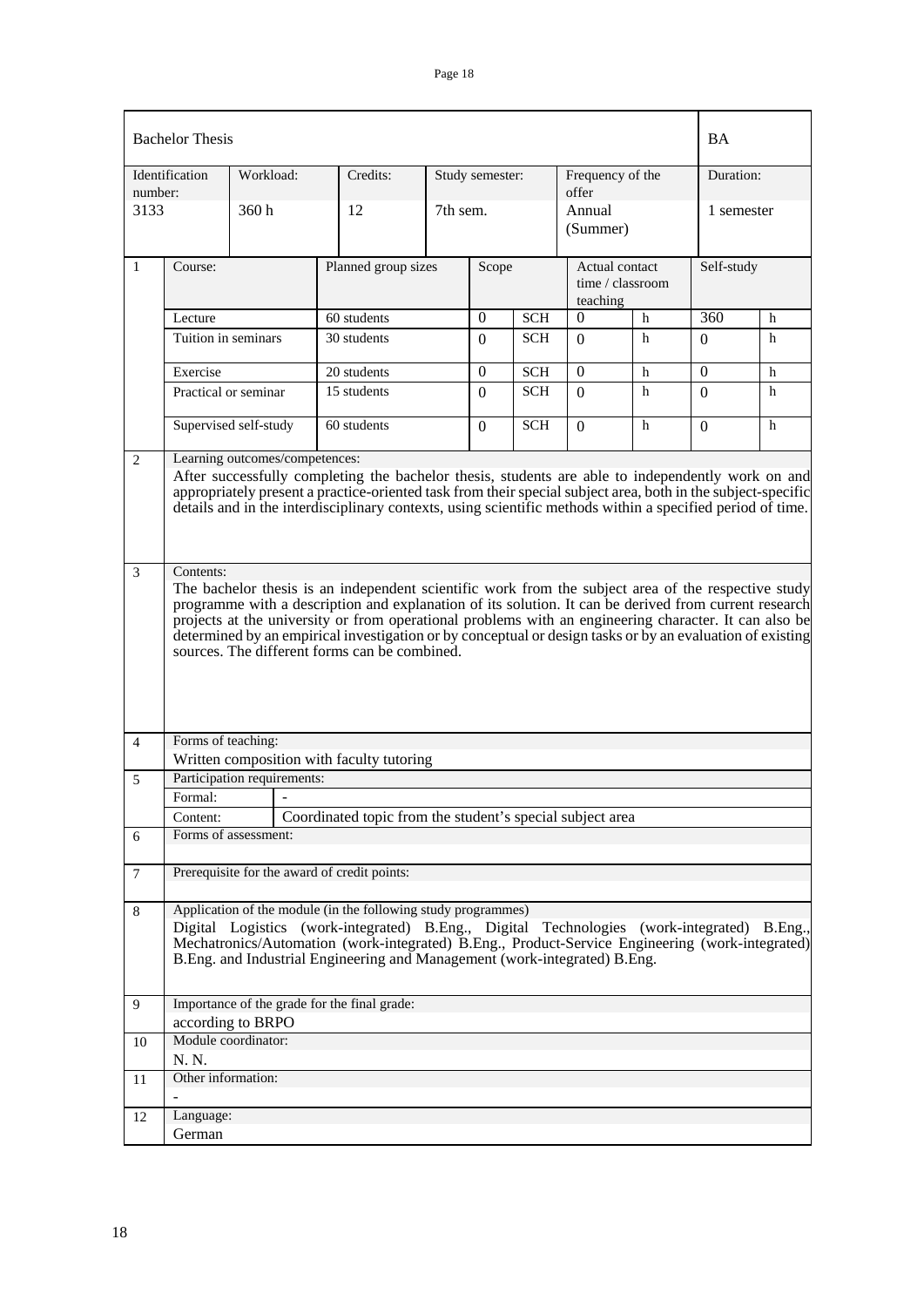| Identification<br>Workload:<br>Credits:<br>Duration:<br>Study semester:<br>Frequency of the<br>number:<br>offer<br>3119<br>5<br>150<br>Annual (Summer)<br>1 semester<br>2nd<br>semester or<br>6th se-<br>mester<br>mester<br>$\mathbf{1}$<br>Planned group sizes<br>Self-study<br>Course:<br>Scope<br>actual contact<br>time / classroom<br>teaching<br>$\overline{32}$<br>1<br>$\Omega$<br>60 students<br><b>SCH</b><br>Lecture<br>h<br>h<br>Tuition in seminars<br>30 students<br><b>SCH</b><br>h<br>h<br>$\Omega$<br>$\Omega$<br>$\Omega$<br>3<br>24<br>20 students<br><b>SCH</b><br>70<br>Exercise<br>h<br>h<br>15 students<br><b>SCH</b><br>h<br>Practical or seminar<br>$\Omega$<br>$\Omega$<br>h<br>$\Omega$<br>Supervised self<br>60 students<br><b>SCH</b><br>h<br>1.5<br>24<br>h<br>$\overline{0}$<br>study<br>Learning outcomes/competences:<br>2<br>After successfully completing the course, students know the basics of analysing and designing simple<br>digital circuits. Students will be able to describe and classify the basic interrelationships in the field of<br>digital technology and control technology. They are able to identify the benefits of digital systems in a<br>problem-oriented manner and to select and develop solution approaches and strategies. The students<br>can develop simple digital circuits to solve control engineering tasks from the various technical areas.<br>Furthermore, they can justify and defend their solution to a given digital technology problem. The<br>students know the basics of programmable logic circuits and FPGAs and their text-based description<br>with selected hardware description languages.<br>$\overline{3}$<br>Contents:<br>Introduction to Digital Technology<br>Terms<br>Definitions<br>Number Systems<br>Codes and Coding<br>Analysis and synthesis of circuits<br>Basic and derived links<br>Calculation rules of circuit algebra<br>Description of logical functions<br>٠<br>Simplification of logical circuits<br>$\bullet$<br>Code converter<br>Rear derailleurs<br>Bistable and monostable tilting stages<br>Delay elements<br>Astable tilt steps<br>Counter<br>Asynchronous and synchronous counter design procedures<br>$\bullet$<br>Programmable Logic Circuits (PLD)<br><b>Introduction of PLDs</b><br>$\bullet$ | Digital Technology |  |  |  |  |  |  |  | <b>DGT</b> |  |  |
|----------------------------------------------------------------------------------------------------------------------------------------------------------------------------------------------------------------------------------------------------------------------------------------------------------------------------------------------------------------------------------------------------------------------------------------------------------------------------------------------------------------------------------------------------------------------------------------------------------------------------------------------------------------------------------------------------------------------------------------------------------------------------------------------------------------------------------------------------------------------------------------------------------------------------------------------------------------------------------------------------------------------------------------------------------------------------------------------------------------------------------------------------------------------------------------------------------------------------------------------------------------------------------------------------------------------------------------------------------------------------------------------------------------------------------------------------------------------------------------------------------------------------------------------------------------------------------------------------------------------------------------------------------------------------------------------------------------------------------------------------------------------------------------------------------------------------------------------------------------------------------------------------------------------------------------------------------------------------------------------------------------------------------------------------------------------------------------------------------------------------------------------------------------------------------------------------------------------------------------------------------------------------------------------------------------------|--------------------|--|--|--|--|--|--|--|------------|--|--|
|                                                                                                                                                                                                                                                                                                                                                                                                                                                                                                                                                                                                                                                                                                                                                                                                                                                                                                                                                                                                                                                                                                                                                                                                                                                                                                                                                                                                                                                                                                                                                                                                                                                                                                                                                                                                                                                                                                                                                                                                                                                                                                                                                                                                                                                                                                                      |                    |  |  |  |  |  |  |  |            |  |  |
|                                                                                                                                                                                                                                                                                                                                                                                                                                                                                                                                                                                                                                                                                                                                                                                                                                                                                                                                                                                                                                                                                                                                                                                                                                                                                                                                                                                                                                                                                                                                                                                                                                                                                                                                                                                                                                                                                                                                                                                                                                                                                                                                                                                                                                                                                                                      |                    |  |  |  |  |  |  |  |            |  |  |
|                                                                                                                                                                                                                                                                                                                                                                                                                                                                                                                                                                                                                                                                                                                                                                                                                                                                                                                                                                                                                                                                                                                                                                                                                                                                                                                                                                                                                                                                                                                                                                                                                                                                                                                                                                                                                                                                                                                                                                                                                                                                                                                                                                                                                                                                                                                      |                    |  |  |  |  |  |  |  |            |  |  |
|                                                                                                                                                                                                                                                                                                                                                                                                                                                                                                                                                                                                                                                                                                                                                                                                                                                                                                                                                                                                                                                                                                                                                                                                                                                                                                                                                                                                                                                                                                                                                                                                                                                                                                                                                                                                                                                                                                                                                                                                                                                                                                                                                                                                                                                                                                                      |                    |  |  |  |  |  |  |  |            |  |  |
|                                                                                                                                                                                                                                                                                                                                                                                                                                                                                                                                                                                                                                                                                                                                                                                                                                                                                                                                                                                                                                                                                                                                                                                                                                                                                                                                                                                                                                                                                                                                                                                                                                                                                                                                                                                                                                                                                                                                                                                                                                                                                                                                                                                                                                                                                                                      |                    |  |  |  |  |  |  |  |            |  |  |
|                                                                                                                                                                                                                                                                                                                                                                                                                                                                                                                                                                                                                                                                                                                                                                                                                                                                                                                                                                                                                                                                                                                                                                                                                                                                                                                                                                                                                                                                                                                                                                                                                                                                                                                                                                                                                                                                                                                                                                                                                                                                                                                                                                                                                                                                                                                      |                    |  |  |  |  |  |  |  |            |  |  |
|                                                                                                                                                                                                                                                                                                                                                                                                                                                                                                                                                                                                                                                                                                                                                                                                                                                                                                                                                                                                                                                                                                                                                                                                                                                                                                                                                                                                                                                                                                                                                                                                                                                                                                                                                                                                                                                                                                                                                                                                                                                                                                                                                                                                                                                                                                                      |                    |  |  |  |  |  |  |  |            |  |  |
|                                                                                                                                                                                                                                                                                                                                                                                                                                                                                                                                                                                                                                                                                                                                                                                                                                                                                                                                                                                                                                                                                                                                                                                                                                                                                                                                                                                                                                                                                                                                                                                                                                                                                                                                                                                                                                                                                                                                                                                                                                                                                                                                                                                                                                                                                                                      |                    |  |  |  |  |  |  |  |            |  |  |
|                                                                                                                                                                                                                                                                                                                                                                                                                                                                                                                                                                                                                                                                                                                                                                                                                                                                                                                                                                                                                                                                                                                                                                                                                                                                                                                                                                                                                                                                                                                                                                                                                                                                                                                                                                                                                                                                                                                                                                                                                                                                                                                                                                                                                                                                                                                      |                    |  |  |  |  |  |  |  |            |  |  |
| Programming PLDs FPGAs<br>$\bullet$<br>Handware description languages                                                                                                                                                                                                                                                                                                                                                                                                                                                                                                                                                                                                                                                                                                                                                                                                                                                                                                                                                                                                                                                                                                                                                                                                                                                                                                                                                                                                                                                                                                                                                                                                                                                                                                                                                                                                                                                                                                                                                                                                                                                                                                                                                                                                                                                |                    |  |  |  |  |  |  |  |            |  |  |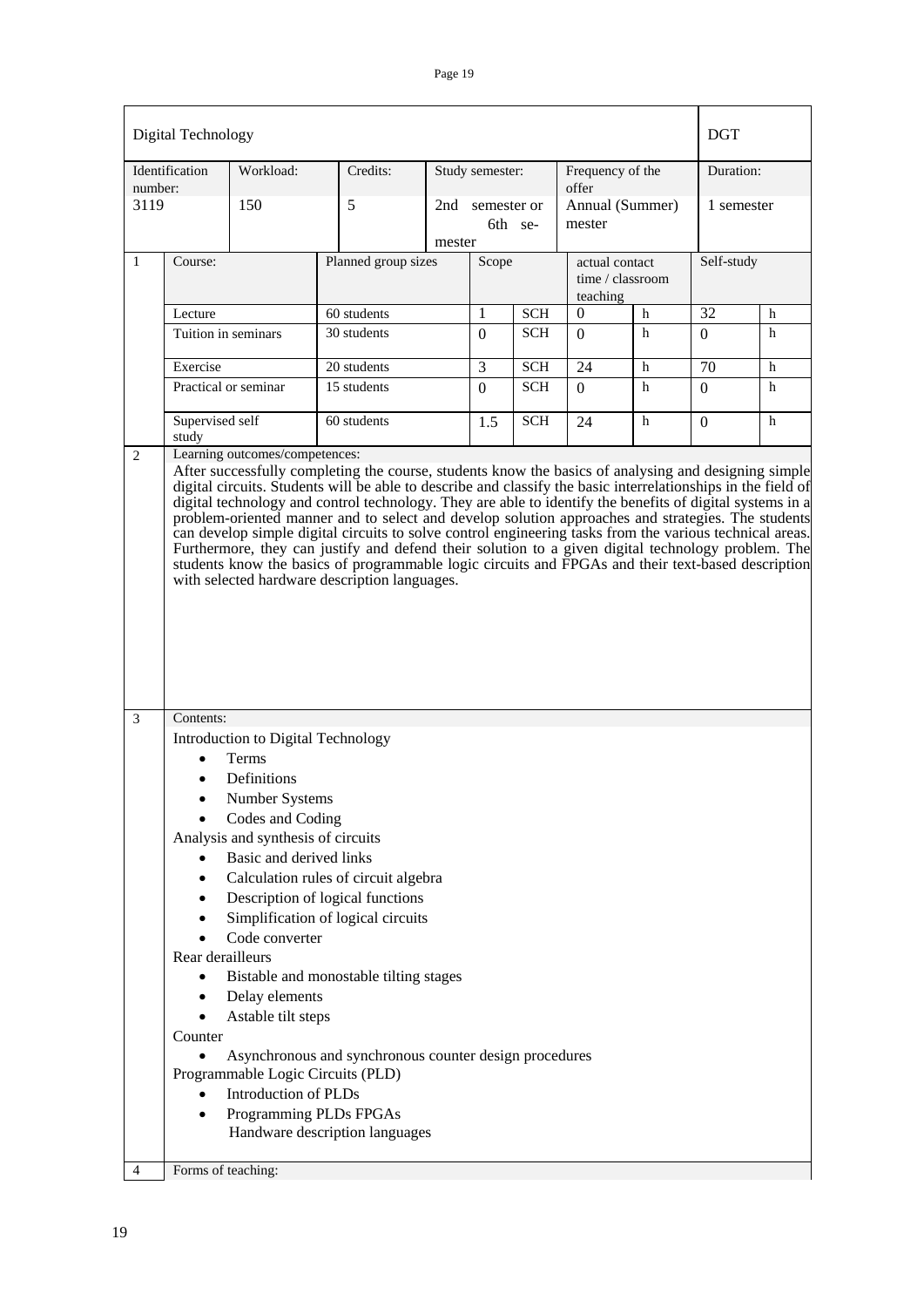|                |                                  | Learning materials for self-study, classroom sessions in the form of exercises.            |  |  |  |  |  |  |  |  |  |  |  |
|----------------|----------------------------------|--------------------------------------------------------------------------------------------|--|--|--|--|--|--|--|--|--|--|--|
| 5              | Participation requirements:      |                                                                                            |  |  |  |  |  |  |  |  |  |  |  |
|                | None<br>Formal:                  |                                                                                            |  |  |  |  |  |  |  |  |  |  |  |
|                | Content:                         |                                                                                            |  |  |  |  |  |  |  |  |  |  |  |
| 6              | Forms of assessment:             |                                                                                            |  |  |  |  |  |  |  |  |  |  |  |
|                |                                  | Term paper, written examination, combination examination, performance exam or oral exam    |  |  |  |  |  |  |  |  |  |  |  |
| $\overline{7}$ |                                  | Prerequisite for the award of credit points:                                               |  |  |  |  |  |  |  |  |  |  |  |
|                | Module examination pass          |                                                                                            |  |  |  |  |  |  |  |  |  |  |  |
| 8              |                                  | Application of the module (in the following study programmes)                              |  |  |  |  |  |  |  |  |  |  |  |
|                |                                  | Mechatronics/Automation (work-integrated) B.Eng. and Industrial Engineering and Management |  |  |  |  |  |  |  |  |  |  |  |
|                | (work-integrated) B.Eng.         |                                                                                            |  |  |  |  |  |  |  |  |  |  |  |
| 9              |                                  | Importance of the grade for the final grade:                                               |  |  |  |  |  |  |  |  |  |  |  |
|                | according to BRPO                |                                                                                            |  |  |  |  |  |  |  |  |  |  |  |
| 10             | Module coordinator:              |                                                                                            |  |  |  |  |  |  |  |  |  |  |  |
|                | Prof. Dr.-Ing. Christian Stöcker |                                                                                            |  |  |  |  |  |  |  |  |  |  |  |
| 11             | Other information:               |                                                                                            |  |  |  |  |  |  |  |  |  |  |  |
|                |                                  | Supplementary literature will be announced at the beginning of the course.                 |  |  |  |  |  |  |  |  |  |  |  |
| 12             | Language:                        |                                                                                            |  |  |  |  |  |  |  |  |  |  |  |
|                | German                           |                                                                                            |  |  |  |  |  |  |  |  |  |  |  |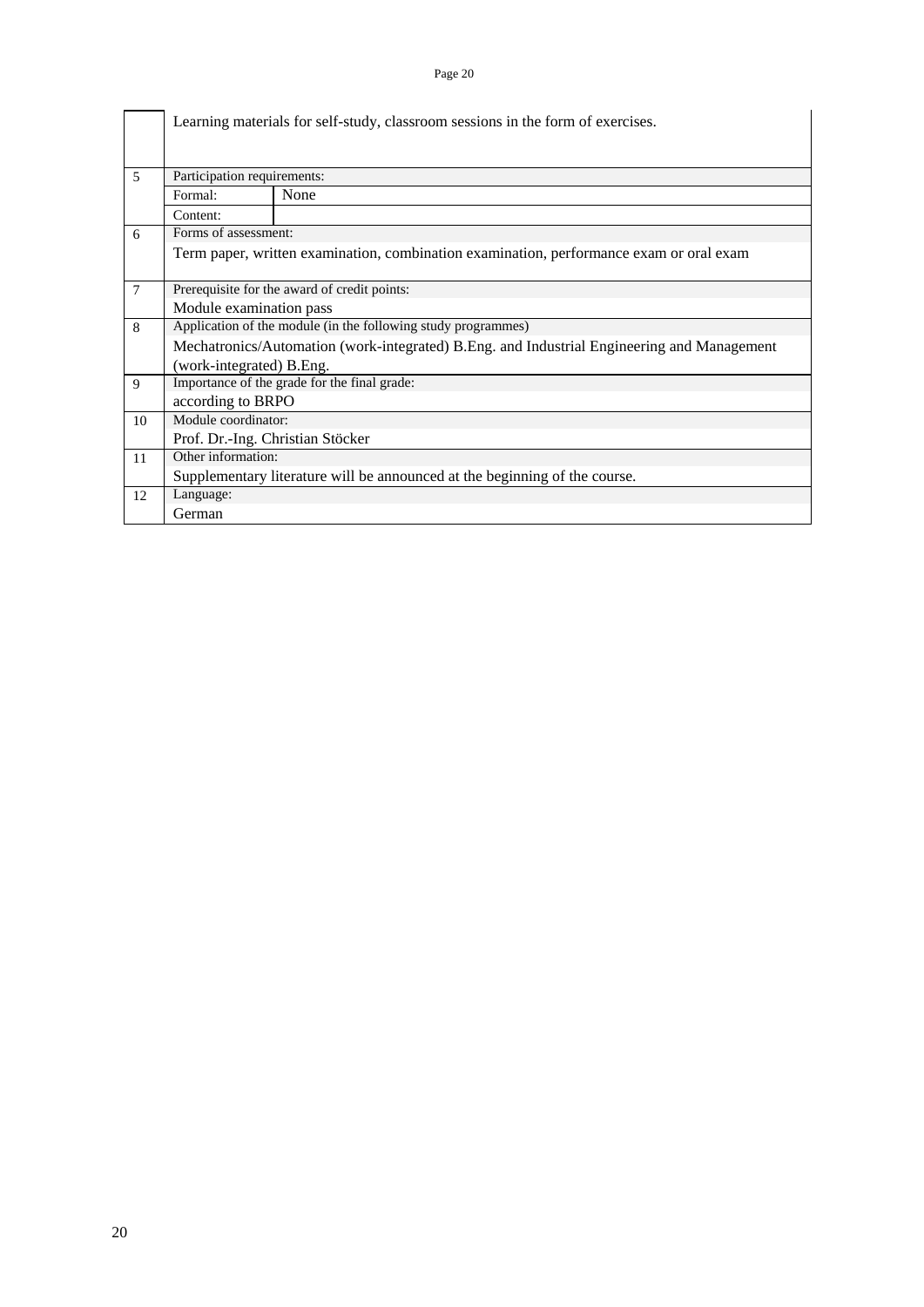|         |                                                                                                                                                                                                                                                                                                                                                                                                                                                                                                                                                                                                                                                          | Documentation of Mechatronic Systems |                                                                                                               |                 |                           |            |                            |                  | <b>DMS</b>     |   |  |
|---------|----------------------------------------------------------------------------------------------------------------------------------------------------------------------------------------------------------------------------------------------------------------------------------------------------------------------------------------------------------------------------------------------------------------------------------------------------------------------------------------------------------------------------------------------------------------------------------------------------------------------------------------------------------|--------------------------------------|---------------------------------------------------------------------------------------------------------------|-----------------|---------------------------|------------|----------------------------|------------------|----------------|---|--|
| number: | Identification                                                                                                                                                                                                                                                                                                                                                                                                                                                                                                                                                                                                                                           | Workload:                            | Credits:                                                                                                      | Study semester: | Frequency of the<br>offer |            | Duration:                  |                  |                |   |  |
| 3126    |                                                                                                                                                                                                                                                                                                                                                                                                                                                                                                                                                                                                                                                          | 150 <sub>h</sub>                     | 5                                                                                                             | 6th sem.        |                           |            | Annual (Summer)<br>mester  |                  | 1 semester     |   |  |
| 1       | Course:                                                                                                                                                                                                                                                                                                                                                                                                                                                                                                                                                                                                                                                  |                                      | Planned group sizes                                                                                           |                 | Scope                     |            | actual contact<br>teaching | time / classroom | Self-study     |   |  |
|         | Lecture                                                                                                                                                                                                                                                                                                                                                                                                                                                                                                                                                                                                                                                  |                                      | 60 students                                                                                                   |                 | 1                         | <b>SCH</b> | $\Omega$                   | h                | 56             | h |  |
|         | Tuition in seminars                                                                                                                                                                                                                                                                                                                                                                                                                                                                                                                                                                                                                                      |                                      | 30 students                                                                                                   |                 |                           | <b>SCH</b> | $\Omega$                   | h                | $\Omega$       | h |  |
|         | Exercise                                                                                                                                                                                                                                                                                                                                                                                                                                                                                                                                                                                                                                                 |                                      | 20 students                                                                                                   |                 | 3                         | <b>SCH</b> | 24                         | h                | 54             | h |  |
|         |                                                                                                                                                                                                                                                                                                                                                                                                                                                                                                                                                                                                                                                          | Practical or seminar                 | 15 students                                                                                                   |                 | $\Omega$                  | <b>SCH</b> | $\Omega$                   | h                | $\Omega$       | h |  |
|         |                                                                                                                                                                                                                                                                                                                                                                                                                                                                                                                                                                                                                                                          | Supervised self-study                | 60 students                                                                                                   |                 | $\mathbf{1}$              | <b>SCH</b> | 16                         | h                | $\overline{0}$ | h |  |
|         | The students know the high requirements for technical documentation and are able to create such<br>documents. They know the legal framework of a CE marking and can create the requirements for<br>awarding a CE mark.<br>They can prepare a legally sound hazard analysis of production processes and have knowledge of hazard<br>prevention. They know the most important principles of the currently valid Machinery Directive as well<br>as important safety standards and the Low Voltage Directive. They can draw up a specification sheet<br>and, derived from it, a requirements specification and know the basic elements of product liability. |                                      |                                                                                                               |                 |                           |            |                            |                  |                |   |  |
| 3       | Contents:                                                                                                                                                                                                                                                                                                                                                                                                                                                                                                                                                                                                                                                |                                      |                                                                                                               |                 |                           |            |                            |                  |                |   |  |
|         | $\bullet$<br>$\bullet$                                                                                                                                                                                                                                                                                                                                                                                                                                                                                                                                                                                                                                   | <b>Machinery Directive</b>           | Fundamentals of machinery safety<br>Harmonised European standards<br>Conformity and presumption of conformity |                 |                           |            |                            |                  |                |   |  |
|         |                                                                                                                                                                                                                                                                                                                                                                                                                                                                                                                                                                                                                                                          |                                      | Low Voltage Directive; Product Safety; EMC Directive<br><b>Basics of Product Liability</b>                    |                 |                           |            |                            |                  |                |   |  |
|         |                                                                                                                                                                                                                                                                                                                                                                                                                                                                                                                                                                                                                                                          |                                      | ISO 12100 "Safety of machinery"                                                                               |                 |                           |            |                            |                  |                |   |  |
|         | Protective devices: separating, non-separating, technical implementation<br>Protective distances<br>Basics of technical documentation:                                                                                                                                                                                                                                                                                                                                                                                                                                                                                                                   |                                      |                                                                                                               |                 |                           |            |                            |                  |                |   |  |
|         |                                                                                                                                                                                                                                                                                                                                                                                                                                                                                                                                                                                                                                                          | Specifications                       |                                                                                                               |                 |                           |            |                            |                  |                |   |  |

ŕ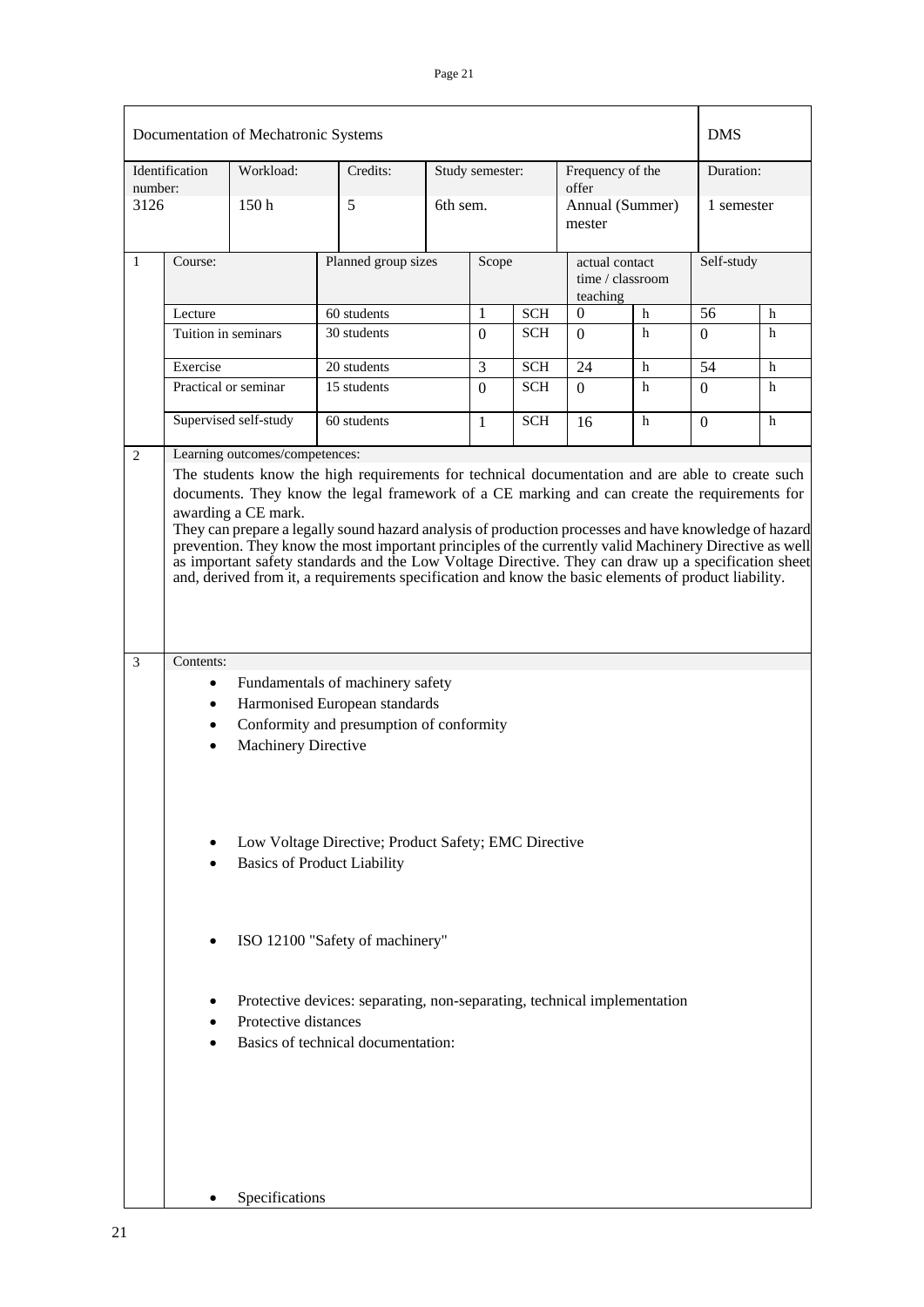| $\overline{\mathcal{A}}$ | Forms of teaching:                                                                         |                                                                                      |  |  |  |  |  |  |  |
|--------------------------|--------------------------------------------------------------------------------------------|--------------------------------------------------------------------------------------|--|--|--|--|--|--|--|
|                          |                                                                                            | Learning units for self-study, classroom sessions in the form of exercises           |  |  |  |  |  |  |  |
| 5                        | Participation requirements:                                                                |                                                                                      |  |  |  |  |  |  |  |
|                          | Formal:                                                                                    |                                                                                      |  |  |  |  |  |  |  |
|                          | Content:                                                                                   |                                                                                      |  |  |  |  |  |  |  |
| 6                        | Forms of assessment:                                                                       |                                                                                      |  |  |  |  |  |  |  |
|                          |                                                                                            | Term paper, written exam, combination exam, project work or oral exam                |  |  |  |  |  |  |  |
| $\overline{7}$           | Prerequisite for the award of credit points:                                               |                                                                                      |  |  |  |  |  |  |  |
|                          | Module examination pass                                                                    |                                                                                      |  |  |  |  |  |  |  |
| 8                        | Application of the module (in the following study programmes)                              |                                                                                      |  |  |  |  |  |  |  |
|                          | Mechatronics/Automation (work-integrated) B.Eng. and Industrial Engineering and Management |                                                                                      |  |  |  |  |  |  |  |
|                          | (work-integrated) B.Eng.                                                                   |                                                                                      |  |  |  |  |  |  |  |
| 9                        | Importance of the grade for the final grade:                                               |                                                                                      |  |  |  |  |  |  |  |
|                          | according to BRPO                                                                          |                                                                                      |  |  |  |  |  |  |  |
| 10                       | Module coordinator:                                                                        |                                                                                      |  |  |  |  |  |  |  |
|                          | Prof. Dr.-Ing. Thomas Freund                                                               |                                                                                      |  |  |  |  |  |  |  |
| 11                       | Other information:                                                                         |                                                                                      |  |  |  |  |  |  |  |
|                          |                                                                                            | Necessary supplementary literature will be announced at the beginning of the course. |  |  |  |  |  |  |  |
| 12                       | Language:                                                                                  |                                                                                      |  |  |  |  |  |  |  |
|                          | German                                                                                     |                                                                                      |  |  |  |  |  |  |  |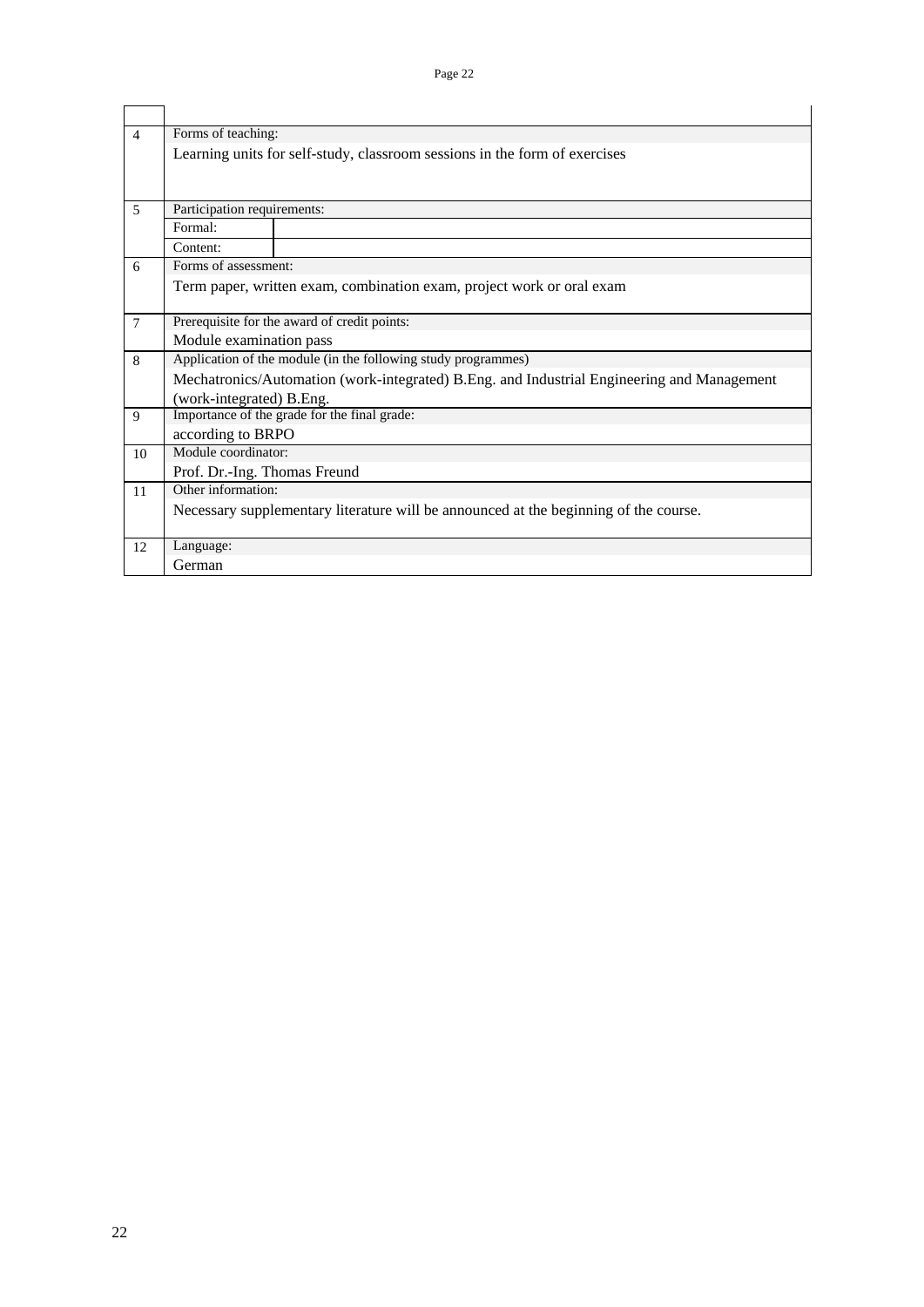|                |                                                                                                                                                                                                                                                                                                                                                                                                                                                                                                                                                                                                                                                                                                                                                                                  | Introduction to the Professional Field |                                                                                                      |            |                 |            |                                                |                    |            | EIB        |  |
|----------------|----------------------------------------------------------------------------------------------------------------------------------------------------------------------------------------------------------------------------------------------------------------------------------------------------------------------------------------------------------------------------------------------------------------------------------------------------------------------------------------------------------------------------------------------------------------------------------------------------------------------------------------------------------------------------------------------------------------------------------------------------------------------------------|----------------------------------------|------------------------------------------------------------------------------------------------------|------------|-----------------|------------|------------------------------------------------|--------------------|------------|------------|--|
| number:        | Identification                                                                                                                                                                                                                                                                                                                                                                                                                                                                                                                                                                                                                                                                                                                                                                   | Workload:                              | Credits:                                                                                             |            | Study semester: |            | Frequency of the<br>offer                      |                    | Duration:  |            |  |
| 3100           |                                                                                                                                                                                                                                                                                                                                                                                                                                                                                                                                                                                                                                                                                                                                                                                  | 150 <sub>h</sub>                       | 5                                                                                                    | 1st sem.   |                 |            |                                                | Annual<br>(Winter) |            | 1 semester |  |
| 1              | Course:                                                                                                                                                                                                                                                                                                                                                                                                                                                                                                                                                                                                                                                                                                                                                                          |                                        | Planned group sizes                                                                                  |            | Scope           |            | Actual contact<br>time / classroom<br>teaching |                    | Self-study |            |  |
|                | Lecture                                                                                                                                                                                                                                                                                                                                                                                                                                                                                                                                                                                                                                                                                                                                                                          |                                        | 60 students                                                                                          |            | 1               | <b>SCH</b> | $\mathbf{0}$                                   | $\mathbf h$        | 27         | h          |  |
|                | Tuition in seminars                                                                                                                                                                                                                                                                                                                                                                                                                                                                                                                                                                                                                                                                                                                                                              |                                        | 30 students                                                                                          |            | $\Omega$        | <b>SCH</b> | $\Omega$                                       | h                  | $\Omega$   | h          |  |
|                | Exercise                                                                                                                                                                                                                                                                                                                                                                                                                                                                                                                                                                                                                                                                                                                                                                         |                                        | 20 students                                                                                          |            | $\overline{2}$  | <b>SCH</b> | 16                                             | h                  | 52         | h          |  |
|                | Practical or seminar                                                                                                                                                                                                                                                                                                                                                                                                                                                                                                                                                                                                                                                                                                                                                             |                                        | 15 students                                                                                          |            | $\mathbf{1}$    | <b>SCH</b> | 16                                             | h                  | 23         | h          |  |
|                | Supervised self-study<br>60 students                                                                                                                                                                                                                                                                                                                                                                                                                                                                                                                                                                                                                                                                                                                                             |                                        | 1                                                                                                    | <b>SCH</b> | 16              | h          | 0                                              | h                  |            |            |  |
| $\overline{2}$ | Learning outcomes/competences:<br>The students learn about the origin and development of the job description as well as the fields of<br>application of engineers in the field of mechatronics/automation technology. To this end, they will gain<br>an insight into the most diverse corporate divisions relevant to engineers and their tasks. In addition,<br>they have an overview of basic types of mechatronic systems and automation systems, their structure<br>and mode of operation as well as the special features in their development. Based on this basic<br>knowledge, students learn the necessary technical and social competences of engineers in the field of<br>mechatronics/automation technology and acquire a holistic picture of the occupational field. |                                        |                                                                                                      |            |                 |            |                                                |                    |            |            |  |
| 3              | Contents:                                                                                                                                                                                                                                                                                                                                                                                                                                                                                                                                                                                                                                                                                                                                                                        |                                        |                                                                                                      |            |                 |            |                                                |                    |            |            |  |
|                | Job description, fields of work and development prospects for engineers in the field of<br>mechatronics/automation technology:<br>Basics of industrial enterprises (objectives, structure, types of enterprises, development and<br>$\bullet$<br>production)<br>Tasks of engineers in industrial companies<br>Knowledge of project-related working methods<br>Communication in the company                                                                                                                                                                                                                                                                                                                                                                                       |                                        |                                                                                                      |            |                 |            |                                                |                    |            |            |  |
|                | Management soft skills<br>Basic understanding:<br>Automation technology: Task and realisation<br>Mechatronic systems: Structure and mode of operation<br>٠<br>Planning, development and commissioning of technical systems<br>$\bullet$<br>Scientific work (presentation, scientific writing)<br>Industries for engineers in the field of mechatronics/automation technology                                                                                                                                                                                                                                                                                                                                                                                                     |                                        |                                                                                                      |            |                 |            |                                                |                    |            |            |  |
| 4              | Forms of teaching:<br>excursions                                                                                                                                                                                                                                                                                                                                                                                                                                                                                                                                                                                                                                                                                                                                                 |                                        | Learning units for self-study, attendance events in the form of seminar-based lessons, exercises and |            |                 |            |                                                |                    |            |            |  |
| 5              |                                                                                                                                                                                                                                                                                                                                                                                                                                                                                                                                                                                                                                                                                                                                                                                  | Participation requirements:            |                                                                                                      |            |                 |            |                                                |                    |            |            |  |
|                | Formal:                                                                                                                                                                                                                                                                                                                                                                                                                                                                                                                                                                                                                                                                                                                                                                          |                                        |                                                                                                      |            |                 |            |                                                |                    |            |            |  |
|                | Content:                                                                                                                                                                                                                                                                                                                                                                                                                                                                                                                                                                                                                                                                                                                                                                         |                                        |                                                                                                      |            |                 |            |                                                |                    |            |            |  |
| 6              |                                                                                                                                                                                                                                                                                                                                                                                                                                                                                                                                                                                                                                                                                                                                                                                  | Forms of assessment:                   |                                                                                                      |            |                 |            |                                                |                    |            |            |  |
|                |                                                                                                                                                                                                                                                                                                                                                                                                                                                                                                                                                                                                                                                                                                                                                                                  |                                        |                                                                                                      |            |                 |            |                                                |                    |            |            |  |
| 7              | Term paper, written examination, project work or exam accompanying the course<br>Prerequisite for the award of credit points:                                                                                                                                                                                                                                                                                                                                                                                                                                                                                                                                                                                                                                                    |                                        |                                                                                                      |            |                 |            |                                                |                    |            |            |  |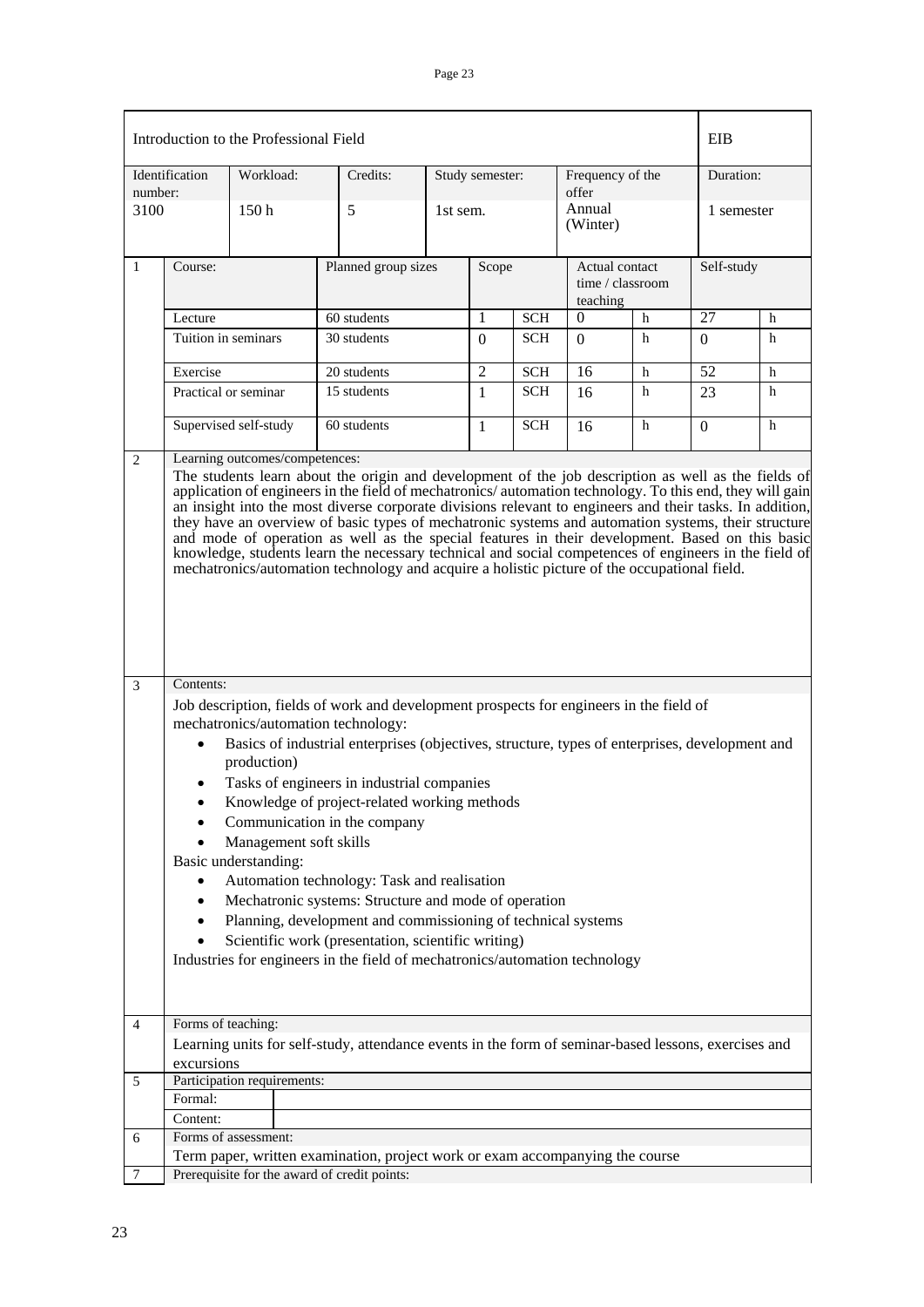|    | Module examination pass                                                           |  |  |  |  |  |  |
|----|-----------------------------------------------------------------------------------|--|--|--|--|--|--|
| 8  | Application of the module (in the following study programmes)                     |  |  |  |  |  |  |
|    | Mechatronics/Automation (work-integrated) B.Eng.                                  |  |  |  |  |  |  |
| 9  | Importance of the grade for the final grade:                                      |  |  |  |  |  |  |
|    | according to BRPO                                                                 |  |  |  |  |  |  |
| 10 | Module coordinator:                                                               |  |  |  |  |  |  |
|    | Dipl.-Ing. Vanessa Prott-Warner                                                   |  |  |  |  |  |  |
| 11 | Other information:                                                                |  |  |  |  |  |  |
|    | Necessary additional literature will be announced at the beginning of the course. |  |  |  |  |  |  |
|    |                                                                                   |  |  |  |  |  |  |
| 12 | Language:                                                                         |  |  |  |  |  |  |
|    | Cierman)                                                                          |  |  |  |  |  |  |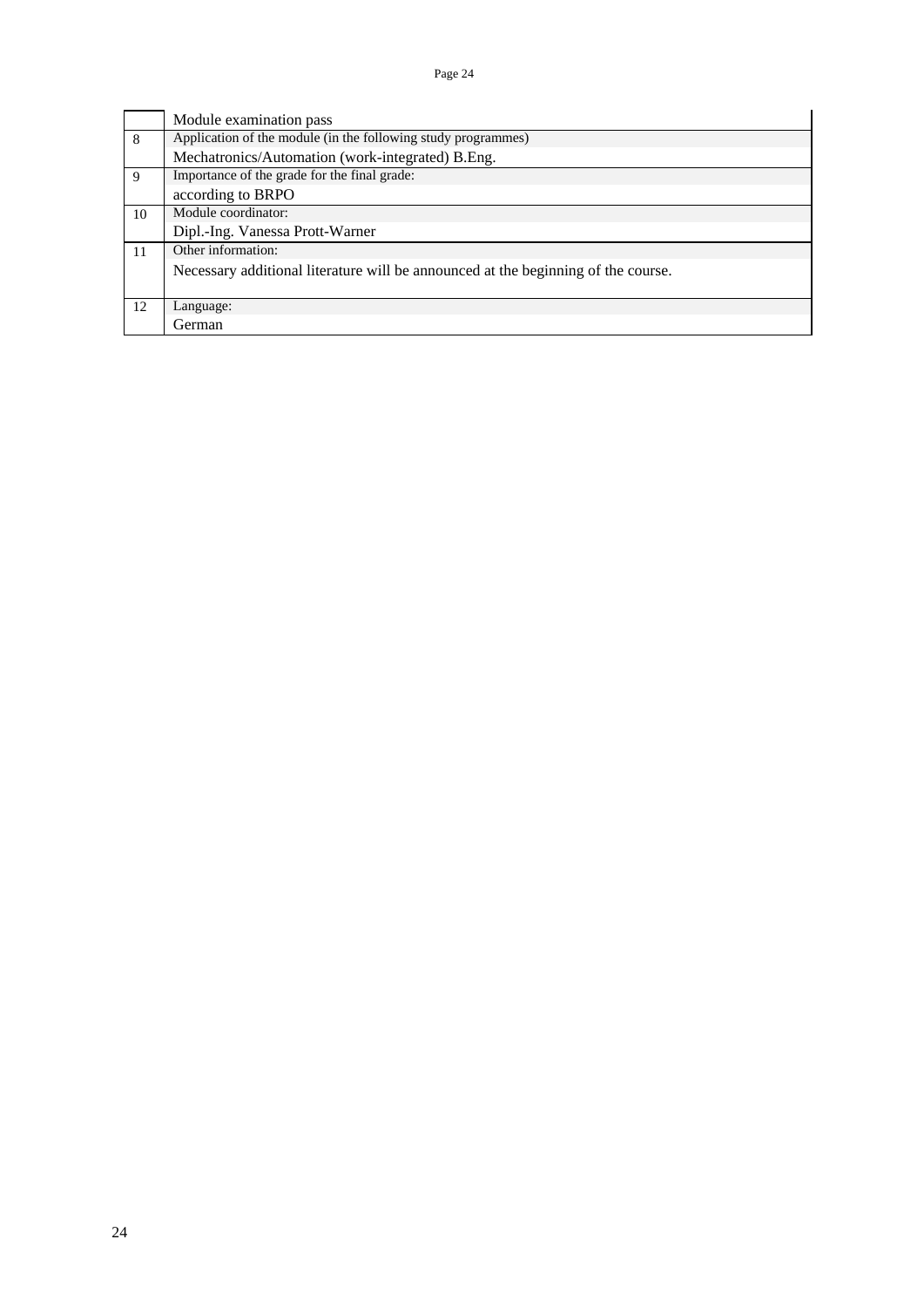|                                     | <b>Electrical Machines</b>                                                                                                  |                                                                                                                                                                                              |  |                 |            |                    |                                    | EM         |           |  |
|-------------------------------------|-----------------------------------------------------------------------------------------------------------------------------|----------------------------------------------------------------------------------------------------------------------------------------------------------------------------------------------|--|-----------------|------------|--------------------|------------------------------------|------------|-----------|--|
| Identification<br>number:           | Workload:                                                                                                                   | Credits:                                                                                                                                                                                     |  | Study semester: |            |                    | Frequency of the<br>offer          |            | Duration: |  |
| 3124                                | 150 <sub>h</sub>                                                                                                            | 5                                                                                                                                                                                            |  | 5th sem.        |            | Annual<br>(Winter) |                                    | 1 semester |           |  |
| Course:<br>1                        |                                                                                                                             | Planned group sizes                                                                                                                                                                          |  | Scope           |            | teaching           | Actual contact<br>time / classroom | Self-study |           |  |
| Lecture                             |                                                                                                                             | 60 students                                                                                                                                                                                  |  | $\overline{2}$  | <b>SCH</b> | 0                  | h                                  | 56         | h         |  |
|                                     | Tuition in seminars                                                                                                         | 30 students                                                                                                                                                                                  |  | $\overline{0}$  | SCH        | $\Omega$           | h                                  | $\Omega$   | h         |  |
| Exercise                            |                                                                                                                             | 20 students                                                                                                                                                                                  |  | $\mathbf{1}$    | <b>SCH</b> | 8                  | h                                  | 46         | h         |  |
|                                     | Practical or seminar                                                                                                        | 15 students                                                                                                                                                                                  |  | $\mathbf{1}$    | <b>SCH</b> | 16                 | h                                  | $\Omega$   | h         |  |
| Study-                              | Supervised self<br>60 students                                                                                              |                                                                                                                                                                                              |  | 1.5             | <b>SCH</b> | 24                 | h                                  | $\theta$   | h         |  |
| Contents:<br>3                      |                                                                                                                             | for controlling a three-phase motor and to create the control programme of a three-phase inverter in a<br>common programming environment and tested and evaluated it on a three-phase motor. |  |                 |            |                    |                                    |            |           |  |
| $\bullet$<br>$\bullet$<br>$\bullet$ | Introduction to drive technology<br>Tasks of drive technology<br>Losses in electrical drives<br>Basic electrotechnical laws | Basic structure of an electric drive<br>Materials for building electric motors<br>Cooling of electrical drives                                                                               |  |                 |            |                    |                                    |            |           |  |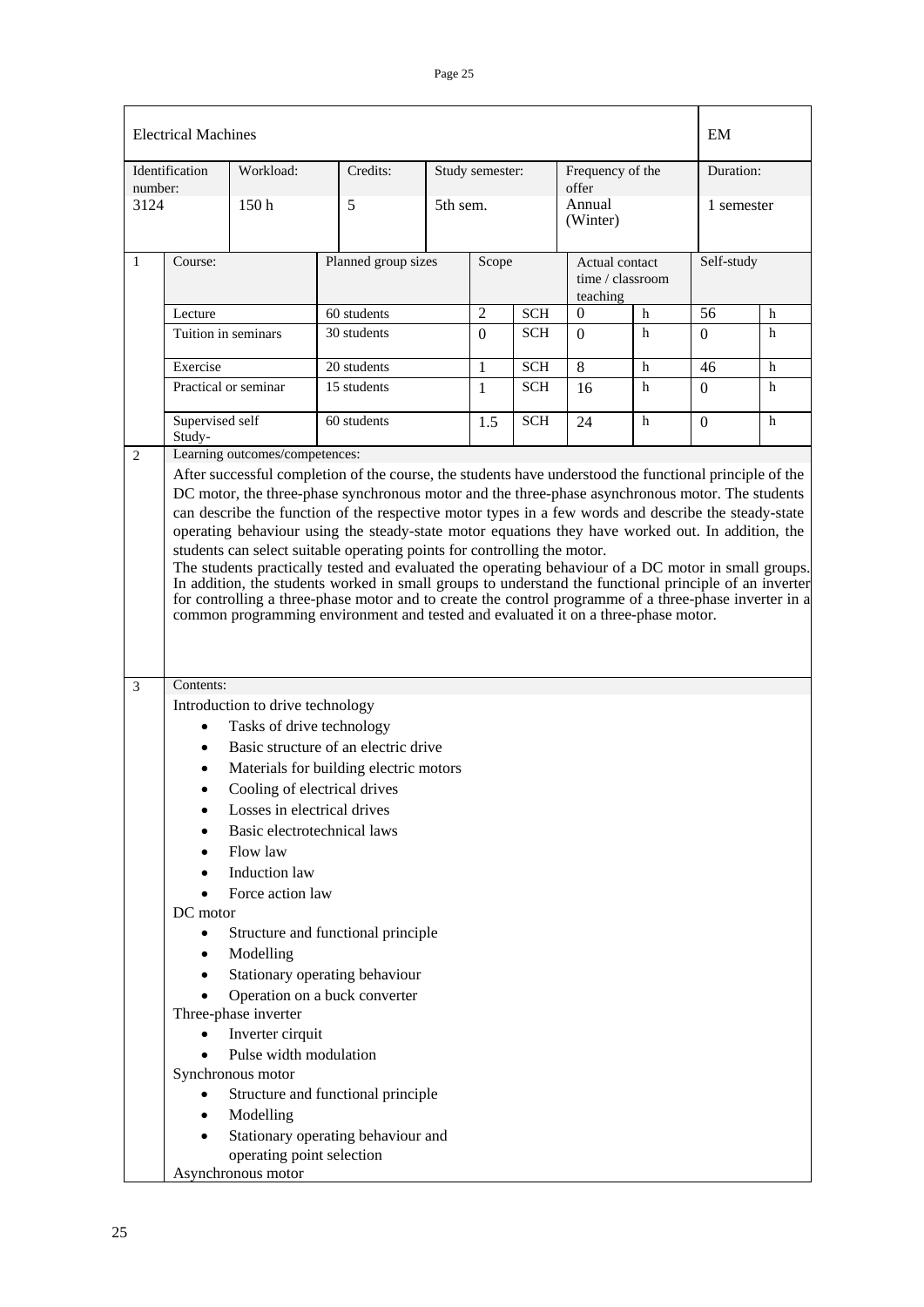|                |                                                                                          | Structure and functional principle                                                         |  |  |  |  |  |  |  |  |
|----------------|------------------------------------------------------------------------------------------|--------------------------------------------------------------------------------------------|--|--|--|--|--|--|--|--|
|                | Modelling<br>$\bullet$                                                                   |                                                                                            |  |  |  |  |  |  |  |  |
|                |                                                                                          | Operating behaviour                                                                        |  |  |  |  |  |  |  |  |
| $\overline{4}$ | Forms of teaching:                                                                       |                                                                                            |  |  |  |  |  |  |  |  |
|                | Learning units for self-study, classroom events in the form of exercises and practicals. |                                                                                            |  |  |  |  |  |  |  |  |
|                |                                                                                          |                                                                                            |  |  |  |  |  |  |  |  |
|                |                                                                                          |                                                                                            |  |  |  |  |  |  |  |  |
| 5              | Participation requirements:                                                              |                                                                                            |  |  |  |  |  |  |  |  |
|                | Formal:                                                                                  |                                                                                            |  |  |  |  |  |  |  |  |
|                | None<br>Content:                                                                         |                                                                                            |  |  |  |  |  |  |  |  |
| 6              | Forms of assessment:                                                                     |                                                                                            |  |  |  |  |  |  |  |  |
|                | Term paper, written examination, project work or oral examination                        |                                                                                            |  |  |  |  |  |  |  |  |
| $\overline{7}$ |                                                                                          | Prerequisite for the award of credit points:                                               |  |  |  |  |  |  |  |  |
|                |                                                                                          | Module examination pass and course assessment                                              |  |  |  |  |  |  |  |  |
| 8              |                                                                                          | Application of the module (in the following study programmes)                              |  |  |  |  |  |  |  |  |
|                |                                                                                          | Mechatronics/Automation (work-integrated) B.Eng. and Industrial Engineering and Management |  |  |  |  |  |  |  |  |
|                | (work-integrated) B.Eng.                                                                 |                                                                                            |  |  |  |  |  |  |  |  |
| 9              |                                                                                          | Importance of the grade for the final grade:                                               |  |  |  |  |  |  |  |  |
|                | according to BRPO                                                                        |                                                                                            |  |  |  |  |  |  |  |  |
| 10             | Module coordinator:                                                                      |                                                                                            |  |  |  |  |  |  |  |  |
|                | Prof. Dr.-Ing. Michael Leuer                                                             |                                                                                            |  |  |  |  |  |  |  |  |
| 11             | Other information:                                                                       |                                                                                            |  |  |  |  |  |  |  |  |
|                |                                                                                          | Supplementary literature will be announced at the beginning of the course.                 |  |  |  |  |  |  |  |  |
| 12             | Language:                                                                                |                                                                                            |  |  |  |  |  |  |  |  |
|                | German                                                                                   |                                                                                            |  |  |  |  |  |  |  |  |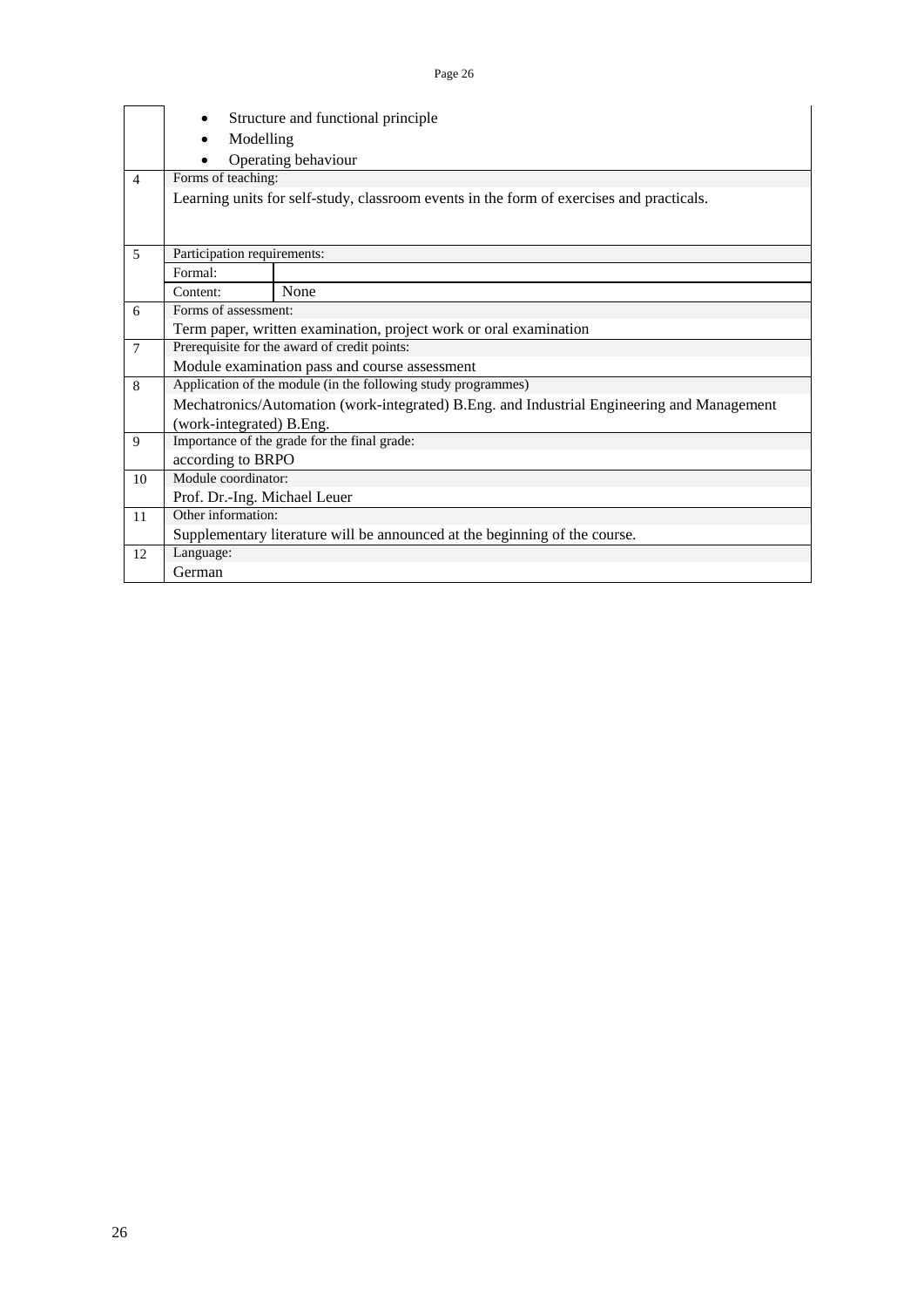|                     | <b>Electrical Measurement</b>                                                                                                                                                                                                                                                                                                                                                                                                                                                                                                                                                                                                                         |                              |                                                                                            |   |                 |            |                                                | EMT           |            |            |  |
|---------------------|-------------------------------------------------------------------------------------------------------------------------------------------------------------------------------------------------------------------------------------------------------------------------------------------------------------------------------------------------------------------------------------------------------------------------------------------------------------------------------------------------------------------------------------------------------------------------------------------------------------------------------------------------------|------------------------------|--------------------------------------------------------------------------------------------|---|-----------------|------------|------------------------------------------------|---------------|------------|------------|--|
|                     | Identification                                                                                                                                                                                                                                                                                                                                                                                                                                                                                                                                                                                                                                        | Workload:                    | Credits:                                                                                   |   | Study semester: |            | Frequency of the                               |               | Duration:  |            |  |
| number:<br>3115     |                                                                                                                                                                                                                                                                                                                                                                                                                                                                                                                                                                                                                                                       | 150 <sub>h</sub>             | 5                                                                                          |   | 3rd or 4th sem. |            | offer                                          | each semester |            | 1 semester |  |
| 1                   | Course:                                                                                                                                                                                                                                                                                                                                                                                                                                                                                                                                                                                                                                               |                              | Planned group sizes                                                                        |   | Scope           |            | Actual contact<br>time / classroom<br>teaching |               | Self-study |            |  |
|                     | Lecture                                                                                                                                                                                                                                                                                                                                                                                                                                                                                                                                                                                                                                               |                              | 60 students                                                                                |   | $\overline{2}$  | <b>SCH</b> | $\Omega$                                       | h             | 56         | h          |  |
|                     | Tuition in seminars                                                                                                                                                                                                                                                                                                                                                                                                                                                                                                                                                                                                                                   |                              | 30 students                                                                                |   | $\Omega$        | <b>SCH</b> | $\Omega$                                       | h             | 0          | h          |  |
|                     | Exercise                                                                                                                                                                                                                                                                                                                                                                                                                                                                                                                                                                                                                                              |                              | 20 students                                                                                |   | 1               | <b>SCH</b> | 8                                              | h             | 46         | h          |  |
|                     |                                                                                                                                                                                                                                                                                                                                                                                                                                                                                                                                                                                                                                                       | Practical or seminar         | 15 students                                                                                | 1 |                 | <b>SCH</b> | 16                                             | h             | 0          | h          |  |
|                     |                                                                                                                                                                                                                                                                                                                                                                                                                                                                                                                                                                                                                                                       | Supervised self-study        | 60 students                                                                                |   | 1.5             | <b>SCH</b> | 24                                             | h             | 0          | h          |  |
| $\overline{c}$<br>3 | Learning outcomes/competences:<br>The aim of the module is to acquire basic knowledge and its application about definitions, calculations<br>and measurements of electrical measurands, their measurement errors as well as about the design of<br>important electrical measuring devices.                                                                                                                                                                                                                                                                                                                                                            |                              |                                                                                            |   |                 |            |                                                |               |            |            |  |
| $\overline{4}$      | Contents:<br>General basics of measurement technology are taught in order to then work out the basics of electrical<br>measurement, preferably of electrical measurands.<br>Essential teaching contents are:<br>Basics of measuring electrical quantities<br>$\bullet$<br>Definitions and calculations of time averages<br>$\bullet$<br>Measurement deviations and measurement uncertainties<br>$\bullet$<br>Structure, function and properties of analogue electrical measuring<br>$\bullet$<br>instruments<br>Digital storage oscilloscopes<br>Power and energy measurement<br>Differential arrangements<br>Measuring bridges<br>Forms of teaching: |                              |                                                                                            |   |                 |            |                                                |               |            |            |  |
|                     |                                                                                                                                                                                                                                                                                                                                                                                                                                                                                                                                                                                                                                                       |                              | Learning units for self-study, classroom events in the form of exercises and practicals    |   |                 |            |                                                |               |            |            |  |
| 5                   |                                                                                                                                                                                                                                                                                                                                                                                                                                                                                                                                                                                                                                                       | Participation requirements:  |                                                                                            |   |                 |            |                                                |               |            |            |  |
|                     | Formal:                                                                                                                                                                                                                                                                                                                                                                                                                                                                                                                                                                                                                                               | None                         |                                                                                            |   |                 |            |                                                |               |            |            |  |
|                     | Content:                                                                                                                                                                                                                                                                                                                                                                                                                                                                                                                                                                                                                                              | None                         |                                                                                            |   |                 |            |                                                |               |            |            |  |
| 6                   |                                                                                                                                                                                                                                                                                                                                                                                                                                                                                                                                                                                                                                                       | Forms of assessment:         |                                                                                            |   |                 |            |                                                |               |            |            |  |
|                     |                                                                                                                                                                                                                                                                                                                                                                                                                                                                                                                                                                                                                                                       |                              | Written exam, project work or oral exam                                                    |   |                 |            |                                                |               |            |            |  |
| 7                   |                                                                                                                                                                                                                                                                                                                                                                                                                                                                                                                                                                                                                                                       |                              | Prerequisite for the award of credit points:                                               |   |                 |            |                                                |               |            |            |  |
|                     |                                                                                                                                                                                                                                                                                                                                                                                                                                                                                                                                                                                                                                                       |                              | Module examination pass and course assessment                                              |   |                 |            |                                                |               |            |            |  |
| 8                   |                                                                                                                                                                                                                                                                                                                                                                                                                                                                                                                                                                                                                                                       |                              | Application of the module (in the following study programmes)                              |   |                 |            |                                                |               |            |            |  |
|                     |                                                                                                                                                                                                                                                                                                                                                                                                                                                                                                                                                                                                                                                       |                              | Mechatronics/Automation (work-integrated) B.Eng. and Industrial Engineering and Management |   |                 |            |                                                |               |            |            |  |
|                     |                                                                                                                                                                                                                                                                                                                                                                                                                                                                                                                                                                                                                                                       | (work-integrated) B.Eng.     |                                                                                            |   |                 |            |                                                |               |            |            |  |
| 9                   |                                                                                                                                                                                                                                                                                                                                                                                                                                                                                                                                                                                                                                                       |                              | Importance of the grade for the final grade:                                               |   |                 |            |                                                |               |            |            |  |
|                     |                                                                                                                                                                                                                                                                                                                                                                                                                                                                                                                                                                                                                                                       | according to BRPO            |                                                                                            |   |                 |            |                                                |               |            |            |  |
| 10                  |                                                                                                                                                                                                                                                                                                                                                                                                                                                                                                                                                                                                                                                       | Module coordinator:          |                                                                                            |   |                 |            |                                                |               |            |            |  |
|                     |                                                                                                                                                                                                                                                                                                                                                                                                                                                                                                                                                                                                                                                       | Prof. Dr.-Ing. Thomas Freund |                                                                                            |   |                 |            |                                                |               |            |            |  |
| 11                  | Other information:                                                                                                                                                                                                                                                                                                                                                                                                                                                                                                                                                                                                                                    |                              |                                                                                            |   |                 |            |                                                |               |            |            |  |
|                     |                                                                                                                                                                                                                                                                                                                                                                                                                                                                                                                                                                                                                                                       |                              | Supplementary literature will be announced at the beginning of the course.                 |   |                 |            |                                                |               |            |            |  |
| 12                  | Language:                                                                                                                                                                                                                                                                                                                                                                                                                                                                                                                                                                                                                                             |                              |                                                                                            |   |                 |            |                                                |               |            |            |  |
|                     | German                                                                                                                                                                                                                                                                                                                                                                                                                                                                                                                                                                                                                                                |                              |                                                                                            |   |                 |            |                                                |               |            |            |  |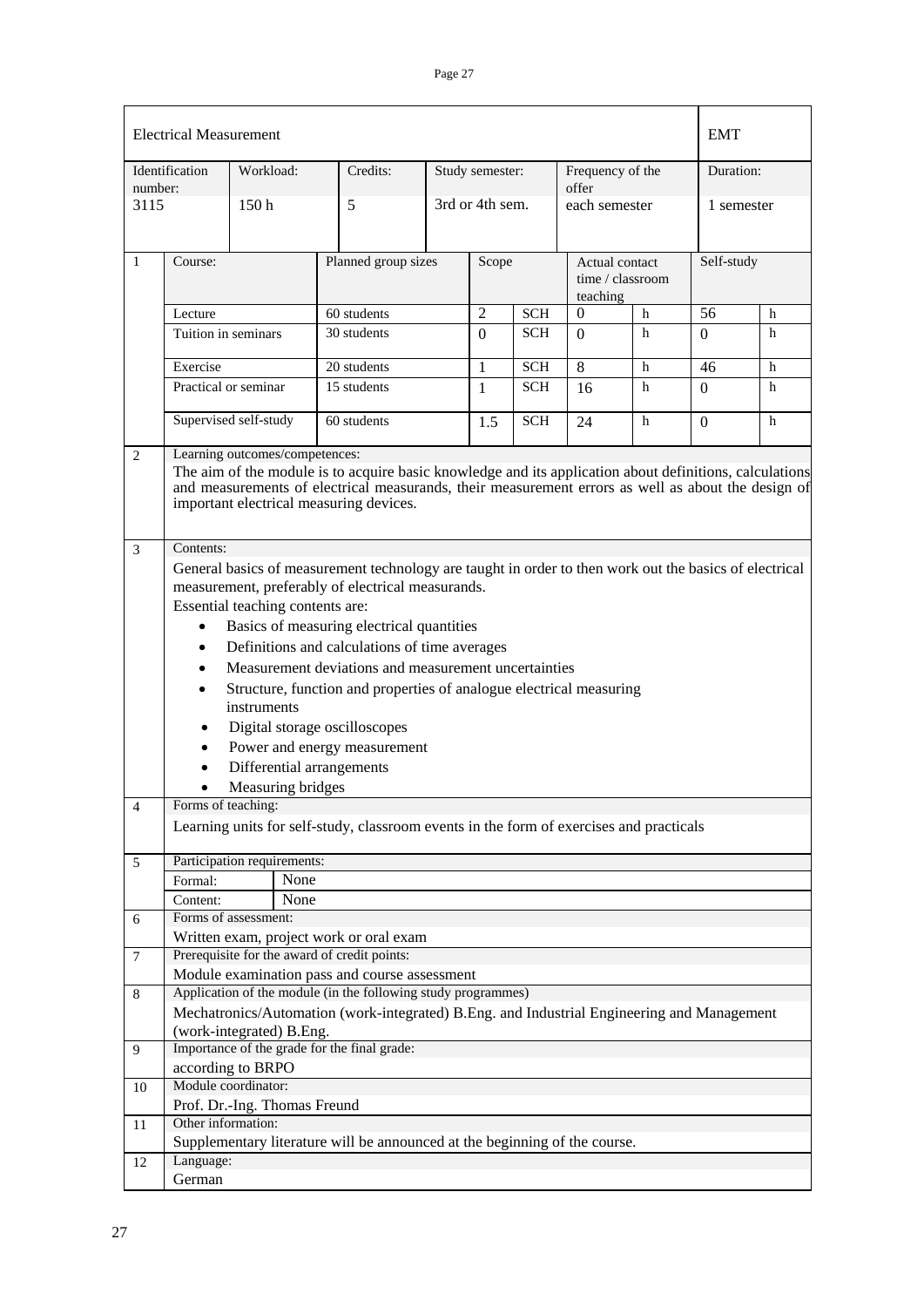|                | <b>Electrical Engineering I</b><br>ELO <sub>1</sub>                                                                                                                                                                                                                                                                                                                                                                                                                                                                                                           |                       |          |                                                                                         |          |                 |                      |                           |                                    |           |            |  |
|----------------|---------------------------------------------------------------------------------------------------------------------------------------------------------------------------------------------------------------------------------------------------------------------------------------------------------------------------------------------------------------------------------------------------------------------------------------------------------------------------------------------------------------------------------------------------------------|-----------------------|----------|-----------------------------------------------------------------------------------------|----------|-----------------|----------------------|---------------------------|------------------------------------|-----------|------------|--|
| number:        | Identification                                                                                                                                                                                                                                                                                                                                                                                                                                                                                                                                                | Workload:             |          | Credits:                                                                                |          | Study semester: |                      | Frequency of the<br>offer |                                    | Duration: |            |  |
| 3102           |                                                                                                                                                                                                                                                                                                                                                                                                                                                                                                                                                               | 150h                  |          | 5                                                                                       | 1st sem. |                 |                      | Annual<br>(Winter)        |                                    |           | 1 semester |  |
| 1              | Course:                                                                                                                                                                                                                                                                                                                                                                                                                                                                                                                                                       |                       |          | Planned group sizes                                                                     |          | Scope           |                      | teaching                  | Actual contact<br>time / classroom |           | Self-study |  |
|                | Lecture                                                                                                                                                                                                                                                                                                                                                                                                                                                                                                                                                       |                       |          | 60 students                                                                             |          | 1               | <b>SCH</b>           | $\boldsymbol{0}$          | h                                  | 32        | h          |  |
|                | Tuition in seminars                                                                                                                                                                                                                                                                                                                                                                                                                                                                                                                                           |                       |          | 30 students                                                                             |          | $\Omega$        | <b>SCH</b>           | $\Omega$                  | h                                  | $\Omega$  | h          |  |
|                | Exercise                                                                                                                                                                                                                                                                                                                                                                                                                                                                                                                                                      |                       |          | 20 students                                                                             |          | $\overline{3}$  | $\operatorname{SCH}$ | 24                        | h                                  | 70        | h          |  |
|                | 15 students<br>Practical or seminar                                                                                                                                                                                                                                                                                                                                                                                                                                                                                                                           |                       | $\Omega$ | <b>SCH</b>                                                                              | $\Omega$ | h               | $\theta$             | h                         |                                    |           |            |  |
|                |                                                                                                                                                                                                                                                                                                                                                                                                                                                                                                                                                               | Supervised self-study |          | 60 students                                                                             |          | 1.5             | <b>SCH</b>           | 24                        | h                                  | $\Omega$  | h          |  |
| $\overline{2}$ | Learning outcomes/competences:                                                                                                                                                                                                                                                                                                                                                                                                                                                                                                                                |                       |          |                                                                                         |          |                 |                      |                           |                                    |           |            |  |
|                | The students have basic knowledge of electrical engineering. The students are able to correctly<br>understand and analyse physical relationships in electricity and to calculate simple circuits and<br>networks for direct current circuits. In addition, they can solve simple field tasks in electrostatics.<br>They will also know the materials and designs of resistors and capacitors and how to use them in<br>circuitry.<br>They know how to use homogeneous semiconductors as non-linear components in the DC circuit for<br>required applications. |                       |          |                                                                                         |          |                 |                      |                           |                                    |           |            |  |
|                |                                                                                                                                                                                                                                                                                                                                                                                                                                                                                                                                                               |                       |          |                                                                                         |          |                 |                      |                           |                                    |           |            |  |
| 3              | Contents:<br>Basic terms and quantities in electrical engineering<br>$\bullet$<br>Derivation of the basic equations, Ohm's law<br>$\bullet$<br>Simple and branched DC circuits<br>$\bullet$<br>Methods for calculating DC circuits<br>$\bullet$<br>Electrical energy and electrical power<br>$\bullet$<br>The electrostatic field, manifestations and forces<br>The capacitor, charging and discharging processes<br>Structure and types of resistors and capacitors<br>٠<br>Homogeneous semiconductor components: LDR, PTC, NTC, VDR<br>$\bullet$            |                       |          |                                                                                         |          |                 |                      |                           |                                    |           |            |  |
|                | Forms of teaching:                                                                                                                                                                                                                                                                                                                                                                                                                                                                                                                                            |                       |          | Nonlinear direct current circuits                                                       |          |                 |                      |                           |                                    |           |            |  |
| 4              |                                                                                                                                                                                                                                                                                                                                                                                                                                                                                                                                                               |                       |          | Learning units for self-study, classroom sessions in the form of exercises              |          |                 |                      |                           |                                    |           |            |  |
|                |                                                                                                                                                                                                                                                                                                                                                                                                                                                                                                                                                               |                       |          |                                                                                         |          |                 |                      |                           |                                    |           |            |  |
| 5              | Participation requirements:<br>Formal:                                                                                                                                                                                                                                                                                                                                                                                                                                                                                                                        |                       |          |                                                                                         |          |                 |                      |                           |                                    |           |            |  |
|                |                                                                                                                                                                                                                                                                                                                                                                                                                                                                                                                                                               |                       |          |                                                                                         |          |                 |                      |                           |                                    |           |            |  |
|                | Content:<br>Forms of assessment:                                                                                                                                                                                                                                                                                                                                                                                                                                                                                                                              |                       |          |                                                                                         |          |                 |                      |                           |                                    |           |            |  |
| 6              |                                                                                                                                                                                                                                                                                                                                                                                                                                                                                                                                                               |                       |          | Written examination, combination examination or oral examination                        |          |                 |                      |                           |                                    |           |            |  |
| 7              |                                                                                                                                                                                                                                                                                                                                                                                                                                                                                                                                                               |                       |          | Prerequisite for the award of credit points:                                            |          |                 |                      |                           |                                    |           |            |  |
|                | Module examination pass                                                                                                                                                                                                                                                                                                                                                                                                                                                                                                                                       |                       |          |                                                                                         |          |                 |                      |                           |                                    |           |            |  |
| 8              |                                                                                                                                                                                                                                                                                                                                                                                                                                                                                                                                                               |                       |          | Application of the module (in the following study programmes)                           |          |                 |                      |                           |                                    |           |            |  |
|                |                                                                                                                                                                                                                                                                                                                                                                                                                                                                                                                                                               |                       |          | Mechatronics/Automation (work-integrated) B.Eng. and Product-Service Engineering (work- |          |                 |                      |                           |                                    |           |            |  |
|                | integrated) B.Eng.                                                                                                                                                                                                                                                                                                                                                                                                                                                                                                                                            |                       |          |                                                                                         |          |                 |                      |                           |                                    |           |            |  |
| 9              |                                                                                                                                                                                                                                                                                                                                                                                                                                                                                                                                                               |                       |          | Importance of the grade for the final grade:                                            |          |                 |                      |                           |                                    |           |            |  |
|                | according to BRPO                                                                                                                                                                                                                                                                                                                                                                                                                                                                                                                                             |                       |          |                                                                                         |          |                 |                      |                           |                                    |           |            |  |
| 10             | Module coordinator:                                                                                                                                                                                                                                                                                                                                                                                                                                                                                                                                           |                       |          |                                                                                         |          |                 |                      |                           |                                    |           |            |  |
|                | Prof. Dr. Werner Schwerdtfeger                                                                                                                                                                                                                                                                                                                                                                                                                                                                                                                                |                       |          |                                                                                         |          |                 |                      |                           |                                    |           |            |  |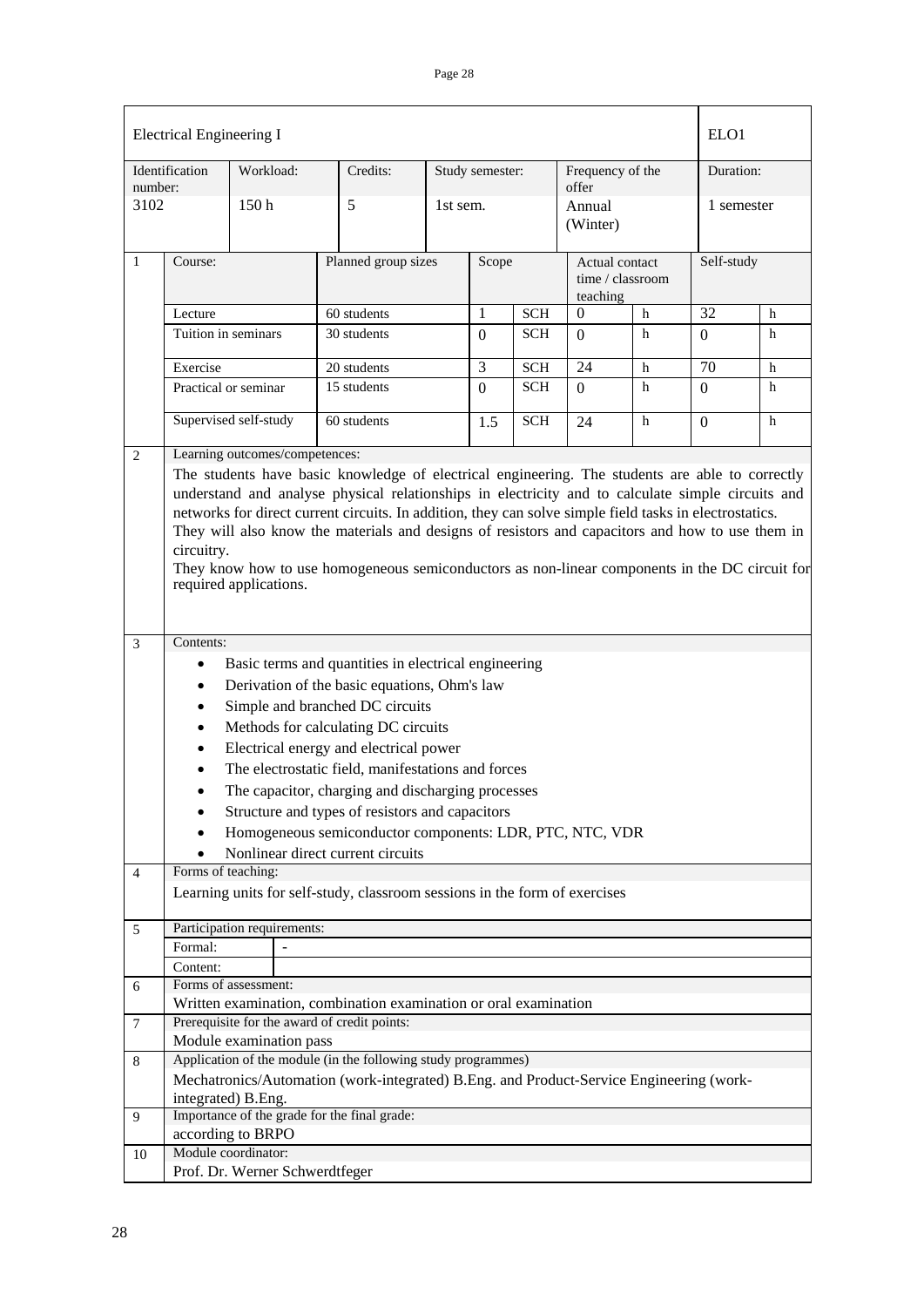| 1 T                  | Other information: |
|----------------------|--------------------|
|                      |                    |
| 1 <sub>0</sub><br>14 | Language:          |
|                      | German             |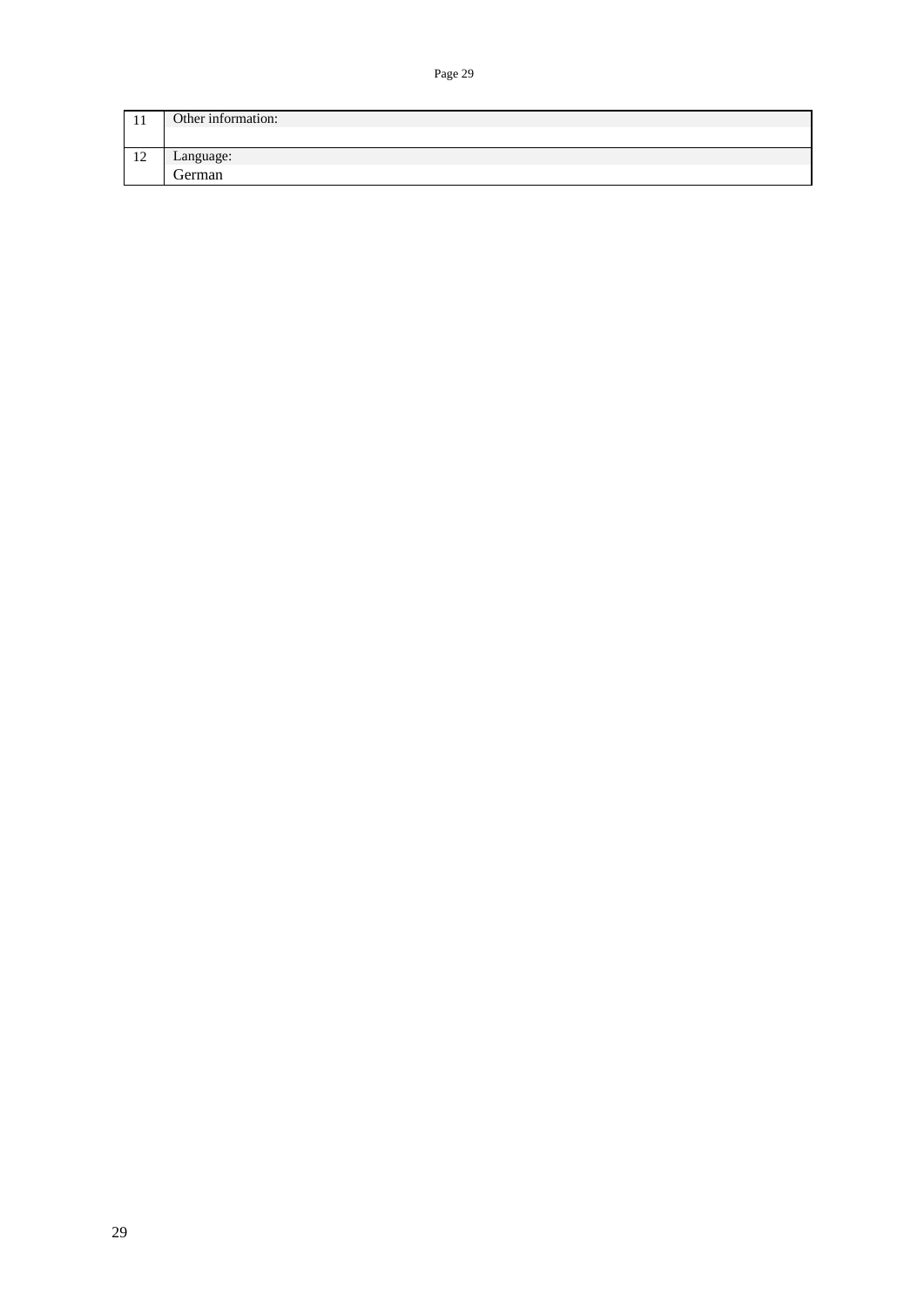|                | <b>Electrical Engineering II</b>                                                                                                                                                                                                                                                                                                                                                                                                                                                                                    |                                                       |                                                                                                                                                                                                           |                              |                 |            |                                                |   | ELO <sub>2</sub> |           |  |
|----------------|---------------------------------------------------------------------------------------------------------------------------------------------------------------------------------------------------------------------------------------------------------------------------------------------------------------------------------------------------------------------------------------------------------------------------------------------------------------------------------------------------------------------|-------------------------------------------------------|-----------------------------------------------------------------------------------------------------------------------------------------------------------------------------------------------------------|------------------------------|-----------------|------------|------------------------------------------------|---|------------------|-----------|--|
| number:        | Identification                                                                                                                                                                                                                                                                                                                                                                                                                                                                                                      | Workload:                                             | Credits:                                                                                                                                                                                                  |                              | Study semester: |            | Frequency of the<br>offer                      |   |                  | Duration: |  |
| 3105           |                                                                                                                                                                                                                                                                                                                                                                                                                                                                                                                     | 150 <sub>h</sub>                                      | 5                                                                                                                                                                                                         | 2nd sem.                     |                 |            | Annual<br>(Summer)                             |   | 1 semester       |           |  |
| 1              | Course:                                                                                                                                                                                                                                                                                                                                                                                                                                                                                                             |                                                       |                                                                                                                                                                                                           | Planned group sizes<br>Scope |                 |            | Actual contact<br>time / classroom<br>teaching |   | Self-study       |           |  |
|                | Lecture                                                                                                                                                                                                                                                                                                                                                                                                                                                                                                             |                                                       | 60 students                                                                                                                                                                                               |                              | $\overline{2}$  | <b>SCH</b> | $\mathbf{0}$                                   | h | 56               | h         |  |
|                |                                                                                                                                                                                                                                                                                                                                                                                                                                                                                                                     | Tuition in seminars                                   | 30 students                                                                                                                                                                                               |                              | $\overline{0}$  | <b>SCH</b> | $\Omega$                                       | h | $\Omega$         | h         |  |
|                | Exercise                                                                                                                                                                                                                                                                                                                                                                                                                                                                                                            |                                                       | 20 students                                                                                                                                                                                               |                              | 1               | <b>SCH</b> | 8                                              | h | 46               | h         |  |
|                |                                                                                                                                                                                                                                                                                                                                                                                                                                                                                                                     | Practical or seminar                                  | 15 students                                                                                                                                                                                               |                              | $\mathbf{1}$    | <b>SCH</b> | 16                                             | h | $\Omega$         | h         |  |
|                |                                                                                                                                                                                                                                                                                                                                                                                                                                                                                                                     | Supervised self-study                                 | 60 students                                                                                                                                                                                               |                              | 1.5             | <b>SCH</b> | 24                                             | h | $\overline{0}$   | h         |  |
|                | Learning outcomes/competences:<br>The students have basic knowledge of electrical engineering. They are able to understand and analyse<br>physical relationships in electricity and magnetism. With the help of complex calculation, they can<br>also interpret and calculate demanding circuits from the AC range.<br>In addition, they can solve simple tasks on the magnetic field. They will also know the materials and<br>designs of coils and transformators and know how to use them in terms of circuitry. |                                                       |                                                                                                                                                                                                           |                              |                 |            |                                                |   |                  |           |  |
|                | Contents:<br>The static and time-variant magnetic field<br>Calculation of magnetic circuits<br>Induction law and inductance<br>$\bullet$<br>Basic concepts of alternating current technology<br>$\bullet$<br>Description of alternating variables with the aid of complex calculation<br>Procedure for calculating alternating current circuits<br>Locus curve and floor diagram<br>Power in an AC circuit<br>Improving the power factor<br>The transformer                                                         |                                                       |                                                                                                                                                                                                           |                              |                 |            |                                                |   |                  |           |  |
|                |                                                                                                                                                                                                                                                                                                                                                                                                                                                                                                                     |                                                       | Construction and designs of coils and transformers                                                                                                                                                        |                              |                 |            |                                                |   |                  |           |  |
| $\overline{4}$ | Forms of teaching:                                                                                                                                                                                                                                                                                                                                                                                                                                                                                                  |                                                       | Learning units for self-study, classroom events in the form of exercises and practicals                                                                                                                   |                              |                 |            |                                                |   |                  |           |  |
| 5              | Formal:                                                                                                                                                                                                                                                                                                                                                                                                                                                                                                             | Participation requirements:                           |                                                                                                                                                                                                           |                              |                 |            |                                                |   |                  |           |  |
| 6              | Content:                                                                                                                                                                                                                                                                                                                                                                                                                                                                                                            | Forms of assessment:                                  |                                                                                                                                                                                                           |                              |                 |            |                                                |   |                  |           |  |
| $\tau$         |                                                                                                                                                                                                                                                                                                                                                                                                                                                                                                                     |                                                       | Written examination, combination examination or oral examination<br>Prerequisite for the award of credit points:                                                                                          |                              |                 |            |                                                |   |                  |           |  |
| $\,8\,$        |                                                                                                                                                                                                                                                                                                                                                                                                                                                                                                                     |                                                       | Module examination pass and course assessment<br>Application of the module (in the following study programmes)<br>Mechatronics/Automation (work-integrated) B.Eng. and Product-Service Engineering (work- |                              |                 |            |                                                |   |                  |           |  |
| 9              |                                                                                                                                                                                                                                                                                                                                                                                                                                                                                                                     | integrated) B.Eng.<br>according to BRPO               | Importance of the grade for the final grade:                                                                                                                                                              |                              |                 |            |                                                |   |                  |           |  |
| 10             |                                                                                                                                                                                                                                                                                                                                                                                                                                                                                                                     | Module coordinator:<br>Prof. Dr. Werner Schwerdtfeger |                                                                                                                                                                                                           |                              |                 |            |                                                |   |                  |           |  |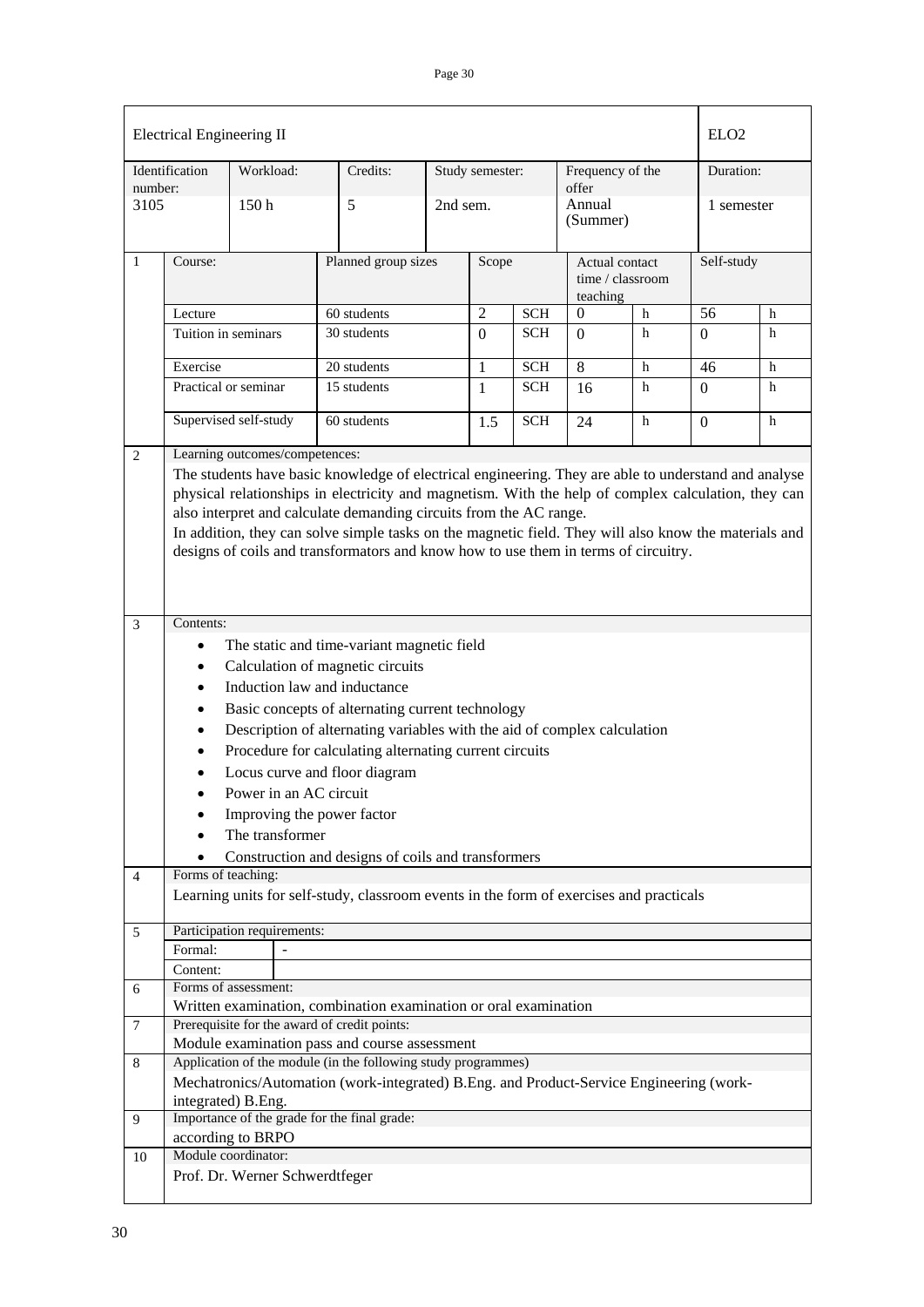| 1 T               | Other information:       |
|-------------------|--------------------------|
|                   | $\overline{\phantom{a}}$ |
| $\sim$<br>$\perp$ | Language:                |
|                   | eerman                   |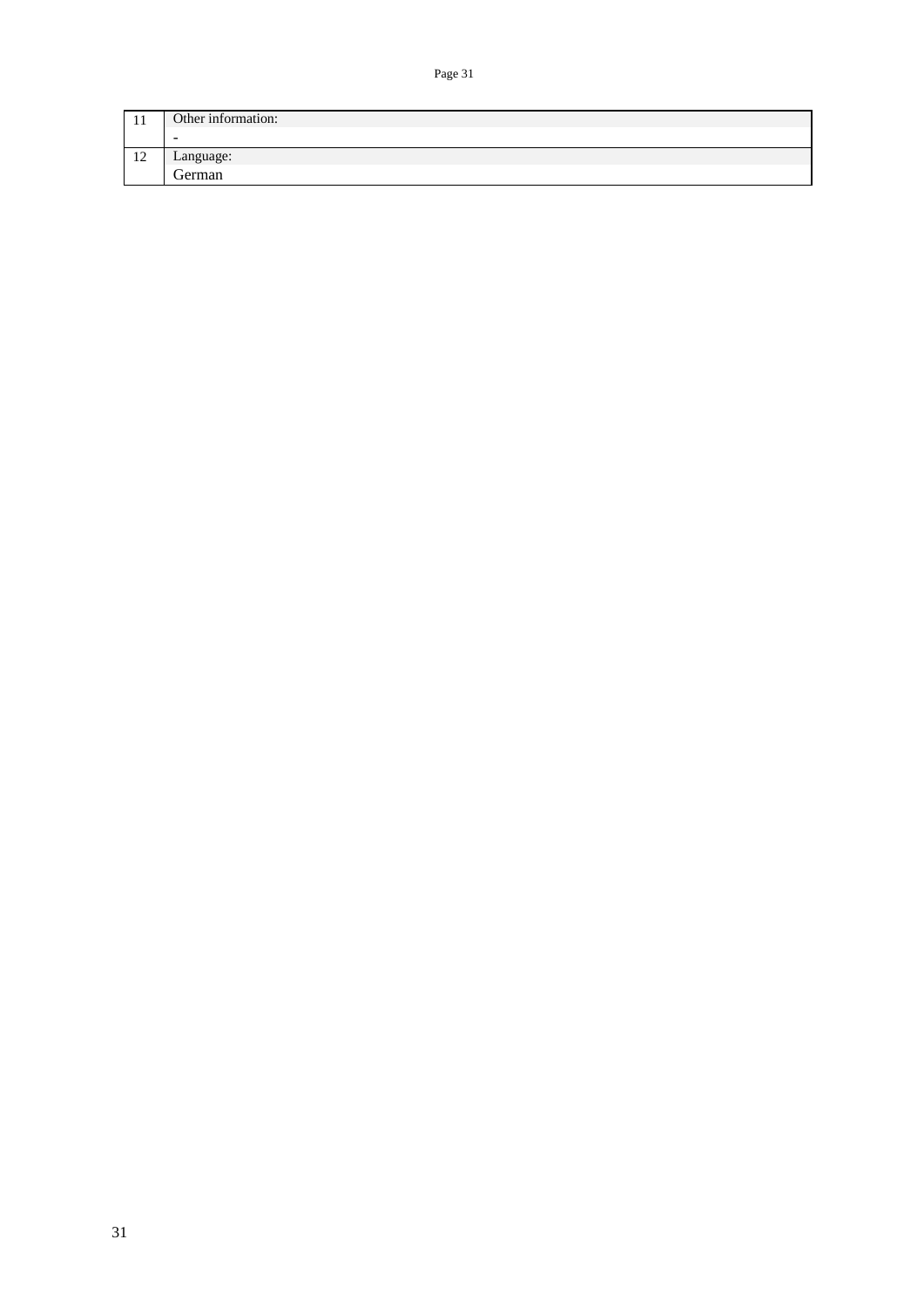| <b>Fluid Power</b> |                                                                                                                                                                                                                                                                                                                                         |                                 |                                                                             |  |                 |            | <b>FLT</b>                  |                  |                 |   |
|--------------------|-----------------------------------------------------------------------------------------------------------------------------------------------------------------------------------------------------------------------------------------------------------------------------------------------------------------------------------------|---------------------------------|-----------------------------------------------------------------------------|--|-----------------|------------|-----------------------------|------------------|-----------------|---|
|                    | Identification                                                                                                                                                                                                                                                                                                                          | Workload:                       | Credits:                                                                    |  | Study semester: |            | Frequency of the            |                  | Duration:       |   |
| number:<br>3356    |                                                                                                                                                                                                                                                                                                                                         | 150 <sub>h</sub>                | 5                                                                           |  | 6th sem.        |            | offer<br>Annual<br>(Summer) |                  | 1 semester      |   |
| $\mathbf{1}$       | Course:                                                                                                                                                                                                                                                                                                                                 |                                 | Planned group sizes                                                         |  | Scope           |            | Actual contact<br>teaching  | time / classroom | Self-study      |   |
|                    | Lecture                                                                                                                                                                                                                                                                                                                                 |                                 | 60 students                                                                 |  | $\overline{2}$  | <b>SCH</b> | $\Omega$                    | h                | $\overline{56}$ | h |
|                    | Tuition in seminars                                                                                                                                                                                                                                                                                                                     |                                 | 30 students                                                                 |  | $\Omega$        | <b>SCH</b> | $\Omega$                    | h                | $\Omega$        | h |
|                    | Exercise                                                                                                                                                                                                                                                                                                                                |                                 | 20 students                                                                 |  | $\overline{2}$  | <b>SCH</b> | 16                          | h                | 62              | h |
|                    |                                                                                                                                                                                                                                                                                                                                         | Practical or seminar            | 15 students                                                                 |  | $\Omega$        | <b>SCH</b> | $\Omega$                    | h                | $\Omega$        | h |
|                    |                                                                                                                                                                                                                                                                                                                                         | Supervised self-study           | 60 students                                                                 |  | 1               | <b>SCH</b> | 16                          | h                | $\Omega$        | h |
| $\overline{c}$     | Learning outcomes/competences:<br>Students acquire knowledge of the design and function of the most common hydraulic and pneumatic<br>components. They understand the basic hydraulic and pneumatic circuits and know the system<br>behaviour.<br>They will be able to dismantle hydraulic and pneumatic components and dimension them. |                                 |                                                                             |  |                 |            |                             |                  |                 |   |
|                    |                                                                                                                                                                                                                                                                                                                                         |                                 |                                                                             |  |                 |            |                             |                  |                 |   |
| 3                  | Contents:<br>Fluids and fluid properties<br>Pressurised fluids and compressed air                                                                                                                                                                                                                                                       |                                 |                                                                             |  |                 |            |                             |                  |                 |   |
|                    |                                                                                                                                                                                                                                                                                                                                         | Fundamentals of fluid mechanics | Continuity equation, pressure losses, inertia effect, compressibility       |  |                 |            |                             |                  |                 |   |
|                    | Components and parts<br>Basic principle, power transmission and energy conversion<br>Static system characteristic curve<br>Valves<br>Pneumatic linear and rotary actuators<br>٠<br>Electric sensors for fluid technology                                                                                                                |                                 |                                                                             |  |                 |            |                             |                  |                 |   |
|                    |                                                                                                                                                                                                                                                                                                                                         |                                 | Electrical control of the actuators and integration into PLC programmes     |  |                 |            |                             |                  |                 |   |
| 4                  | Forms of teaching:                                                                                                                                                                                                                                                                                                                      |                                 | Learning letters for self-study, attendance events in the form of exercises |  |                 |            |                             |                  |                 |   |
| 5                  |                                                                                                                                                                                                                                                                                                                                         | Participation requirements:     |                                                                             |  |                 |            |                             |                  |                 |   |
|                    | Formal:                                                                                                                                                                                                                                                                                                                                 |                                 |                                                                             |  |                 |            |                             |                  |                 |   |
|                    | Content:                                                                                                                                                                                                                                                                                                                                |                                 |                                                                             |  |                 |            |                             |                  |                 |   |
| 6                  |                                                                                                                                                                                                                                                                                                                                         | Forms of assessment:            |                                                                             |  |                 |            |                             |                  |                 |   |
|                    |                                                                                                                                                                                                                                                                                                                                         |                                 | Written examination, combination examination or oral examination            |  |                 |            |                             |                  |                 |   |
| 7                  |                                                                                                                                                                                                                                                                                                                                         | Module examination pass         | Prerequisite for the award of credit points:                                |  |                 |            |                             |                  |                 |   |
| 8                  |                                                                                                                                                                                                                                                                                                                                         |                                 | Application of the module (in the following study programmes)               |  |                 |            |                             |                  |                 |   |
|                    |                                                                                                                                                                                                                                                                                                                                         |                                 | Mechatronics/Automation (work-integrated) B.Eng.                            |  |                 |            |                             |                  |                 |   |
| 9                  |                                                                                                                                                                                                                                                                                                                                         | according to BRPO               | Importance of the grade for the final grade:                                |  |                 |            |                             |                  |                 |   |
| 10                 |                                                                                                                                                                                                                                                                                                                                         | Module coordinator:             |                                                                             |  |                 |            |                             |                  |                 |   |
|                    | N. N.                                                                                                                                                                                                                                                                                                                                   |                                 |                                                                             |  |                 |            |                             |                  |                 |   |
|                    |                                                                                                                                                                                                                                                                                                                                         |                                 |                                                                             |  |                 |            |                             |                  |                 |   |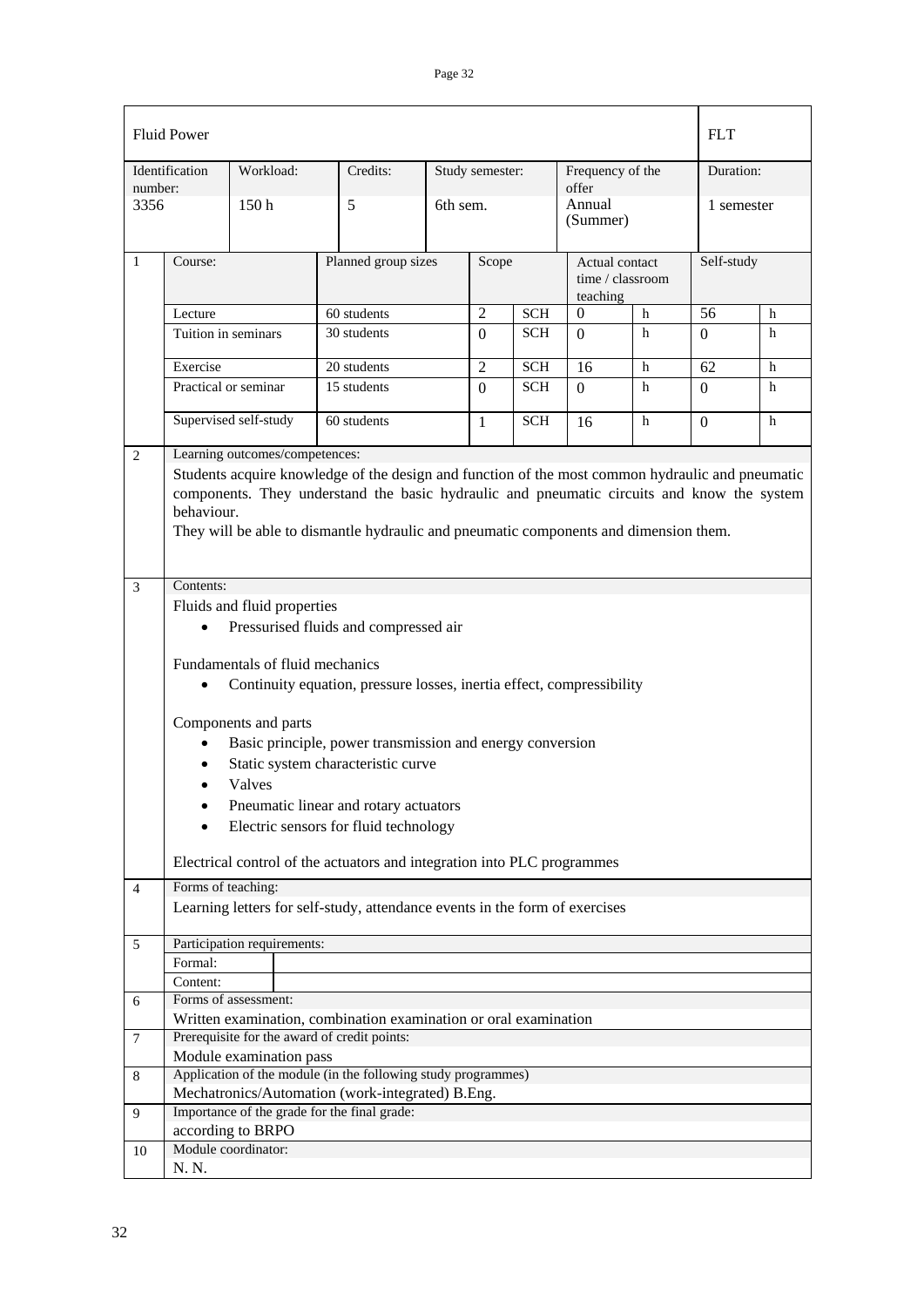| 1 T                  | Other information: |
|----------------------|--------------------|
|                      |                    |
| 1 <sub>2</sub><br>14 | Language:          |
|                      | $\sim$<br>German   |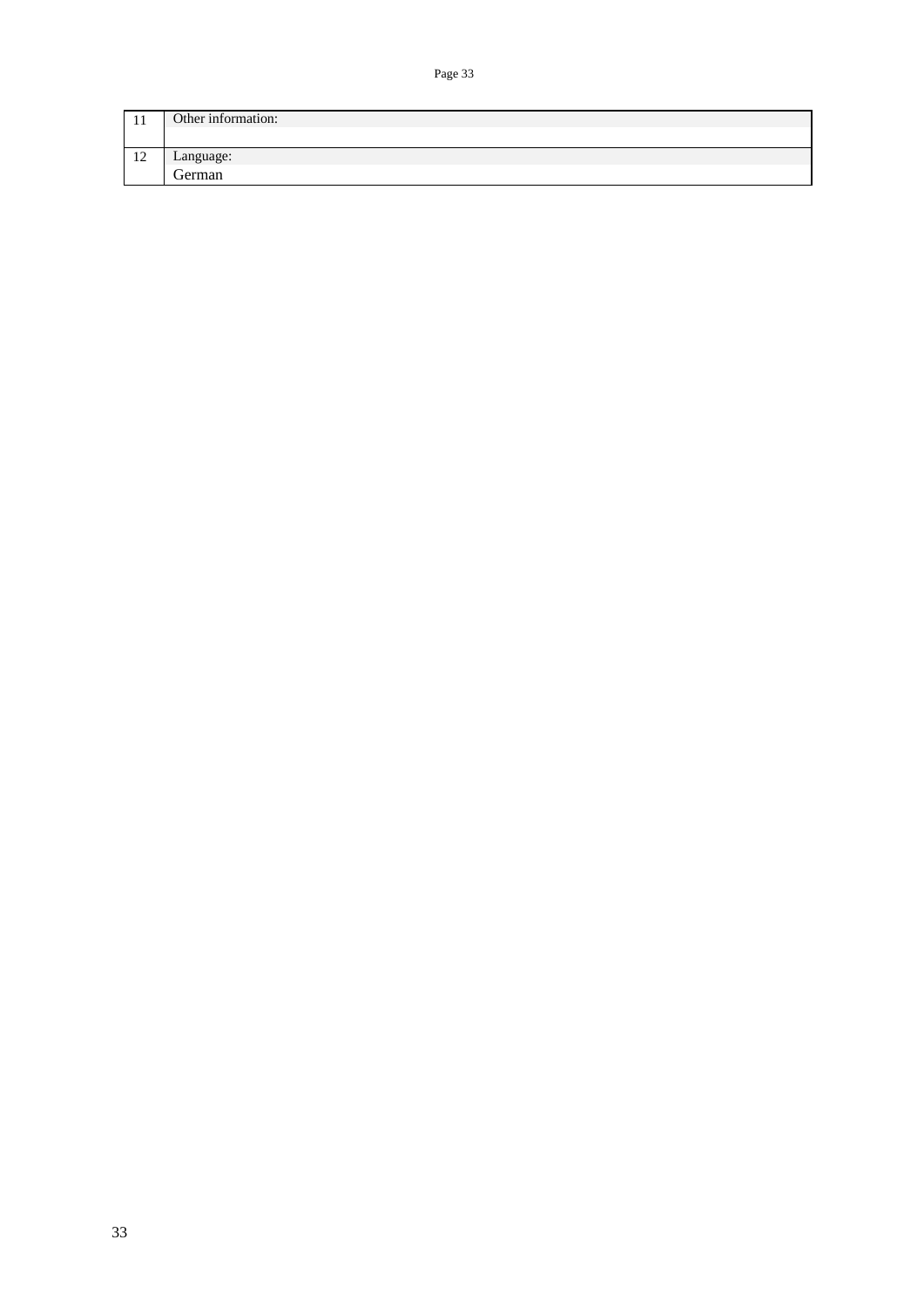|         | Identification         | Functional Safety of Machines and Plants<br>Workload:                 | Credits:                                                                                                                                                                                                                                                                                                                                                                                                          |                     | Study semester: |            | Frequency of the   |                                    | <b>FSMA</b><br>Duration: |            |
|---------|------------------------|-----------------------------------------------------------------------|-------------------------------------------------------------------------------------------------------------------------------------------------------------------------------------------------------------------------------------------------------------------------------------------------------------------------------------------------------------------------------------------------------------------|---------------------|-----------------|------------|--------------------|------------------------------------|--------------------------|------------|
| number: |                        |                                                                       |                                                                                                                                                                                                                                                                                                                                                                                                                   |                     |                 |            | offer              |                                    |                          |            |
| 3358    |                        | 150h                                                                  | 5                                                                                                                                                                                                                                                                                                                                                                                                                 |                     | 5th sem.        |            | Annual<br>(Winter) |                                    | 1 semester               |            |
| 1       | Course:                |                                                                       |                                                                                                                                                                                                                                                                                                                                                                                                                   | Planned group sizes |                 | Scope      | teaching           | Actual contact<br>time / classroom |                          | Self-study |
|         | Lecture                |                                                                       | 60 students                                                                                                                                                                                                                                                                                                                                                                                                       |                     | $\overline{2}$  | <b>SCH</b> | $\theta$           | $\mathbf h$                        | 56                       | h          |
|         |                        | Tuition in seminars                                                   | 30 students                                                                                                                                                                                                                                                                                                                                                                                                       |                     | $\Omega$        | <b>SCH</b> | $\Omega$           | h                                  | 0                        | h          |
|         | Exercise               |                                                                       | 20 students                                                                                                                                                                                                                                                                                                                                                                                                       |                     | $\overline{2}$  | <b>SCH</b> | 16                 | h                                  | 62                       | h          |
|         |                        | Practical or seminar                                                  | 15 students                                                                                                                                                                                                                                                                                                                                                                                                       |                     | $\overline{0}$  | <b>SCH</b> | $\Omega$           | h                                  | $\Omega$                 | h          |
|         |                        | Supervised self-study                                                 | 60 students                                                                                                                                                                                                                                                                                                                                                                                                       |                     | 1               | <b>SCH</b> | 16                 | $\mathbf h$                        | $\Omega$                 | h          |
| 2       | parts.                 | Learning outcomes/competences:<br>understand their safety philosophy. | Students are able to design, analyse and evaluate simple systems under safety-relevant aspects.<br>They can design and evaluate the safety architectures in hardware, software and mechanical machine<br>The students have an overview of the effective structure of a safety management system and can take<br>on the activity of a safety manager. They are able to navigate the basic applicable standards and |                     |                 |            |                    |                                    |                          |            |
| 3       | Contents:              |                                                                       |                                                                                                                                                                                                                                                                                                                                                                                                                   |                     |                 |            |                    |                                    |                          |            |
|         | General                |                                                                       |                                                                                                                                                                                                                                                                                                                                                                                                                   |                     |                 |            |                    |                                    |                          |            |
|         | $\bullet$              | Hazard and risk analyses                                              |                                                                                                                                                                                                                                                                                                                                                                                                                   |                     |                 |            |                    |                                    |                          |            |
|         | $\bullet$              | Presumption of conformity                                             |                                                                                                                                                                                                                                                                                                                                                                                                                   |                     |                 |            |                    |                                    |                          |            |
|         |                        |                                                                       | Characteristics for safety assessment                                                                                                                                                                                                                                                                                                                                                                             |                     |                 |            |                    |                                    |                          |            |
|         | $\bullet$              |                                                                       | Interrelationship of the characteristics                                                                                                                                                                                                                                                                                                                                                                          |                     |                 |            |                    |                                    |                          |            |
|         | ٠                      | Safety architectures                                                  |                                                                                                                                                                                                                                                                                                                                                                                                                   |                     |                 |            |                    |                                    |                          |            |
|         |                        |                                                                       | Diagnostic capability and degree of coverage                                                                                                                                                                                                                                                                                                                                                                      |                     |                 |            |                    |                                    |                          |            |
|         |                        | figures                                                               | Fault consideration and fault control<br>Calculation examples for determining the key                                                                                                                                                                                                                                                                                                                             |                     |                 |            |                    |                                    |                          |            |
|         | Hardware               |                                                                       |                                                                                                                                                                                                                                                                                                                                                                                                                   |                     |                 |            |                    |                                    |                          |            |
|         | $\bullet$              |                                                                       | Typical failure assumptions (component failures, component behaviour                                                                                                                                                                                                                                                                                                                                              |                     |                 |            |                    |                                    |                          |            |
|         | $\bullet$              |                                                                       | under failure conditions, etc.) as well as the views of the standards<br>Examples of: Input circuits, output circuits, logic units, combination in                                                                                                                                                                                                                                                                |                     |                 |            |                    |                                    |                          |            |
|         |                        |                                                                       | the overall system, error analysis                                                                                                                                                                                                                                                                                                                                                                                |                     |                 |            |                    |                                    |                          |            |
|         | ٠                      |                                                                       | Avoidance of systematic hardware errors                                                                                                                                                                                                                                                                                                                                                                           |                     |                 |            |                    |                                    |                          |            |
|         | $\bullet$<br>$\bullet$ | Review methods                                                        | Development models (V-model, waterfall, spiral, etc.)                                                                                                                                                                                                                                                                                                                                                             |                     |                 |            |                    |                                    |                          |            |
|         | Software               |                                                                       |                                                                                                                                                                                                                                                                                                                                                                                                                   |                     |                 |            |                    |                                    |                          |            |
|         | $\bullet$              |                                                                       | Typical error assumptions (race conditions, memory accesses, etc.)                                                                                                                                                                                                                                                                                                                                                |                     |                 |            |                    |                                    |                          |            |
|         |                        |                                                                       | Avoidance of systematic software errors                                                                                                                                                                                                                                                                                                                                                                           |                     |                 |            |                    |                                    |                          |            |
|         | $\bullet$              |                                                                       | Development models (V-model, waterfall, spiral, etc.)                                                                                                                                                                                                                                                                                                                                                             |                     |                 |            |                    |                                    |                          |            |
|         | $\bullet$              | Reviews                                                               |                                                                                                                                                                                                                                                                                                                                                                                                                   |                     |                 |            |                    |                                    |                          |            |
|         | ٠                      |                                                                       | Software test methods (unit, integration and system tests)                                                                                                                                                                                                                                                                                                                                                        |                     |                 |            |                    |                                    |                          |            |
|         | $\bullet$              | Evidence of test coverage                                             |                                                                                                                                                                                                                                                                                                                                                                                                                   |                     |                 |            |                    |                                    |                          |            |
|         |                        | Security management                                                   |                                                                                                                                                                                                                                                                                                                                                                                                                   |                     |                 |            |                    |                                    |                          |            |
|         | ٠                      |                                                                       | Safety plan, validation and verification methods, document                                                                                                                                                                                                                                                                                                                                                        |                     |                 |            |                    |                                    |                          |            |

• Safety plan, validation and verification methods, document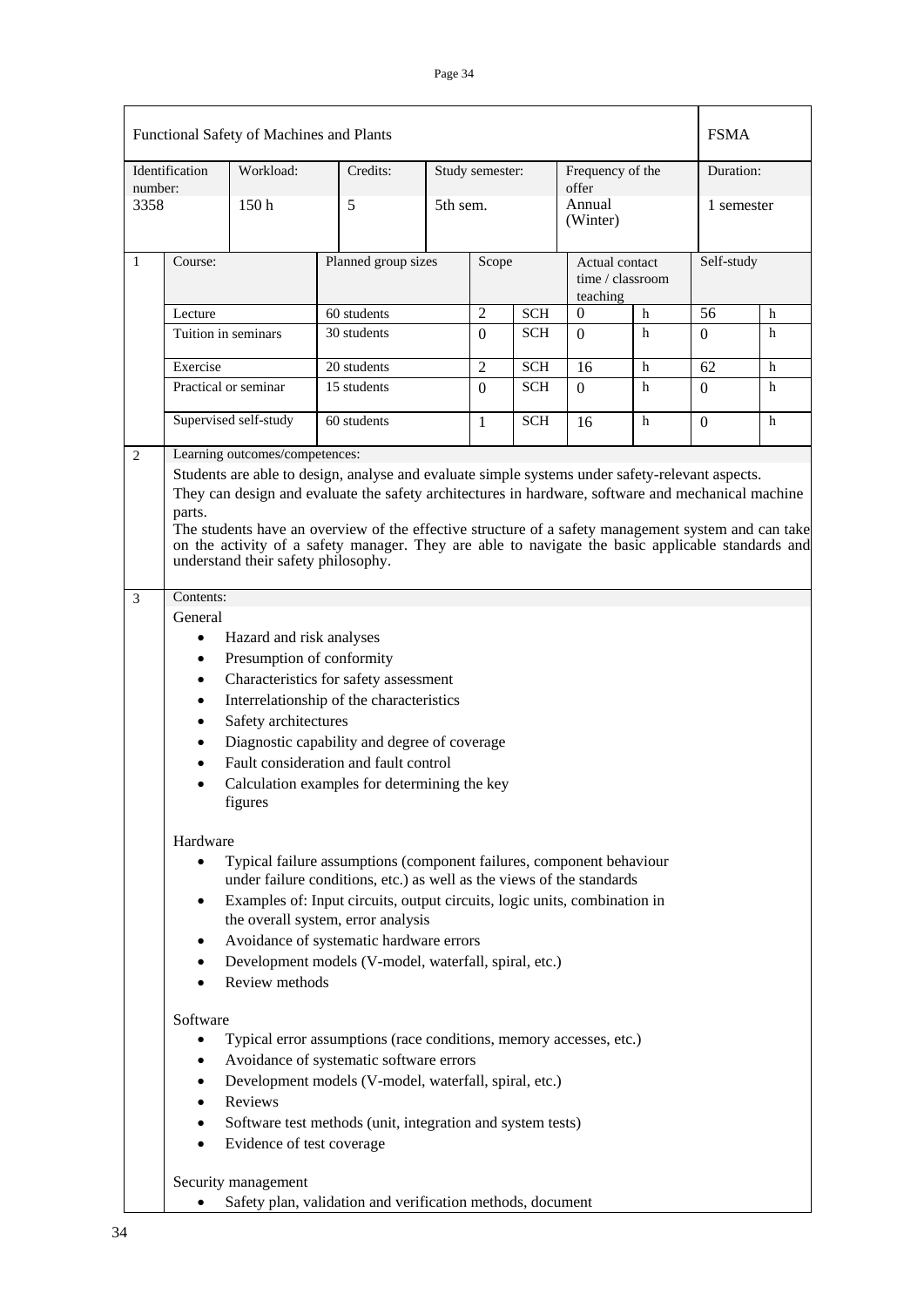|                          |                                                                                 | management inspection companies, system and safety specification, FMEA techniques, test<br>instructions, change management, statistical recording and evaluation, etc. |  |  |  |  |  |  |
|--------------------------|---------------------------------------------------------------------------------|------------------------------------------------------------------------------------------------------------------------------------------------------------------------|--|--|--|--|--|--|
| $\overline{4}$           | Forms of teaching:                                                              |                                                                                                                                                                        |  |  |  |  |  |  |
|                          | Learning materials for self-study, classroom sessions in the form of exercises. |                                                                                                                                                                        |  |  |  |  |  |  |
| $\overline{\phantom{1}}$ | Participation requirements:                                                     |                                                                                                                                                                        |  |  |  |  |  |  |
|                          | Formal:                                                                         |                                                                                                                                                                        |  |  |  |  |  |  |
|                          | Content:                                                                        |                                                                                                                                                                        |  |  |  |  |  |  |
| 6                        | Forms of assessment:                                                            |                                                                                                                                                                        |  |  |  |  |  |  |
|                          |                                                                                 | Term paper, written examination or oral examination                                                                                                                    |  |  |  |  |  |  |
| $\overline{7}$           |                                                                                 | Prerequisite for the award of credit points:                                                                                                                           |  |  |  |  |  |  |
|                          | Module examination pass                                                         |                                                                                                                                                                        |  |  |  |  |  |  |
| 8                        |                                                                                 | Application of the module (in the following study programmes)                                                                                                          |  |  |  |  |  |  |
|                          |                                                                                 | Mechatronics/Automation (work-integrated) B.Eng.                                                                                                                       |  |  |  |  |  |  |
| 9                        |                                                                                 | Importance of the grade for the final grade:                                                                                                                           |  |  |  |  |  |  |
|                          | according to BRPO                                                               |                                                                                                                                                                        |  |  |  |  |  |  |
| 10                       | Module coordinator:                                                             |                                                                                                                                                                        |  |  |  |  |  |  |
|                          | $N_{\cdot}$ $N_{\cdot}$                                                         |                                                                                                                                                                        |  |  |  |  |  |  |
| 11                       | Other information:                                                              |                                                                                                                                                                        |  |  |  |  |  |  |
|                          |                                                                                 |                                                                                                                                                                        |  |  |  |  |  |  |
| 12                       | Language:                                                                       |                                                                                                                                                                        |  |  |  |  |  |  |
|                          | German                                                                          |                                                                                                                                                                        |  |  |  |  |  |  |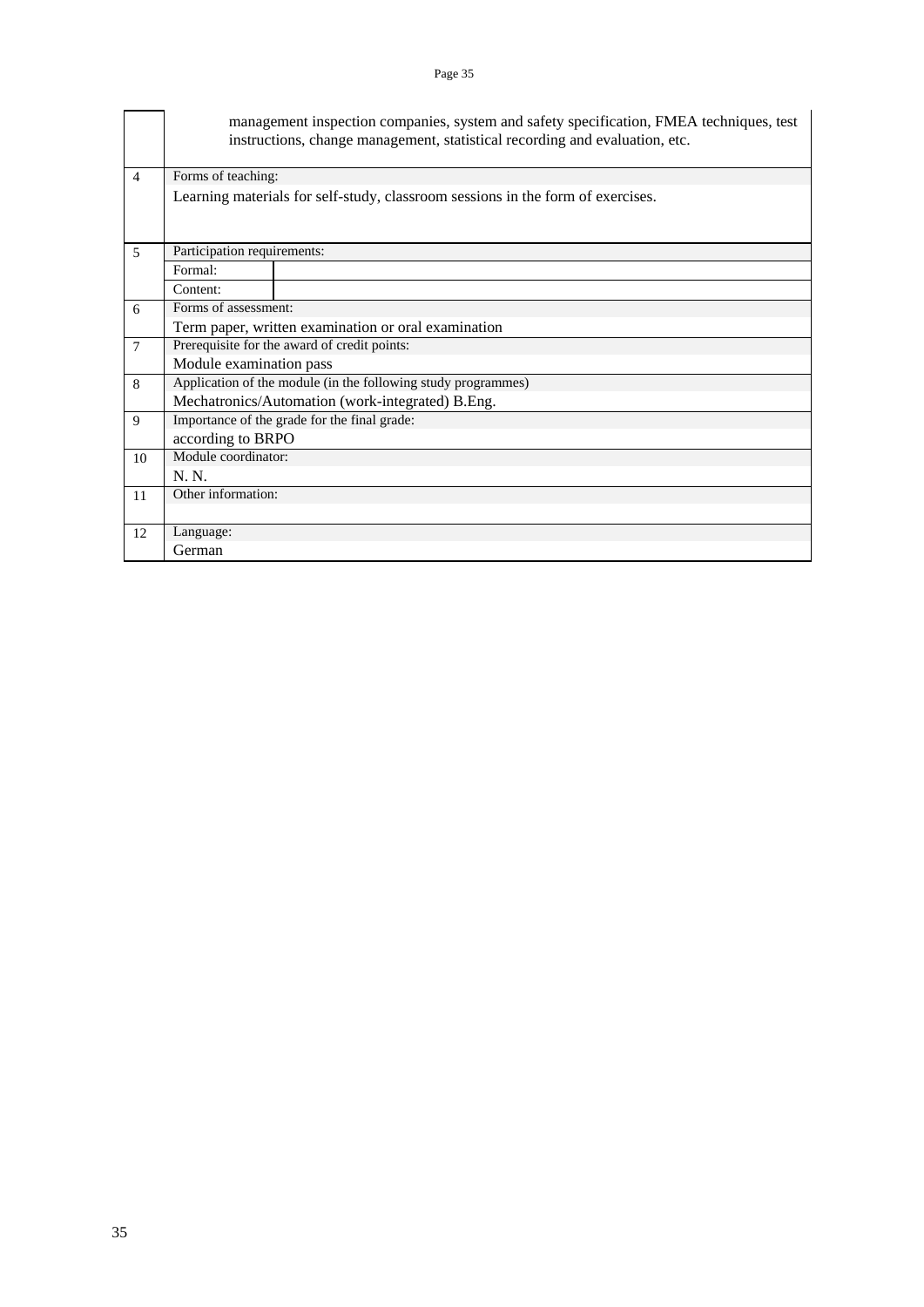| <b>Fundamentals of Business Administration</b> |                                     |                                |                                                                                                                                                                                                                                                                                                                                                                                                                                                                                                                                                      |                     |                 |                    |                                                |            | <b>GBW</b> |   |  |
|------------------------------------------------|-------------------------------------|--------------------------------|------------------------------------------------------------------------------------------------------------------------------------------------------------------------------------------------------------------------------------------------------------------------------------------------------------------------------------------------------------------------------------------------------------------------------------------------------------------------------------------------------------------------------------------------------|---------------------|-----------------|--------------------|------------------------------------------------|------------|------------|---|--|
| number:                                        | Identification                      | Workload:                      | Credits:                                                                                                                                                                                                                                                                                                                                                                                                                                                                                                                                             |                     | Study semester: |                    | Frequency of the<br>offer                      |            | Duration:  |   |  |
| 3132                                           |                                     | 150 <sub>h</sub>               | 5                                                                                                                                                                                                                                                                                                                                                                                                                                                                                                                                                    | 1st or 3rd semester |                 | Annual<br>(Winter) |                                                | 1 semester |            |   |  |
| 1                                              | Course:                             |                                |                                                                                                                                                                                                                                                                                                                                                                                                                                                                                                                                                      | Planned group sizes |                 | Scope              | Actual contact<br>time / classroom<br>teaching |            | Self-study |   |  |
|                                                | Lecture                             |                                | 60 students                                                                                                                                                                                                                                                                                                                                                                                                                                                                                                                                          |                     | $\overline{2}$  | <b>SCH</b>         | $\Omega$<br>h                                  |            | 56         | h |  |
|                                                | Tuition in seminars                 |                                | 30 students                                                                                                                                                                                                                                                                                                                                                                                                                                                                                                                                          |                     | $\Omega$        | <b>SCH</b>         | $\Omega$                                       | h          | 0          | h |  |
|                                                | Exercise                            |                                | 20 students                                                                                                                                                                                                                                                                                                                                                                                                                                                                                                                                          |                     | 2               | <b>SCH</b>         | 16                                             | h          | 62         | h |  |
|                                                | Practical or seminar                |                                | 15 students                                                                                                                                                                                                                                                                                                                                                                                                                                                                                                                                          |                     | $\Omega$        | <b>SCH</b>         | $\Omega$                                       | h          | 0          | h |  |
|                                                |                                     | Supervised self-study          | 60 students                                                                                                                                                                                                                                                                                                                                                                                                                                                                                                                                          |                     | 1               | <b>SCH</b>         | 16                                             | h          | 0          | h |  |
| $\overline{c}$                                 |                                     | Learning outcomes/competences: | The students know the basic organisational structures and the optimisation tasks of companies as well<br>as the basic principles and success criteria of economic action. This enables them to classify their own<br>engineering activities in the operational and business context and to assess and control the economic<br>consequences/effects of their activities. In this sense, the module provides the basic business knowledge<br>and the basic structures for interdisciplinary thinking and action.                                       |                     |                 |                    |                                                |            |            |   |  |
| 3                                              | Contents:<br>$\bullet$<br>$\bullet$ |                                | Classification, development and basic concepts of business administration<br>Basic principles of economic action<br>Overview of the most important business functional areas at the level of goods<br>management and finance as well as the cross-functional areas (materials management,<br>production, sales, investment and financing, business accounting (annual financial<br>statements, cost accounting))<br>Corporate goals and corporate key figures/key performance indicator systems<br>Forms of corporate law and corporate affiliations |                     |                 |                    |                                                |            |            |   |  |
| 4                                              | Forms of teaching:                  |                                | Self-study units, exercises and practicals in the form of face-to-face events                                                                                                                                                                                                                                                                                                                                                                                                                                                                        |                     |                 |                    |                                                |            |            |   |  |
|                                                |                                     |                                |                                                                                                                                                                                                                                                                                                                                                                                                                                                                                                                                                      |                     |                 |                    |                                                |            |            |   |  |
| 5                                              |                                     | Participation requirements:    |                                                                                                                                                                                                                                                                                                                                                                                                                                                                                                                                                      |                     |                 |                    |                                                |            |            |   |  |
|                                                | Formal:<br>Content:                 |                                |                                                                                                                                                                                                                                                                                                                                                                                                                                                                                                                                                      |                     |                 |                    |                                                |            |            |   |  |
| 6                                              |                                     | Forms of assessment:           |                                                                                                                                                                                                                                                                                                                                                                                                                                                                                                                                                      |                     |                 |                    |                                                |            |            |   |  |
|                                                |                                     |                                | Term paper, written examination, project work or oral examination                                                                                                                                                                                                                                                                                                                                                                                                                                                                                    |                     |                 |                    |                                                |            |            |   |  |
| 7                                              |                                     |                                | Prerequisite for the award of credit points:                                                                                                                                                                                                                                                                                                                                                                                                                                                                                                         |                     |                 |                    |                                                |            |            |   |  |
|                                                |                                     | Module examination pass        |                                                                                                                                                                                                                                                                                                                                                                                                                                                                                                                                                      |                     |                 |                    |                                                |            |            |   |  |
| 8                                              |                                     |                                | Application of the module (in the following study programmes)                                                                                                                                                                                                                                                                                                                                                                                                                                                                                        |                     |                 |                    |                                                |            |            |   |  |
|                                                |                                     |                                | Digital Technologies (work-integrated) B.Eng., Mechatronics/Automation (work-integrated) B.Eng.<br>and Product-Service Engineering (work-integrated) B.Eng.                                                                                                                                                                                                                                                                                                                                                                                          |                     |                 |                    |                                                |            |            |   |  |
| 9                                              |                                     | according to BRPO              | Importance of the grade for the final grade:                                                                                                                                                                                                                                                                                                                                                                                                                                                                                                         |                     |                 |                    |                                                |            |            |   |  |
| 10                                             |                                     | Module coordinator:            |                                                                                                                                                                                                                                                                                                                                                                                                                                                                                                                                                      |                     |                 |                    |                                                |            |            |   |  |
|                                                |                                     | <b>Economist Ulrike Franke</b> |                                                                                                                                                                                                                                                                                                                                                                                                                                                                                                                                                      |                     |                 |                    |                                                |            |            |   |  |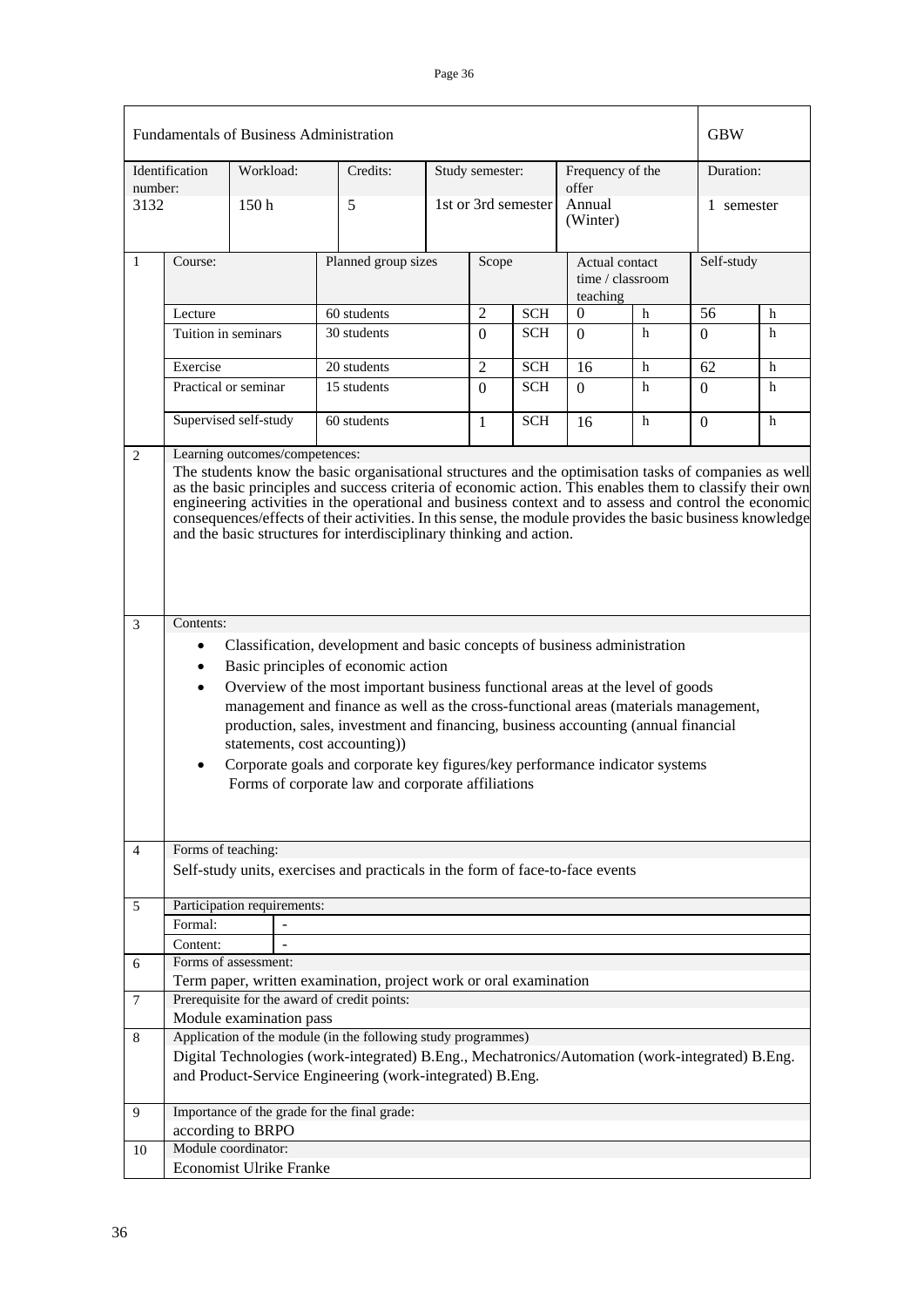| 1 T                       | Other information:       |
|---------------------------|--------------------------|
|                           | $\overline{\phantom{a}}$ |
| 1 <sub>0</sub><br>$\perp$ | Language:                |
|                           | German                   |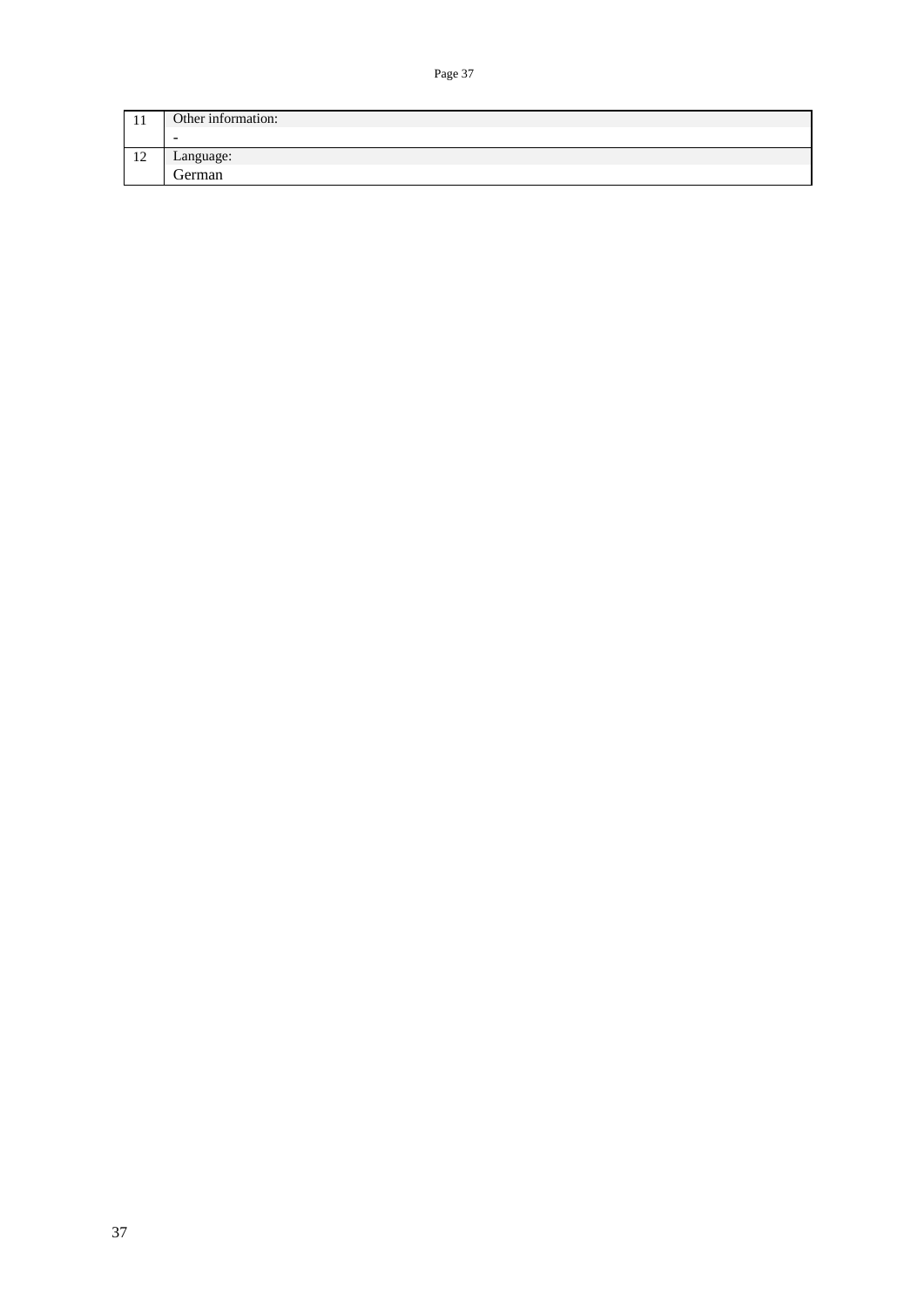|         |                                                       | Foundations of Computer Science                                                                                                   |                                                                                                   |          |                 |            |                           |                                    | GDI       |            |  |
|---------|-------------------------------------------------------|-----------------------------------------------------------------------------------------------------------------------------------|---------------------------------------------------------------------------------------------------|----------|-----------------|------------|---------------------------|------------------------------------|-----------|------------|--|
| number: | Identification                                        | Workload:                                                                                                                         | Credits:                                                                                          |          | Study semester: |            | Frequency of the<br>offer |                                    | Duration: |            |  |
| 3353    |                                                       | 150 <sub>h</sub>                                                                                                                  | 5                                                                                                 | 1st sem. |                 |            | Annual<br>(Winter)        |                                    |           | 1 semester |  |
| 1       | Course:                                               |                                                                                                                                   | Planned group sizes                                                                               |          | Scope           |            | teaching                  | Actual contact<br>time / classroom |           | Self-study |  |
|         | Lecture                                               |                                                                                                                                   | 60 students                                                                                       |          | $\overline{2}$  | <b>SCH</b> | $\Omega$                  | h                                  | 56        | h          |  |
|         |                                                       | Tuition in seminars                                                                                                               | 30 students                                                                                       |          | $\Omega$        | <b>SCH</b> | $\Omega$                  | h                                  | 0         | h          |  |
|         | Exercise                                              |                                                                                                                                   | 20 students                                                                                       |          | 1               | <b>SCH</b> | 8                         | h                                  | 46        | h          |  |
|         |                                                       | Practical or seminar                                                                                                              | 15 students                                                                                       |          | 1               | <b>SCH</b> | 16                        | h                                  | $\Omega$  | h          |  |
|         |                                                       | Supervised self-study                                                                                                             | 60 students                                                                                       |          | 1.5             | <b>SCH</b> | 24                        | h                                  | $\Omega$  | h          |  |
| 3       | Contents:                                             | programming language C.                                                                                                           | Students have basic knowledge and initial experience in the implementation of algorithms in the   |          |                 |            |                           |                                    |           |            |  |
|         |                                                       | Introduction to Computer Science:                                                                                                 |                                                                                                   |          |                 |            |                           |                                    |           |            |  |
|         | $\bullet$                                             | Terms                                                                                                                             |                                                                                                   |          |                 |            |                           |                                    |           |            |  |
|         | $\bullet$                                             | Definitions                                                                                                                       |                                                                                                   |          |                 |            |                           |                                    |           |            |  |
|         | $\bullet$                                             | Number systems                                                                                                                    |                                                                                                   |          |                 |            |                           |                                    |           |            |  |
|         | ٠                                                     |                                                                                                                                   | Representation of numbers and characters in the computer                                          |          |                 |            |                           |                                    |           |            |  |
|         | $\bullet$                                             |                                                                                                                                   | Methods for describing algorithms with flow charts, Nassi-<br>Shneiderman diagram and pseudo code |          |                 |            |                           |                                    |           |            |  |
|         |                                                       |                                                                                                                                   | Methods for evaluating the complexity of algorithms                                               |          |                 |            |                           |                                    |           |            |  |
|         |                                                       | Basics of computer architecture:                                                                                                  |                                                                                                   |          |                 |            |                           |                                    |           |            |  |
|         | $\bullet$                                             |                                                                                                                                   | Basic structure of processors                                                                     |          |                 |            |                           |                                    |           |            |  |
|         | $\bullet$                                             |                                                                                                                                   | Instruction cycle in microprocessors                                                              |          |                 |            |                           |                                    |           |            |  |
|         | $\bullet$                                             | Memory hierarchy<br>Bus systems                                                                                                   |                                                                                                   |          |                 |            |                           |                                    |           |            |  |
|         | $\bullet$<br>$\bullet$<br>٠<br>$\bullet$<br>$\bullet$ | Programming in C:<br>Conditional instructions<br>Loops<br>Functions<br>Arrays<br>Pointers<br><b>Structs</b><br>Working with files |                                                                                                   |          |                 |            |                           |                                    |           |            |  |
|         |                                                       | Selected algorithms:                                                                                                              | Sorting algorithms (e.g. bubble sort and quick sort)                                              |          |                 |            |                           |                                    |           |            |  |
|         | $\bullet$                                             |                                                                                                                                   | Search algorithms (e.g. binary search)                                                            |          |                 |            |                           |                                    |           |            |  |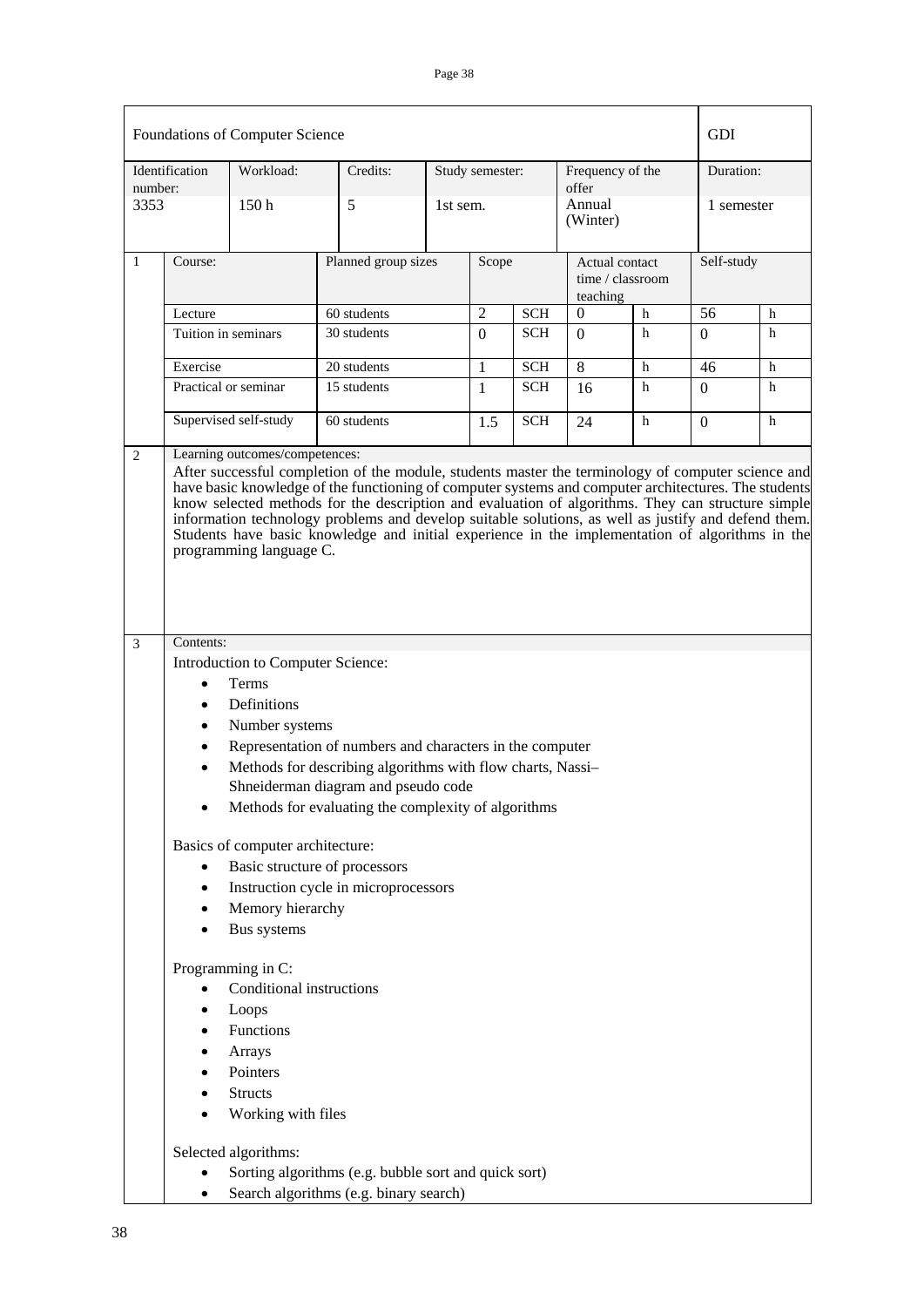| $\overline{4}$ | Forms of teaching:               |                                                                                                 |
|----------------|----------------------------------|-------------------------------------------------------------------------------------------------|
|                |                                  | Learning materials for self-study, classroom sessions of exercises and practicals               |
| 5              | Participation requirements:      |                                                                                                 |
|                | Formal:                          |                                                                                                 |
|                | Content:                         |                                                                                                 |
| 6              | Forms of assessment:             |                                                                                                 |
|                |                                  | Term paper, written examination, project work or oral examination                               |
| $\overline{7}$ |                                  | Prerequisite for the award of credit points:                                                    |
|                | Module examination pass          |                                                                                                 |
| 8              |                                  | Application of the module (in the following study programmes)                                   |
|                |                                  | Digital Technologies (work-integrated) B.Eng., Mechatronics/Automation (work-integrated) B.Eng. |
|                |                                  | and Product-Service Engineering (work-integrated) B.Eng.                                        |
|                |                                  |                                                                                                 |
| 9              |                                  | Importance of the grade for the final grade:                                                    |
|                | according to BRPO                |                                                                                                 |
| 10             | Module coordinator:              |                                                                                                 |
|                | Prof. Dr.-Ing. Christian Stöcker |                                                                                                 |
| 11             | Other information:               |                                                                                                 |
|                |                                  |                                                                                                 |
| 12             | Language:                        |                                                                                                 |
|                | German                           |                                                                                                 |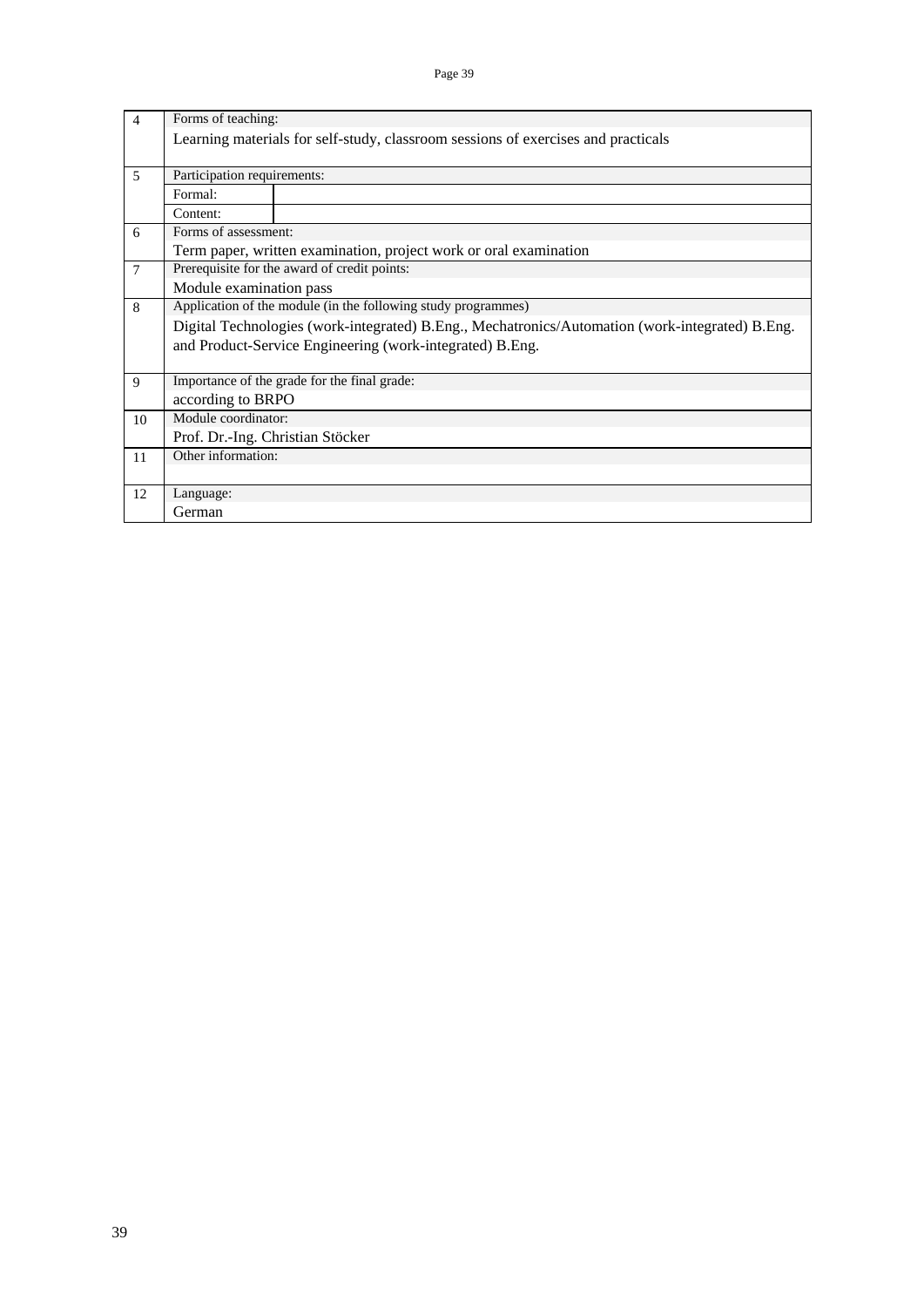|                 | Identification | Workload:                                                               | Credits:                                                                                                                                                                                                                                                                                                                                                                                                                                                                                                                                                                                                                                                                                                  | Study semester:                                                                                        |            | Frequency of the<br>offer |                                    | Duration:  |            |
|-----------------|----------------|-------------------------------------------------------------------------|-----------------------------------------------------------------------------------------------------------------------------------------------------------------------------------------------------------------------------------------------------------------------------------------------------------------------------------------------------------------------------------------------------------------------------------------------------------------------------------------------------------------------------------------------------------------------------------------------------------------------------------------------------------------------------------------------------------|--------------------------------------------------------------------------------------------------------|------------|---------------------------|------------------------------------|------------|------------|
| number:<br>3253 |                | 150 <sub>h</sub>                                                        | 5                                                                                                                                                                                                                                                                                                                                                                                                                                                                                                                                                                                                                                                                                                         | 4th sem.                                                                                               |            |                           | (Summer)                           | 1 semester |            |
| $\mathbf{1}$    | Course:        |                                                                         | Planned group sizes                                                                                                                                                                                                                                                                                                                                                                                                                                                                                                                                                                                                                                                                                       | Scope                                                                                                  |            | teaching                  | Actual contact<br>time / classroom |            | Self-study |
|                 | Lecture        |                                                                         | 60 students                                                                                                                                                                                                                                                                                                                                                                                                                                                                                                                                                                                                                                                                                               | $\overline{2}$                                                                                         | <b>SCH</b> | 0                         | h                                  | 56         | h          |
|                 |                | Tuition in seminars                                                     | 30 students                                                                                                                                                                                                                                                                                                                                                                                                                                                                                                                                                                                                                                                                                               | $\Omega$                                                                                               | <b>SCH</b> | $\Omega$                  | h                                  | $\Omega$   | h          |
|                 | Exercise       |                                                                         | 20 students                                                                                                                                                                                                                                                                                                                                                                                                                                                                                                                                                                                                                                                                                               | $\overline{2}$                                                                                         | <b>SCH</b> | 16                        | h                                  | 62         | h          |
|                 |                | Practical or seminar                                                    | 15 students                                                                                                                                                                                                                                                                                                                                                                                                                                                                                                                                                                                                                                                                                               | $\mathbf{0}$                                                                                           | <b>SCH</b> | $\Omega$                  | h                                  | $\Omega$   | h          |
|                 |                | Supervised self-study                                                   | 60 students                                                                                                                                                                                                                                                                                                                                                                                                                                                                                                                                                                                                                                                                                               | 1                                                                                                      | <b>SCH</b> | 16                        | h                                  | $\Omega$   | h          |
|                 |                |                                                                         | an understanding of the functional and stress concerns and dimension them.                                                                                                                                                                                                                                                                                                                                                                                                                                                                                                                                                                                                                                | for the selection of design and machine elements and are able to select different design elements from |            |                           |                                    |            |            |
| $\overline{3}$  | Contents:      |                                                                         |                                                                                                                                                                                                                                                                                                                                                                                                                                                                                                                                                                                                                                                                                                           |                                                                                                        |            |                           |                                    |            |            |
|                 |                | Fundamentals of standardisation<br>Tolerances, fits, technical surfaces | General principles of mechanical design:<br>Design methodology and systematics<br>Design of components and assemblies                                                                                                                                                                                                                                                                                                                                                                                                                                                                                                                                                                                     |                                                                                                        |            |                           |                                    |            |            |
|                 |                | strength calculation.                                                   | Technical drawing (types of drawings, structure of technical drawings, representation of components,<br>tolerance specifications in drawings, drawing specifications for technical surfaces)<br>Introduction to strength of materials:<br>Tasks of strength theory; external forces and internal stresses; basic types of stress; temporal load<br>progression; strength parameters for material behaviour; influences on component strength; analytical<br>Selected machine and connecting elements:<br>Fasteners; bearing and transmission elements; exercises for creating and reading technical drawings<br>as well as for the strength-compliant design of components and for strength verification. |                                                                                                        |            |                           |                                    |            |            |
| $\overline{4}$  |                | Forms of teaching:                                                      |                                                                                                                                                                                                                                                                                                                                                                                                                                                                                                                                                                                                                                                                                                           |                                                                                                        |            |                           |                                    |            |            |
|                 |                |                                                                         | Learning units for self-study, attendance events in the form of lectures and exercises                                                                                                                                                                                                                                                                                                                                                                                                                                                                                                                                                                                                                    |                                                                                                        |            |                           |                                    |            |            |
| 5               | Formal:        | Participation requirements:<br>$\blacksquare$                           |                                                                                                                                                                                                                                                                                                                                                                                                                                                                                                                                                                                                                                                                                                           |                                                                                                        |            |                           |                                    |            |            |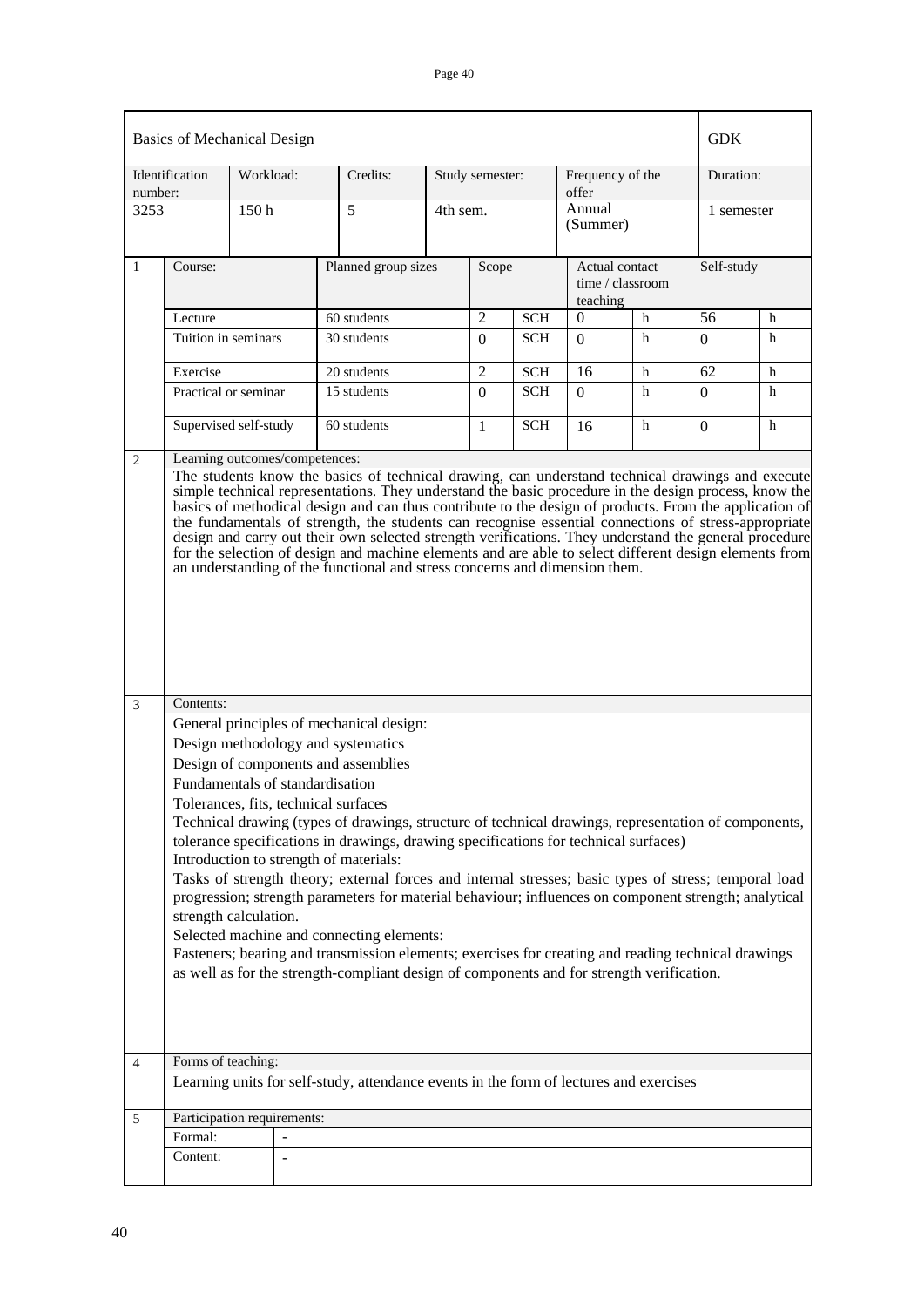| 6  | Forms of assessment:                                                                             |
|----|--------------------------------------------------------------------------------------------------|
|    | Term paper, written examination, combination examination, performance examination, project work, |
|    | oral examination or examination during the course                                                |
| 7  | Prerequisite for the award of credit points:                                                     |
|    | Module examination pass and course assessment                                                    |
| 8  | Application of the module (in the following study programmes)                                    |
|    | Mechatronics/Automation (work-integrated) B.Eng. and Product-Service Engineering (work-          |
|    | integrated) B. Eng.                                                                              |
| 9  | Importance of the grade for the final grade:                                                     |
|    | according to BRPO                                                                                |
| 10 | Module coordinator:                                                                              |
|    | Prof. Dr.-Ing. Klaus Dürkopp                                                                     |
| 11 | Other information:                                                                               |
|    | $\overline{\phantom{0}}$                                                                         |
| 12 | Language:                                                                                        |
|    | German                                                                                           |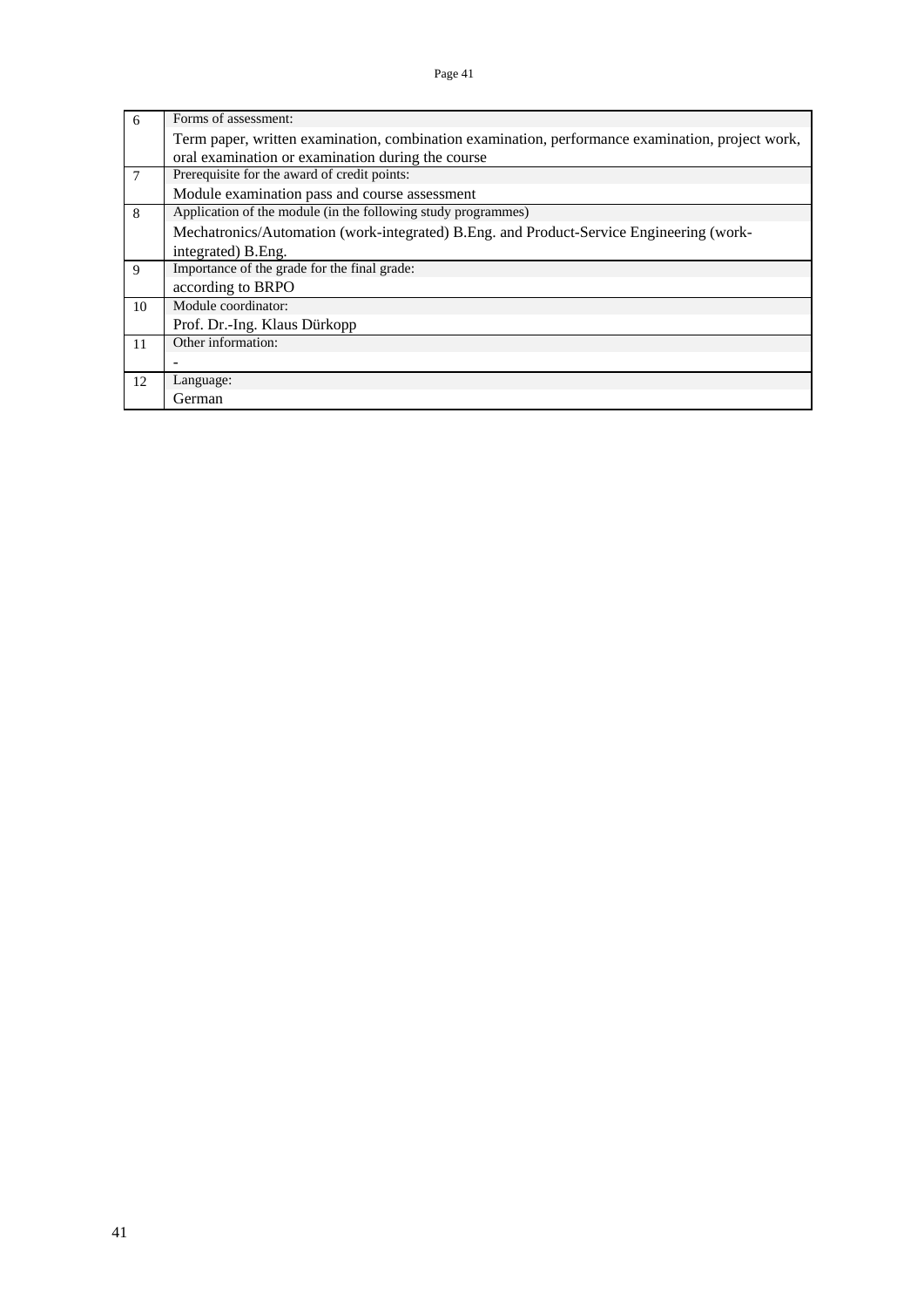|                 |                                                                                                                                                                                                                                                                                                                                                                                                                                                                                                                                                                                                                                                                                                                                                                                                                                                                                                   | Semiconductor Devices and Circuits                                                                                                                                                                                                                                                                                                                                                                           |                                                                                                          |                     |                 |            |                             |                                    | <b>HBS</b> |            |  |
|-----------------|---------------------------------------------------------------------------------------------------------------------------------------------------------------------------------------------------------------------------------------------------------------------------------------------------------------------------------------------------------------------------------------------------------------------------------------------------------------------------------------------------------------------------------------------------------------------------------------------------------------------------------------------------------------------------------------------------------------------------------------------------------------------------------------------------------------------------------------------------------------------------------------------------|--------------------------------------------------------------------------------------------------------------------------------------------------------------------------------------------------------------------------------------------------------------------------------------------------------------------------------------------------------------------------------------------------------------|----------------------------------------------------------------------------------------------------------|---------------------|-----------------|------------|-----------------------------|------------------------------------|------------|------------|--|
|                 | Identification                                                                                                                                                                                                                                                                                                                                                                                                                                                                                                                                                                                                                                                                                                                                                                                                                                                                                    | Workload:                                                                                                                                                                                                                                                                                                                                                                                                    | Credits:                                                                                                 |                     | Study semester: |            | Frequency of the            |                                    | Duration:  |            |  |
| number:<br>3255 |                                                                                                                                                                                                                                                                                                                                                                                                                                                                                                                                                                                                                                                                                                                                                                                                                                                                                                   | 5<br>150h                                                                                                                                                                                                                                                                                                                                                                                                    |                                                                                                          |                     | 3rd or 5th sem. |            | offer<br>Annual<br>(Winter) |                                    |            | 1 semester |  |
| $\mathbf{1}$    | Course:                                                                                                                                                                                                                                                                                                                                                                                                                                                                                                                                                                                                                                                                                                                                                                                                                                                                                           |                                                                                                                                                                                                                                                                                                                                                                                                              |                                                                                                          | Planned group sizes |                 | Scope      | teaching                    | Actual contact<br>time / classroom |            | Self-study |  |
|                 | Lecture                                                                                                                                                                                                                                                                                                                                                                                                                                                                                                                                                                                                                                                                                                                                                                                                                                                                                           |                                                                                                                                                                                                                                                                                                                                                                                                              | 60 students                                                                                              |                     | $\overline{2}$  | <b>SCH</b> | $\theta$                    | $\mathbf h$                        | 56         | h          |  |
|                 | Tuition in seminars                                                                                                                                                                                                                                                                                                                                                                                                                                                                                                                                                                                                                                                                                                                                                                                                                                                                               |                                                                                                                                                                                                                                                                                                                                                                                                              | 30 students                                                                                              |                     | $\Omega$        | <b>SCH</b> | $\Omega$                    | h                                  | $\Omega$   | h          |  |
|                 | Exercise                                                                                                                                                                                                                                                                                                                                                                                                                                                                                                                                                                                                                                                                                                                                                                                                                                                                                          |                                                                                                                                                                                                                                                                                                                                                                                                              | 20 students                                                                                              |                     | 1               | <b>SCH</b> | 8                           | $\mathbf h$                        | 46         | h          |  |
|                 |                                                                                                                                                                                                                                                                                                                                                                                                                                                                                                                                                                                                                                                                                                                                                                                                                                                                                                   | Practical or seminar                                                                                                                                                                                                                                                                                                                                                                                         | 15 students                                                                                              |                     | $\mathbf{1}$    | <b>SCH</b> | 16                          | h                                  | $\Omega$   | h          |  |
|                 |                                                                                                                                                                                                                                                                                                                                                                                                                                                                                                                                                                                                                                                                                                                                                                                                                                                                                                   | Supervised self-study                                                                                                                                                                                                                                                                                                                                                                                        | 60 students                                                                                              |                     | 1.5             | <b>SCH</b> | 24                          | h                                  | $\Omega$   | h          |  |
|                 | Learning outcomes/competences:<br>After successful completion of the course, students will be able to describe the operating behaviour of<br>active and passive components of electronics in their own words. The students have understood the<br>function of the components and can select suitable components for a corresponding application and<br>determine the operating point by means of characteristic curve fields and the descriptive equations. In<br>small groups, the students gained their first experience with measuring components and evaluating the<br>results.<br>The students are able to interpret electronic circuits, understand the functional principle and determine<br>the current and voltage curves in the circuits. In small groups, the students gained their first experience<br>of calculation, design, construction and testing of basic electrical circuits. |                                                                                                                                                                                                                                                                                                                                                                                                              |                                                                                                          |                     |                 |            |                             |                                    |            |            |  |
| $\overline{3}$  | Contents:                                                                                                                                                                                                                                                                                                                                                                                                                                                                                                                                                                                                                                                                                                                                                                                                                                                                                         |                                                                                                                                                                                                                                                                                                                                                                                                              |                                                                                                          |                     |                 |            |                             |                                    |            |            |  |
|                 |                                                                                                                                                                                                                                                                                                                                                                                                                                                                                                                                                                                                                                                                                                                                                                                                                                                                                                   | Semiconductor diodes<br>Construction and designs<br>Circuit examples<br><b>Bipolar transistors</b><br>Construction and designs<br>Circuit examples<br>Unipolar thyristors<br>Construction and designs<br>Circuit examples<br>Operational amplifier (OPA)<br>Functional principle<br>Analogue OPA circuits<br>Optoelectronic components<br>Semiconductor circuits<br>Digital circuits<br>Transistor as switch | Characteristic curves and values<br>Characteristic curves and values<br>Characteristic curves and values |                     |                 |            |                             |                                    |            |            |  |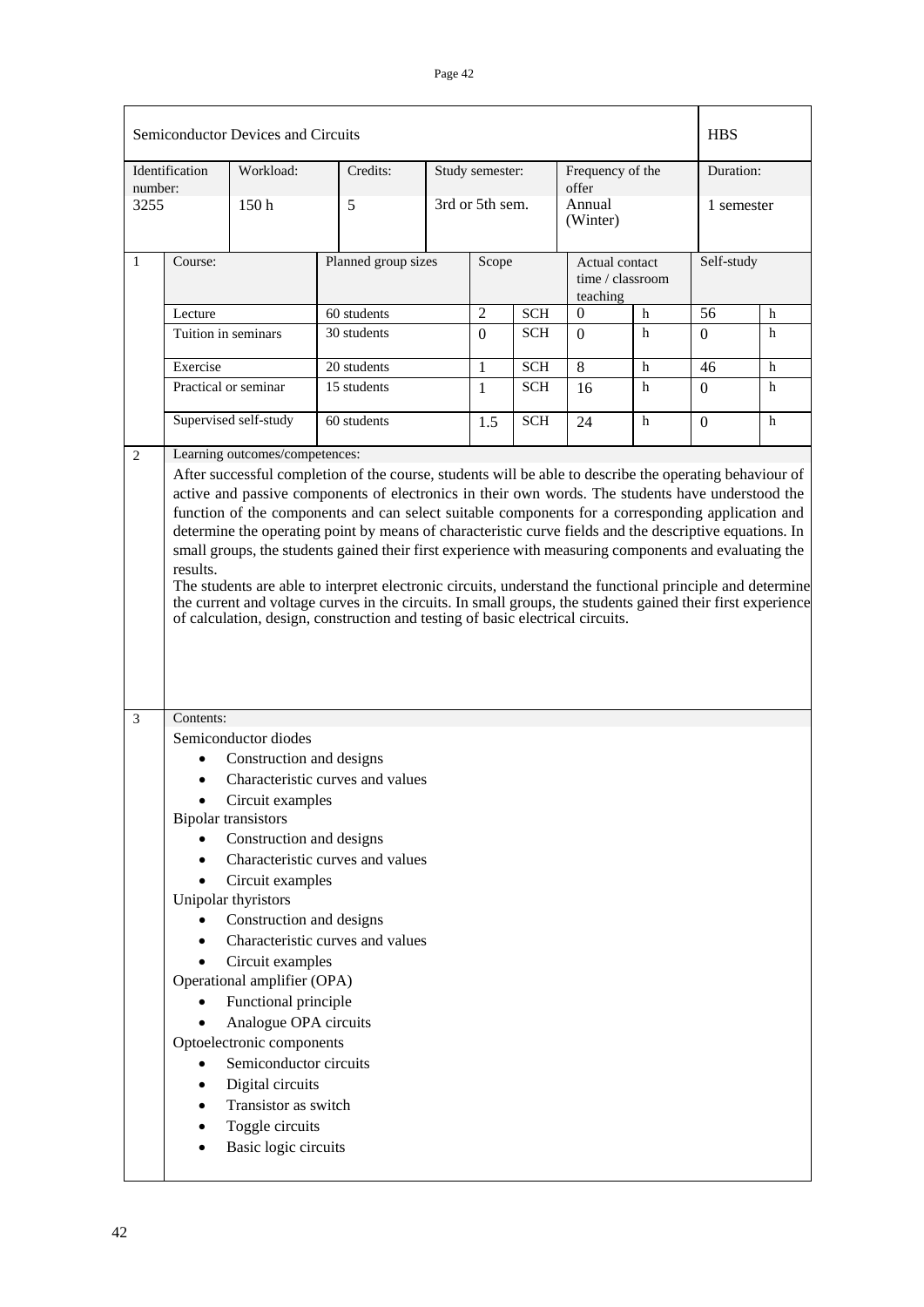| $\overline{4}$ | Forms of teaching:                                                                         |
|----------------|--------------------------------------------------------------------------------------------|
|                | Learning units for self-study, classroom events in the form of exercises and practicals.   |
| 5              | Participation requirements:                                                                |
|                | Formal:                                                                                    |
|                | Content:                                                                                   |
| 6              | Forms of assessment:                                                                       |
|                | Term paper, written examination, combination examination or oral examination               |
| $\tau$         | Prerequisite for the award of credit points:                                               |
|                | module examination pass and course assessment                                              |
| 8              | Application of the module (in the following study programmes)                              |
|                | Mechatronics/Automation (work-integrated) B.Eng. and Industrial Engineering and Management |
|                | (work-integrated) B.Eng.                                                                   |
| 9              | Importance of the grade for the final grade:                                               |
|                | according to BRPO                                                                          |
| 10             | Module coordinator:                                                                        |
|                | Prof. Dr.-Ing. Michael Leuer                                                               |
| 11             | Other information:                                                                         |
|                |                                                                                            |
| 12             | Language:                                                                                  |
|                | German                                                                                     |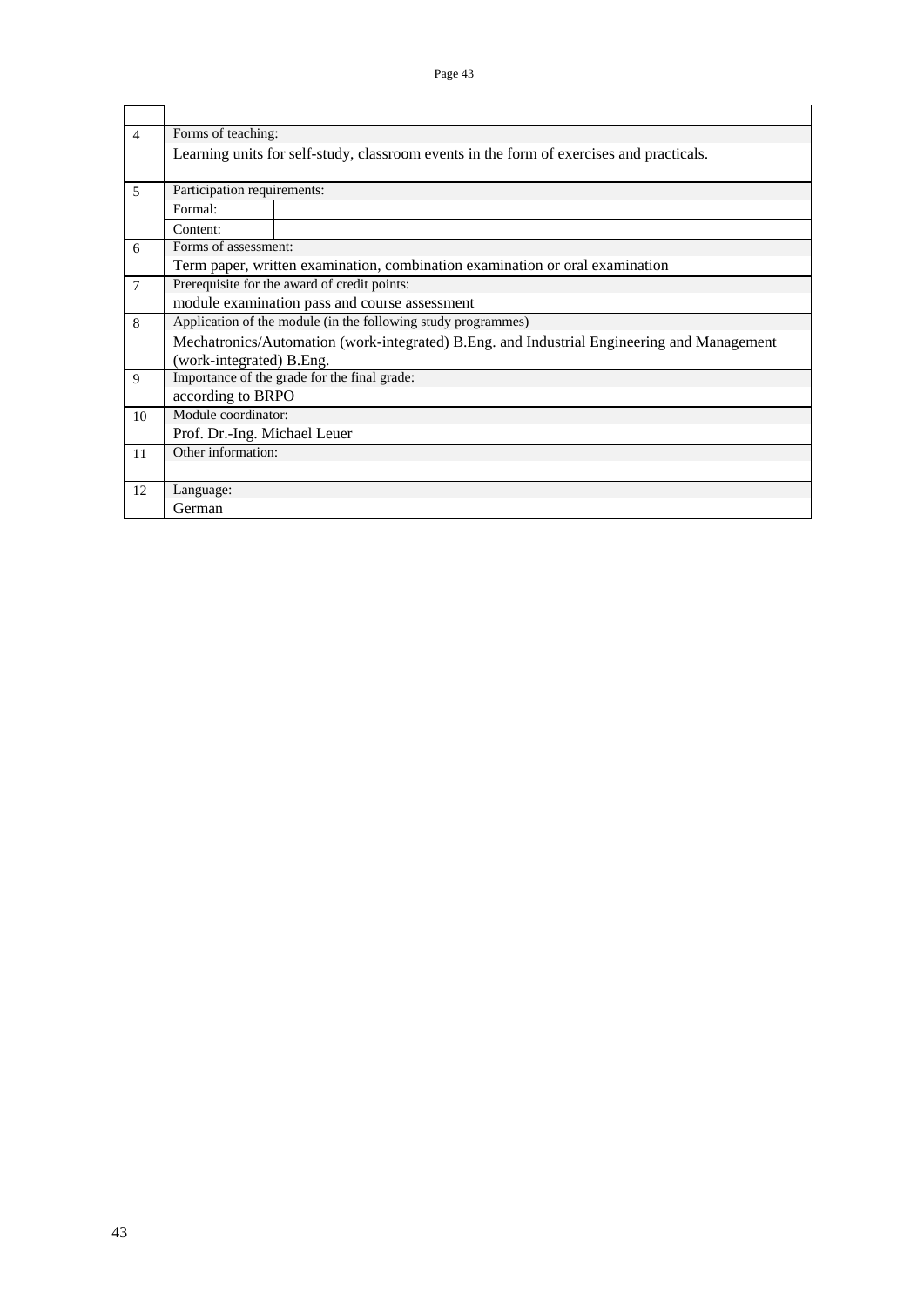|                |                                                                                                                                                                                                                                                                                                                                                                                                                                                                                                                  | Handling and Assembly Technology            |                                                                                                  |                     |                 |            |                            |                  | <b>HMT</b> |   |
|----------------|------------------------------------------------------------------------------------------------------------------------------------------------------------------------------------------------------------------------------------------------------------------------------------------------------------------------------------------------------------------------------------------------------------------------------------------------------------------------------------------------------------------|---------------------------------------------|--------------------------------------------------------------------------------------------------|---------------------|-----------------|------------|----------------------------|------------------|------------|---|
| number:        | Identification                                                                                                                                                                                                                                                                                                                                                                                                                                                                                                   | Workload:                                   | Credits:                                                                                         |                     | Study semester: |            | Frequency of the<br>offer  |                  | Duration:  |   |
| 3357           |                                                                                                                                                                                                                                                                                                                                                                                                                                                                                                                  | 150 <sub>h</sub>                            | 5                                                                                                | 6th sem.            |                 |            | Annual<br>(Summer)         |                  | 1 semester |   |
| $\mathbf{1}$   | Course:                                                                                                                                                                                                                                                                                                                                                                                                                                                                                                          |                                             |                                                                                                  | Planned group sizes |                 | Scope      | Actual contact<br>teaching | time / classroom | Self-study |   |
|                | Lecture                                                                                                                                                                                                                                                                                                                                                                                                                                                                                                          |                                             | 60 students                                                                                      |                     | 2               | <b>SCH</b> | $\boldsymbol{0}$           | h                | 56         | h |
|                |                                                                                                                                                                                                                                                                                                                                                                                                                                                                                                                  | Tuition in seminars                         | 30 students                                                                                      |                     | $\Omega$        | <b>SCH</b> | $\Omega$                   | h                | $\Omega$   | h |
|                | Exercise                                                                                                                                                                                                                                                                                                                                                                                                                                                                                                         |                                             | 20 students                                                                                      |                     | $\overline{2}$  | <b>SCH</b> | 16                         | h                | 62         | h |
|                |                                                                                                                                                                                                                                                                                                                                                                                                                                                                                                                  | Practical or seminar<br>15 students         |                                                                                                  |                     | $\Omega$        | <b>SCH</b> | $\Omega$                   | h                | $\Omega$   | h |
|                |                                                                                                                                                                                                                                                                                                                                                                                                                                                                                                                  | Supervised self-study                       | 60 students                                                                                      |                     | 1               | <b>SCH</b> | 16                         | h                | $\Omega$   | h |
|                | Learning outcomes/competences:<br>The students know handling functions and their technical realisation. They are able to evaluate<br>handling tasks in the areas of production and assembly and to design automation solutions for them.<br>The students have a comprehensive, detailed and integrated knowledge of the automation of<br>manufacturing and assembly processes.<br>They are familiar with flexible assembly systems from manual assembly to fully automatic assembly<br>with varying flexibility. |                                             |                                                                                                  |                     |                 |            |                            |                  |            |   |
| 3              | Contents:                                                                                                                                                                                                                                                                                                                                                                                                                                                                                                        |                                             |                                                                                                  |                     |                 |            |                            |                  |            |   |
|                | ٠                                                                                                                                                                                                                                                                                                                                                                                                                                                                                                                | Fundamentals of VDI2860<br>Handling objects | Significance and development                                                                     |                     |                 |            |                            |                  |            |   |
|                |                                                                                                                                                                                                                                                                                                                                                                                                                                                                                                                  | Handling processes                          |                                                                                                  |                     |                 |            |                            |                  |            |   |
|                |                                                                                                                                                                                                                                                                                                                                                                                                                                                                                                                  |                                             | Function carriers and feeders                                                                    |                     |                 |            |                            |                  |            |   |
|                |                                                                                                                                                                                                                                                                                                                                                                                                                                                                                                                  |                                             | Flexible handling technology (overview robotics)                                                 |                     |                 |            |                            |                  |            |   |
|                |                                                                                                                                                                                                                                                                                                                                                                                                                                                                                                                  | Transfer systems                            |                                                                                                  |                     |                 |            |                            |                  |            |   |
|                |                                                                                                                                                                                                                                                                                                                                                                                                                                                                                                                  |                                             | Feeding fluids and bulk solids                                                                   |                     |                 |            |                            |                  |            |   |
|                |                                                                                                                                                                                                                                                                                                                                                                                                                                                                                                                  | Safety requirements                         |                                                                                                  |                     |                 |            |                            |                  |            |   |
|                |                                                                                                                                                                                                                                                                                                                                                                                                                                                                                                                  | Assembly technology                         |                                                                                                  |                     |                 |            |                            |                  |            |   |
| $\overline{4}$ | Forms of teaching:                                                                                                                                                                                                                                                                                                                                                                                                                                                                                               |                                             | Learning units for self-study, classroom sessions in the form of exercises.                      |                     |                 |            |                            |                  |            |   |
| 5              | Formal:                                                                                                                                                                                                                                                                                                                                                                                                                                                                                                          | Participation requirements:                 |                                                                                                  |                     |                 |            |                            |                  |            |   |
| 6              | Content:                                                                                                                                                                                                                                                                                                                                                                                                                                                                                                         | Forms of assessment:                        |                                                                                                  |                     |                 |            |                            |                  |            |   |
|                |                                                                                                                                                                                                                                                                                                                                                                                                                                                                                                                  |                                             | Written examination, oral exam or exam accompanying the course                                   |                     |                 |            |                            |                  |            |   |
| $\tau$         |                                                                                                                                                                                                                                                                                                                                                                                                                                                                                                                  | Module examination pass                     | Prerequisite for the award of credit points:                                                     |                     |                 |            |                            |                  |            |   |
| 8              |                                                                                                                                                                                                                                                                                                                                                                                                                                                                                                                  |                                             | Application of the module (in the following study programmes)                                    |                     |                 |            |                            |                  |            |   |
| 9              |                                                                                                                                                                                                                                                                                                                                                                                                                                                                                                                  |                                             | Mechatronics/Automation (work-integrated) B.Eng.<br>Importance of the grade for the final grade: |                     |                 |            |                            |                  |            |   |
|                |                                                                                                                                                                                                                                                                                                                                                                                                                                                                                                                  | according to BRPO                           |                                                                                                  |                     |                 |            |                            |                  |            |   |
| 10             | N. N.                                                                                                                                                                                                                                                                                                                                                                                                                                                                                                            | Module coordinator:                         |                                                                                                  |                     |                 |            |                            |                  |            |   |
| 11             | Other information:                                                                                                                                                                                                                                                                                                                                                                                                                                                                                               |                                             |                                                                                                  |                     |                 |            |                            |                  |            |   |
|                |                                                                                                                                                                                                                                                                                                                                                                                                                                                                                                                  |                                             |                                                                                                  |                     |                 |            |                            |                  |            |   |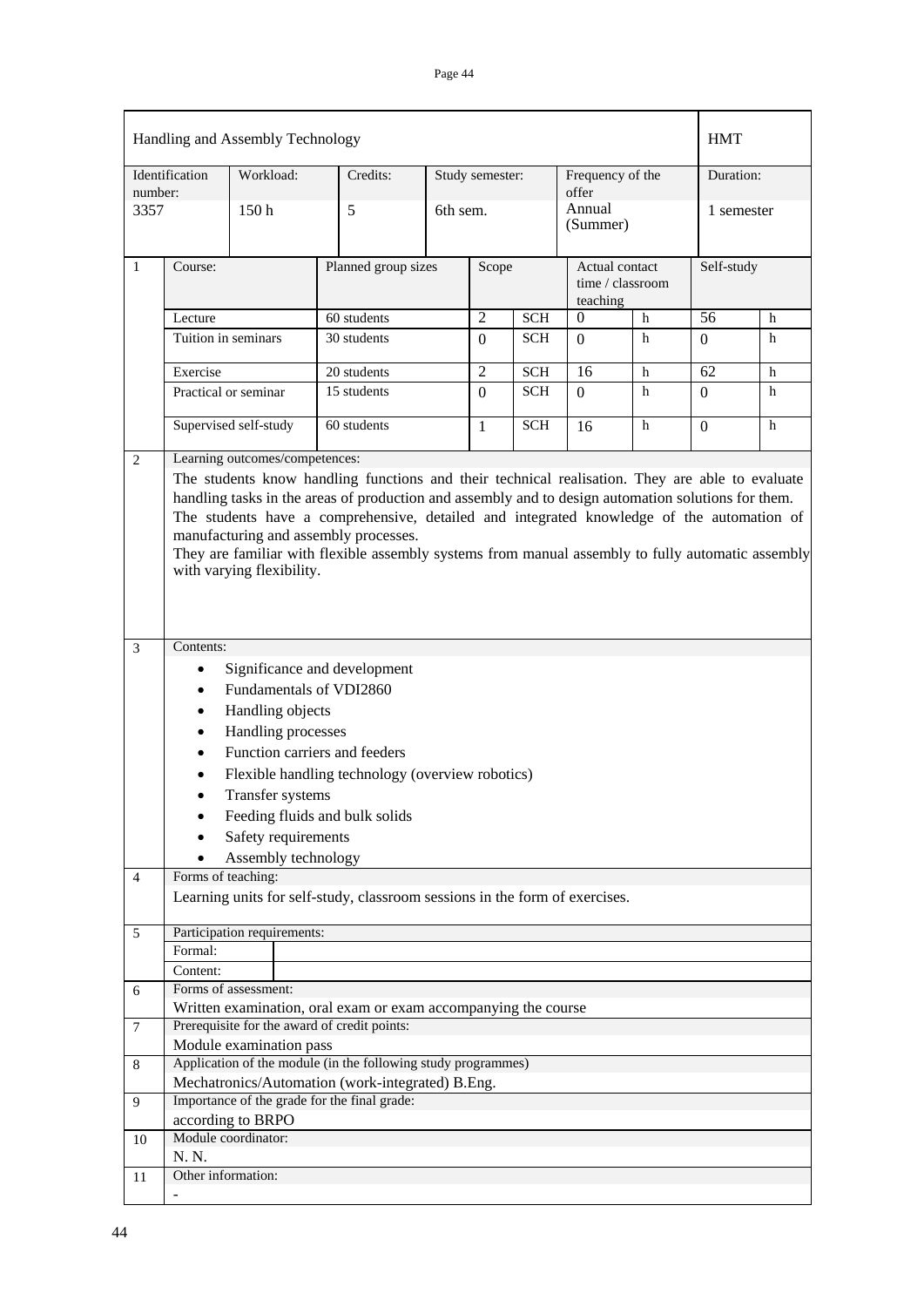12 Language: German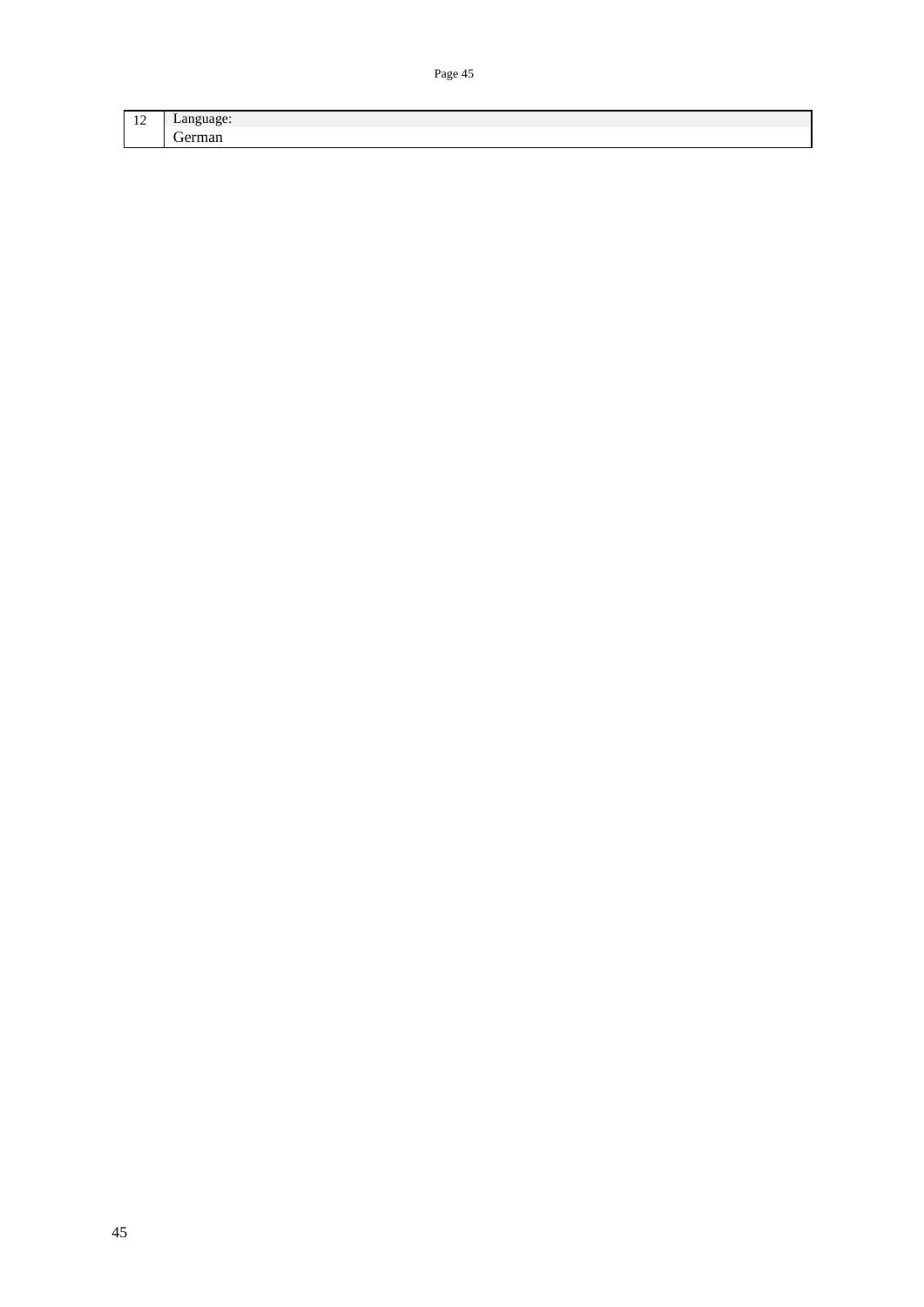|         |                                                                                                                                                                                                                                                                                                                                                                                                                                                                                                            | <b>Industrial Communication</b>                                                                                                 |                                                                                                                                                                                                                                                                                                                                                                                                                                                                                                                                                                                                                                                                                                                                                                                                                                                                                                                                                                                                                                                                                                                                                                                                                                                                                                                                        |  |                 |            |                                                |   | <b>IKK</b>     |   |
|---------|------------------------------------------------------------------------------------------------------------------------------------------------------------------------------------------------------------------------------------------------------------------------------------------------------------------------------------------------------------------------------------------------------------------------------------------------------------------------------------------------------------|---------------------------------------------------------------------------------------------------------------------------------|----------------------------------------------------------------------------------------------------------------------------------------------------------------------------------------------------------------------------------------------------------------------------------------------------------------------------------------------------------------------------------------------------------------------------------------------------------------------------------------------------------------------------------------------------------------------------------------------------------------------------------------------------------------------------------------------------------------------------------------------------------------------------------------------------------------------------------------------------------------------------------------------------------------------------------------------------------------------------------------------------------------------------------------------------------------------------------------------------------------------------------------------------------------------------------------------------------------------------------------------------------------------------------------------------------------------------------------|--|-----------------|------------|------------------------------------------------|---|----------------|---|
| number: | Identification                                                                                                                                                                                                                                                                                                                                                                                                                                                                                             | Workload:                                                                                                                       | Credits:                                                                                                                                                                                                                                                                                                                                                                                                                                                                                                                                                                                                                                                                                                                                                                                                                                                                                                                                                                                                                                                                                                                                                                                                                                                                                                                               |  | Study semester: |            | Frequency of the<br>offer                      |   | Duration:      |   |
| 3127    |                                                                                                                                                                                                                                                                                                                                                                                                                                                                                                            | 150h                                                                                                                            | 5                                                                                                                                                                                                                                                                                                                                                                                                                                                                                                                                                                                                                                                                                                                                                                                                                                                                                                                                                                                                                                                                                                                                                                                                                                                                                                                                      |  | 5th sem.        |            | Annual<br>(Winter)                             |   | 1 semester     |   |
| 1       | Course:                                                                                                                                                                                                                                                                                                                                                                                                                                                                                                    |                                                                                                                                 | Planned group sizes                                                                                                                                                                                                                                                                                                                                                                                                                                                                                                                                                                                                                                                                                                                                                                                                                                                                                                                                                                                                                                                                                                                                                                                                                                                                                                                    |  | Scope           |            | Actual contact<br>time / classroom<br>teaching |   | Self-study     |   |
|         | Lecture                                                                                                                                                                                                                                                                                                                                                                                                                                                                                                    |                                                                                                                                 | 60 students                                                                                                                                                                                                                                                                                                                                                                                                                                                                                                                                                                                                                                                                                                                                                                                                                                                                                                                                                                                                                                                                                                                                                                                                                                                                                                                            |  | $\overline{2}$  | <b>SCH</b> | 0                                              | h | 56             | h |
|         | Tuition in seminars                                                                                                                                                                                                                                                                                                                                                                                                                                                                                        |                                                                                                                                 | 30 students                                                                                                                                                                                                                                                                                                                                                                                                                                                                                                                                                                                                                                                                                                                                                                                                                                                                                                                                                                                                                                                                                                                                                                                                                                                                                                                            |  | $\Omega$        | <b>SCH</b> | $\Omega$                                       | h | $\Omega$       | h |
|         | Exercise                                                                                                                                                                                                                                                                                                                                                                                                                                                                                                   |                                                                                                                                 | 20 students                                                                                                                                                                                                                                                                                                                                                                                                                                                                                                                                                                                                                                                                                                                                                                                                                                                                                                                                                                                                                                                                                                                                                                                                                                                                                                                            |  | 1               | <b>SCH</b> | 8                                              | h | 46             | h |
|         |                                                                                                                                                                                                                                                                                                                                                                                                                                                                                                            | Practical or seminar                                                                                                            | 15 students                                                                                                                                                                                                                                                                                                                                                                                                                                                                                                                                                                                                                                                                                                                                                                                                                                                                                                                                                                                                                                                                                                                                                                                                                                                                                                                            |  | 1               | <b>SCH</b> | 16                                             | h | $\overline{0}$ | h |
|         |                                                                                                                                                                                                                                                                                                                                                                                                                                                                                                            | Supervised self-study                                                                                                           | 60 students                                                                                                                                                                                                                                                                                                                                                                                                                                                                                                                                                                                                                                                                                                                                                                                                                                                                                                                                                                                                                                                                                                                                                                                                                                                                                                                            |  | 1.5             | <b>SCH</b> | 24                                             | h | $\overline{0}$ | h |
| 2       |                                                                                                                                                                                                                                                                                                                                                                                                                                                                                                            | Learning outcomes/competences:                                                                                                  |                                                                                                                                                                                                                                                                                                                                                                                                                                                                                                                                                                                                                                                                                                                                                                                                                                                                                                                                                                                                                                                                                                                                                                                                                                                                                                                                        |  |                 |            |                                                |   |                |   |
|         | The students know the ISO-OSI layer model and can classify different industrial fieldbuses. They know<br>the importance of the individual layers and their role in industrial communication. They learn the<br>importance of real-time systems and their technical background. They can match technological and<br>technical boundary conditions of fieldbuses with technical requirements.<br>They know the advantages and disadvantages of network topologies and can assign these user<br>requirements. |                                                                                                                                 |                                                                                                                                                                                                                                                                                                                                                                                                                                                                                                                                                                                                                                                                                                                                                                                                                                                                                                                                                                                                                                                                                                                                                                                                                                                                                                                                        |  |                 |            |                                                |   |                |   |
| 3       | Contents:<br>4.                                                                                                                                                                                                                                                                                                                                                                                                                                                                                            | The ISO-OSI layer model<br>of bridges and switches<br>• Requirement of real-time systems<br>o Measures for explosion protection | 1. Physical layer: Copper, fibre, radio, signal sampling and synchronisation<br>2. Data link layer: MAC & LLC, access procedures, multiplexing, protocols and their security,<br>collision management, error detection and its correction, coding, redundancy, traffic shaping, function<br>3. Network layer: Routing algorithms, addressing, connectionless and connection-oriented services,<br>error identification, IP, DHCP, NAT, function of routers<br>Transport layer: Quality of Service (QoS); communication endpoints (socket), connection<br>establishment and termination, TCP, UDP,<br>5. Session layer: Transaction security from unreliable channels<br>6. Presentation layer: Character representation, encoding, compression, zip, mpeg, jpg, png,<br>7. Application layer: Application protocols and services, client-server models<br>Industrially used examples of layers 1 and 2:<br>• Synchronous and asynchronous BUS technologies<br>• Real-time communication capability<br>• Measures for the realisation of real-time<br>• Structure and usability of the Ethernet protocol<br>• Industrial fieldbuses: with own protocol<br>o AS-Interface, CAN, CANOpen; Profibus, HART,<br>· Ethernet-based fieldbuses: EtherCAT, ProfiNet,<br>• Bus technologies with single master; multi-master and masterless buses |  |                 |            |                                                |   |                |   |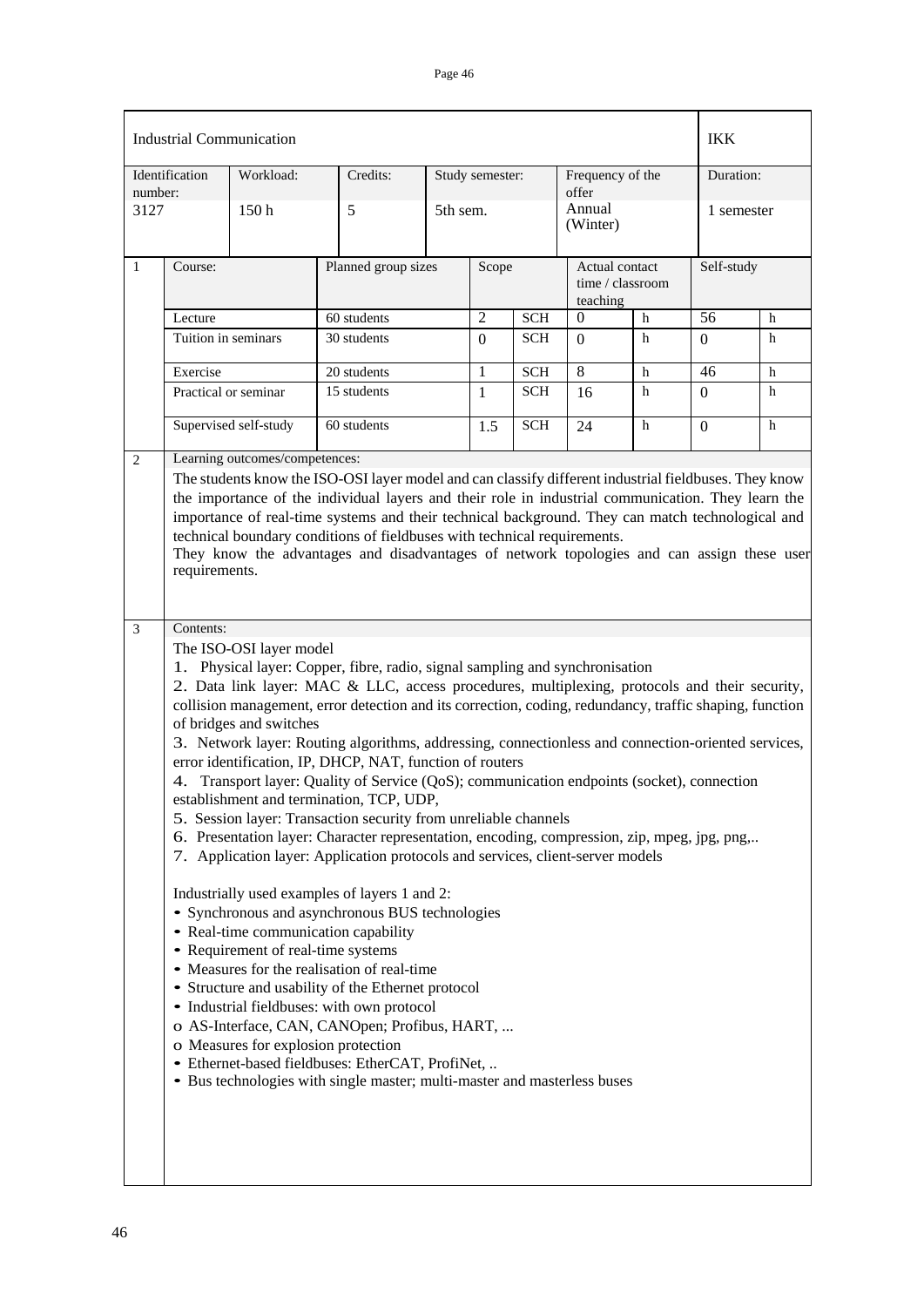| $\overline{4}$ | Forms of teaching:                                                                         |                                                                            |  |  |  |  |  |  |  |  |  |
|----------------|--------------------------------------------------------------------------------------------|----------------------------------------------------------------------------|--|--|--|--|--|--|--|--|--|
|                | Learning units for self-study, attendance events in the form of exercises and practicals   |                                                                            |  |  |  |  |  |  |  |  |  |
|                |                                                                                            |                                                                            |  |  |  |  |  |  |  |  |  |
| 5              | Participation requirements:                                                                |                                                                            |  |  |  |  |  |  |  |  |  |
|                | None<br>Formal:                                                                            |                                                                            |  |  |  |  |  |  |  |  |  |
|                | Content:                                                                                   | None                                                                       |  |  |  |  |  |  |  |  |  |
| 6              | Forms of assessment:                                                                       |                                                                            |  |  |  |  |  |  |  |  |  |
|                |                                                                                            | Term paper, written examination, project work or oral examination          |  |  |  |  |  |  |  |  |  |
| $\overline{7}$ | Prerequisite for the award of credit points:                                               |                                                                            |  |  |  |  |  |  |  |  |  |
|                | Module examination pass and course assessment                                              |                                                                            |  |  |  |  |  |  |  |  |  |
| 8              | Application of the module (in the following study programmes)                              |                                                                            |  |  |  |  |  |  |  |  |  |
|                | Mechatronics/Automation (work-integrated) B.Eng. and Industrial Engineering and Management |                                                                            |  |  |  |  |  |  |  |  |  |
|                | (work-integrated) B.Eng.                                                                   |                                                                            |  |  |  |  |  |  |  |  |  |
| 9              |                                                                                            | Importance of the grade for the final grade:                               |  |  |  |  |  |  |  |  |  |
|                | according to BRPO                                                                          |                                                                            |  |  |  |  |  |  |  |  |  |
| 10             | Module coordinator:                                                                        |                                                                            |  |  |  |  |  |  |  |  |  |
|                | Prof. Dr.-Ing. Thomas Freund                                                               |                                                                            |  |  |  |  |  |  |  |  |  |
| 11             | Other information:                                                                         |                                                                            |  |  |  |  |  |  |  |  |  |
|                |                                                                                            | Supplementary literature will be announced at the beginning of the course. |  |  |  |  |  |  |  |  |  |
|                |                                                                                            |                                                                            |  |  |  |  |  |  |  |  |  |
| 12             | Language:                                                                                  |                                                                            |  |  |  |  |  |  |  |  |  |
|                | German                                                                                     |                                                                            |  |  |  |  |  |  |  |  |  |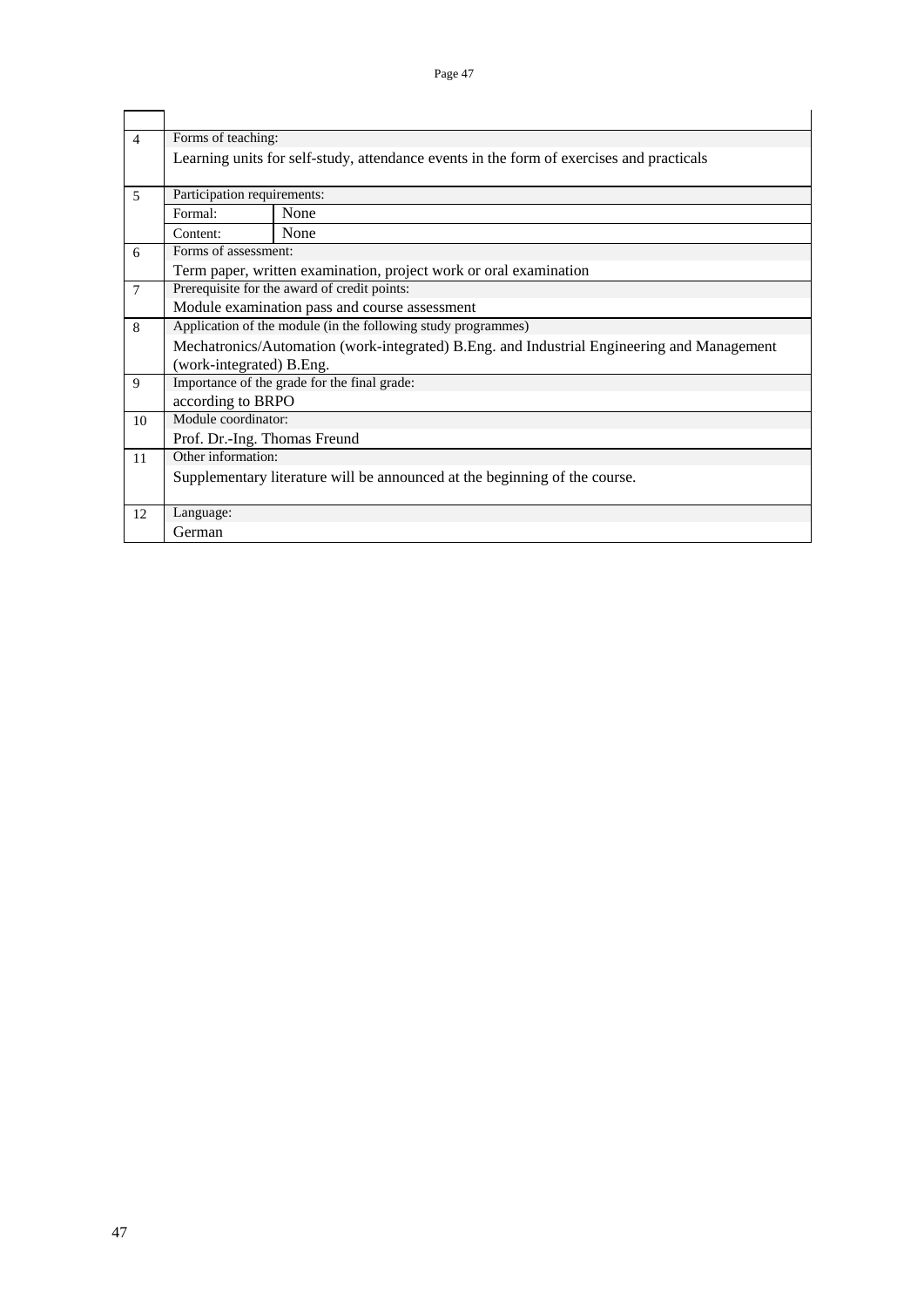|                           |                            | <b>Industrial Control Technology</b>                               |                                                                                             |                     |                 |                                                             |                                    |   | <b>IST</b> |            |  |
|---------------------------|----------------------------|--------------------------------------------------------------------|---------------------------------------------------------------------------------------------|---------------------|-----------------|-------------------------------------------------------------|------------------------------------|---|------------|------------|--|
| Identification<br>number: |                            | Workload:                                                          | Credits:                                                                                    |                     | Study semester: |                                                             | Frequency of the<br>offer          |   |            | Duration:  |  |
| 3117                      |                            | 150 <sub>h</sub>                                                   | 5                                                                                           | 4th or 6th sem.     |                 |                                                             | Annual<br>(Summer)                 |   |            | 1 semester |  |
| $\mathbf{1}$              | Course:                    |                                                                    |                                                                                             | Planned group sizes |                 |                                                             | Actual contact<br>time / classroom |   |            | Self-study |  |
|                           | Lecture                    |                                                                    | 60 students                                                                                 |                     | $\overline{2}$  | <b>SCH</b>                                                  | teaching<br>$\theta$<br>h          |   | 56         | h          |  |
|                           |                            | Tuition in seminars                                                | 30 students                                                                                 |                     | $\Omega$        | <b>SCH</b>                                                  | $\Omega$                           | h | $\Omega$   | h          |  |
|                           | Exercise                   |                                                                    | 20 students                                                                                 |                     | $\mathbf{1}$    | <b>SCH</b>                                                  | 8                                  | h | 46         | h          |  |
|                           |                            | Practical or seminar                                               | 15 students                                                                                 |                     | $\mathbf{1}$    | <b>SCH</b>                                                  | 16                                 | h | $\Omega$   | h          |  |
|                           |                            | Supervised self-study                                              | 60 students                                                                                 |                     | 1.5             | <b>SCH</b>                                                  | 24                                 | h | $\Omega$   | h          |  |
| 3                         | Contents:                  | Introduction to control technology                                 |                                                                                             |                     |                 |                                                             |                                    |   |            |            |  |
|                           |                            | Terms<br>Definitions                                               |                                                                                             |                     |                 |                                                             |                                    |   |            |            |  |
|                           |                            | Sensors and actuators                                              |                                                                                             |                     |                 |                                                             |                                    |   |            |            |  |
|                           |                            |                                                                    |                                                                                             |                     |                 | Standard sensors and their application (inductive, optical) |                                    |   |            |            |  |
|                           |                            |                                                                    | Basics of FI and servo technology, pneumatics<br>Safety functions (ST0; SS1; SS2; SOS)      |                     |                 |                                                             |                                    |   |            |            |  |
|                           |                            | Bus technology                                                     |                                                                                             |                     |                 |                                                             |                                    |   |            |            |  |
|                           |                            | Basics of industrial communication                                 |                                                                                             |                     |                 |                                                             |                                    |   |            |            |  |
|                           |                            | Comparison of different bus systems and their areas of application |                                                                                             |                     |                 |                                                             |                                    |   |            |            |  |
|                           |                            |                                                                    | Design and structures of industrial controls                                                |                     |                 |                                                             |                                    |   |            |            |  |
|                           |                            | Information processing                                             | PLC and PC-based control                                                                    |                     |                 |                                                             |                                    |   |            |            |  |
|                           |                            |                                                                    | Structured programming according to IEC 61131                                               |                     |                 |                                                             |                                    |   |            |            |  |
|                           |                            |                                                                    | Graphics- and text-based programming languages<br>Basics of object-oriented PLC programming |                     |                 |                                                             |                                    |   |            |            |  |
|                           |                            | Linkage controls                                                   |                                                                                             |                     |                 |                                                             |                                    |   |            |            |  |
|                           |                            |                                                                    | Description of discrete systems by deterministic automata                                   |                     |                 |                                                             |                                    |   |            |            |  |
|                           | Model-based control design |                                                                    |                                                                                             |                     |                 |                                                             |                                    |   |            |            |  |
|                           | ٠                          |                                                                    | Practical implementation in ST and UML state diagram                                        |                     |                 |                                                             |                                    |   |            |            |  |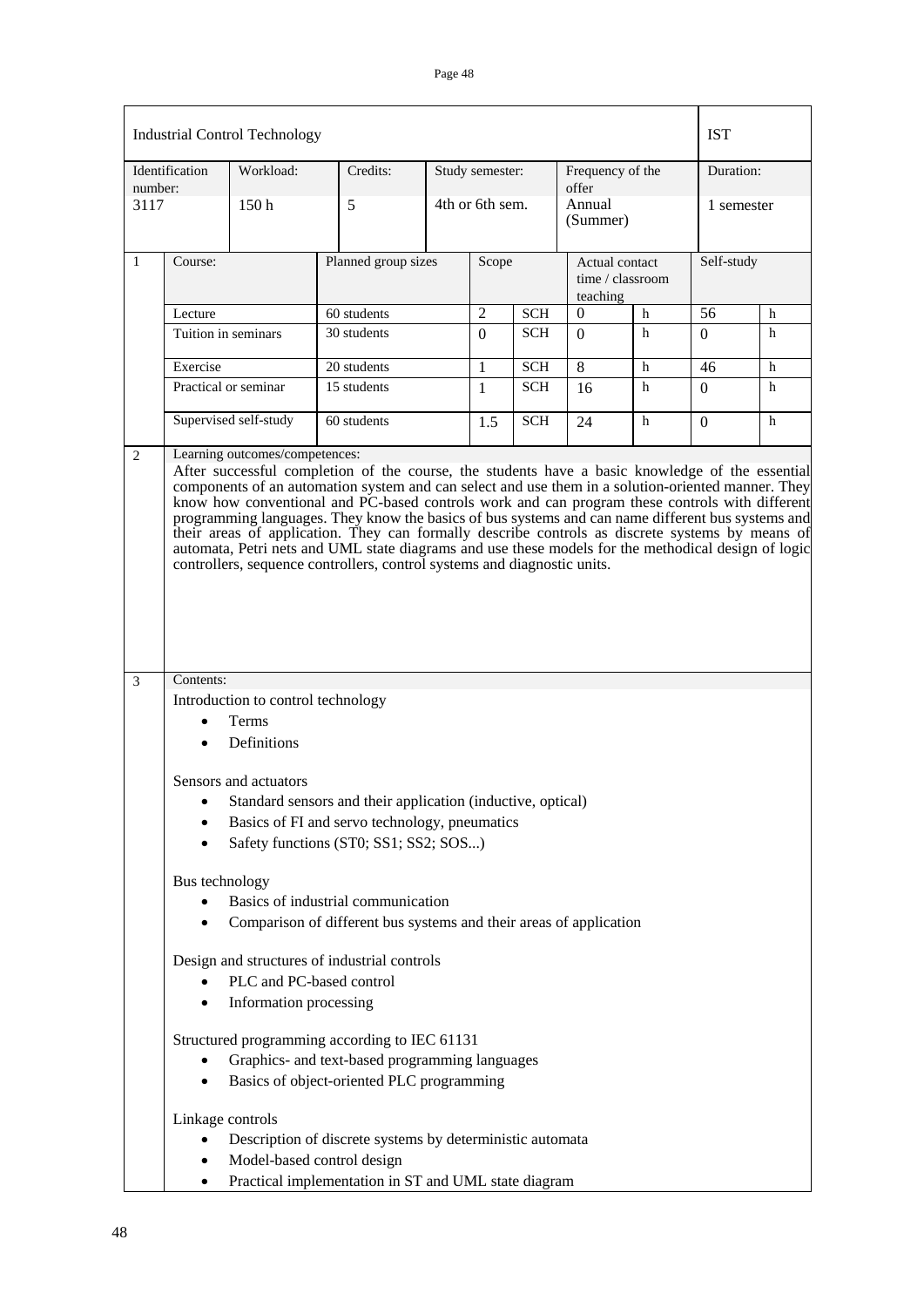|                          | Sequence controls and schedule controls                                                          |  |  |  |  |  |  |  |  |  |  |
|--------------------------|--------------------------------------------------------------------------------------------------|--|--|--|--|--|--|--|--|--|--|
|                          | Description of discrete systems                                                                  |  |  |  |  |  |  |  |  |  |  |
|                          | Model-based design and practical implementation of the control system                            |  |  |  |  |  |  |  |  |  |  |
|                          |                                                                                                  |  |  |  |  |  |  |  |  |  |  |
|                          | Error management                                                                                 |  |  |  |  |  |  |  |  |  |  |
|                          | Fault diagnosis and detection                                                                    |  |  |  |  |  |  |  |  |  |  |
|                          | Preventive diagnosis                                                                             |  |  |  |  |  |  |  |  |  |  |
|                          |                                                                                                  |  |  |  |  |  |  |  |  |  |  |
| $\overline{4}$           | Forms of teaching:                                                                               |  |  |  |  |  |  |  |  |  |  |
|                          | Learning units for self-study, classroom events in the form of exercises and practicals          |  |  |  |  |  |  |  |  |  |  |
| $\overline{\phantom{0}}$ | Participation requirements:                                                                      |  |  |  |  |  |  |  |  |  |  |
|                          | Formal:                                                                                          |  |  |  |  |  |  |  |  |  |  |
|                          | Content:                                                                                         |  |  |  |  |  |  |  |  |  |  |
| 6                        | Forms of assessment:                                                                             |  |  |  |  |  |  |  |  |  |  |
|                          | Written exam, project work or oral exam                                                          |  |  |  |  |  |  |  |  |  |  |
| $\overline{7}$           | Prerequisite for the award of credit points:                                                     |  |  |  |  |  |  |  |  |  |  |
|                          | Module examination pass and course assessment                                                    |  |  |  |  |  |  |  |  |  |  |
| 8                        | Application of the module (in the following study programmes)                                    |  |  |  |  |  |  |  |  |  |  |
|                          | Digital Technologies (work-integrated) B.Eng., Mechatronics/Automation (work-integrated) B.Eng., |  |  |  |  |  |  |  |  |  |  |
|                          | Product-Service Engineering (work-integrated) B.Eng. and Industrial Engineering and Management   |  |  |  |  |  |  |  |  |  |  |
|                          | (work-integrated) B.Eng.                                                                         |  |  |  |  |  |  |  |  |  |  |
|                          |                                                                                                  |  |  |  |  |  |  |  |  |  |  |
| $\mathbf Q$              | Importance of the grade for the final grade:                                                     |  |  |  |  |  |  |  |  |  |  |
|                          | according to BRPO                                                                                |  |  |  |  |  |  |  |  |  |  |
| 10                       | Module coordinator:                                                                              |  |  |  |  |  |  |  |  |  |  |
|                          | Prof. Dr.-Ing. Thomas Freund                                                                     |  |  |  |  |  |  |  |  |  |  |
| 11                       | Other information:                                                                               |  |  |  |  |  |  |  |  |  |  |
|                          |                                                                                                  |  |  |  |  |  |  |  |  |  |  |
| 12                       | Language:                                                                                        |  |  |  |  |  |  |  |  |  |  |
|                          | German                                                                                           |  |  |  |  |  |  |  |  |  |  |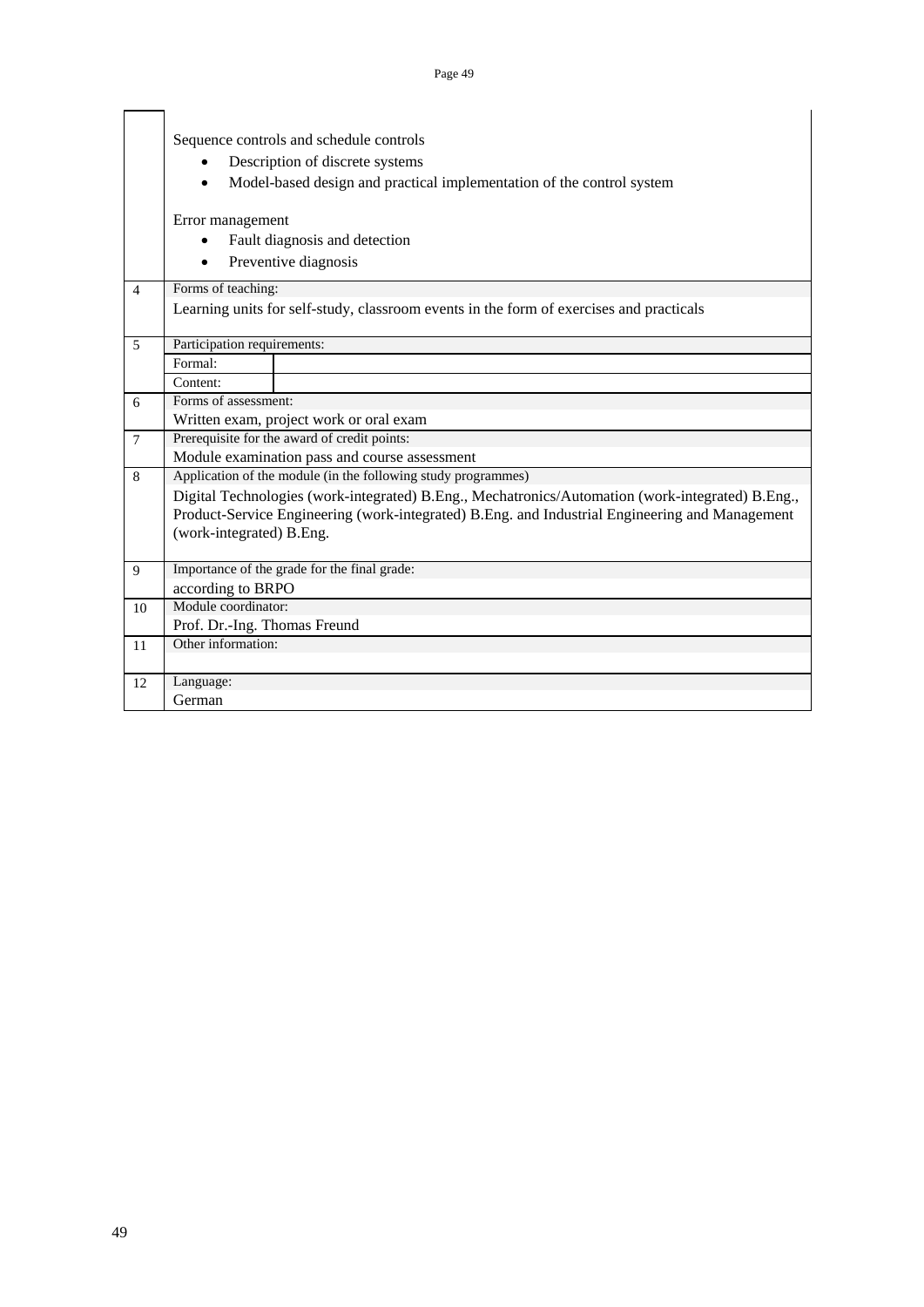|              |                                                                                                                                                                                                                                                                                                                                                                                                                                                                                                                                                                                                                                                                                                                                                                                                                                                                                                                                                                     | Innovation and Project Management           |                                                                                                                                                                                                                                                                                                                                                                                                                                                                                |                     |                 |                 |                           |                                    | <b>IPM</b> |            |  |
|--------------|---------------------------------------------------------------------------------------------------------------------------------------------------------------------------------------------------------------------------------------------------------------------------------------------------------------------------------------------------------------------------------------------------------------------------------------------------------------------------------------------------------------------------------------------------------------------------------------------------------------------------------------------------------------------------------------------------------------------------------------------------------------------------------------------------------------------------------------------------------------------------------------------------------------------------------------------------------------------|---------------------------------------------|--------------------------------------------------------------------------------------------------------------------------------------------------------------------------------------------------------------------------------------------------------------------------------------------------------------------------------------------------------------------------------------------------------------------------------------------------------------------------------|---------------------|-----------------|-----------------|---------------------------|------------------------------------|------------|------------|--|
| number:      | Identification                                                                                                                                                                                                                                                                                                                                                                                                                                                                                                                                                                                                                                                                                                                                                                                                                                                                                                                                                      | Workload:                                   | Credits:                                                                                                                                                                                                                                                                                                                                                                                                                                                                       |                     | Study semester: |                 | Frequency of the<br>offer |                                    |            | Duration:  |  |
| 3211         |                                                                                                                                                                                                                                                                                                                                                                                                                                                                                                                                                                                                                                                                                                                                                                                                                                                                                                                                                                     | 150 <sub>h</sub>                            | 5                                                                                                                                                                                                                                                                                                                                                                                                                                                                              | sem.                |                 | 3rd/4th/5th/7th |                           | each semester                      |            | 1 semester |  |
| $\mathbf{1}$ | Course:                                                                                                                                                                                                                                                                                                                                                                                                                                                                                                                                                                                                                                                                                                                                                                                                                                                                                                                                                             |                                             |                                                                                                                                                                                                                                                                                                                                                                                                                                                                                | Planned group sizes |                 |                 | teaching                  | Actual contact<br>time / classroom |            | Self-study |  |
|              | Lecture                                                                                                                                                                                                                                                                                                                                                                                                                                                                                                                                                                                                                                                                                                                                                                                                                                                                                                                                                             |                                             | 60 students                                                                                                                                                                                                                                                                                                                                                                                                                                                                    |                     | $\overline{2}$  | <b>SCH</b>      | $\Omega$                  | h                                  | 56         | h          |  |
|              |                                                                                                                                                                                                                                                                                                                                                                                                                                                                                                                                                                                                                                                                                                                                                                                                                                                                                                                                                                     | Tuition in seminars                         | 30 students                                                                                                                                                                                                                                                                                                                                                                                                                                                                    |                     | $\Omega$        | <b>SCH</b>      | $\Omega$                  | h                                  | $\Omega$   | h          |  |
|              | Exercise                                                                                                                                                                                                                                                                                                                                                                                                                                                                                                                                                                                                                                                                                                                                                                                                                                                                                                                                                            |                                             | 20 students                                                                                                                                                                                                                                                                                                                                                                                                                                                                    |                     | $\overline{2}$  | <b>SCH</b>      | 16                        | h                                  | 62         | h          |  |
|              |                                                                                                                                                                                                                                                                                                                                                                                                                                                                                                                                                                                                                                                                                                                                                                                                                                                                                                                                                                     | Practical or seminar                        | 15 students                                                                                                                                                                                                                                                                                                                                                                                                                                                                    |                     | $\theta$        | <b>SCH</b>      | $\theta$                  | h                                  | $\Omega$   | h          |  |
|              | Supervised self<br>study                                                                                                                                                                                                                                                                                                                                                                                                                                                                                                                                                                                                                                                                                                                                                                                                                                                                                                                                            |                                             | 60 students                                                                                                                                                                                                                                                                                                                                                                                                                                                                    |                     | 1               | <b>SCH</b>      | 16                        | h                                  | $\Omega$   | h          |  |
| 2            | Students:                                                                                                                                                                                                                                                                                                                                                                                                                                                                                                                                                                                                                                                                                                                                                                                                                                                                                                                                                           | Learning outcomes/competences:              |                                                                                                                                                                                                                                                                                                                                                                                                                                                                                |                     |                 |                 |                           |                                    |            |            |  |
| 3            | terms of holistic and strategically oriented project management (also including agile methods).<br>understand the basics of project management and can use the elementary technical vocabulary.<br>$\bullet$<br>can explain the most important instruments of project management.<br>٠<br>are able to lead/manage a project in a given process-organisational project organisation.<br>are able to develop and specifically use control options for different project phases<br>(controlling of the degree of completion, cost controlling).<br>can explain the specifics of team building and project management.<br>٠<br>can carry out the moderation of team meetings projects.<br>٠<br>know instruments of IT-supported project management.<br>$\bullet$<br>can explain the importance of corporate objectives and are able to distinguish between<br>٠<br>different management cultures.<br>can name essential aspects of industrial property protection.<br>٠ |                                             |                                                                                                                                                                                                                                                                                                                                                                                                                                                                                |                     |                 |                 |                           |                                    |            |            |  |
|              | Contents:<br>٠<br>٠                                                                                                                                                                                                                                                                                                                                                                                                                                                                                                                                                                                                                                                                                                                                                                                                                                                                                                                                                 | Agile project management<br>Risk management | Basics of project management (terms/methods/instruments)<br>Project phase models and planning systems (project preparation, project planning, project<br>implementation, project completion)<br>Forms of project organisation<br>Innovation and change management, self-management<br>Project planning (project structure plan/cost plan/resource plan/schedule)<br>Project documentation/project controlling<br>Special features of the use of methods in innovation projects |                     |                 |                 |                           |                                    |            |            |  |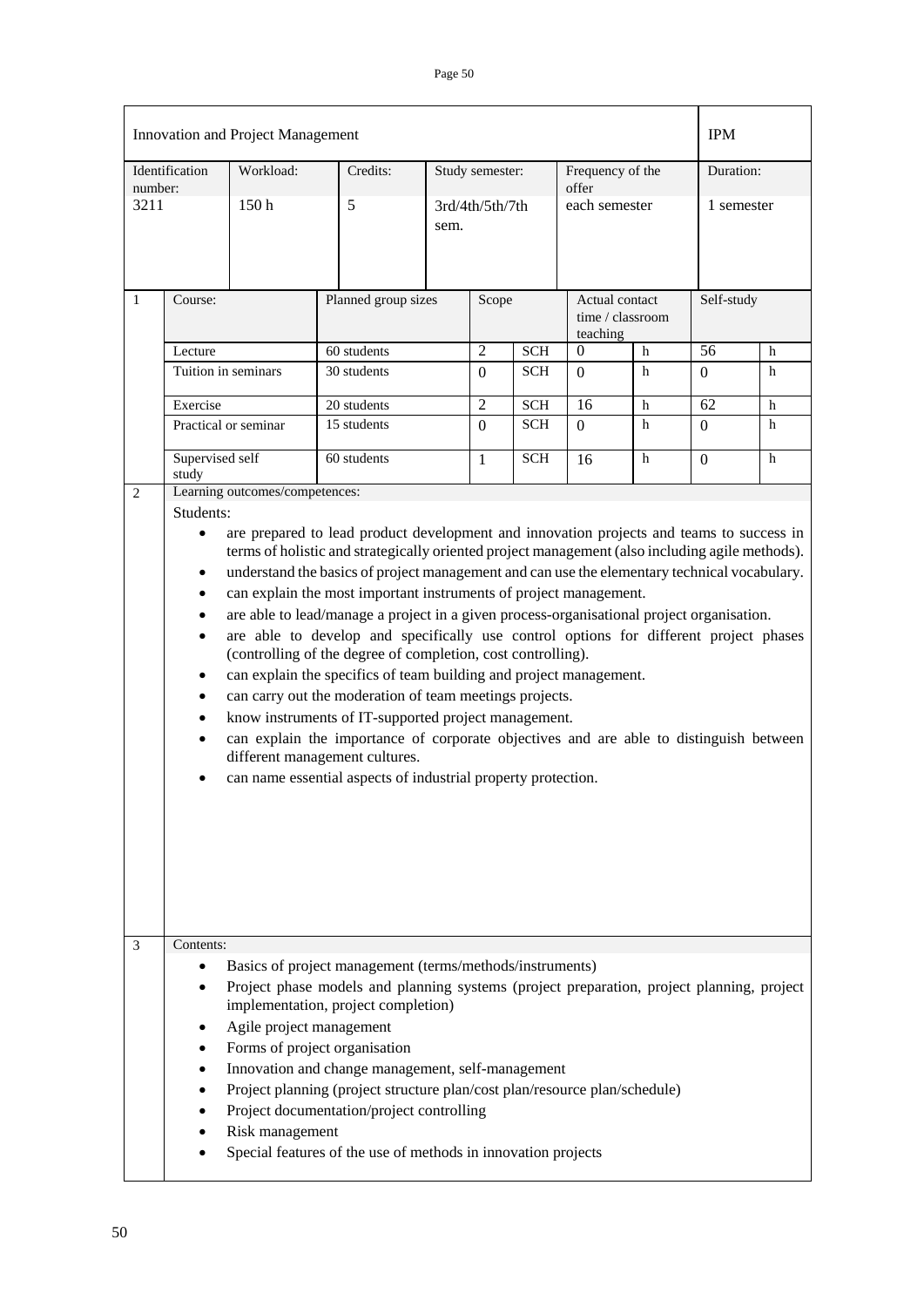|                | $\bullet$                     | (Strategic preparation / initiation, planning, monitoring and control of innovation projects)<br>Leading project and innovation teams (social structures, special communication situations in<br>projects, real and virtual project work, problem analysis and concepts for action)<br>Stakeholder management (factors influencing the successful management of projects)<br>Methods of idea generation (creativity techniques etc.)<br>Trainings and workshops on selected technical examples<br>Basic aspects of industrial property protection |
|----------------|-------------------------------|---------------------------------------------------------------------------------------------------------------------------------------------------------------------------------------------------------------------------------------------------------------------------------------------------------------------------------------------------------------------------------------------------------------------------------------------------------------------------------------------------------------------------------------------------|
| $\overline{4}$ | Forms of teaching:            |                                                                                                                                                                                                                                                                                                                                                                                                                                                                                                                                                   |
|                |                               | Learning units for self-study, classroom sessions in the form of exercises                                                                                                                                                                                                                                                                                                                                                                                                                                                                        |
| 5              | Participation requirements:   |                                                                                                                                                                                                                                                                                                                                                                                                                                                                                                                                                   |
|                | Formal:                       |                                                                                                                                                                                                                                                                                                                                                                                                                                                                                                                                                   |
|                | Content:                      |                                                                                                                                                                                                                                                                                                                                                                                                                                                                                                                                                   |
| 6              | Forms of assessment:          |                                                                                                                                                                                                                                                                                                                                                                                                                                                                                                                                                   |
|                |                               | Term paper, written examination, project work or oral examination                                                                                                                                                                                                                                                                                                                                                                                                                                                                                 |
| $\overline{7}$ |                               | Prerequisite for the award of credit points:                                                                                                                                                                                                                                                                                                                                                                                                                                                                                                      |
|                | Module examination pass       |                                                                                                                                                                                                                                                                                                                                                                                                                                                                                                                                                   |
| 8              |                               | Application of the module (in the following study programmes)                                                                                                                                                                                                                                                                                                                                                                                                                                                                                     |
|                |                               | Digital Logistics (work-integrated) B.Eng., Digital Technologies (work-integrated) B.Eng.,<br>Mechatronics/Automation (work-integrated) B.Eng., Product-Service Engineering (work-integrated)                                                                                                                                                                                                                                                                                                                                                     |
|                |                               | B.Eng. and Industrial Engineering and Management (work-integrated) B.Eng.                                                                                                                                                                                                                                                                                                                                                                                                                                                                         |
|                |                               |                                                                                                                                                                                                                                                                                                                                                                                                                                                                                                                                                   |
| 9              |                               | Importance of the grade for the final grade:                                                                                                                                                                                                                                                                                                                                                                                                                                                                                                      |
|                | according to BRPO             |                                                                                                                                                                                                                                                                                                                                                                                                                                                                                                                                                   |
| 10             | Module coordinator:           |                                                                                                                                                                                                                                                                                                                                                                                                                                                                                                                                                   |
|                | Prof. Dr.-Ing. Michael Fahrig |                                                                                                                                                                                                                                                                                                                                                                                                                                                                                                                                                   |
| 11             | Other information:            |                                                                                                                                                                                                                                                                                                                                                                                                                                                                                                                                                   |
|                |                               |                                                                                                                                                                                                                                                                                                                                                                                                                                                                                                                                                   |
| 12             | Language:                     |                                                                                                                                                                                                                                                                                                                                                                                                                                                                                                                                                   |
|                | German                        |                                                                                                                                                                                                                                                                                                                                                                                                                                                                                                                                                   |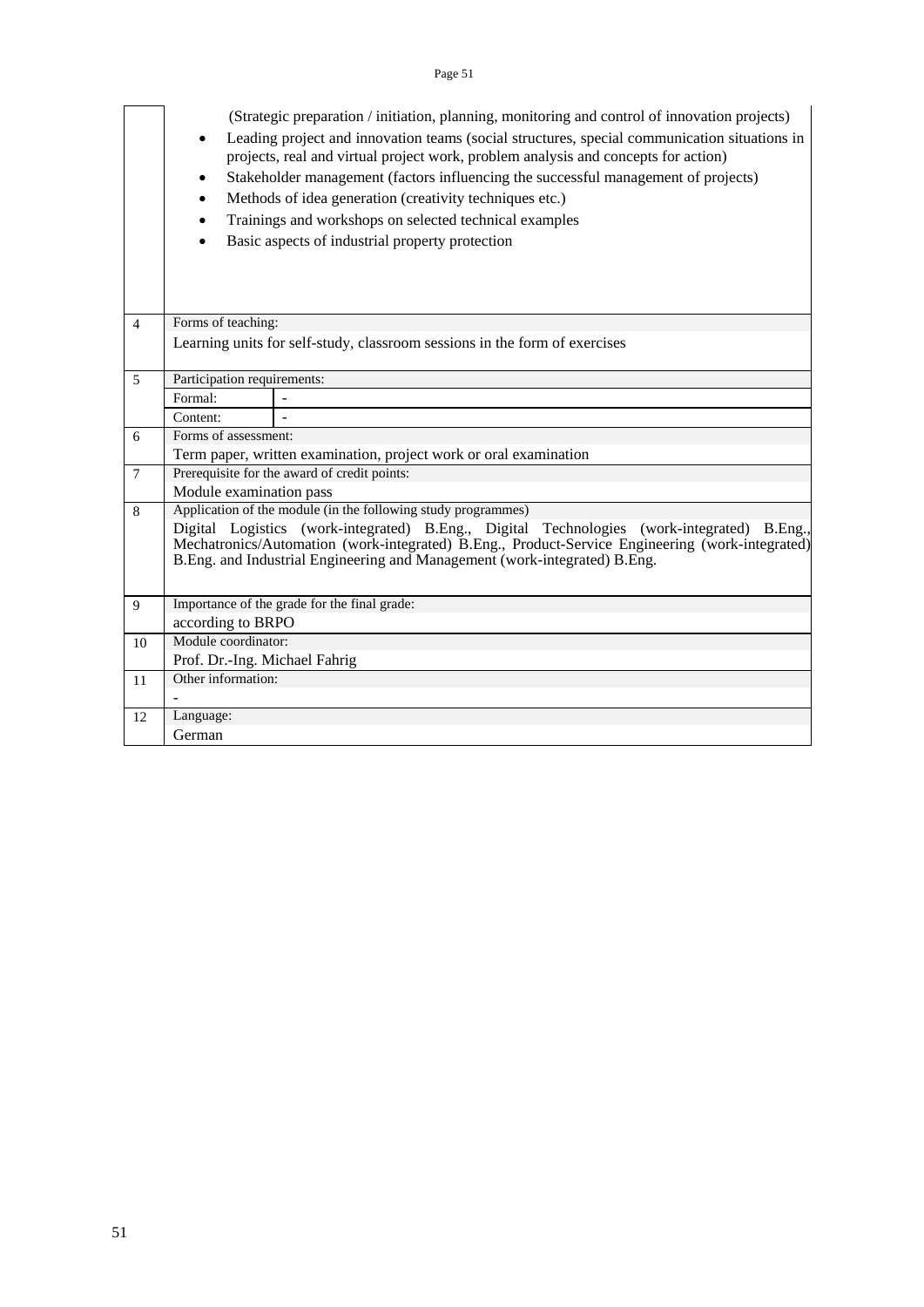|                | Colloquium                                                                                                                                                                                                                                                                                                                                                                                                          |                             |                                                                                                                           |          |                 |            |                    |                                    | <b>KOL</b>   |            |  |
|----------------|---------------------------------------------------------------------------------------------------------------------------------------------------------------------------------------------------------------------------------------------------------------------------------------------------------------------------------------------------------------------------------------------------------------------|-----------------------------|---------------------------------------------------------------------------------------------------------------------------|----------|-----------------|------------|--------------------|------------------------------------|--------------|------------|--|
| number:        | Identification                                                                                                                                                                                                                                                                                                                                                                                                      | Workload:                   | Credits:                                                                                                                  |          | Study semester: |            |                    | Frequency of the<br>offer          |              | Duration:  |  |
| 3134           |                                                                                                                                                                                                                                                                                                                                                                                                                     | 90 <sub>h</sub>             | 3                                                                                                                         | 7th sem. |                 |            | Annual<br>(Summer) |                                    |              | 1 semester |  |
| $\mathbf{1}$   | Course:                                                                                                                                                                                                                                                                                                                                                                                                             |                             | Planned group sizes                                                                                                       |          | Scope           |            | teaching           | Actual contact<br>time / classroom |              | Self-study |  |
|                | Lecture                                                                                                                                                                                                                                                                                                                                                                                                             |                             | 60 students                                                                                                               |          | $\theta$        | <b>SCH</b> | $\Omega$           | h                                  | 90           | h          |  |
|                | Tuition in seminars                                                                                                                                                                                                                                                                                                                                                                                                 |                             | 30 students                                                                                                               |          | $\Omega$        | <b>SCH</b> | $\Omega$           | h                                  | $\Omega$     | h          |  |
|                | Exercise                                                                                                                                                                                                                                                                                                                                                                                                            |                             | 20 students                                                                                                               |          | $\theta$        | <b>SCH</b> | $\theta$           | h                                  | $\mathbf{0}$ | h          |  |
|                | Practical or seminar                                                                                                                                                                                                                                                                                                                                                                                                |                             | 15 students                                                                                                               |          | $\Omega$        | <b>SCH</b> | $\Omega$           | h                                  | $\Omega$     | h          |  |
|                |                                                                                                                                                                                                                                                                                                                                                                                                                     | Supervised self-study       | 60 students                                                                                                               |          | $\Omega$        | <b>SCH</b> | $\Omega$           | h                                  | $\Omega$     | h          |  |
| 2              | Learning outcomes/competences:<br>In the colloquium, students demonstrate that they are able to present the results of the bachelor thesis,<br>its subject-specific foundations, its interdisciplinary connections and its extra-subject references orally<br>and justify them independently. Students can critically question the results of their work and are able to<br>assess their significance for practice. |                             |                                                                                                                           |          |                 |            |                    |                                    |              |            |  |
| 3              | Contents:                                                                                                                                                                                                                                                                                                                                                                                                           |                             |                                                                                                                           |          |                 |            |                    |                                    |              |            |  |
|                |                                                                                                                                                                                                                                                                                                                                                                                                                     |                             | The colloquium complements the bachelor thesis and is to be assessed independently.                                       |          |                 |            |                    |                                    |              |            |  |
|                |                                                                                                                                                                                                                                                                                                                                                                                                                     |                             | Content of the thesis according to the topic                                                                              |          |                 |            |                    |                                    |              |            |  |
|                | the thesis.                                                                                                                                                                                                                                                                                                                                                                                                         |                             | Disputation on the procedure in the preparation of the thesis and the issues that arose in the context of                 |          |                 |            |                    |                                    |              |            |  |
| 4              | Forms of teaching:                                                                                                                                                                                                                                                                                                                                                                                                  |                             |                                                                                                                           |          |                 |            |                    |                                    |              |            |  |
|                | Oral examination                                                                                                                                                                                                                                                                                                                                                                                                    |                             |                                                                                                                           |          |                 |            |                    |                                    |              |            |  |
| 5              |                                                                                                                                                                                                                                                                                                                                                                                                                     | Participation requirements: |                                                                                                                           |          |                 |            |                    |                                    |              |            |  |
|                | Formal:                                                                                                                                                                                                                                                                                                                                                                                                             |                             | All modules of the study programme must be successfully completed. The bachelor<br>thesis must be successfully completed. |          |                 |            |                    |                                    |              |            |  |
|                | Content:                                                                                                                                                                                                                                                                                                                                                                                                            |                             | Treatment of the bachelor thesis                                                                                          |          |                 |            |                    |                                    |              |            |  |
| 6              |                                                                                                                                                                                                                                                                                                                                                                                                                     | Forms of assessment:        |                                                                                                                           |          |                 |            |                    |                                    |              |            |  |
|                | Oral examination                                                                                                                                                                                                                                                                                                                                                                                                    |                             | Prerequisite for the award of credit points:                                                                              |          |                 |            |                    |                                    |              |            |  |
| $\overline{7}$ |                                                                                                                                                                                                                                                                                                                                                                                                                     |                             |                                                                                                                           |          |                 |            |                    |                                    |              |            |  |
| 8              |                                                                                                                                                                                                                                                                                                                                                                                                                     |                             | Application of the module (in the following study programmes)                                                             |          |                 |            |                    |                                    |              |            |  |
|                |                                                                                                                                                                                                                                                                                                                                                                                                                     |                             | Digital Logistics (work-integrated) B.Eng., Digital Technologies (work-integrated) B.Eng.,                                |          |                 |            |                    |                                    |              |            |  |
|                |                                                                                                                                                                                                                                                                                                                                                                                                                     |                             | Mechatronics/Automation (work-integrated) B.Eng., Product-Service Engineering (work-integrated)                           |          |                 |            |                    |                                    |              |            |  |
|                |                                                                                                                                                                                                                                                                                                                                                                                                                     |                             | B.Eng. and Industrial Engineering and Management                                                                          |          |                 |            |                    |                                    |              |            |  |
| 9              |                                                                                                                                                                                                                                                                                                                                                                                                                     | (work-integrated) B.Eng.    | Importance of the grade for the final grade:                                                                              |          |                 |            |                    |                                    |              |            |  |
|                |                                                                                                                                                                                                                                                                                                                                                                                                                     | according to BRPO           |                                                                                                                           |          |                 |            |                    |                                    |              |            |  |
| 10             |                                                                                                                                                                                                                                                                                                                                                                                                                     | Module coordinator:         |                                                                                                                           |          |                 |            |                    |                                    |              |            |  |
|                | N. N.                                                                                                                                                                                                                                                                                                                                                                                                               |                             |                                                                                                                           |          |                 |            |                    |                                    |              |            |  |
| 11             | Other information:                                                                                                                                                                                                                                                                                                                                                                                                  |                             |                                                                                                                           |          |                 |            |                    |                                    |              |            |  |
| 12             | Language:                                                                                                                                                                                                                                                                                                                                                                                                           |                             |                                                                                                                           |          |                 |            |                    |                                    |              |            |  |
|                | German                                                                                                                                                                                                                                                                                                                                                                                                              |                             |                                                                                                                           |          |                 |            |                    |                                    |              |            |  |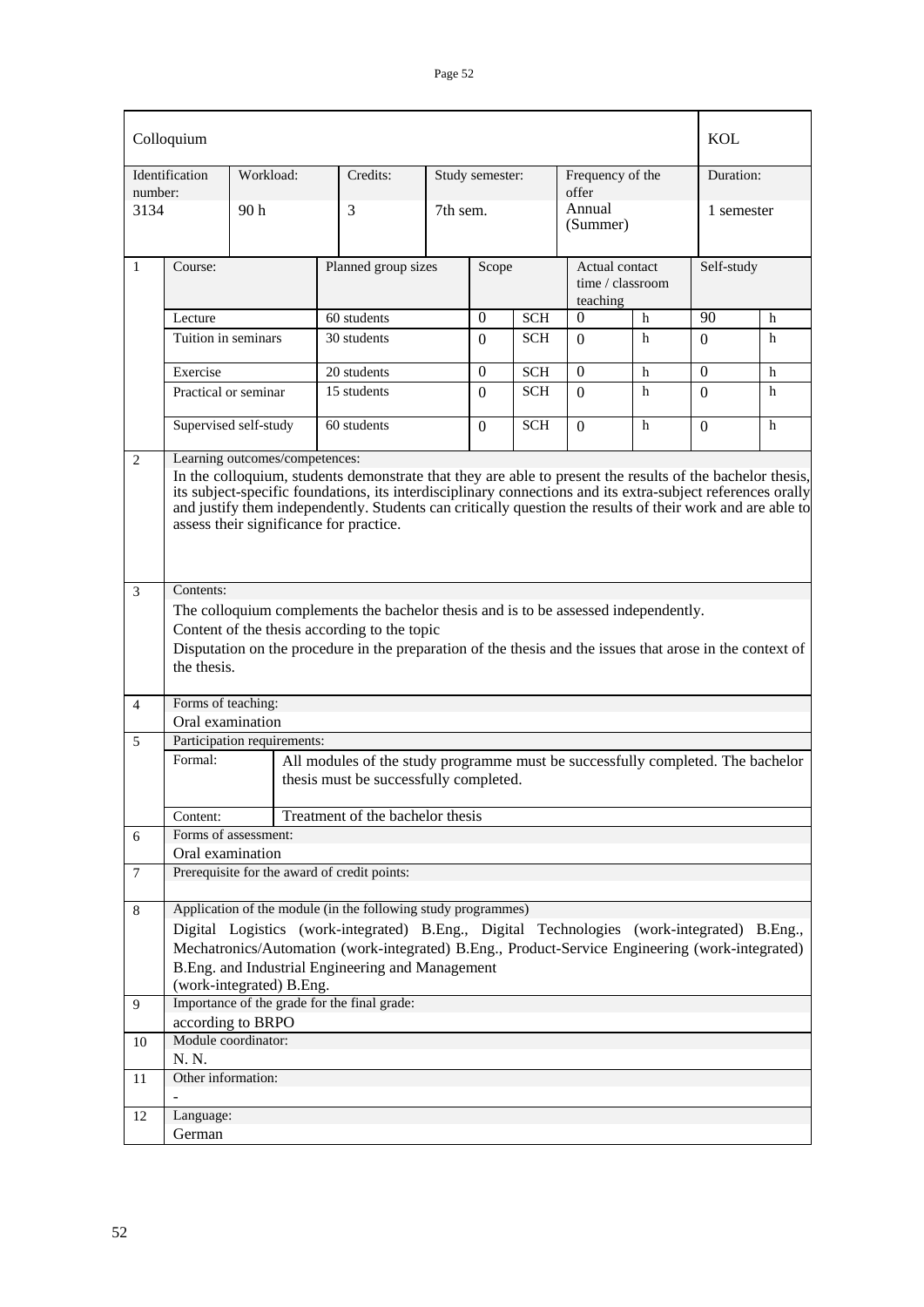|                | <b>Power Electronics</b>                                                                                                                                                                                                                                                                                                                                                                                                                                                                                      |                  |      |                                                                                             |          |                 |            |                                                |              | LE              |           |  |
|----------------|---------------------------------------------------------------------------------------------------------------------------------------------------------------------------------------------------------------------------------------------------------------------------------------------------------------------------------------------------------------------------------------------------------------------------------------------------------------------------------------------------------------|------------------|------|---------------------------------------------------------------------------------------------|----------|-----------------|------------|------------------------------------------------|--------------|-----------------|-----------|--|
| number:        | Identification                                                                                                                                                                                                                                                                                                                                                                                                                                                                                                | Workload:        |      | Credits:                                                                                    |          | Study semester: |            | Frequency of the<br>offer                      |              |                 | Duration: |  |
| 3123           |                                                                                                                                                                                                                                                                                                                                                                                                                                                                                                               | 150 <sub>h</sub> |      | 5                                                                                           | 5th sem. |                 |            | Annual<br>(Winter)                             |              | 1 semester      |           |  |
| $\mathbf{1}$   | Course:                                                                                                                                                                                                                                                                                                                                                                                                                                                                                                       |                  |      | Planned group sizes                                                                         |          | Scope           |            | Actual contact<br>time / classroom<br>teaching |              | Self-study      |           |  |
|                | Lecture                                                                                                                                                                                                                                                                                                                                                                                                                                                                                                       |                  |      | 60 students                                                                                 |          | $\overline{2}$  | <b>SCH</b> | $\Omega$                                       | $\mathbf{h}$ | $\overline{56}$ | h         |  |
|                | Tuition in seminars                                                                                                                                                                                                                                                                                                                                                                                                                                                                                           |                  |      | 30 students                                                                                 |          | $\theta$        | <b>SCH</b> | $\Omega$                                       | h            | $\Omega$        | h         |  |
|                | Exercise                                                                                                                                                                                                                                                                                                                                                                                                                                                                                                      |                  |      | 20 students                                                                                 |          | $\mathbf{1}$    | <b>SCH</b> | 8                                              | h            | 46              | h         |  |
|                | Practical or seminar                                                                                                                                                                                                                                                                                                                                                                                                                                                                                          |                  |      | 15 students                                                                                 |          | $\mathbf{1}$    | <b>SCH</b> | 16                                             | h            | $\Omega$        | h         |  |
|                | Supervised self-study                                                                                                                                                                                                                                                                                                                                                                                                                                                                                         |                  |      | 60 students                                                                                 |          | 1.5             | <b>SCH</b> | 24                                             | h            | $\overline{0}$  | h         |  |
| 3              | The module provides knowledge of the most important power semiconductors and the power converter<br>circuits that can be realised with them. Students should be able to explain the physical functioning of<br>semiconductors and, in particular, to describe the basic circuits of semiconductor converters for<br>converting, controlling and switching electrical energy.                                                                                                                                  |                  |      |                                                                                             |          |                 |            |                                                |              |                 |           |  |
|                | Contents:<br>General<br>Switching of ohmic-inductive loads<br>Introduction to power semiconductors<br>Thermal conductivity model<br>Switching behaviour of power semiconductors<br>Converter circuits<br>Single-pulse rectifier<br>Multi-pulse rectifier<br>Boost/buck converter<br>H-Bridge inverter<br>Three-phase inverters<br>Harmonics and power<br>Application circuits in automation<br>Switching power supplies<br>Electronic switches<br>Electronic actuators<br>Electromagnetic compatibility (EMC) |                  |      |                                                                                             |          |                 |            |                                                |              |                 |           |  |
| $\overline{4}$ | Forms of teaching:                                                                                                                                                                                                                                                                                                                                                                                                                                                                                            |                  |      |                                                                                             |          |                 |            |                                                |              |                 |           |  |
|                |                                                                                                                                                                                                                                                                                                                                                                                                                                                                                                               |                  |      | Learning materials for self-study, classroom events in the form of exercises and practicals |          |                 |            |                                                |              |                 |           |  |
| 5              | Participation requirements:                                                                                                                                                                                                                                                                                                                                                                                                                                                                                   |                  |      |                                                                                             |          |                 |            |                                                |              |                 |           |  |
|                | Formal:                                                                                                                                                                                                                                                                                                                                                                                                                                                                                                       |                  | None |                                                                                             |          |                 |            |                                                |              |                 |           |  |
|                | Content:                                                                                                                                                                                                                                                                                                                                                                                                                                                                                                      |                  | None |                                                                                             |          |                 |            |                                                |              |                 |           |  |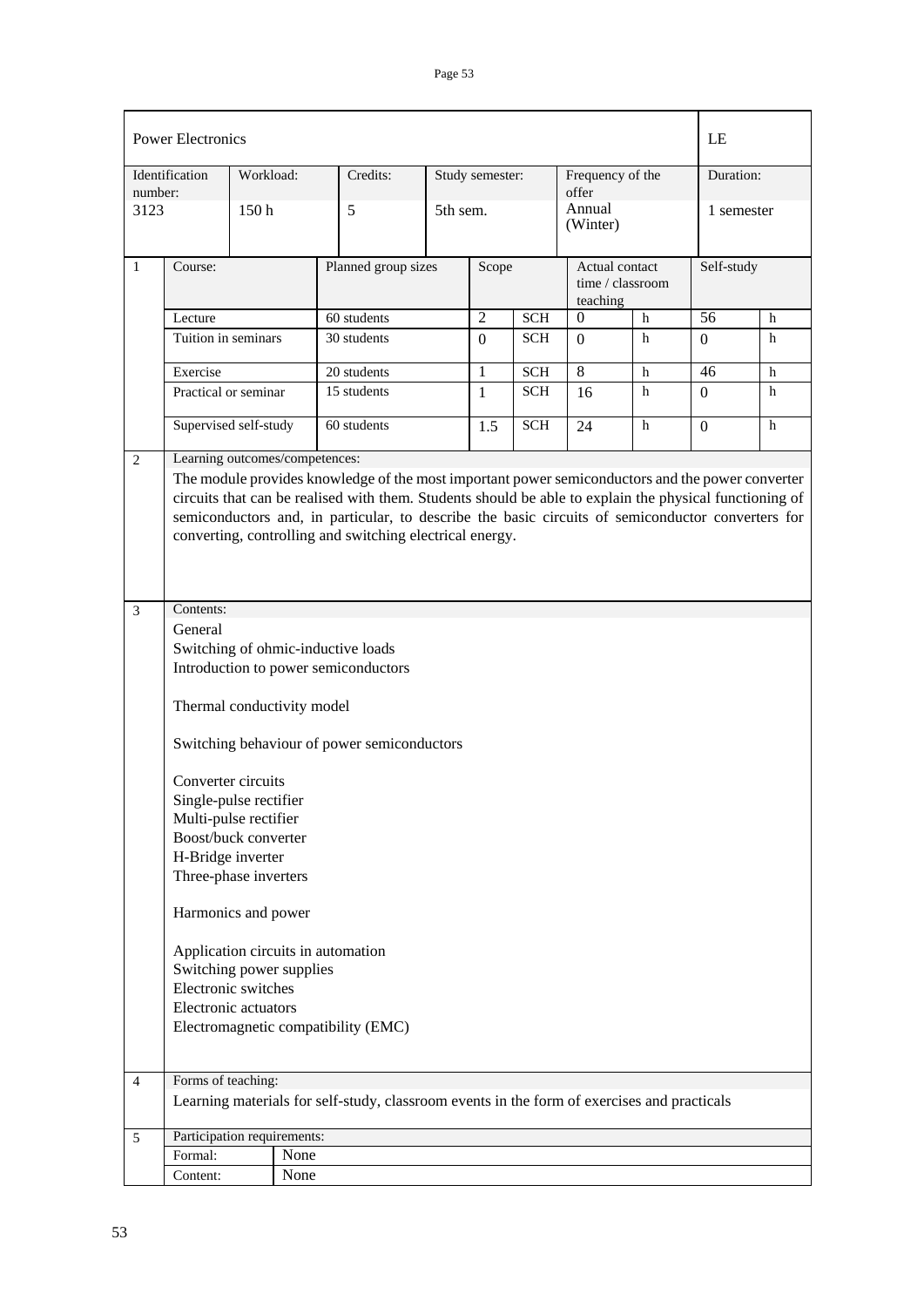| 6      | Forms of assessment:                                                                       |
|--------|--------------------------------------------------------------------------------------------|
|        | Term paper, written examination, project work or oral examination                          |
| $\tau$ | Prerequisite for the award of credit points:                                               |
|        | Module examination pass and course assessment                                              |
| 8      | Application of the module (in the following study programmes)                              |
|        | Mechatronics/Automation (work-integrated) B.Eng. and Industrial Engineering and Management |
|        | (work-integrated) B.Eng.                                                                   |
| 9      | Importance of the grade for the final grade:                                               |
|        | according to BRPO                                                                          |
| 10     | Module coordinator:                                                                        |
|        | Prof. Dr.-Ing. Michael Leuer                                                               |
| 11     | Other information:                                                                         |
|        | Supplementary literature will be announced at the beginning of the course.                 |
| 12     | Language:                                                                                  |
|        | German                                                                                     |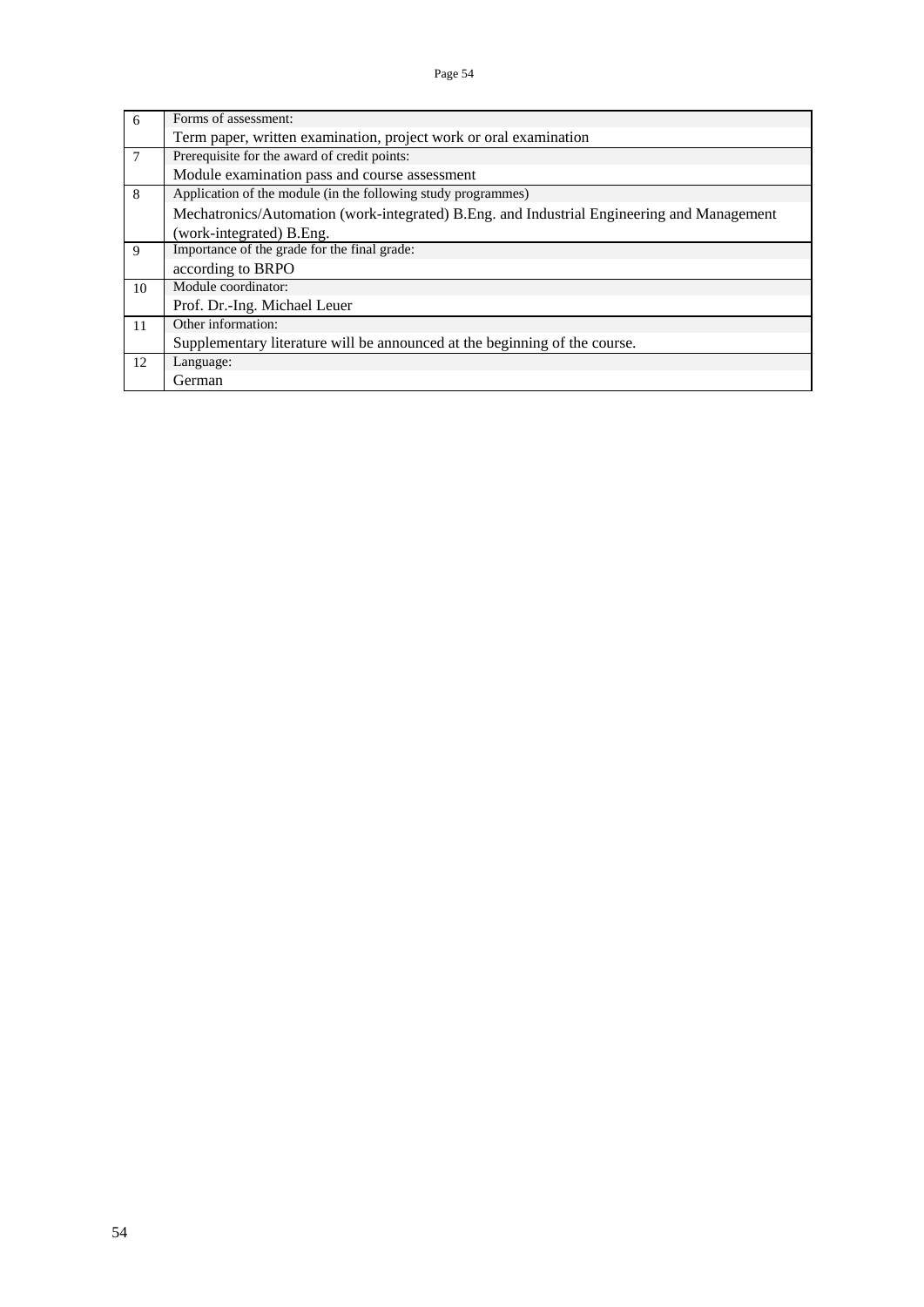|                | Mathematics I                                                                                                                                                                                                                                                                                                                                                                                                                                                                                                                            |                                                                         |  |                                                                                                                                                                                              |            |                 |                                                |                           |             | MATH1           |           |  |
|----------------|------------------------------------------------------------------------------------------------------------------------------------------------------------------------------------------------------------------------------------------------------------------------------------------------------------------------------------------------------------------------------------------------------------------------------------------------------------------------------------------------------------------------------------------|-------------------------------------------------------------------------|--|----------------------------------------------------------------------------------------------------------------------------------------------------------------------------------------------|------------|-----------------|------------------------------------------------|---------------------------|-------------|-----------------|-----------|--|
| number:        | Identification                                                                                                                                                                                                                                                                                                                                                                                                                                                                                                                           | Workload:                                                               |  | Credits:                                                                                                                                                                                     |            | Study semester: |                                                | Frequency of the<br>offer |             |                 | Duration: |  |
| 3218           |                                                                                                                                                                                                                                                                                                                                                                                                                                                                                                                                          | 150h                                                                    |  | 5                                                                                                                                                                                            | 1st sem.   |                 |                                                | Annual<br>(Winter)        |             | 1 semester      |           |  |
| $\mathbf{1}$   | Course:                                                                                                                                                                                                                                                                                                                                                                                                                                                                                                                                  |                                                                         |  | Planned group sizes                                                                                                                                                                          | Scope      |                 | actual contact<br>time / classroom<br>teaching |                           | Self-study  |                 |           |  |
|                | Lecture                                                                                                                                                                                                                                                                                                                                                                                                                                                                                                                                  |                                                                         |  | 60 students                                                                                                                                                                                  |            | $\overline{2}$  | <b>SCH</b>                                     | $\boldsymbol{0}$<br>h     |             | $\overline{56}$ | h         |  |
|                | Tuition in seminars                                                                                                                                                                                                                                                                                                                                                                                                                                                                                                                      |                                                                         |  | 30 students                                                                                                                                                                                  |            | $\Omega$        | <b>SCH</b>                                     | $\Omega$                  | h           | 0               | h         |  |
|                |                                                                                                                                                                                                                                                                                                                                                                                                                                                                                                                                          |                                                                         |  |                                                                                                                                                                                              |            |                 |                                                |                           |             |                 |           |  |
|                | Exercise                                                                                                                                                                                                                                                                                                                                                                                                                                                                                                                                 |                                                                         |  | 20 students                                                                                                                                                                                  |            | $\overline{2}$  | <b>SCH</b>                                     | 16                        | $\mathbf h$ | 62              | h         |  |
|                | Practical or seminar                                                                                                                                                                                                                                                                                                                                                                                                                                                                                                                     |                                                                         |  | 15 students                                                                                                                                                                                  |            | $\Omega$        | <b>SCH</b>                                     | $\Omega$                  | h           | $\Omega$        | h         |  |
|                | Supervised self-study<br>60 students                                                                                                                                                                                                                                                                                                                                                                                                                                                                                                     |                                                                         |  | $\mathbf{1}$                                                                                                                                                                                 | <b>SCH</b> | 16              | h                                              | $\Omega$                  | h           |                 |           |  |
| $\overline{2}$ | Learning outcomes/competences:<br>The students are familiar with the mathematical working method and have mastered the basic terms and<br>methods from the areas of analysis and linear algebra, which they can also apply to practice-oriented<br>problems from technology, natural science and economics.                                                                                                                                                                                                                              |                                                                         |  |                                                                                                                                                                                              |            |                 |                                                |                           |             |                 |           |  |
|                | General basics (set theory, inequalities, propositional logic, methods of proof)<br>$\bullet$<br>Functions of one variable (limit and continuity, polynomial functions, rational functions,<br>$\bullet$<br>trigonometric functions, exponential function, logarithm function)<br>Differential calculus for functions of one variable (differentiability, derivation rules,<br>$\bullet$<br>applications)<br>Linear algebra (vectors, matrices, determinants, systems of linear equations, eigenvalues and<br>$\bullet$<br>eigenvectors) |                                                                         |  |                                                                                                                                                                                              |            |                 |                                                |                           |             |                 |           |  |
| 4              | Forms of teaching:                                                                                                                                                                                                                                                                                                                                                                                                                                                                                                                       |                                                                         |  |                                                                                                                                                                                              |            |                 |                                                |                           |             |                 |           |  |
|                |                                                                                                                                                                                                                                                                                                                                                                                                                                                                                                                                          |                                                                         |  | Learning units for self-study, classroom sessions in the form of exercises                                                                                                                   |            |                 |                                                |                           |             |                 |           |  |
|                |                                                                                                                                                                                                                                                                                                                                                                                                                                                                                                                                          |                                                                         |  |                                                                                                                                                                                              |            |                 |                                                |                           |             |                 |           |  |
| 5              |                                                                                                                                                                                                                                                                                                                                                                                                                                                                                                                                          | Participation requirements:                                             |  |                                                                                                                                                                                              |            |                 |                                                |                           |             |                 |           |  |
|                | Formal:                                                                                                                                                                                                                                                                                                                                                                                                                                                                                                                                  |                                                                         |  |                                                                                                                                                                                              |            |                 |                                                |                           |             |                 |           |  |
|                | Content:                                                                                                                                                                                                                                                                                                                                                                                                                                                                                                                                 | Forms of assessment:                                                    |  |                                                                                                                                                                                              |            |                 |                                                |                           |             |                 |           |  |
| 6              |                                                                                                                                                                                                                                                                                                                                                                                                                                                                                                                                          |                                                                         |  | Written examination, combined examination, oral examination or examination during the course                                                                                                 |            |                 |                                                |                           |             |                 |           |  |
| 7              |                                                                                                                                                                                                                                                                                                                                                                                                                                                                                                                                          | Prerequisite for the award of credit points:<br>Module examination pass |  |                                                                                                                                                                                              |            |                 |                                                |                           |             |                 |           |  |
| 8              |                                                                                                                                                                                                                                                                                                                                                                                                                                                                                                                                          |                                                                         |  | Application of the module (in the following study programmes)                                                                                                                                |            |                 |                                                |                           |             |                 |           |  |
|                |                                                                                                                                                                                                                                                                                                                                                                                                                                                                                                                                          | B.Eng. and Industrial Engineering<br>(work-integrated) B.Eng.           |  | Digital Logistics (work-integrated) B.Eng., Digital Technologies (work-integrated) B.Eng.,<br>Mechatronics /Automation (work-integrated) B.Eng., Product Service Engineering work-integrated |            |                 |                                                |                           |             |                 |           |  |
| 9              |                                                                                                                                                                                                                                                                                                                                                                                                                                                                                                                                          |                                                                         |  | Importance of the grade for the final grade:                                                                                                                                                 |            |                 |                                                |                           |             |                 |           |  |
|                |                                                                                                                                                                                                                                                                                                                                                                                                                                                                                                                                          | according to BRPO                                                       |  |                                                                                                                                                                                              |            |                 |                                                |                           |             |                 |           |  |
| 10             |                                                                                                                                                                                                                                                                                                                                                                                                                                                                                                                                          | Module coordinator:                                                     |  |                                                                                                                                                                                              |            |                 |                                                |                           |             |                 |           |  |
|                |                                                                                                                                                                                                                                                                                                                                                                                                                                                                                                                                          | Dr. rer. nat. Sabrina Proß                                              |  |                                                                                                                                                                                              |            |                 |                                                |                           |             |                 |           |  |
| 11             | Other information:                                                                                                                                                                                                                                                                                                                                                                                                                                                                                                                       |                                                                         |  |                                                                                                                                                                                              |            |                 |                                                |                           |             |                 |           |  |
|                |                                                                                                                                                                                                                                                                                                                                                                                                                                                                                                                                          |                                                                         |  |                                                                                                                                                                                              |            |                 |                                                |                           |             |                 |           |  |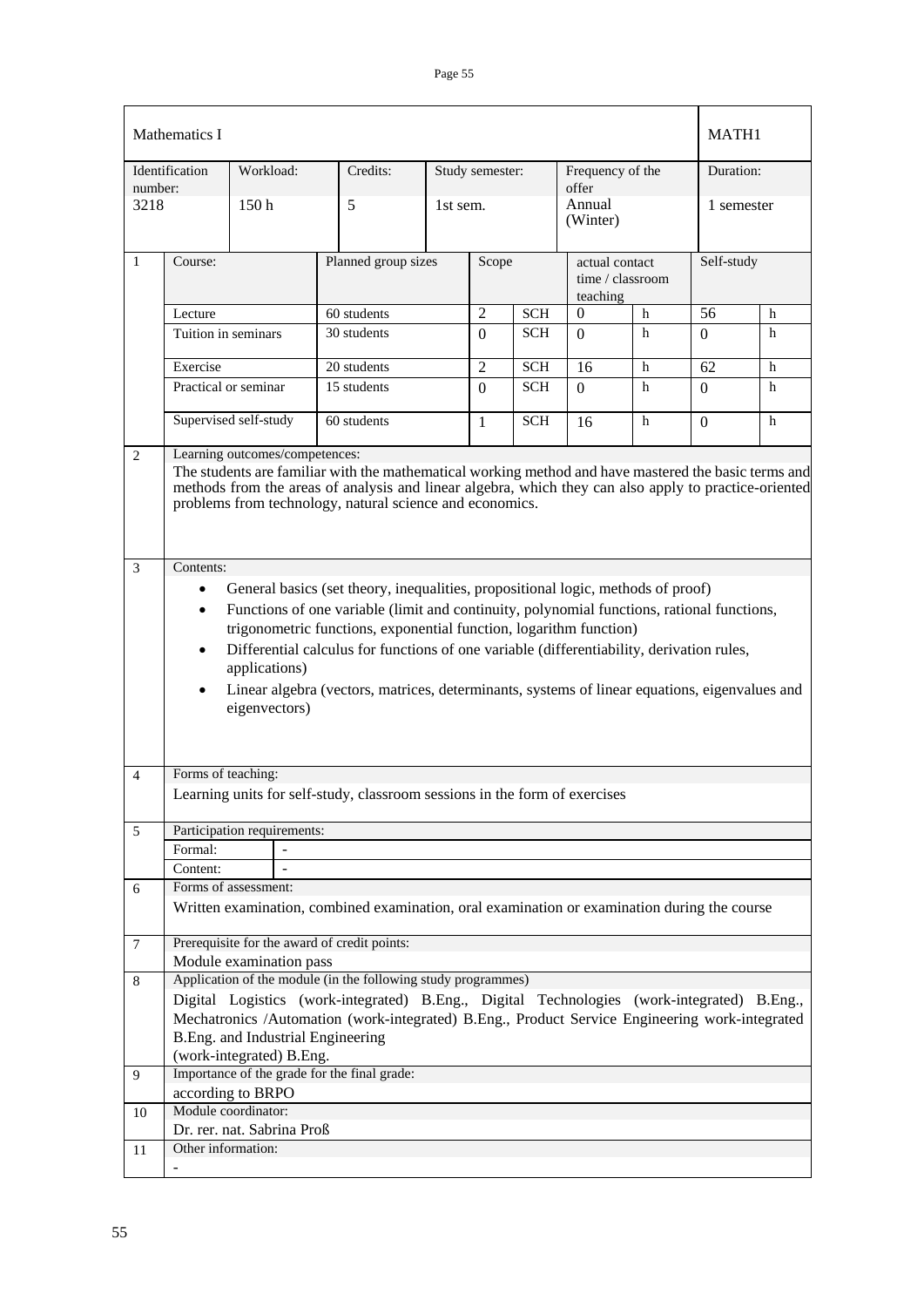| $\sim$<br>-- |   |
|--------------|---|
|              | - |
|              |   |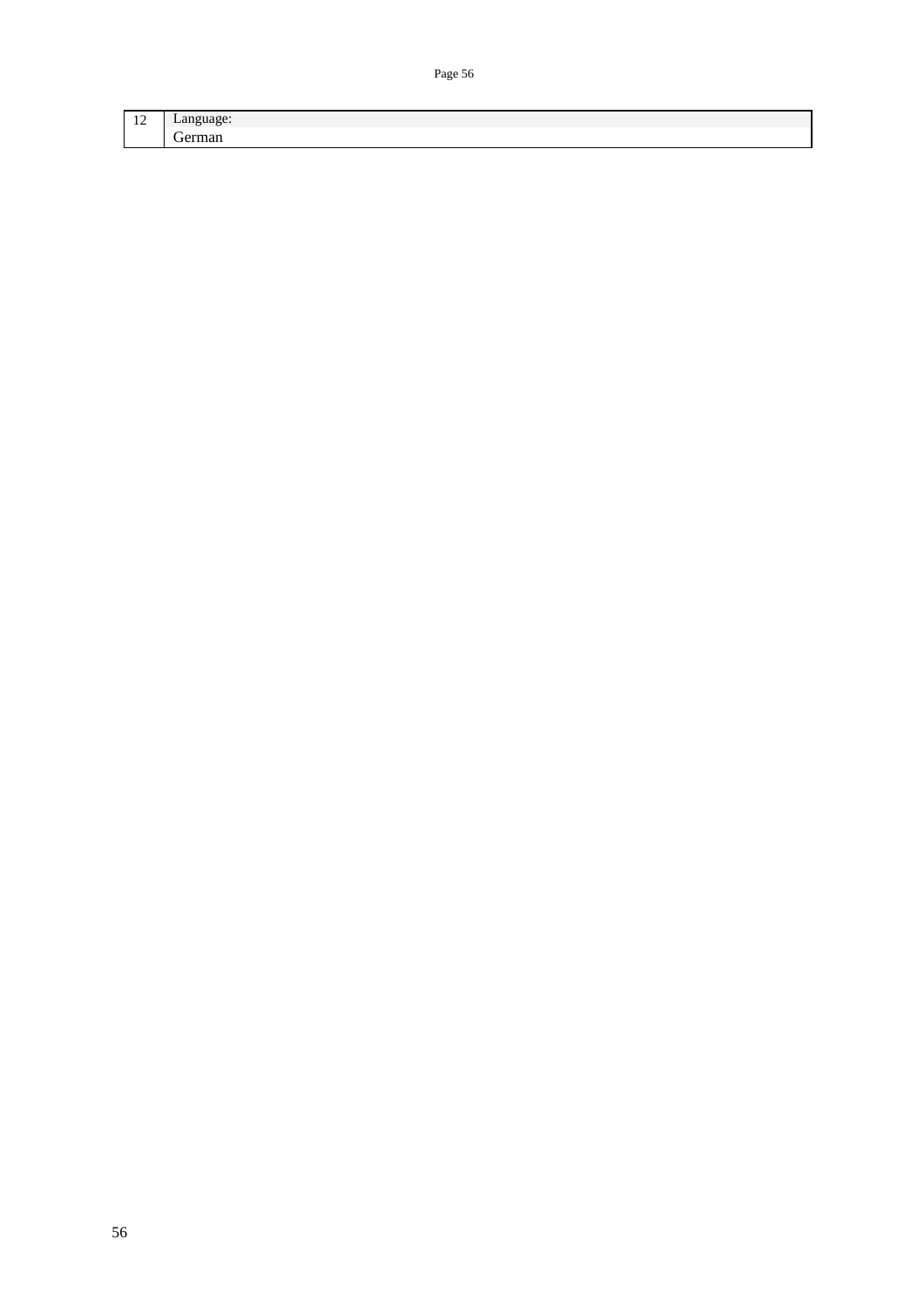|                 | Mathematics II                                                                                                                                                                                                                                                                                                                                                                                                                                                                                                                                                                                                                                            |                                |                                                                                                                                                                                                    |                     |                |            |                                                |             | MATH <sub>2</sub> |   |
|-----------------|-----------------------------------------------------------------------------------------------------------------------------------------------------------------------------------------------------------------------------------------------------------------------------------------------------------------------------------------------------------------------------------------------------------------------------------------------------------------------------------------------------------------------------------------------------------------------------------------------------------------------------------------------------------|--------------------------------|----------------------------------------------------------------------------------------------------------------------------------------------------------------------------------------------------|---------------------|----------------|------------|------------------------------------------------|-------------|-------------------|---|
|                 | Identification                                                                                                                                                                                                                                                                                                                                                                                                                                                                                                                                                                                                                                            | Workload:                      | Credits:                                                                                                                                                                                           | Study semester:     |                |            | Frequency of the                               |             | Duration:         |   |
| number:<br>3257 |                                                                                                                                                                                                                                                                                                                                                                                                                                                                                                                                                                                                                                                           | 150 <sub>h</sub>               | 5                                                                                                                                                                                                  | 2nd sem.            |                |            | offer<br>Annual<br>(Summer)                    |             | 1 semester        |   |
| $\mathbf{1}$    | Course:                                                                                                                                                                                                                                                                                                                                                                                                                                                                                                                                                                                                                                                   |                                |                                                                                                                                                                                                    | Planned group sizes |                | Scope      | Actual contact<br>time / classroom<br>teaching |             | Self-study        |   |
|                 | Lecture                                                                                                                                                                                                                                                                                                                                                                                                                                                                                                                                                                                                                                                   |                                | 60 students                                                                                                                                                                                        |                     | $\overline{2}$ | <b>SCH</b> | $\Omega$                                       | $\mathbf h$ | $\overline{56}$   | h |
|                 | Tuition in seminars                                                                                                                                                                                                                                                                                                                                                                                                                                                                                                                                                                                                                                       |                                | 30 students                                                                                                                                                                                        |                     | $\Omega$       | <b>SCH</b> | $\Omega$                                       | h           | 0                 | h |
|                 | Exercise<br>$20$ students                                                                                                                                                                                                                                                                                                                                                                                                                                                                                                                                                                                                                                 |                                |                                                                                                                                                                                                    | $\overline{2}$      | <b>SCH</b>     | 16         | h                                              | 62          | h                 |   |
|                 | Practical or seminar                                                                                                                                                                                                                                                                                                                                                                                                                                                                                                                                                                                                                                      |                                | 15 students                                                                                                                                                                                        |                     | $\Omega$       | <b>SCH</b> | $\theta$                                       | h           | $\Omega$          | h |
|                 |                                                                                                                                                                                                                                                                                                                                                                                                                                                                                                                                                                                                                                                           | Supervised self-study          | 60 students                                                                                                                                                                                        |                     | $\mathbf{1}$   | <b>SCH</b> | 16                                             | h           | $\Omega$          | h |
| $\mathbf{2}$    |                                                                                                                                                                                                                                                                                                                                                                                                                                                                                                                                                                                                                                                           | Learning outcomes/competences: |                                                                                                                                                                                                    |                     |                |            |                                                |             |                   |   |
|                 | Students:<br>can deepen their knowledge in the area of calculus.<br>$\bullet$<br>master the essential principles of integral calculus and differential calculus for functions of<br>$\bullet$<br>several variables.<br>have an overview of the methods for the analytical solution of ordinary differential equations<br>$\bullet$<br>and systems of differential equations and can apply these to practice-oriented problems.                                                                                                                                                                                                                            |                                |                                                                                                                                                                                                    |                     |                |            |                                                |             |                   |   |
| $\overline{3}$  | Contents:                                                                                                                                                                                                                                                                                                                                                                                                                                                                                                                                                                                                                                                 |                                |                                                                                                                                                                                                    |                     |                |            |                                                |             |                   |   |
|                 | Complex numbers (definition and representation, complex calculus)<br>$\bullet$<br>Integral calculus for functions of one variable (fundamental theorem of differential and<br>$\bullet$<br>integral calculus, integration rules, integration methods, improper integrals, applications)<br>Differential calculus for functions of several variables (functions of several variables, partial<br>$\bullet$<br>differentiation)<br>Ordinary differential equations (differential equations of the 1st order, linear differential<br>$\bullet$<br>equations of the 2nd or nth order with constant coefficients, systems of linear differential<br>equations) |                                |                                                                                                                                                                                                    |                     |                |            |                                                |             |                   |   |
| $\overline{4}$  | Forms of teaching:                                                                                                                                                                                                                                                                                                                                                                                                                                                                                                                                                                                                                                        |                                |                                                                                                                                                                                                    |                     |                |            |                                                |             |                   |   |
|                 |                                                                                                                                                                                                                                                                                                                                                                                                                                                                                                                                                                                                                                                           |                                | Learning units for self-study, classroom sessions in the form of exercises                                                                                                                         |                     |                |            |                                                |             |                   |   |
| 5               |                                                                                                                                                                                                                                                                                                                                                                                                                                                                                                                                                                                                                                                           | Participation requirements:    |                                                                                                                                                                                                    |                     |                |            |                                                |             |                   |   |
|                 | Formal:<br>Content:                                                                                                                                                                                                                                                                                                                                                                                                                                                                                                                                                                                                                                       |                                |                                                                                                                                                                                                    |                     |                |            |                                                |             |                   |   |
|                 |                                                                                                                                                                                                                                                                                                                                                                                                                                                                                                                                                                                                                                                           | Modules:                       | 3218 Mathematics I                                                                                                                                                                                 |                     |                |            |                                                |             |                   |   |
| 6               |                                                                                                                                                                                                                                                                                                                                                                                                                                                                                                                                                                                                                                                           | Forms of assessment:           |                                                                                                                                                                                                    |                     |                |            |                                                |             |                   |   |
|                 |                                                                                                                                                                                                                                                                                                                                                                                                                                                                                                                                                                                                                                                           |                                | Written examination, combined examination, oral examination or examination during the course                                                                                                       |                     |                |            |                                                |             |                   |   |
| $\tau$          |                                                                                                                                                                                                                                                                                                                                                                                                                                                                                                                                                                                                                                                           |                                | Prerequisite for the award of credit points:                                                                                                                                                       |                     |                |            |                                                |             |                   |   |
| 8               |                                                                                                                                                                                                                                                                                                                                                                                                                                                                                                                                                                                                                                                           | Module examination pass        | Application of the module (in the following study programmes)                                                                                                                                      |                     |                |            |                                                |             |                   |   |
|                 |                                                                                                                                                                                                                                                                                                                                                                                                                                                                                                                                                                                                                                                           | (work-integrated) B.Eng.       | Digital Technologies (work-integrated) B.Eng., Mechatronics/Automation (work-integrated) B.Eng.,<br>Product-Service Engineering (work-integrated) B.Eng. and Industrial Engineering and Management |                     |                |            |                                                |             |                   |   |
| 9               |                                                                                                                                                                                                                                                                                                                                                                                                                                                                                                                                                                                                                                                           | according to BRPO              | Importance of the grade for the final grade:                                                                                                                                                       |                     |                |            |                                                |             |                   |   |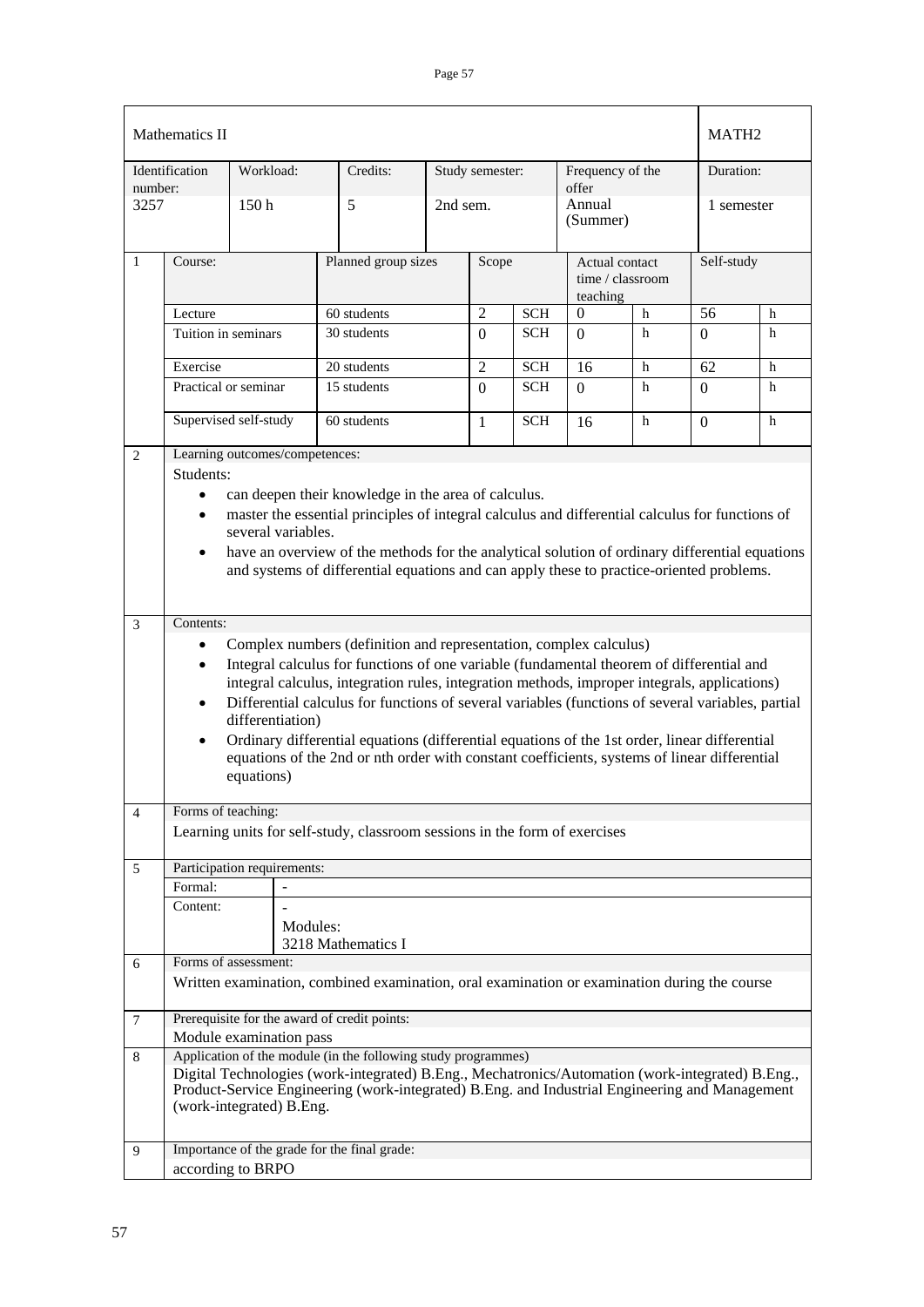| 10 | Module coordinator:        |  |  |  |  |  |
|----|----------------------------|--|--|--|--|--|
|    | Dr. rer. nat. Sabrina Proß |  |  |  |  |  |
|    | Other information:         |  |  |  |  |  |
|    | -                          |  |  |  |  |  |
| 12 | Language:                  |  |  |  |  |  |
|    | German                     |  |  |  |  |  |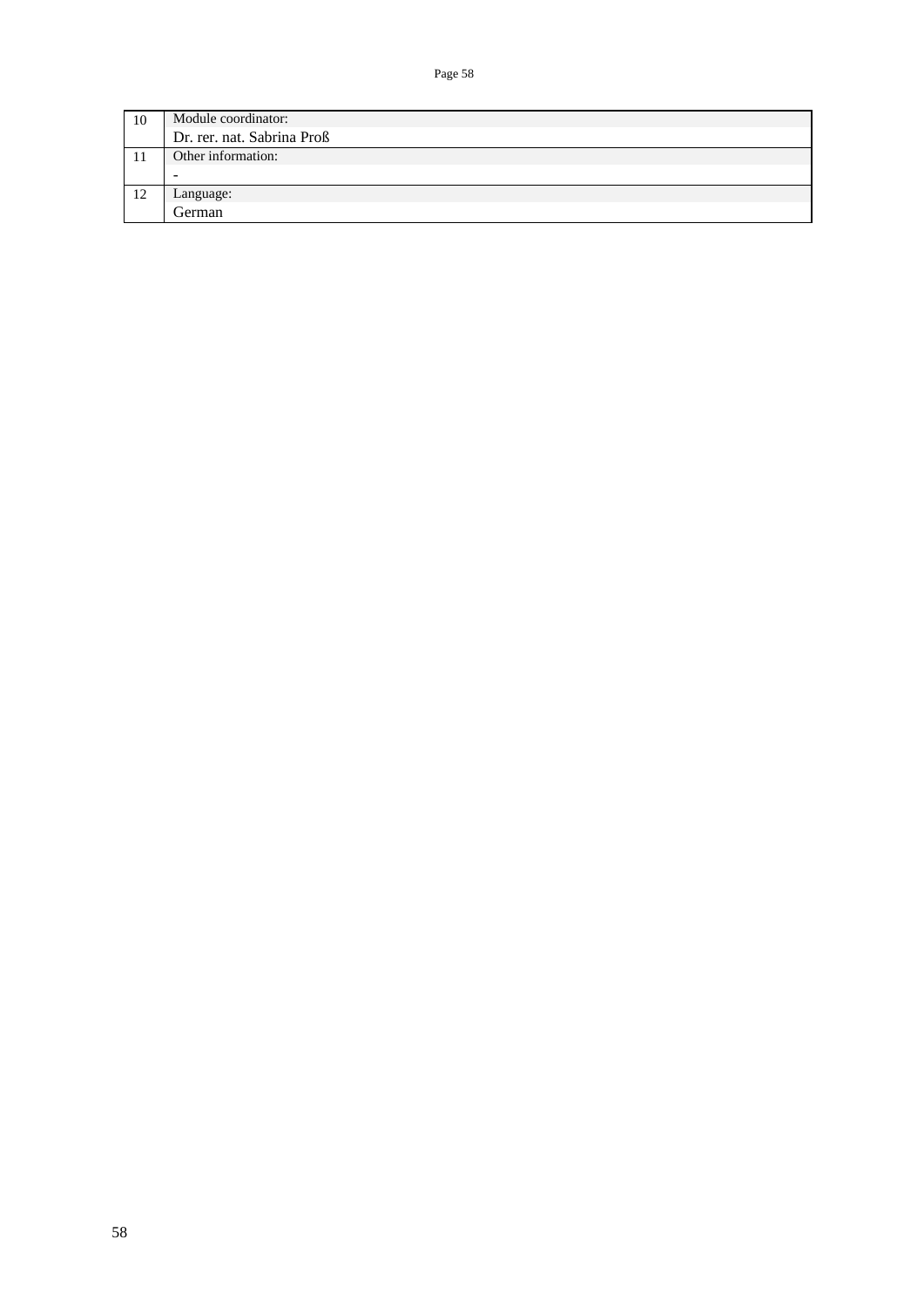|                 | Mathematics III                                                                                                                                                                                                                                                                                                                                                                                                                                            |                                |                                                                                                    |  |                 |            |                                                |             | MATH3        |   |
|-----------------|------------------------------------------------------------------------------------------------------------------------------------------------------------------------------------------------------------------------------------------------------------------------------------------------------------------------------------------------------------------------------------------------------------------------------------------------------------|--------------------------------|----------------------------------------------------------------------------------------------------|--|-----------------|------------|------------------------------------------------|-------------|--------------|---|
|                 | Identification                                                                                                                                                                                                                                                                                                                                                                                                                                             | Workload:                      | Credits:                                                                                           |  | Study semester: |            | Frequency of the                               |             | Duration:    |   |
| number:<br>3258 |                                                                                                                                                                                                                                                                                                                                                                                                                                                            | 150 <sub>h</sub>               | 5                                                                                                  |  | 3rd sem.        |            | offer<br>Annual<br>(Winter)                    |             | 1 semester   |   |
| $\mathbf{1}$    | Course:                                                                                                                                                                                                                                                                                                                                                                                                                                                    |                                | Planned group sizes                                                                                |  | Scope           |            | Actual contact<br>time / classroom<br>teaching |             | Self-study   |   |
|                 | Lecture                                                                                                                                                                                                                                                                                                                                                                                                                                                    |                                | 60 students                                                                                        |  | $\overline{2}$  | <b>SCH</b> | $\mathbf{0}$                                   | $\mathbf h$ | 56           | h |
|                 | Tuition in seminars                                                                                                                                                                                                                                                                                                                                                                                                                                        |                                | 30 students                                                                                        |  | $\Omega$        | <b>SCH</b> | $\Omega$                                       | h           | $\Omega$     | h |
|                 | Exercise                                                                                                                                                                                                                                                                                                                                                                                                                                                   |                                | 20 students                                                                                        |  | $\overline{2}$  | <b>SCH</b> | 16                                             | h           | 62           | h |
|                 |                                                                                                                                                                                                                                                                                                                                                                                                                                                            | Practical or seminar           | 15 students                                                                                        |  | $\Omega$        | <b>SCH</b> | $\Omega$                                       | h           | $\Omega$     | h |
|                 |                                                                                                                                                                                                                                                                                                                                                                                                                                                            | Supervised self-study          | 60 students                                                                                        |  | 1               | <b>SCH</b> | 16                                             | h           | $\mathbf{0}$ | h |
| $\overline{2}$  |                                                                                                                                                                                                                                                                                                                                                                                                                                                            | Learning outcomes/competences: |                                                                                                    |  |                 |            |                                                |             |              |   |
|                 | Students:<br>know the most important numerical algorithms and their possible applications and are able to<br>$\bullet$<br>handle numerical problems and estimate errors of numerical calculations.<br>can implement simple algorithms in a higher programming language on a computer.<br>$\bullet$<br>can develop functions in power and Fourier series.<br>$\bullet$<br>are familiar with the basics and properties of the Fourier and Laplace transform. |                                |                                                                                                    |  |                 |            |                                                |             |              |   |
| $\mathfrak{Z}$  | Contents:<br>Numerics (numerical determination of zeros, numerical differentiation, numerical integration,<br>$\bullet$<br>numerical solution of differential equations)<br>Power series development (infinite series, power series, Taylor series)<br>$\bullet$<br>Fourier series<br>$\bullet$<br>Fourier transform<br>Laplace transform<br>Use of Matlab/C++/Python                                                                                      |                                |                                                                                                    |  |                 |            |                                                |             |              |   |
| $\overline{4}$  | Forms of teaching:                                                                                                                                                                                                                                                                                                                                                                                                                                         |                                | Learning units for self-study, classroom sessions in the form of exercises                         |  |                 |            |                                                |             |              |   |
| 5               |                                                                                                                                                                                                                                                                                                                                                                                                                                                            | Participation requirements:    |                                                                                                    |  |                 |            |                                                |             |              |   |
|                 | Formal:                                                                                                                                                                                                                                                                                                                                                                                                                                                    |                                |                                                                                                    |  |                 |            |                                                |             |              |   |
|                 | Content:                                                                                                                                                                                                                                                                                                                                                                                                                                                   | Modules:                       | 3218 Mathematics I;<br>3257 Mathematics II                                                         |  |                 |            |                                                |             |              |   |
| 6               |                                                                                                                                                                                                                                                                                                                                                                                                                                                            | Forms of assessment:           | Written examination, combination examination, project work, oral examination or examination during |  |                 |            |                                                |             |              |   |
|                 | the course                                                                                                                                                                                                                                                                                                                                                                                                                                                 |                                |                                                                                                    |  |                 |            |                                                |             |              |   |
| 7               |                                                                                                                                                                                                                                                                                                                                                                                                                                                            |                                | Prerequisite for the award of credit points:                                                       |  |                 |            |                                                |             |              |   |
|                 |                                                                                                                                                                                                                                                                                                                                                                                                                                                            | Module examination pass        |                                                                                                    |  |                 |            |                                                |             |              |   |
| 8               |                                                                                                                                                                                                                                                                                                                                                                                                                                                            |                                | Application of the module (in the following study programmes)                                      |  |                 |            |                                                |             |              |   |
|                 |                                                                                                                                                                                                                                                                                                                                                                                                                                                            | integrated) B.Eng.             | Mechatronics/Automation (work-integrated) B.Eng. and Product-Service Engineering (work-            |  |                 |            |                                                |             |              |   |
| 9               |                                                                                                                                                                                                                                                                                                                                                                                                                                                            | according to BRPO              | Importance of the grade for the final grade:                                                       |  |                 |            |                                                |             |              |   |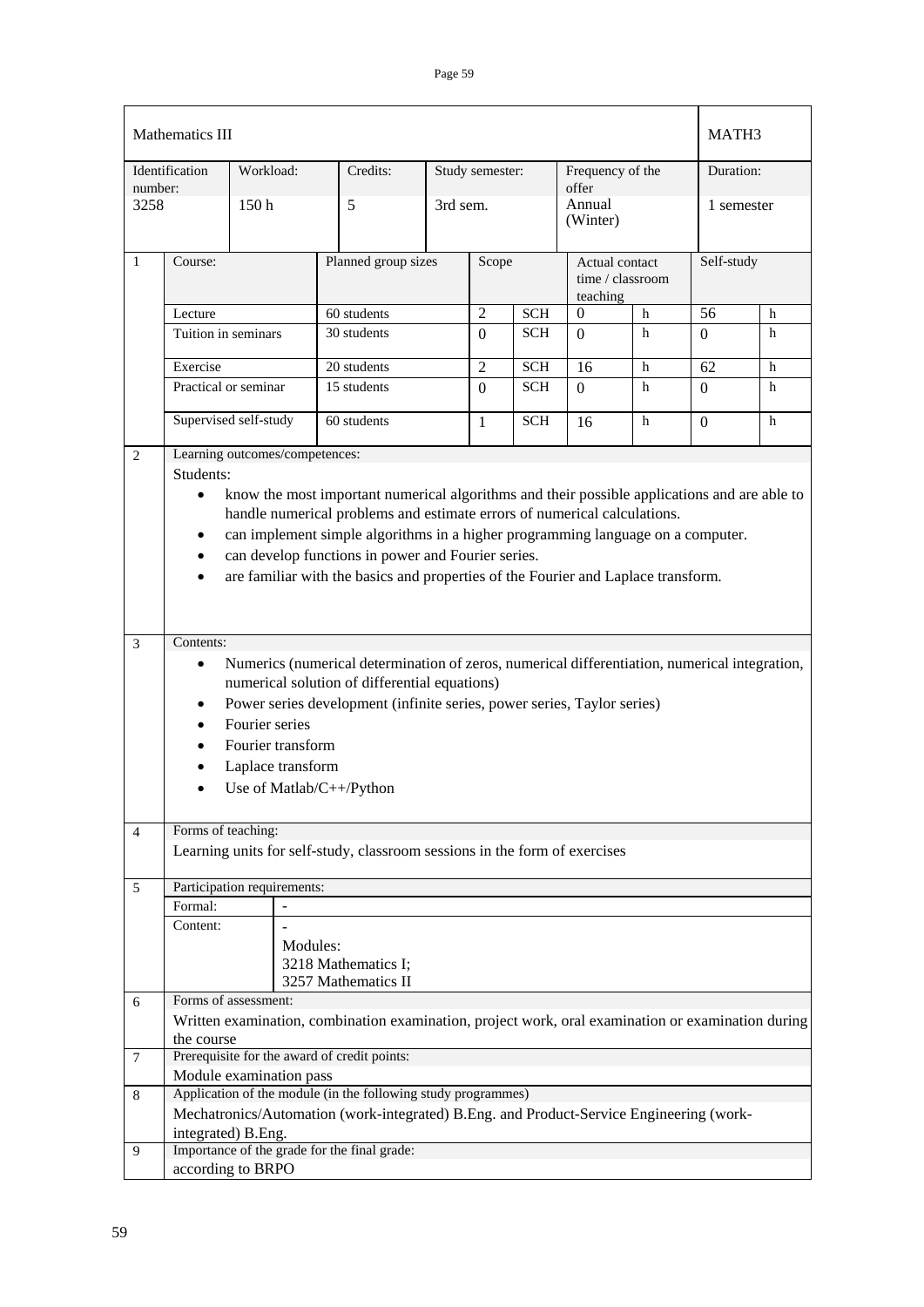| 10 | Module coordinator:        |
|----|----------------------------|
|    | Dr. rer. nat. Sabrina Proß |
|    | Other information:         |
|    | $\overline{\phantom{a}}$   |
| 12 | Language:                  |
|    | German                     |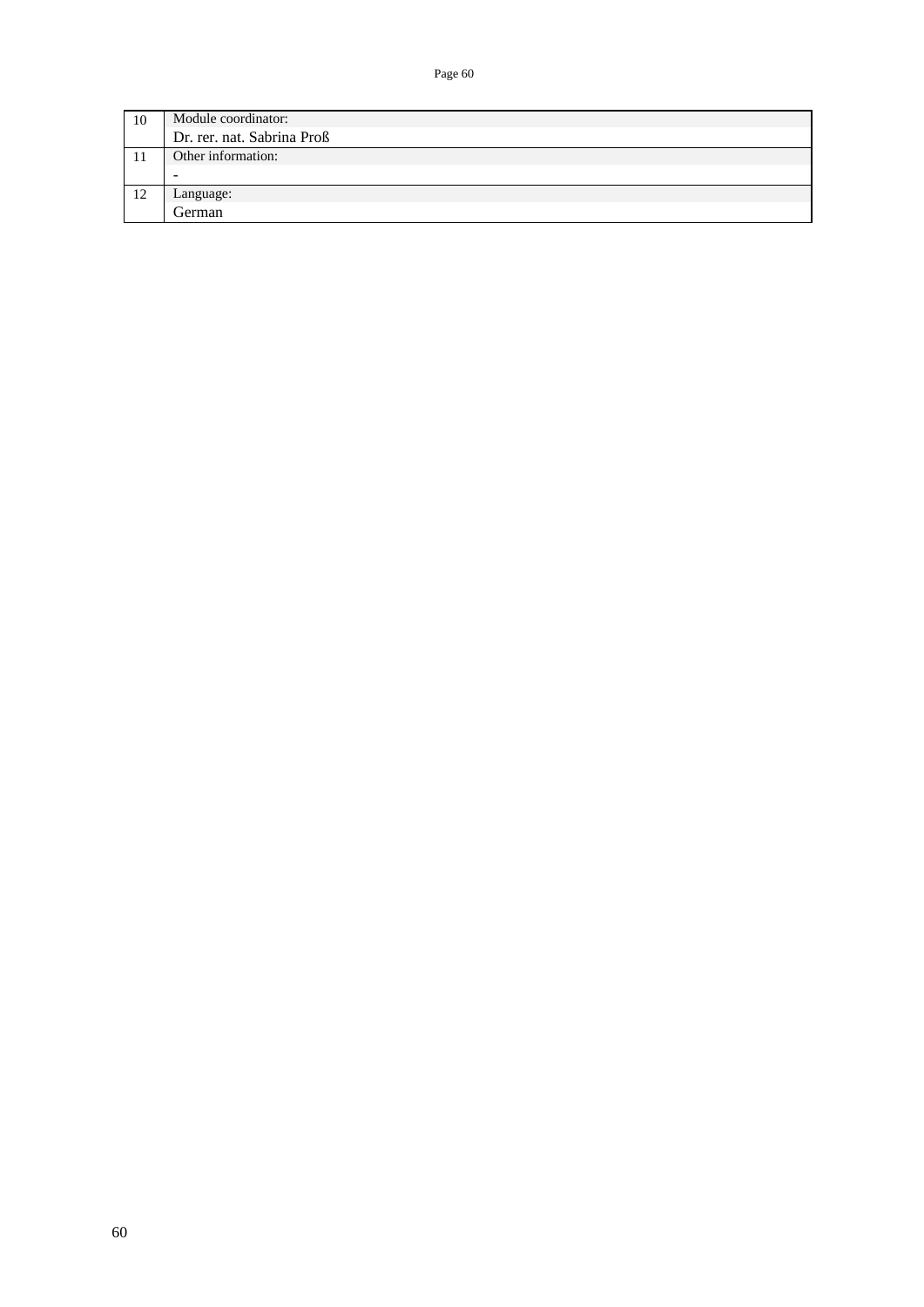|                | Mechatronic Systems                                                                                                                                                                                                                                                                                                                                                                                                                                                                                                              |                                |  |                                                                                        |          |                 |            |                                                |   |                | <b>MES</b> |  |
|----------------|----------------------------------------------------------------------------------------------------------------------------------------------------------------------------------------------------------------------------------------------------------------------------------------------------------------------------------------------------------------------------------------------------------------------------------------------------------------------------------------------------------------------------------|--------------------------------|--|----------------------------------------------------------------------------------------|----------|-----------------|------------|------------------------------------------------|---|----------------|------------|--|
| number:        | Identification                                                                                                                                                                                                                                                                                                                                                                                                                                                                                                                   | Workload:                      |  | Credits:                                                                               |          | Study semester: |            | Frequency of the<br>offer                      |   | Duration:      |            |  |
| 3131           |                                                                                                                                                                                                                                                                                                                                                                                                                                                                                                                                  | 150 <sub>h</sub>               |  | 5                                                                                      | 7th sem. |                 |            | Annual<br>(Winter)                             |   | 1 semester     |            |  |
| 1              | Course:                                                                                                                                                                                                                                                                                                                                                                                                                                                                                                                          |                                |  | Planned group sizes                                                                    |          |                 | Scope      | Actual contact<br>time / classroom<br>teaching |   | Self-study     |            |  |
|                | Lecture                                                                                                                                                                                                                                                                                                                                                                                                                                                                                                                          |                                |  | 60 students                                                                            |          | 1               | <b>SCH</b> | $\theta$                                       | h | 32             | h          |  |
|                | Tuition in seminars                                                                                                                                                                                                                                                                                                                                                                                                                                                                                                              |                                |  | 30 students                                                                            |          | $\Omega$        | SCH        | $\Omega$                                       | h | $\overline{0}$ | h          |  |
|                | Exercise                                                                                                                                                                                                                                                                                                                                                                                                                                                                                                                         |                                |  | 20 students                                                                            |          | 3               | <b>SCH</b> | 24                                             | h | 70             | h          |  |
|                | Practical or seminar                                                                                                                                                                                                                                                                                                                                                                                                                                                                                                             |                                |  | 15 students                                                                            |          | $\Omega$        | <b>SCH</b> | $\Omega$                                       | h | $\Omega$       | h          |  |
|                |                                                                                                                                                                                                                                                                                                                                                                                                                                                                                                                                  | Supervised self-study          |  | 60 students                                                                            |          | 1.5             | <b>SCH</b> | 24                                             | h | $\theta$       | h          |  |
| 2              |                                                                                                                                                                                                                                                                                                                                                                                                                                                                                                                                  | Learning outcomes/competences: |  |                                                                                        |          |                 |            |                                                |   |                |            |  |
|                | Students learn about different types of mechatronic systems such as household appliances, combine<br>harvesters, machine aggregates, packaging machines, woodworking plants and machine tools and their<br>special features.<br>Students are able to consistently and systematically develop complex mechatronic and automated<br>systems themselves and to subject them to an orderly development process.<br>They are able to use the knowledge acquired during their studies to develop mechatronic and automated<br>systems. |                                |  |                                                                                        |          |                 |            |                                                |   |                |            |  |
|                |                                                                                                                                                                                                                                                                                                                                                                                                                                                                                                                                  |                                |  |                                                                                        |          |                 |            |                                                |   |                |            |  |
| $\mathfrak{Z}$ | Contents:                                                                                                                                                                                                                                                                                                                                                                                                                                                                                                                        |                                |  |                                                                                        |          |                 |            |                                                |   |                |            |  |
|                | $\bullet$                                                                                                                                                                                                                                                                                                                                                                                                                                                                                                                        |                                |  | Structure and function of mechatronic and automated systems and their special features |          |                 |            |                                                |   |                |            |  |
|                | $\bullet$                                                                                                                                                                                                                                                                                                                                                                                                                                                                                                                        |                                |  | Design guidelines for mechatronic and automated systems                                |          |                 |            |                                                |   |                |            |  |
|                | $\bullet$                                                                                                                                                                                                                                                                                                                                                                                                                                                                                                                        |                                |  | Modularisation of machine types and units                                              |          |                 |            |                                                |   |                |            |  |
|                | $\bullet$                                                                                                                                                                                                                                                                                                                                                                                                                                                                                                                        | Control types                  |  |                                                                                        |          |                 |            |                                                |   |                |            |  |
|                | ٠                                                                                                                                                                                                                                                                                                                                                                                                                                                                                                                                | Control architecture           |  |                                                                                        |          |                 |            |                                                |   |                |            |  |
|                | $\bullet$                                                                                                                                                                                                                                                                                                                                                                                                                                                                                                                        |                                |  | Development of a mechatronic and automated system                                      |          |                 |            |                                                |   |                |            |  |
|                | $\bullet$                                                                                                                                                                                                                                                                                                                                                                                                                                                                                                                        | Planning/conception            |  |                                                                                        |          |                 |            |                                                |   |                |            |  |
|                |                                                                                                                                                                                                                                                                                                                                                                                                                                                                                                                                  |                                |  | Concretisation/modelling/simulation                                                    |          |                 |            |                                                |   |                |            |  |
|                |                                                                                                                                                                                                                                                                                                                                                                                                                                                                                                                                  |                                |  | Realisation/commissioning using appropriate design methods                             |          |                 |            |                                                |   |                |            |  |
|                |                                                                                                                                                                                                                                                                                                                                                                                                                                                                                                                                  |                                |  | Documentation and presentation                                                         |          |                 |            |                                                |   |                |            |  |
|                | ٠                                                                                                                                                                                                                                                                                                                                                                                                                                                                                                                                | Basic system properties        |  |                                                                                        |          |                 |            |                                                |   |                |            |  |
|                | $\bullet$                                                                                                                                                                                                                                                                                                                                                                                                                                                                                                                        |                                |  |                                                                                        |          |                 |            |                                                |   |                |            |  |
| 4              | Forms of teaching:                                                                                                                                                                                                                                                                                                                                                                                                                                                                                                               |                                |  |                                                                                        |          |                 |            |                                                |   |                |            |  |
|                |                                                                                                                                                                                                                                                                                                                                                                                                                                                                                                                                  |                                |  | Learning units for self-study, classroom sessions in the form of exercises             |          |                 |            |                                                |   |                |            |  |
| 5              |                                                                                                                                                                                                                                                                                                                                                                                                                                                                                                                                  | Participation requirements:    |  |                                                                                        |          |                 |            |                                                |   |                |            |  |
|                | Formal:                                                                                                                                                                                                                                                                                                                                                                                                                                                                                                                          |                                |  |                                                                                        |          |                 |            |                                                |   |                |            |  |
|                | Content:                                                                                                                                                                                                                                                                                                                                                                                                                                                                                                                         |                                |  |                                                                                        |          |                 |            |                                                |   |                |            |  |
| 6              |                                                                                                                                                                                                                                                                                                                                                                                                                                                                                                                                  | Forms of assessment:           |  |                                                                                        |          |                 |            |                                                |   |                |            |  |
|                |                                                                                                                                                                                                                                                                                                                                                                                                                                                                                                                                  |                                |  | Term paper, written examination, project work or oral examination                      |          |                 |            |                                                |   |                |            |  |
| 7              |                                                                                                                                                                                                                                                                                                                                                                                                                                                                                                                                  |                                |  | Prerequisite for the award of credit points:                                           |          |                 |            |                                                |   |                |            |  |
|                |                                                                                                                                                                                                                                                                                                                                                                                                                                                                                                                                  | Module examination pass        |  | Application of the module (in the following study programmes)                          |          |                 |            |                                                |   |                |            |  |
| 8              |                                                                                                                                                                                                                                                                                                                                                                                                                                                                                                                                  |                                |  | Mechatronics/Automation (work-integrated) B.Eng.                                       |          |                 |            |                                                |   |                |            |  |
| 9              |                                                                                                                                                                                                                                                                                                                                                                                                                                                                                                                                  |                                |  | Importance of the grade for the final grade:                                           |          |                 |            |                                                |   |                |            |  |
|                |                                                                                                                                                                                                                                                                                                                                                                                                                                                                                                                                  | according to BRPO              |  |                                                                                        |          |                 |            |                                                |   |                |            |  |
|                |                                                                                                                                                                                                                                                                                                                                                                                                                                                                                                                                  |                                |  |                                                                                        |          |                 |            |                                                |   |                |            |  |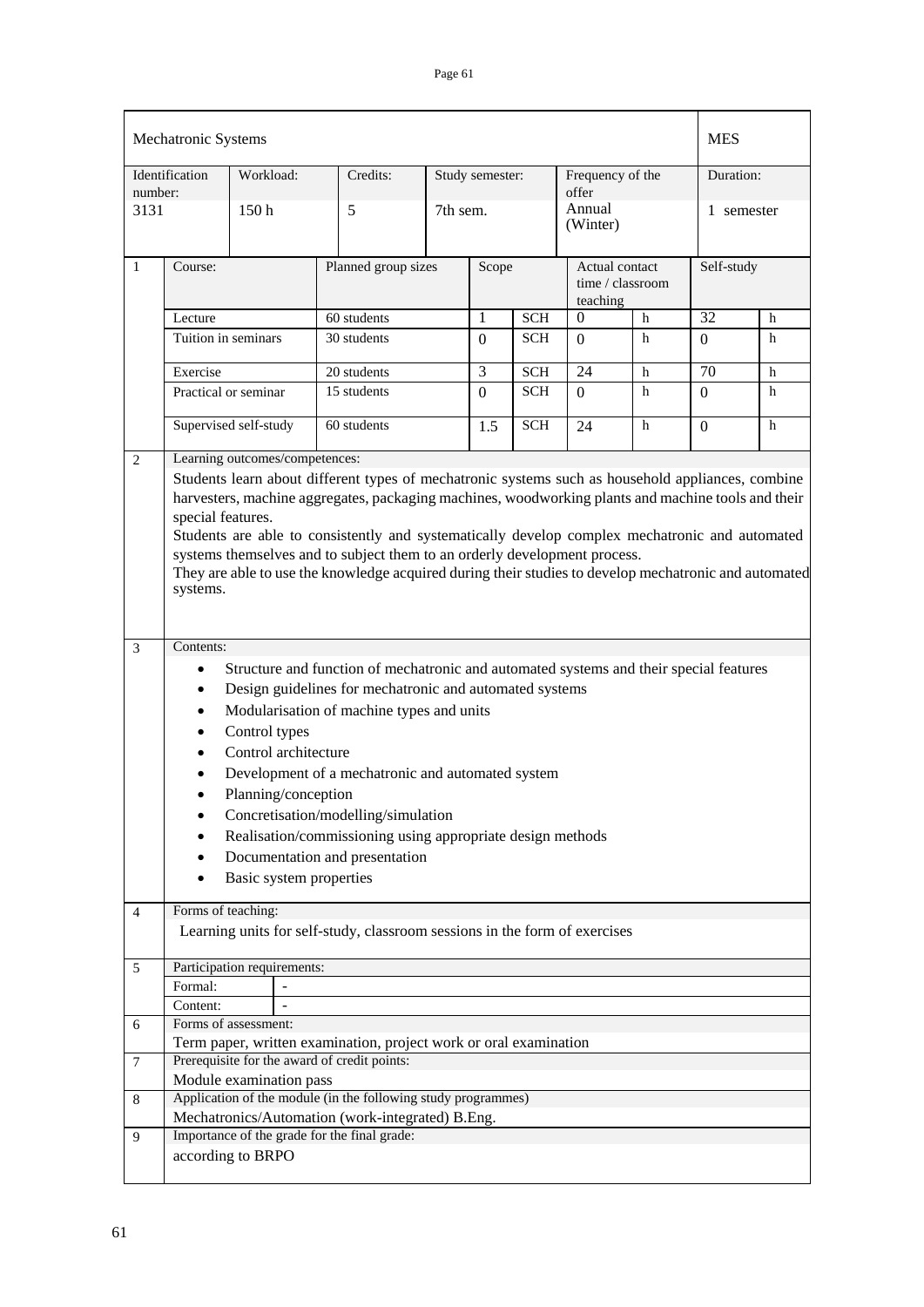| 10 | Module coordinator:          |
|----|------------------------------|
|    | Prof. Dr.-Ing. Thomas Freund |
|    | Other information:           |
|    | -                            |
| 12 | Language:                    |
|    | German                       |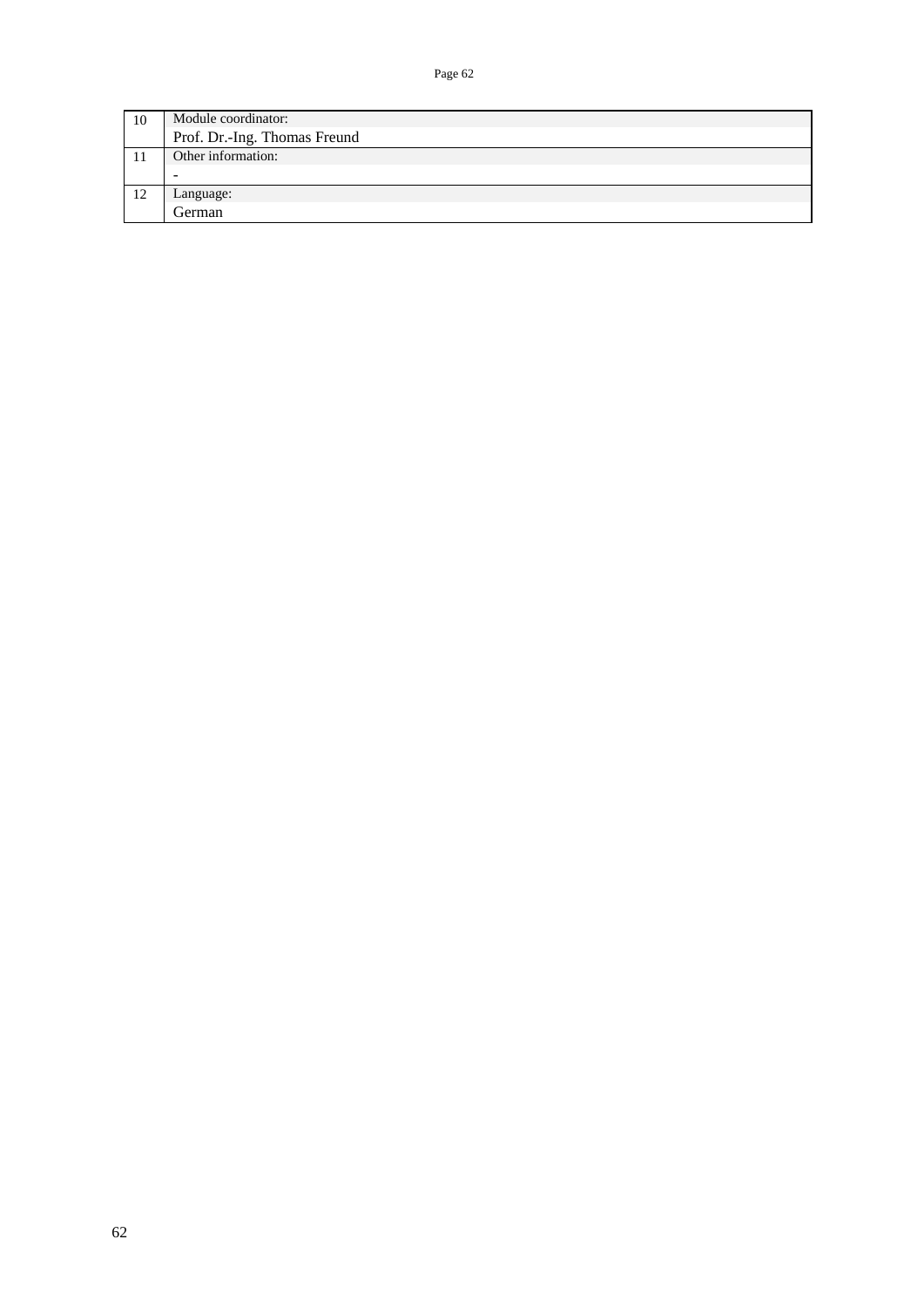|              |                                                                                                                                                                                                                                                                                                                                                                                                                                                                                                                                                                                                                                            | Measuring Systems and Sensors  |                                                                                                                   |                     |                 |            |                                                |             | <b>MUS</b> |   |
|--------------|--------------------------------------------------------------------------------------------------------------------------------------------------------------------------------------------------------------------------------------------------------------------------------------------------------------------------------------------------------------------------------------------------------------------------------------------------------------------------------------------------------------------------------------------------------------------------------------------------------------------------------------------|--------------------------------|-------------------------------------------------------------------------------------------------------------------|---------------------|-----------------|------------|------------------------------------------------|-------------|------------|---|
| number:      | Identification                                                                                                                                                                                                                                                                                                                                                                                                                                                                                                                                                                                                                             | Workload:                      | Credits:                                                                                                          |                     | Study semester: |            | Frequency of the<br>offer                      |             | Duration:  |   |
| 3128         |                                                                                                                                                                                                                                                                                                                                                                                                                                                                                                                                                                                                                                            | 150 <sub>h</sub>               | 5                                                                                                                 | 6th sem.            |                 |            | Annual<br>(Summer)                             |             | 1 semester |   |
| $\mathbf{1}$ | Course:                                                                                                                                                                                                                                                                                                                                                                                                                                                                                                                                                                                                                                    |                                |                                                                                                                   | Planned group sizes |                 |            | Actual contact<br>time / classroom<br>teaching |             | Self-study |   |
|              | Lecture                                                                                                                                                                                                                                                                                                                                                                                                                                                                                                                                                                                                                                    |                                | 60 students                                                                                                       | $\overline{2}$      |                 |            | $\theta$                                       | $\mathbf h$ | 56         | h |
|              | Tuition in seminars                                                                                                                                                                                                                                                                                                                                                                                                                                                                                                                                                                                                                        |                                | 30 students                                                                                                       |                     | $\Omega$        | SCH        | $\theta$                                       | h           | $\Omega$   | h |
|              | Exercise                                                                                                                                                                                                                                                                                                                                                                                                                                                                                                                                                                                                                                   |                                | 20 students                                                                                                       |                     | 1               | <b>SCH</b> | 8                                              | h           | 46         | h |
|              | Practical or seminar                                                                                                                                                                                                                                                                                                                                                                                                                                                                                                                                                                                                                       |                                | 15 students                                                                                                       |                     | 1               | <b>SCH</b> | 16                                             | h           | $\Omega$   | h |
|              |                                                                                                                                                                                                                                                                                                                                                                                                                                                                                                                                                                                                                                            | Supervised self-study          | 60 students                                                                                                       |                     | 1.5             | <b>SCH</b> | 24                                             | h           | $\Omega$   | h |
| $\mathbf{2}$ |                                                                                                                                                                                                                                                                                                                                                                                                                                                                                                                                                                                                                                            | Learning outcomes/competences: |                                                                                                                   |                     |                 |            |                                                |             |            |   |
| 3            | This module covers the basics of important sensor principles, analogue sensor electronics (signal pre-<br>processing) and the most common sensor types. The students learn about known sensor technology in<br>the industrial environment and should master its application.                                                                                                                                                                                                                                                                                                                                                               |                                |                                                                                                                   |                     |                 |            |                                                |             |            |   |
| 4            | Basics of measurement signal processing<br>$\bullet$<br>Sensors and measuring systems in industrial application<br>٠<br>Components of measuring signal acquisition and processing systems<br>٠<br>Temperature measurement<br>$\bullet$<br>Pressure measurement<br>$\bullet$<br>Flow measurement<br>Level measurement<br>Measurement of substance properties<br>٠<br>Measurement of geometric quantities (especially position detection)<br>$\bullet$<br>Optical inspection systems<br>Power and energy measurement<br>Forms of teaching:<br>Learning materials for self-study, classroom sessions in the form of exercises and practicals. |                                |                                                                                                                   |                     |                 |            |                                                |             |            |   |
| 5            |                                                                                                                                                                                                                                                                                                                                                                                                                                                                                                                                                                                                                                            | Participation requirements:    |                                                                                                                   |                     |                 |            |                                                |             |            |   |
|              | Formal:                                                                                                                                                                                                                                                                                                                                                                                                                                                                                                                                                                                                                                    | None                           |                                                                                                                   |                     |                 |            |                                                |             |            |   |
|              | Content:                                                                                                                                                                                                                                                                                                                                                                                                                                                                                                                                                                                                                                   | None                           |                                                                                                                   |                     |                 |            |                                                |             |            |   |
| 6            |                                                                                                                                                                                                                                                                                                                                                                                                                                                                                                                                                                                                                                            | Forms of assessment:           |                                                                                                                   |                     |                 |            |                                                |             |            |   |
|              |                                                                                                                                                                                                                                                                                                                                                                                                                                                                                                                                                                                                                                            |                                | Term paper, written examination, project work or oral examination<br>Prerequisite for the award of credit points: |                     |                 |            |                                                |             |            |   |
| 7            |                                                                                                                                                                                                                                                                                                                                                                                                                                                                                                                                                                                                                                            |                                | Module examination pass and course assessment                                                                     |                     |                 |            |                                                |             |            |   |
| 8            |                                                                                                                                                                                                                                                                                                                                                                                                                                                                                                                                                                                                                                            |                                | Application of the module (in the following study programmes)                                                     |                     |                 |            |                                                |             |            |   |
|              |                                                                                                                                                                                                                                                                                                                                                                                                                                                                                                                                                                                                                                            |                                | Mechatronics/Automation (work-integrated) B.Eng. and Industrial Engineering and Management                        |                     |                 |            |                                                |             |            |   |
|              |                                                                                                                                                                                                                                                                                                                                                                                                                                                                                                                                                                                                                                            | (work-integrated) B.Eng.       | Importance of the grade for the final grade:                                                                      |                     |                 |            |                                                |             |            |   |
| 9            |                                                                                                                                                                                                                                                                                                                                                                                                                                                                                                                                                                                                                                            | according to BRPO              |                                                                                                                   |                     |                 |            |                                                |             |            |   |
| 10           |                                                                                                                                                                                                                                                                                                                                                                                                                                                                                                                                                                                                                                            | Module coordinator:            |                                                                                                                   |                     |                 |            |                                                |             |            |   |
|              |                                                                                                                                                                                                                                                                                                                                                                                                                                                                                                                                                                                                                                            | Prof. Dr.-Ing. Thomas Freund   |                                                                                                                   |                     |                 |            |                                                |             |            |   |
| 11           | Other information:                                                                                                                                                                                                                                                                                                                                                                                                                                                                                                                                                                                                                         |                                |                                                                                                                   |                     |                 |            |                                                |             |            |   |
|              |                                                                                                                                                                                                                                                                                                                                                                                                                                                                                                                                                                                                                                            |                                | Supplementary literature will be announced at the beginning of the course.                                        |                     |                 |            |                                                |             |            |   |
| 12           | Language:                                                                                                                                                                                                                                                                                                                                                                                                                                                                                                                                                                                                                                  |                                |                                                                                                                   |                     |                 |            |                                                |             |            |   |
|              | German                                                                                                                                                                                                                                                                                                                                                                                                                                                                                                                                                                                                                                     |                                |                                                                                                                   |                     |                 |            |                                                |             |            |   |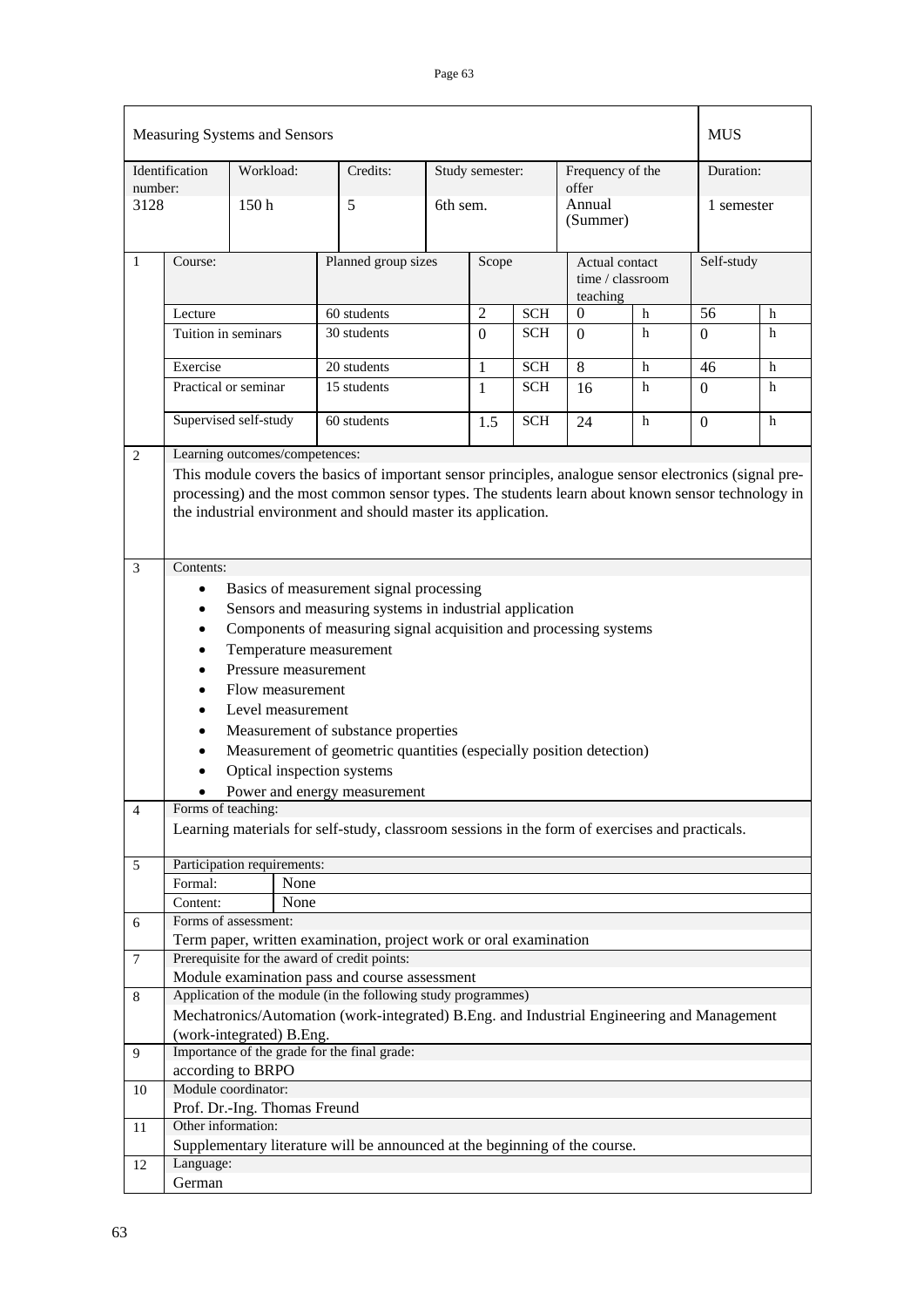|              |                             | Methodical Design and CAD          |                                                                                                                                                                                                                                                                                                                     |                 |            |                            |                        | <b>MKC</b>     |             |
|--------------|-----------------------------|------------------------------------|---------------------------------------------------------------------------------------------------------------------------------------------------------------------------------------------------------------------------------------------------------------------------------------------------------------------|-----------------|------------|----------------------------|------------------------|----------------|-------------|
| number:      | Identification              | Workload:                          | Credits:                                                                                                                                                                                                                                                                                                            | Study semester: |            | Frequency of the<br>offer  |                        | Duration:      |             |
| 3354         |                             | 150h                               | 5                                                                                                                                                                                                                                                                                                                   | 5th sem.        |            | Annual<br>(Winter)         |                        | 1 semester     |             |
| $\mathbf{1}$ | Course:                     |                                    | Planned group sizes                                                                                                                                                                                                                                                                                                 | Scope           |            | Actual contact<br>teaching | time / classroom       | Self-study     |             |
|              | Lecture                     |                                    | 60 students                                                                                                                                                                                                                                                                                                         | $\overline{2}$  | <b>SCH</b> |                            | $\mathbf{0}$<br>$\,$ h |                | $\,$ h      |
|              |                             | Tuition in seminars                | 30 students                                                                                                                                                                                                                                                                                                         | $\overline{0}$  | <b>SCH</b> | $\Omega$                   | $\mathbf h$            | $\Omega$       | h           |
|              | Exercise                    |                                    | 20 students                                                                                                                                                                                                                                                                                                         | 1               | <b>SCH</b> | $\overline{8}$             | $\mathbf h$            | 46             | $\,$ h      |
|              |                             | Practical or seminar               | 15 students                                                                                                                                                                                                                                                                                                         | $\mathbf{1}$    | <b>SCH</b> | 16                         | h                      | $\Omega$       | h           |
|              |                             | Supervised self-study              | 60 students                                                                                                                                                                                                                                                                                                         | 1.5             | <b>SCH</b> | 24                         | $\mathbf h$            | $\overline{0}$ | $\mathbf h$ |
| 2            |                             | Learning outcomes/competences:     | Students are able to plan and structure design projects. They distinguish between the different design                                                                                                                                                                                                              |                 |            |                            |                        |                |             |
|              | $\bullet$<br>$\bullet$<br>٠ |                                    | effects of design work, evaluate, select and optimise.<br>With regard to CAD, students are able to:<br>Describe the functions and possibilities of common 3D CAD systems<br>Classify CAD with regard to product lifecycle management<br>Create and manipulate simple 3D models<br>Derive 2D drawings from 3D models |                 |            |                            |                        |                |             |
| 3            | Contents:                   |                                    |                                                                                                                                                                                                                                                                                                                     |                 |            |                            |                        |                |             |
|              |                             | Methodical construction:           | Introduction to methodical procedures and the sequence of the design process                                                                                                                                                                                                                                        |                 |            |                            |                        |                |             |
|              | $\bullet$                   |                                    | VDI guidelines for methodical development                                                                                                                                                                                                                                                                           |                 |            |                            |                        |                |             |
|              |                             |                                    | Task clarification, requirements management, requirements lists                                                                                                                                                                                                                                                     |                 |            |                            |                        |                |             |
|              | ٠                           |                                    | Creativity techniques via functions to operating mechanisms and construction elements                                                                                                                                                                                                                               |                 |            |                            |                        |                |             |
|              |                             |                                    | Series and construction kits<br>Technical-economic design (according to VDI 2225)                                                                                                                                                                                                                                   |                 |            |                            |                        |                |             |
|              |                             | Value analysis                     |                                                                                                                                                                                                                                                                                                                     |                 |            |                            |                        |                |             |
|              |                             | CAD systems and techniques:        | Definition of terms, equipment technology, software systems, data exchange, input techniques,<br>coordinate systems, construction methods for geometric models (corner, edge, surface, solid models),<br>methods for structuring CAD data, variant construction by parametrisation, solid modelling                 |                 |            |                            |                        |                |             |
|              |                             | Practical training on a CAD system |                                                                                                                                                                                                                                                                                                                     |                 |            |                            |                        |                |             |
| 4            |                             | Forms of teaching:                 |                                                                                                                                                                                                                                                                                                                     |                 |            |                            |                        |                |             |
|              |                             |                                    | Learning materials for self-study, classroom events in the form of exercises and practicals.                                                                                                                                                                                                                        |                 |            |                            |                        |                |             |
| 5            |                             | Participation requirements:        |                                                                                                                                                                                                                                                                                                                     |                 |            |                            |                        |                |             |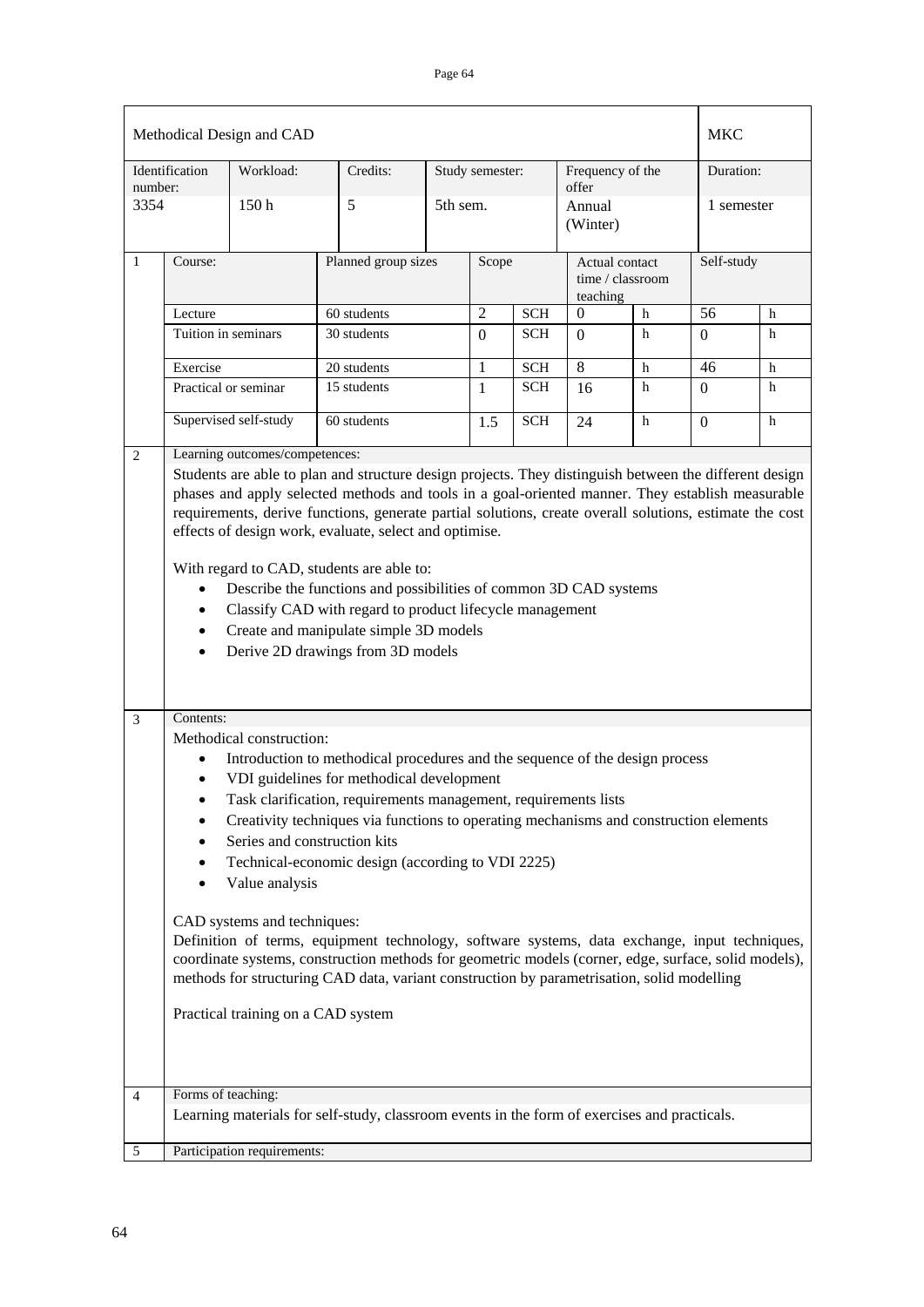|        | Formal:                      |                                                                                            |
|--------|------------------------------|--------------------------------------------------------------------------------------------|
|        | Content:                     | Modules:                                                                                   |
|        |                              | 3253 Basics of Mechanical Design                                                           |
| 6      | Forms of assessment:         |                                                                                            |
|        |                              | Term paper, written examination, combined examination, project work, oral examination or   |
|        |                              | examination accompanying the course                                                        |
| $\tau$ |                              | Prerequisite for the award of credit points:                                               |
|        |                              | Module examination pass and course assessment                                              |
| 8      |                              | Application of the module (in the following study programmes)                              |
|        |                              | Mechatronics/Automation (work-integrated) B.Eng. and Industrial Engineering and Management |
|        | (work-integrated) B.Eng.     |                                                                                            |
| 9      |                              | Importance of the grade for the final grade:                                               |
|        | according to BRPO            |                                                                                            |
| 10     | Module coordinator:          |                                                                                            |
|        | Prof. Dr.-Ing. Klaus Dürkopp |                                                                                            |
| 11     | Other information:           |                                                                                            |
|        |                              | Supplementary literature will be announced at the beginning of the course.                 |
| 12     | Language:                    |                                                                                            |
|        | German                       |                                                                                            |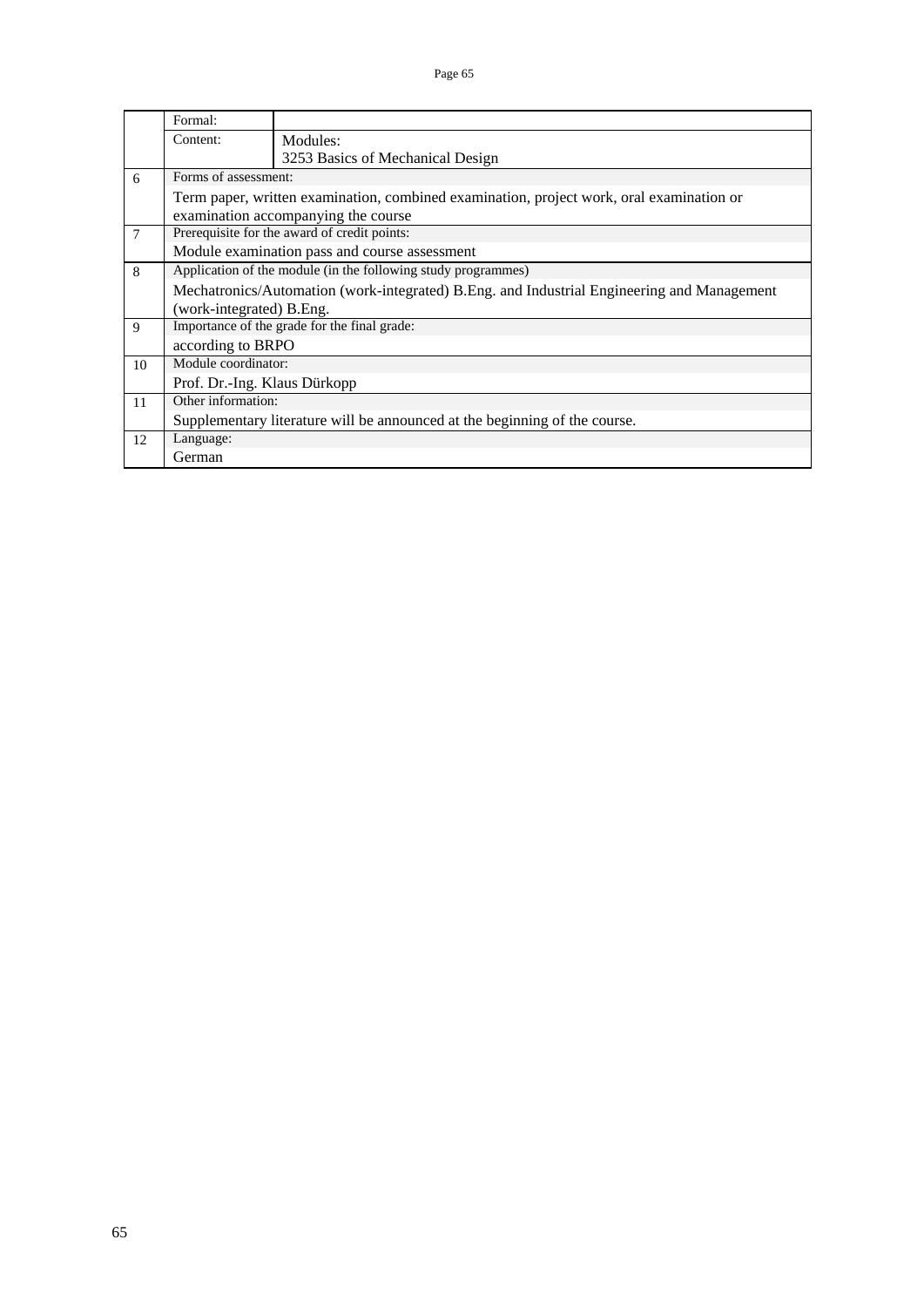|                |                                                                                                                                                                                                                                                                                                                                                                                                                                                                                                                                                                                                                                                                                          | Microcontroller Programming                                            |                                                                                                                                                |          |                 |            |                                                |   | <b>MCP</b>   |   |
|----------------|------------------------------------------------------------------------------------------------------------------------------------------------------------------------------------------------------------------------------------------------------------------------------------------------------------------------------------------------------------------------------------------------------------------------------------------------------------------------------------------------------------------------------------------------------------------------------------------------------------------------------------------------------------------------------------------|------------------------------------------------------------------------|------------------------------------------------------------------------------------------------------------------------------------------------|----------|-----------------|------------|------------------------------------------------|---|--------------|---|
| number:        | Identification                                                                                                                                                                                                                                                                                                                                                                                                                                                                                                                                                                                                                                                                           | Workload:                                                              | Credits:                                                                                                                                       |          | Study semester: |            | Frequency of the<br>offer                      |   | Duration:    |   |
| 3220           |                                                                                                                                                                                                                                                                                                                                                                                                                                                                                                                                                                                                                                                                                          | 150h                                                                   | 5                                                                                                                                              | 6th sem. |                 |            | Annual<br>(Summer)                             |   | 1 semester   |   |
| $\mathbf{1}$   | Course:                                                                                                                                                                                                                                                                                                                                                                                                                                                                                                                                                                                                                                                                                  |                                                                        | Planned group sizes                                                                                                                            | Scope    |                 |            | Actual contact<br>time / classroom<br>teaching |   | Self-study   |   |
|                | Lecture                                                                                                                                                                                                                                                                                                                                                                                                                                                                                                                                                                                                                                                                                  |                                                                        | 60 students                                                                                                                                    |          | $\overline{2}$  | <b>SCH</b> | $\boldsymbol{0}$                               | h | 56           | h |
|                | Tuition in seminars                                                                                                                                                                                                                                                                                                                                                                                                                                                                                                                                                                                                                                                                      |                                                                        | 30 students                                                                                                                                    |          | $\overline{0}$  | <b>SCH</b> | $\Omega$                                       | h | $\Omega$     | h |
|                | Exercise                                                                                                                                                                                                                                                                                                                                                                                                                                                                                                                                                                                                                                                                                 |                                                                        | 20 students                                                                                                                                    |          | 1               | <b>SCH</b> | 8                                              | h | 46           | h |
|                |                                                                                                                                                                                                                                                                                                                                                                                                                                                                                                                                                                                                                                                                                          | Practical or seminar                                                   | 15 students                                                                                                                                    |          |                 | <b>SCH</b> | 16                                             | h | $\Omega$     | h |
|                |                                                                                                                                                                                                                                                                                                                                                                                                                                                                                                                                                                                                                                                                                          | Supervised self-study                                                  | 60 students                                                                                                                                    |          | 1.5             | <b>SCH</b> | 24                                             | h | $\mathbf{0}$ | h |
| $\overline{2}$ | Learning outcomes/competences:<br>Students:<br>learn the basics of embedded systems based on microcontrollers and single-board computers.<br>get hands-on experience in designing hardware-based microcontroller product architectures<br>$\bullet$<br>and cloud solutions, low-power M2M communication as well as sensor networks.<br>are capable of implementing their own small hardware projects.<br>$\bullet$<br>can evaluate and make judgements about systems or products based on embedded systems.<br>$\bullet$<br>can translate customer requirements into viable technical concepts and product architectures,<br>$\bullet$<br>taking into account efficiency and modularity. |                                                                        |                                                                                                                                                |          |                 |            |                                                |   |              |   |
| 3              | Contents:<br>$\bullet$<br>$\bullet$<br>$\bullet$                                                                                                                                                                                                                                                                                                                                                                                                                                                                                                                                                                                                                                         | <b>Basics</b><br><b>Embedded Systems</b><br>'Internet of Things' (IoT) | Network technologies (Ethernet, Wifi, Bluetooth, etc.). Identification technology (barcode                                                     |          |                 |            |                                                |   |              |   |
|                | $\bullet$<br>$\bullet$                                                                                                                                                                                                                                                                                                                                                                                                                                                                                                                                                                                                                                                                   | scanners, RFID systems)<br>$etc.$ )                                    | Concepts and aids (tools) of embedded systems and IoT<br>Embedded systems platforms (e.g. Ardunio/Energia, Raspberry PI, ARM microcontrollers, |          |                 |            |                                                |   |              |   |
|                | $\bullet$                                                                                                                                                                                                                                                                                                                                                                                                                                                                                                                                                                                                                                                                                | Reading out sensors                                                    | Communication via bus systems (e.g. I2C, SPI, UART)<br>Special components (A/D converter, D/A converter)<br>Integration into overall systems   |          |                 |            |                                                |   |              |   |
| $\overline{4}$ | Forms of teaching:                                                                                                                                                                                                                                                                                                                                                                                                                                                                                                                                                                                                                                                                       |                                                                        |                                                                                                                                                |          |                 |            |                                                |   |              |   |
|                |                                                                                                                                                                                                                                                                                                                                                                                                                                                                                                                                                                                                                                                                                          |                                                                        | Learning materials for self-study, classroom sessions in the form of exercises and practicals.                                                 |          |                 |            |                                                |   |              |   |
| 5              | Formal:<br>Content:                                                                                                                                                                                                                                                                                                                                                                                                                                                                                                                                                                                                                                                                      | Participation requirements:                                            |                                                                                                                                                |          |                 |            |                                                |   |              |   |
| 6              |                                                                                                                                                                                                                                                                                                                                                                                                                                                                                                                                                                                                                                                                                          | Forms of assessment:                                                   | Term paper, written examination, project work or oral examination                                                                              |          |                 |            |                                                |   |              |   |
| $\tau$         |                                                                                                                                                                                                                                                                                                                                                                                                                                                                                                                                                                                                                                                                                          |                                                                        | Prerequisite for the award of credit points:<br>Module examination pass and course assessment                                                  |          |                 |            |                                                |   |              |   |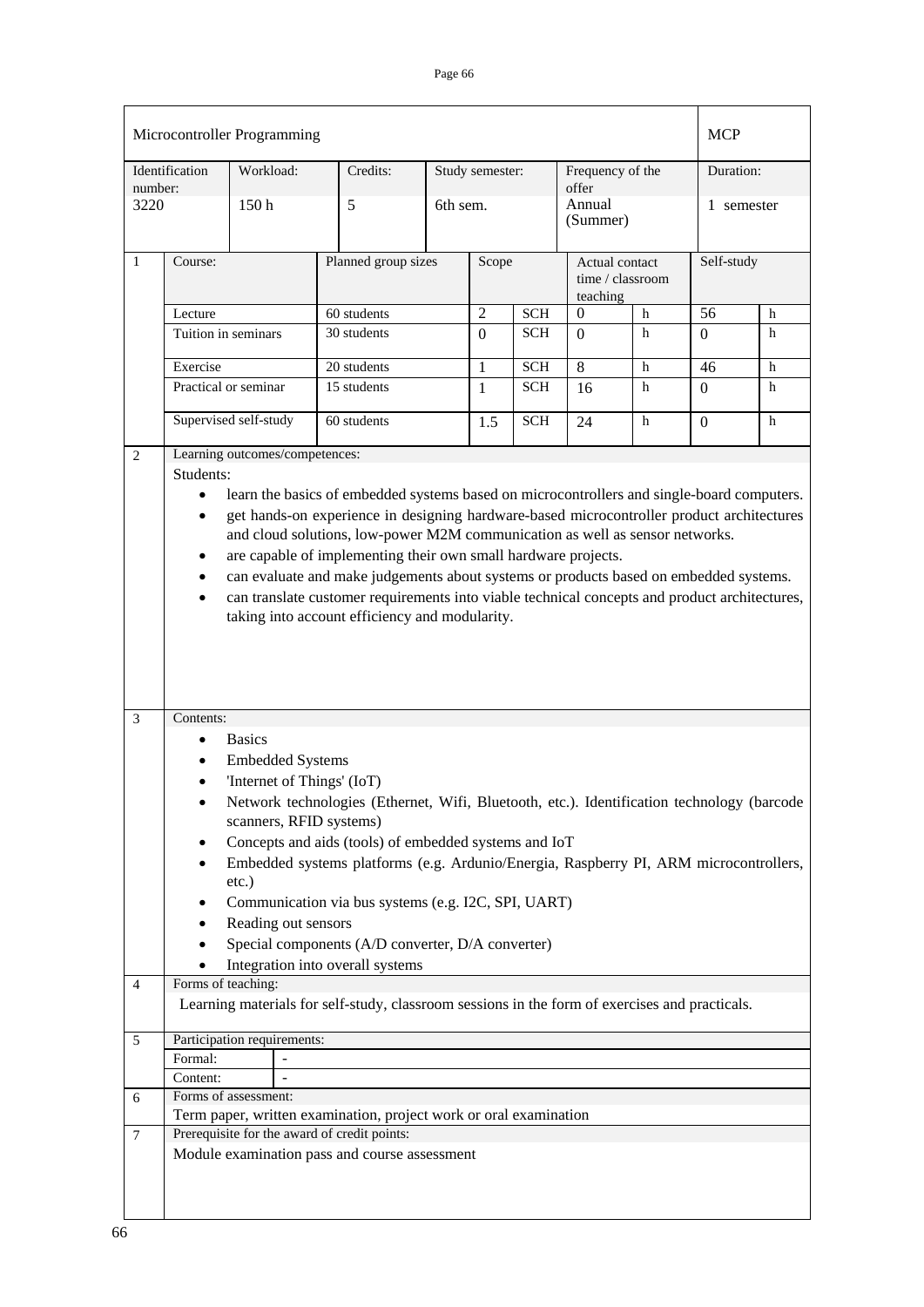| 8  | Application of the module (in the following study programmes)                                    |
|----|--------------------------------------------------------------------------------------------------|
|    | Digital Logistics (work-integrated) B.Eng., Mechatronics/Automation (work-integrated) B.Eng. and |
|    | Industrial Engineering and Management (work-integrated) B.Eng.                                   |
|    |                                                                                                  |
| 9  | Importance of the grade for the final grade:                                                     |
|    | according to BRPO                                                                                |
| 10 | Module coordinator:                                                                              |
|    | Prof. Dr.-Ing. Christian Stöcker                                                                 |
| 11 | Other information:                                                                               |
|    |                                                                                                  |
| 12 | Language:                                                                                        |
|    | German                                                                                           |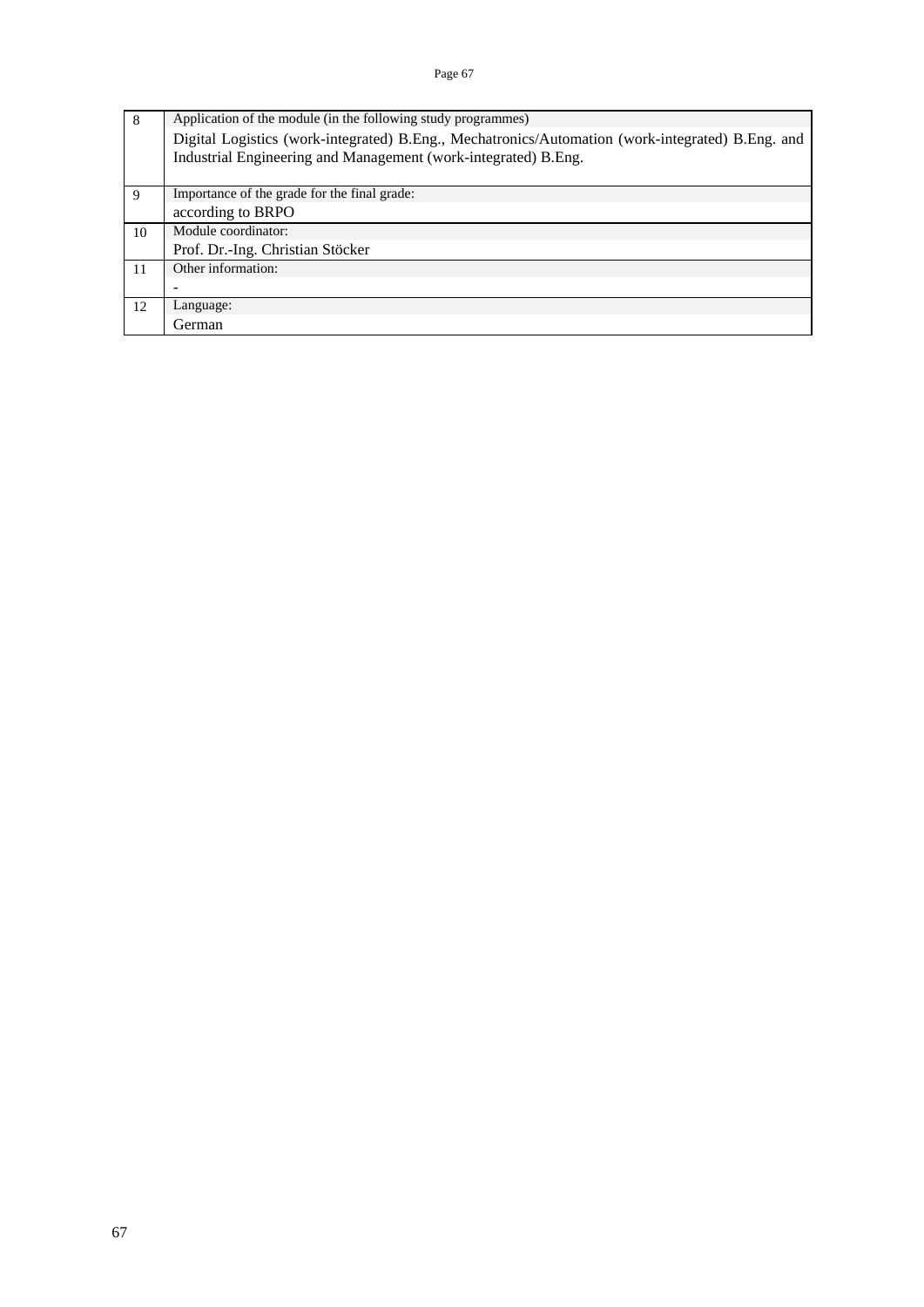|         |                        |                                                  | Object-Oriented Programming and Databases                                                                                                                                            |          |                 |            |                                                |             | <b>OPDB</b>    |   |
|---------|------------------------|--------------------------------------------------|--------------------------------------------------------------------------------------------------------------------------------------------------------------------------------------|----------|-----------------|------------|------------------------------------------------|-------------|----------------|---|
| number: | Identification         | Workload:                                        | Credits:                                                                                                                                                                             |          | Study semester: |            | Frequency of the<br>offer                      |             | Duration:      |   |
| 3268    |                        | 150 <sub>h</sub>                                 | 5                                                                                                                                                                                    | 2nd sem. |                 |            | Annual<br>(Summer)                             |             | 1 semester     |   |
| 1       | Course:                |                                                  | Planned group sizes                                                                                                                                                                  |          | Scope           |            | Actual contact<br>time / classroom<br>teaching |             | Self-study     |   |
|         | Lecture                |                                                  | 60 students                                                                                                                                                                          |          | $\overline{2}$  | <b>SCH</b> | h<br>$\theta$                                  |             | 56             | h |
|         |                        | Tuition in seminars                              | 30 students                                                                                                                                                                          |          | $\Omega$        | <b>SCH</b> | $\Omega$                                       | $\mathbf h$ | $\Omega$       | h |
|         | Exercise               |                                                  | 20 students                                                                                                                                                                          |          | $\overline{2}$  | <b>SCH</b> | 16                                             | h           | 54             | h |
|         |                        | Practical or seminar                             | 15 students                                                                                                                                                                          |          | $\Omega$        | <b>SCH</b> | $\Omega$                                       | h           | $\Omega$       | h |
|         |                        | Supervised self-study                            | 60 students                                                                                                                                                                          |          | 1.5             | <b>SCH</b> | 24                                             | h           | $\overline{0}$ | h |
| 2       |                        | Learning outcomes/competences:                   | After successful completion of the module, the students have an understanding of object-oriented                                                                                     |          |                 |            |                                                |             |                |   |
|         |                        |                                                  | successful completion of the module. They are able to create simple logical and physical data bank<br>models and create databases. They are able to apply the database language SQL. |          |                 |            |                                                |             |                |   |
| 3       | Contents:              |                                                  |                                                                                                                                                                                      |          |                 |            |                                                |             |                |   |
|         | $\bullet$              | <b>Basic concepts</b>                            | Introduction to object-oriented programming:                                                                                                                                         |          |                 |            |                                                |             |                |   |
|         |                        |                                                  | Differences between procedural and object-oriented programming                                                                                                                       |          |                 |            |                                                |             |                |   |
|         |                        | Programming in $C++$ :<br>Create and use classes |                                                                                                                                                                                      |          |                 |            |                                                |             |                |   |
|         | $\bullet$              | Objects and methods                              |                                                                                                                                                                                      |          |                 |            |                                                |             |                |   |
|         | $\bullet$              |                                                  | Inheritance and multiple inheritance                                                                                                                                                 |          |                 |            |                                                |             |                |   |
|         | $\bullet$<br>$\bullet$ | Templates<br>Error handling                      |                                                                                                                                                                                      |          |                 |            |                                                |             |                |   |
|         |                        | Software development:                            |                                                                                                                                                                                      |          |                 |            |                                                |             |                |   |
|         | $\bullet$              | Design pattern                                   |                                                                                                                                                                                      |          |                 |            |                                                |             |                |   |
|         | $\bullet$              | Waterfall model, V model<br>UML class diagram    |                                                                                                                                                                                      |          |                 |            |                                                |             |                |   |
|         | Databases:             |                                                  |                                                                                                                                                                                      |          |                 |            |                                                |             |                |   |
|         | ٠                      | technologies                                     | Introduction, elementary terms on databases and related                                                                                                                              |          |                 |            |                                                |             |                |   |
|         | ٠                      | Data modelling                                   |                                                                                                                                                                                      |          |                 |            |                                                |             |                |   |
|         | $\bullet$              | Normal forms                                     |                                                                                                                                                                                      |          |                 |            |                                                |             |                |   |
|         | $\bullet$              | Database language SQL                            |                                                                                                                                                                                      |          |                 |            |                                                |             |                |   |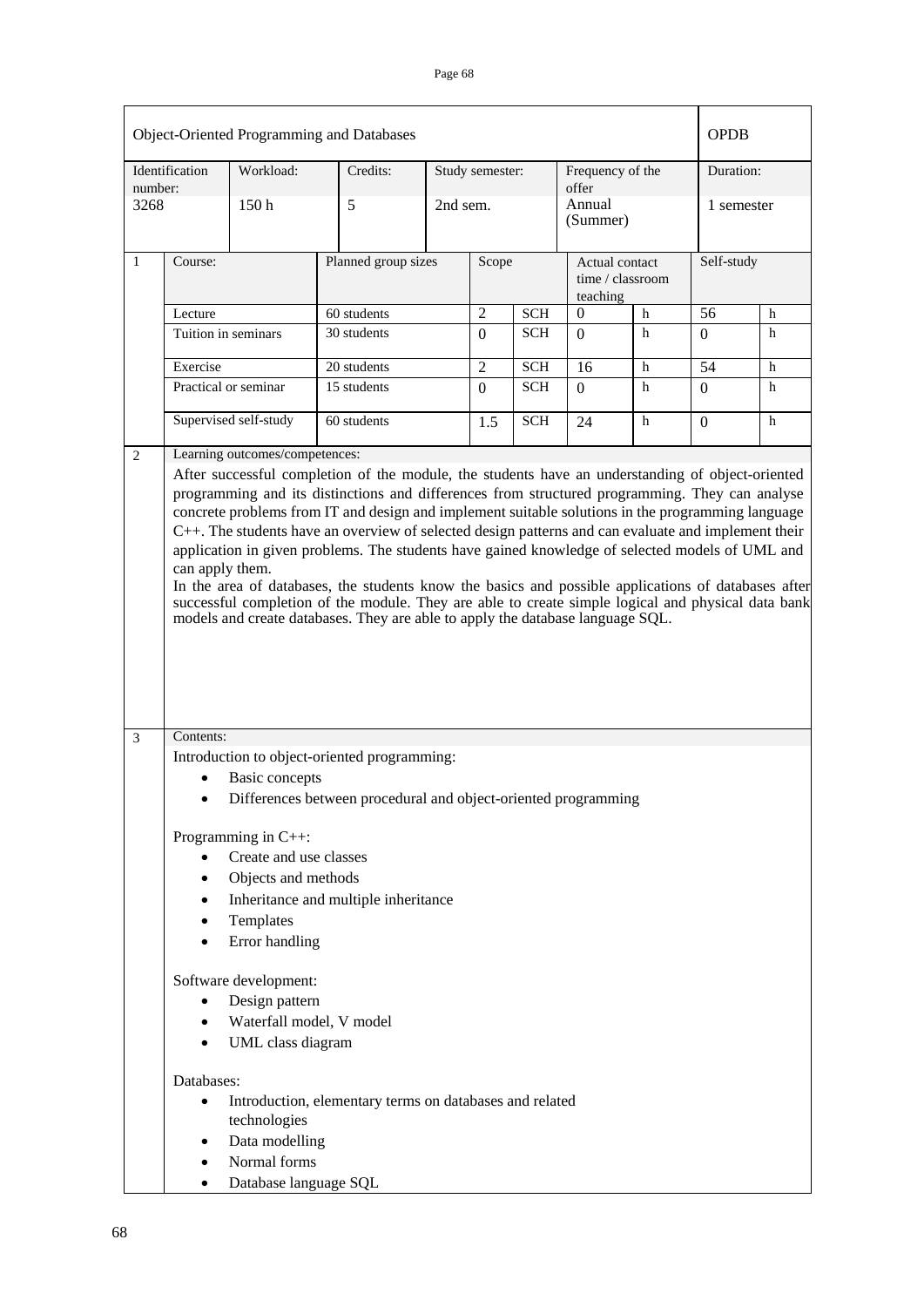| $\overline{4}$ | Forms of teaching:                                            |                                                                             |  |  |  |  |  |  |
|----------------|---------------------------------------------------------------|-----------------------------------------------------------------------------|--|--|--|--|--|--|
|                |                                                               | Learning units for self-study, classroom sessions in the form of exercises. |  |  |  |  |  |  |
|                |                                                               |                                                                             |  |  |  |  |  |  |
| 5              | Participation requirements:                                   |                                                                             |  |  |  |  |  |  |
|                | Formal:                                                       |                                                                             |  |  |  |  |  |  |
|                | Content:                                                      |                                                                             |  |  |  |  |  |  |
| 6              | Forms of assessment:                                          |                                                                             |  |  |  |  |  |  |
|                |                                                               | Written exam, project work or oral exam                                     |  |  |  |  |  |  |
| $\tau$         | Prerequisite for the award of credit points:                  |                                                                             |  |  |  |  |  |  |
|                | Module examination pass                                       |                                                                             |  |  |  |  |  |  |
| 8              | Application of the module (in the following study programmes) |                                                                             |  |  |  |  |  |  |
|                |                                                               | Mechatronics/Automation (work-integrated) B.Eng.                            |  |  |  |  |  |  |
| 9              |                                                               | Importance of the grade for the final grade:                                |  |  |  |  |  |  |
|                | according to BRPO                                             |                                                                             |  |  |  |  |  |  |
| 10             | Module coordinator:                                           |                                                                             |  |  |  |  |  |  |
|                | Prof. Dr.-Ing. Christian Stöcker                              |                                                                             |  |  |  |  |  |  |
| 11             | Other information:                                            |                                                                             |  |  |  |  |  |  |
|                |                                                               |                                                                             |  |  |  |  |  |  |
| 12             | Language:                                                     |                                                                             |  |  |  |  |  |  |
|                | German                                                        |                                                                             |  |  |  |  |  |  |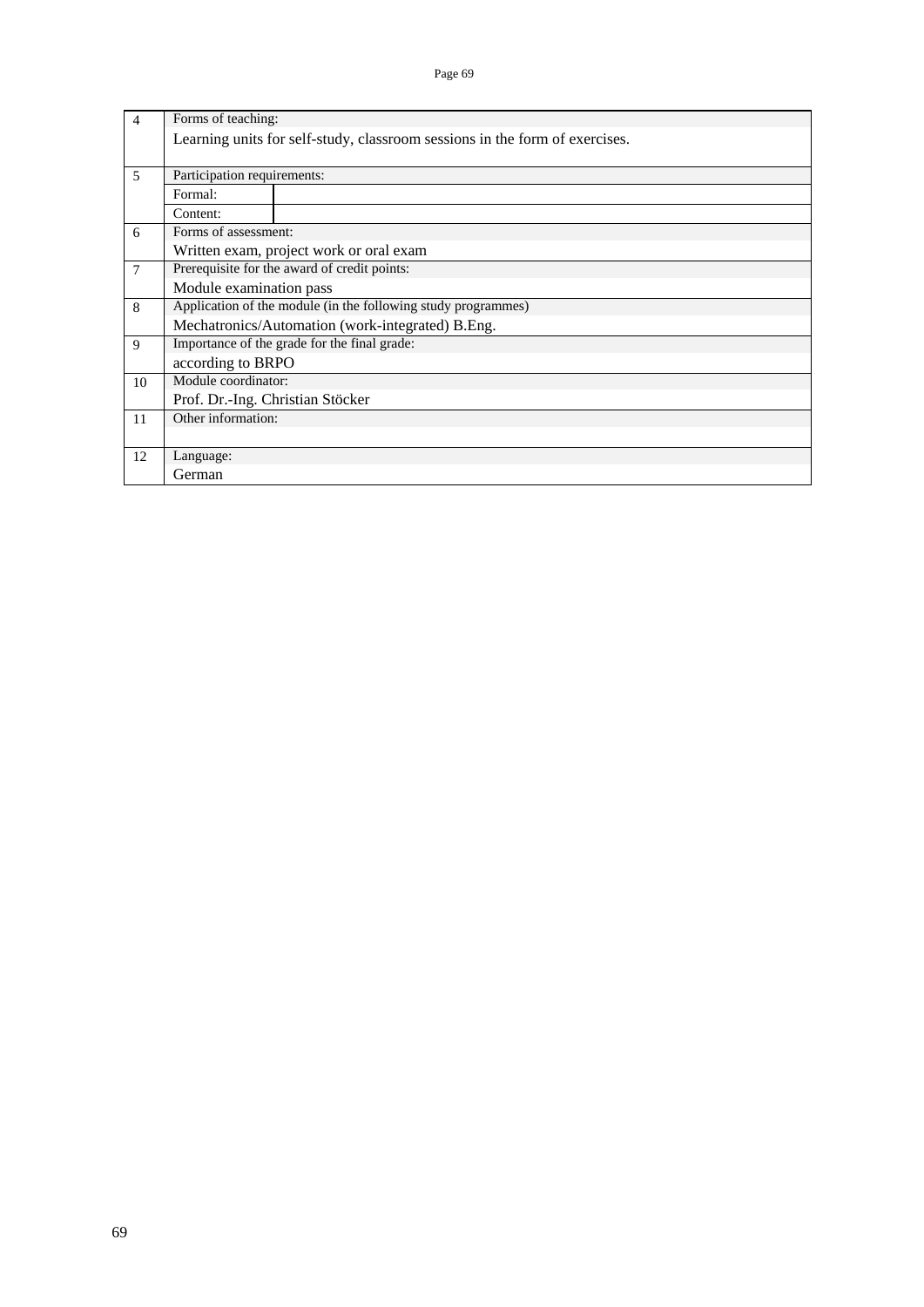|                                                                                                                                                                                                                                                                                                                                                                                                                                                                                                                                                                                                                                                                                                                                                                                                                                                                                                                                                                                                                                                                                                                                                                                                                                 |                        | Personnel and Organisation            |                                                                                                                                                                                                                                                                                                                                                                              |          |                            |            |                           |                                    | <b>PUO</b>     |             |  |
|---------------------------------------------------------------------------------------------------------------------------------------------------------------------------------------------------------------------------------------------------------------------------------------------------------------------------------------------------------------------------------------------------------------------------------------------------------------------------------------------------------------------------------------------------------------------------------------------------------------------------------------------------------------------------------------------------------------------------------------------------------------------------------------------------------------------------------------------------------------------------------------------------------------------------------------------------------------------------------------------------------------------------------------------------------------------------------------------------------------------------------------------------------------------------------------------------------------------------------|------------------------|---------------------------------------|------------------------------------------------------------------------------------------------------------------------------------------------------------------------------------------------------------------------------------------------------------------------------------------------------------------------------------------------------------------------------|----------|----------------------------|------------|---------------------------|------------------------------------|----------------|-------------|--|
| number:                                                                                                                                                                                                                                                                                                                                                                                                                                                                                                                                                                                                                                                                                                                                                                                                                                                                                                                                                                                                                                                                                                                                                                                                                         | Identification         | Workload:                             | Credits:                                                                                                                                                                                                                                                                                                                                                                     |          | Study semester:            |            | Frequency of the<br>offer |                                    | Duration:      |             |  |
| 3011                                                                                                                                                                                                                                                                                                                                                                                                                                                                                                                                                                                                                                                                                                                                                                                                                                                                                                                                                                                                                                                                                                                                                                                                                            |                        | 150 <sub>h</sub>                      | 5                                                                                                                                                                                                                                                                                                                                                                            | 7th sem. |                            |            | Annual<br>(Winter)        |                                    |                | 1 semester  |  |
| $\mathbf{1}$                                                                                                                                                                                                                                                                                                                                                                                                                                                                                                                                                                                                                                                                                                                                                                                                                                                                                                                                                                                                                                                                                                                                                                                                                    | Course:                |                                       | Planned group sizes                                                                                                                                                                                                                                                                                                                                                          |          | Scope                      |            | teaching                  | Actual contact<br>time / classroom |                | Self-study  |  |
|                                                                                                                                                                                                                                                                                                                                                                                                                                                                                                                                                                                                                                                                                                                                                                                                                                                                                                                                                                                                                                                                                                                                                                                                                                 | Lecture                |                                       | 60 students                                                                                                                                                                                                                                                                                                                                                                  |          |                            | <b>SCH</b> | $\Omega$                  | h                                  | 56             | h           |  |
|                                                                                                                                                                                                                                                                                                                                                                                                                                                                                                                                                                                                                                                                                                                                                                                                                                                                                                                                                                                                                                                                                                                                                                                                                                 |                        | Tuition in seminars                   | 30 students                                                                                                                                                                                                                                                                                                                                                                  |          | $\Omega$                   | <b>SCH</b> | $\Omega$                  | h                                  | $\Omega$       | $\mathbf h$ |  |
|                                                                                                                                                                                                                                                                                                                                                                                                                                                                                                                                                                                                                                                                                                                                                                                                                                                                                                                                                                                                                                                                                                                                                                                                                                 | Exercise               |                                       | 20 students                                                                                                                                                                                                                                                                                                                                                                  |          |                            | <b>SCH</b> | 16                        | h                                  | 62             | h           |  |
|                                                                                                                                                                                                                                                                                                                                                                                                                                                                                                                                                                                                                                                                                                                                                                                                                                                                                                                                                                                                                                                                                                                                                                                                                                 |                        | Practical or seminar                  | 15 students                                                                                                                                                                                                                                                                                                                                                                  |          | $\overline{2}$<br>$\Omega$ | <b>SCH</b> | $\Omega$                  | h                                  | $\Omega$       | h           |  |
|                                                                                                                                                                                                                                                                                                                                                                                                                                                                                                                                                                                                                                                                                                                                                                                                                                                                                                                                                                                                                                                                                                                                                                                                                                 |                        | Supervised self-study                 | 60 students                                                                                                                                                                                                                                                                                                                                                                  |          | $\mathbf{1}$               | <b>SCH</b> | 16                        | h                                  | $\overline{0}$ | h           |  |
| Learning outcomes/competences:<br>$\mathbf{2}$<br>The students have a basic overview of the tasks of human resource management. They know the<br>essential methods of personnel recruitment, personnel development and personnel evaluation and can<br>evaluate them with regard to their suitability and applicability.<br>They are familiar with essential theoretical concepts on communication, understand the problems that<br>can occur during the communication process and have practised possible solutions.<br>They understand the importance of learning for change processes and can shape the conditions for<br>successful learning.<br>They can explain the principles of organisational theory and have checked their significance using<br>practical examples. They can use primary and secondary organisational forms with regard to their<br>applicability.<br>They are familiar with important topics of organisational change and can assess their significance for<br>entrepreneurial activity.<br>They have a basic knowledge of the characteristics and significance of key qualifications and have<br>demonstrated this with the help of examples, e.g. in conflict resolution and motivational skills. |                        |                                       |                                                                                                                                                                                                                                                                                                                                                                              |          |                            |            |                           |                                    |                |             |  |
| 3                                                                                                                                                                                                                                                                                                                                                                                                                                                                                                                                                                                                                                                                                                                                                                                                                                                                                                                                                                                                                                                                                                                                                                                                                               | Contents:<br>$\bullet$ | organisation<br>Organisational change | Significance, goals and tasks of human resources management<br>Fundamentals of labour law<br><b>Fundamentals of Communication</b><br>Fundamentals of Learning Theory<br>Environmental conditions, learning control, lifelong learning strategies<br>Organisational and operational structure, forms of primary and secondary<br>Personnel management and conflict resolution |          |                            |            |                           |                                    |                |             |  |
| $\overline{4}$                                                                                                                                                                                                                                                                                                                                                                                                                                                                                                                                                                                                                                                                                                                                                                                                                                                                                                                                                                                                                                                                                                                                                                                                                  |                        | Forms of teaching:                    |                                                                                                                                                                                                                                                                                                                                                                              |          |                            |            |                           |                                    |                |             |  |
|                                                                                                                                                                                                                                                                                                                                                                                                                                                                                                                                                                                                                                                                                                                                                                                                                                                                                                                                                                                                                                                                                                                                                                                                                                 |                        |                                       | Learning materials for self-study, classroom events in the form of exercises                                                                                                                                                                                                                                                                                                 |          |                            |            |                           |                                    |                |             |  |
| 5                                                                                                                                                                                                                                                                                                                                                                                                                                                                                                                                                                                                                                                                                                                                                                                                                                                                                                                                                                                                                                                                                                                                                                                                                               |                        | Participation requirements:           |                                                                                                                                                                                                                                                                                                                                                                              |          |                            |            |                           |                                    |                |             |  |
|                                                                                                                                                                                                                                                                                                                                                                                                                                                                                                                                                                                                                                                                                                                                                                                                                                                                                                                                                                                                                                                                                                                                                                                                                                 | Formal:                | None                                  |                                                                                                                                                                                                                                                                                                                                                                              |          |                            |            |                           |                                    |                |             |  |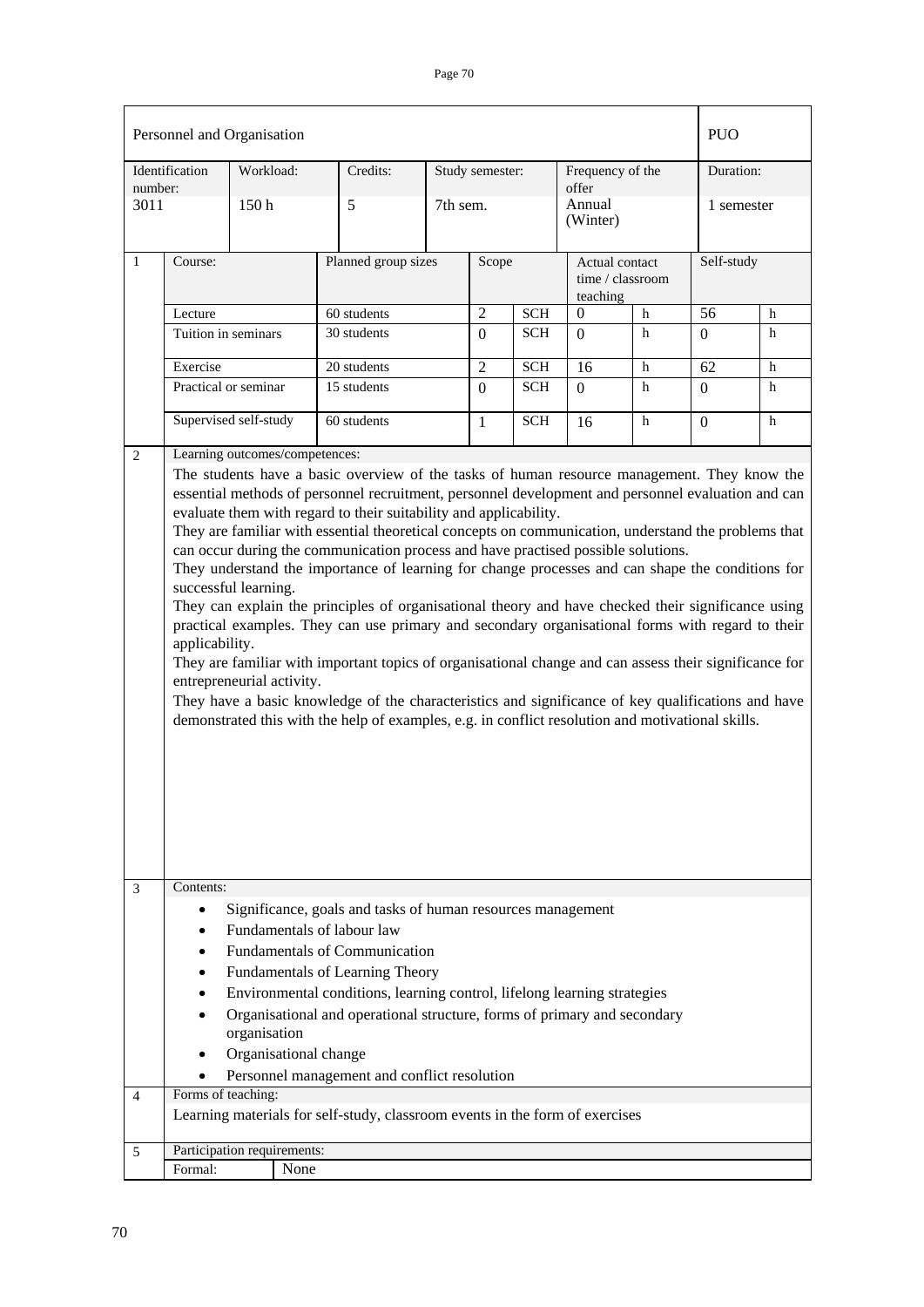|    | Content:                                                                                   | None                                                                                             |  |  |  |  |  |  |  |
|----|--------------------------------------------------------------------------------------------|--------------------------------------------------------------------------------------------------|--|--|--|--|--|--|--|
| 6  | Forms of assessment:                                                                       |                                                                                                  |  |  |  |  |  |  |  |
|    | Term paper, written examination, performance examination, project work or oral examination |                                                                                                  |  |  |  |  |  |  |  |
|    |                                                                                            | Prerequisite for the award of credit points:                                                     |  |  |  |  |  |  |  |
| 7  |                                                                                            |                                                                                                  |  |  |  |  |  |  |  |
|    | Module examination pass                                                                    |                                                                                                  |  |  |  |  |  |  |  |
| 8  |                                                                                            | Application of the module (in the following study programmes)                                    |  |  |  |  |  |  |  |
|    |                                                                                            | Digital Logistics (work-integrated) B.Eng., Mechatronics/Automation (work-integrated) B.Eng. and |  |  |  |  |  |  |  |
|    |                                                                                            | Industrial Engineering and Management (work-integrated) B.Eng.                                   |  |  |  |  |  |  |  |
|    |                                                                                            |                                                                                                  |  |  |  |  |  |  |  |
| 9  |                                                                                            | Importance of the grade for the final grade:                                                     |  |  |  |  |  |  |  |
|    | according to BRPO                                                                          |                                                                                                  |  |  |  |  |  |  |  |
| 10 | Module coordinator:                                                                        |                                                                                                  |  |  |  |  |  |  |  |
|    | <b>Economist Ulrike Franke</b>                                                             |                                                                                                  |  |  |  |  |  |  |  |
| 11 | Other information:                                                                         |                                                                                                  |  |  |  |  |  |  |  |
|    |                                                                                            |                                                                                                  |  |  |  |  |  |  |  |
| 12 | Language:                                                                                  |                                                                                                  |  |  |  |  |  |  |  |
|    | German                                                                                     |                                                                                                  |  |  |  |  |  |  |  |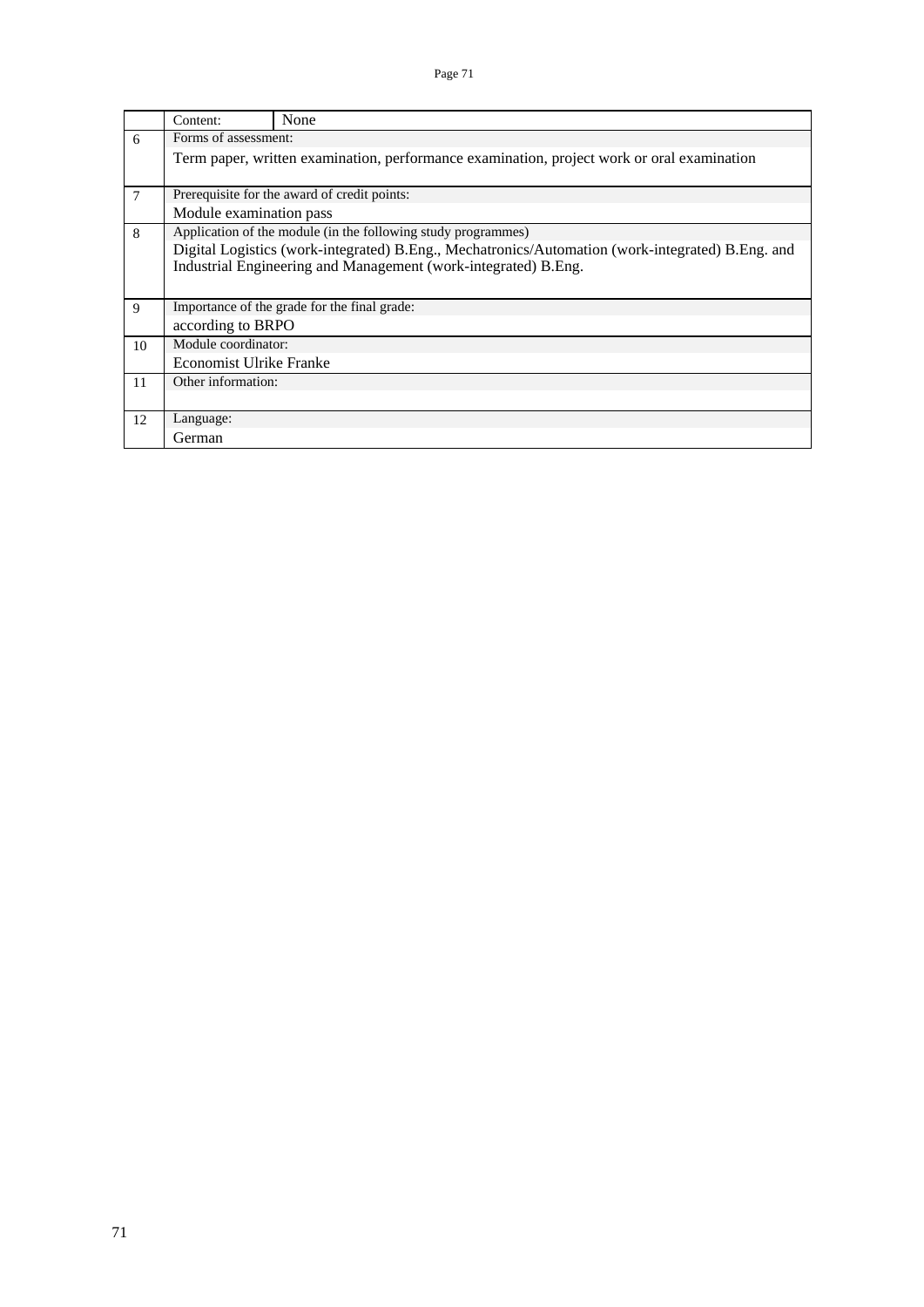| Identification<br>Frequency of the<br>Study semester:<br>offer<br>number:<br>Annual<br>3101<br>5<br>150 <sub>h</sub><br>1st sem.<br>(Winter)<br>$\mathbf{1}$<br>Course:<br>Planned group sizes<br>Actual contact<br>Self-study<br>Scope<br>time / $classroom$<br>teaching<br>56<br>$\overline{2}$<br><b>SCH</b><br>$h$<br>Lecture<br>60 students<br>$\theta$<br>Tuition in seminars<br>30 students<br><b>SCH</b><br>h<br>$\Omega$<br>$\Omega$<br>$\Omega$<br>8<br>Exercise<br>20 students<br>1<br>h<br><b>SCH</b><br>46<br>Practical or seminar<br>15 students<br><b>SCH</b><br>h<br>1<br>$\Omega$<br>16<br>Supervised self-study<br>60 students<br><b>SCH</b><br>h<br>1.5<br>24<br>$\Omega$<br>Learning outcomes/competences:<br>2<br>The students know the importance of physics as the basis of engineering work. They are able to analyse<br>physical processes and relate them to basic physical laws. The students have the ability to use formulas,<br>devices and measurement results in solving physics problems. Furthermore, they possess the<br>competence for the scientific implementation, evaluation and documentation of experiments for the<br>verification of theoretical facts, a competence that is required e.g. within the framework of research and<br>development projects. The knowledge acquired forms the basis for a variety of advanced courses, as<br>physics is the basis for a variety of technologies.<br>Contents:<br>3<br>Mechanics<br>Kinematics: one and three-dimensional translation, rotation, relation, relative movements<br>momentum<br>Optics<br>Light and photons, refraction and dispersion, geometrical optics, optical instruments, lasers<br>Thermodynamics<br>and second law of thermodynamics<br>Forms of teaching:<br>4<br>Learning materials for self-study, classroom events in the form of exercises and practicals.<br>Participation requirements:<br>5<br>Formal:<br>None<br>None<br>Content:<br>Forms of assessment:<br>6<br>Term paper, written examination, performance exam or oral exam<br>Prerequisite for the award of credit points:<br>7<br>Module examination pass and course assessment |  | Physics |                                                                                                     |          |  |  |  |  |  | <b>PH</b> |                         |  |
|--------------------------------------------------------------------------------------------------------------------------------------------------------------------------------------------------------------------------------------------------------------------------------------------------------------------------------------------------------------------------------------------------------------------------------------------------------------------------------------------------------------------------------------------------------------------------------------------------------------------------------------------------------------------------------------------------------------------------------------------------------------------------------------------------------------------------------------------------------------------------------------------------------------------------------------------------------------------------------------------------------------------------------------------------------------------------------------------------------------------------------------------------------------------------------------------------------------------------------------------------------------------------------------------------------------------------------------------------------------------------------------------------------------------------------------------------------------------------------------------------------------------------------------------------------------------------------------------------------------------------------------------------------------------------------------------------------------------------------------------------------------------------------------------------------------------------------------------------------------------------------------------------------------------------------------------------------------------------------------------------------------------------------------------------------------------------------------------------------------------------------------------------------------|--|---------|-----------------------------------------------------------------------------------------------------|----------|--|--|--|--|--|-----------|-------------------------|--|
|                                                                                                                                                                                                                                                                                                                                                                                                                                                                                                                                                                                                                                                                                                                                                                                                                                                                                                                                                                                                                                                                                                                                                                                                                                                                                                                                                                                                                                                                                                                                                                                                                                                                                                                                                                                                                                                                                                                                                                                                                                                                                                                                                              |  |         | Workload:                                                                                           | Credits: |  |  |  |  |  |           | Duration:<br>1 semester |  |
|                                                                                                                                                                                                                                                                                                                                                                                                                                                                                                                                                                                                                                                                                                                                                                                                                                                                                                                                                                                                                                                                                                                                                                                                                                                                                                                                                                                                                                                                                                                                                                                                                                                                                                                                                                                                                                                                                                                                                                                                                                                                                                                                                              |  |         |                                                                                                     |          |  |  |  |  |  |           |                         |  |
|                                                                                                                                                                                                                                                                                                                                                                                                                                                                                                                                                                                                                                                                                                                                                                                                                                                                                                                                                                                                                                                                                                                                                                                                                                                                                                                                                                                                                                                                                                                                                                                                                                                                                                                                                                                                                                                                                                                                                                                                                                                                                                                                                              |  |         |                                                                                                     |          |  |  |  |  |  |           |                         |  |
|                                                                                                                                                                                                                                                                                                                                                                                                                                                                                                                                                                                                                                                                                                                                                                                                                                                                                                                                                                                                                                                                                                                                                                                                                                                                                                                                                                                                                                                                                                                                                                                                                                                                                                                                                                                                                                                                                                                                                                                                                                                                                                                                                              |  |         |                                                                                                     |          |  |  |  |  |  |           | h                       |  |
|                                                                                                                                                                                                                                                                                                                                                                                                                                                                                                                                                                                                                                                                                                                                                                                                                                                                                                                                                                                                                                                                                                                                                                                                                                                                                                                                                                                                                                                                                                                                                                                                                                                                                                                                                                                                                                                                                                                                                                                                                                                                                                                                                              |  |         |                                                                                                     |          |  |  |  |  |  |           | h                       |  |
|                                                                                                                                                                                                                                                                                                                                                                                                                                                                                                                                                                                                                                                                                                                                                                                                                                                                                                                                                                                                                                                                                                                                                                                                                                                                                                                                                                                                                                                                                                                                                                                                                                                                                                                                                                                                                                                                                                                                                                                                                                                                                                                                                              |  |         |                                                                                                     |          |  |  |  |  |  |           | h                       |  |
|                                                                                                                                                                                                                                                                                                                                                                                                                                                                                                                                                                                                                                                                                                                                                                                                                                                                                                                                                                                                                                                                                                                                                                                                                                                                                                                                                                                                                                                                                                                                                                                                                                                                                                                                                                                                                                                                                                                                                                                                                                                                                                                                                              |  |         |                                                                                                     |          |  |  |  |  |  |           | h                       |  |
|                                                                                                                                                                                                                                                                                                                                                                                                                                                                                                                                                                                                                                                                                                                                                                                                                                                                                                                                                                                                                                                                                                                                                                                                                                                                                                                                                                                                                                                                                                                                                                                                                                                                                                                                                                                                                                                                                                                                                                                                                                                                                                                                                              |  |         |                                                                                                     |          |  |  |  |  |  |           | h                       |  |
|                                                                                                                                                                                                                                                                                                                                                                                                                                                                                                                                                                                                                                                                                                                                                                                                                                                                                                                                                                                                                                                                                                                                                                                                                                                                                                                                                                                                                                                                                                                                                                                                                                                                                                                                                                                                                                                                                                                                                                                                                                                                                                                                                              |  |         | Dynamics: Newton's axioms, types of forces, work-energy-power, momentum, rotation, angular          |          |  |  |  |  |  |           |                         |  |
|                                                                                                                                                                                                                                                                                                                                                                                                                                                                                                                                                                                                                                                                                                                                                                                                                                                                                                                                                                                                                                                                                                                                                                                                                                                                                                                                                                                                                                                                                                                                                                                                                                                                                                                                                                                                                                                                                                                                                                                                                                                                                                                                                              |  |         | Temperature, thermal expansion, behaviour of gases - Gas laws, kinetic theory of gases, heat, first |          |  |  |  |  |  |           |                         |  |
|                                                                                                                                                                                                                                                                                                                                                                                                                                                                                                                                                                                                                                                                                                                                                                                                                                                                                                                                                                                                                                                                                                                                                                                                                                                                                                                                                                                                                                                                                                                                                                                                                                                                                                                                                                                                                                                                                                                                                                                                                                                                                                                                                              |  |         |                                                                                                     |          |  |  |  |  |  |           |                         |  |
|                                                                                                                                                                                                                                                                                                                                                                                                                                                                                                                                                                                                                                                                                                                                                                                                                                                                                                                                                                                                                                                                                                                                                                                                                                                                                                                                                                                                                                                                                                                                                                                                                                                                                                                                                                                                                                                                                                                                                                                                                                                                                                                                                              |  |         |                                                                                                     |          |  |  |  |  |  |           |                         |  |
|                                                                                                                                                                                                                                                                                                                                                                                                                                                                                                                                                                                                                                                                                                                                                                                                                                                                                                                                                                                                                                                                                                                                                                                                                                                                                                                                                                                                                                                                                                                                                                                                                                                                                                                                                                                                                                                                                                                                                                                                                                                                                                                                                              |  |         |                                                                                                     |          |  |  |  |  |  |           |                         |  |
|                                                                                                                                                                                                                                                                                                                                                                                                                                                                                                                                                                                                                                                                                                                                                                                                                                                                                                                                                                                                                                                                                                                                                                                                                                                                                                                                                                                                                                                                                                                                                                                                                                                                                                                                                                                                                                                                                                                                                                                                                                                                                                                                                              |  |         |                                                                                                     |          |  |  |  |  |  |           |                         |  |
|                                                                                                                                                                                                                                                                                                                                                                                                                                                                                                                                                                                                                                                                                                                                                                                                                                                                                                                                                                                                                                                                                                                                                                                                                                                                                                                                                                                                                                                                                                                                                                                                                                                                                                                                                                                                                                                                                                                                                                                                                                                                                                                                                              |  |         |                                                                                                     |          |  |  |  |  |  |           |                         |  |
| Application of the module (in the following study programmes)<br>8<br>Mechatronics/Automation (work-integrated) B.Eng. and Industrial Engineering and Management                                                                                                                                                                                                                                                                                                                                                                                                                                                                                                                                                                                                                                                                                                                                                                                                                                                                                                                                                                                                                                                                                                                                                                                                                                                                                                                                                                                                                                                                                                                                                                                                                                                                                                                                                                                                                                                                                                                                                                                             |  |         |                                                                                                     |          |  |  |  |  |  |           |                         |  |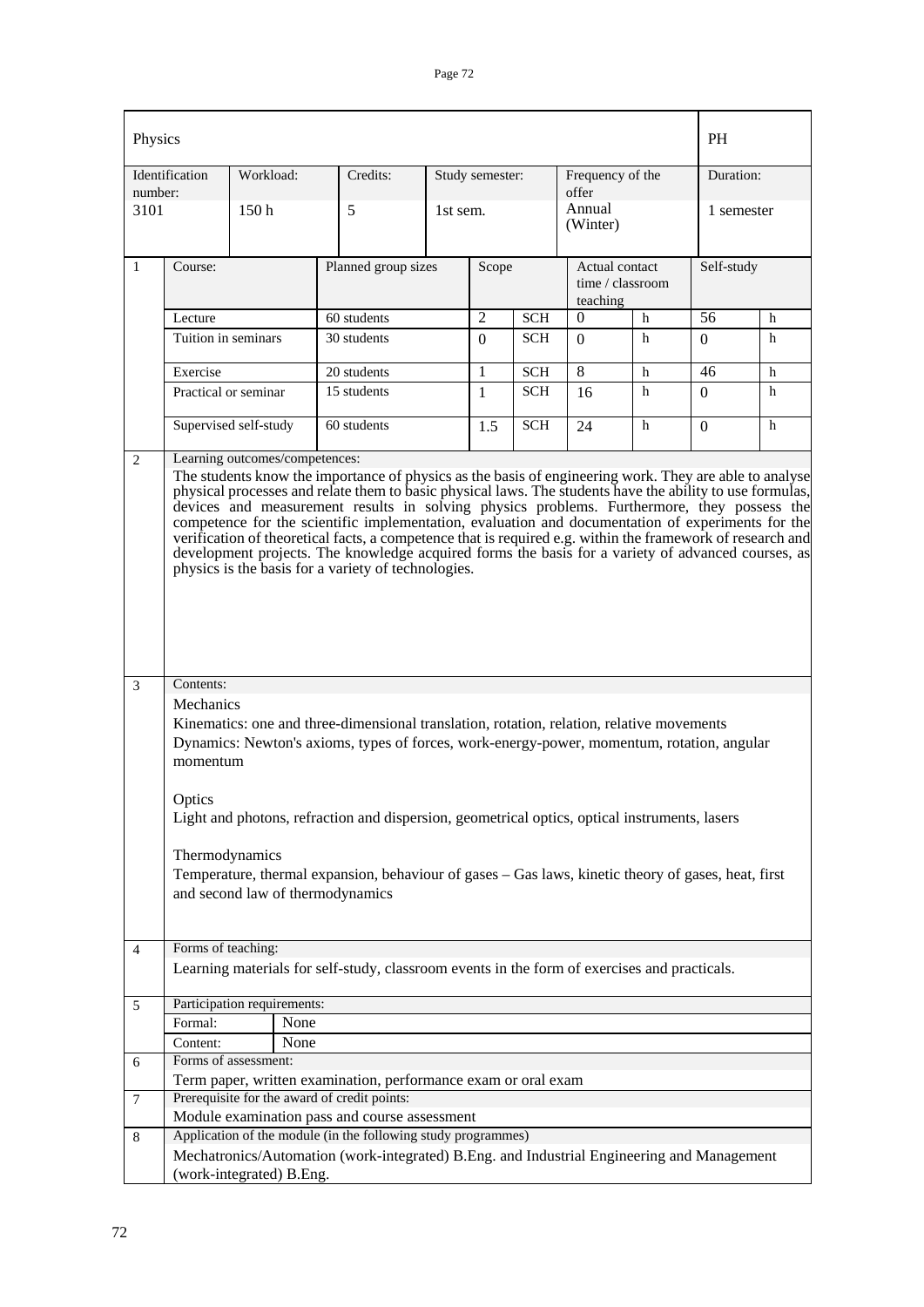|    | Importance of the grade for the final grade:                               |
|----|----------------------------------------------------------------------------|
|    | according to BRPO                                                          |
| 10 | Module coordinator:                                                        |
|    | N. N.                                                                      |
| 11 | Other information:                                                         |
|    | Supplementary literature will be announced at the beginning of the course. |
| 12 | Language:                                                                  |
|    | German                                                                     |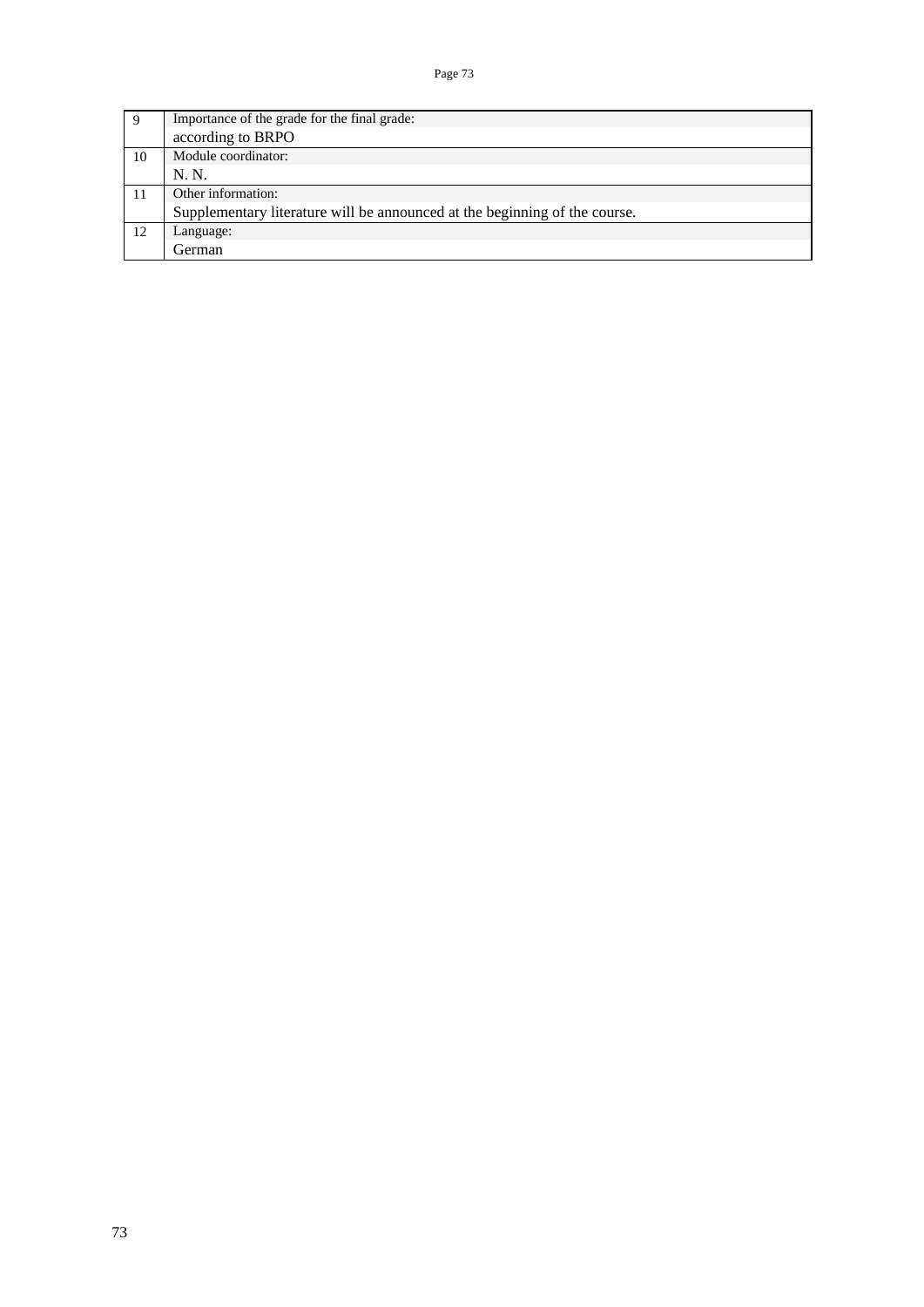|                | <b>Practical Module I</b>                                                                                                                                                                                                                                                                                                                                                                                                                                         |                               |                                                                                                                                                                                                                                                                               |                              |                        |            |                            |                  |            |   |
|----------------|-------------------------------------------------------------------------------------------------------------------------------------------------------------------------------------------------------------------------------------------------------------------------------------------------------------------------------------------------------------------------------------------------------------------------------------------------------------------|-------------------------------|-------------------------------------------------------------------------------------------------------------------------------------------------------------------------------------------------------------------------------------------------------------------------------|------------------------------|------------------------|------------|----------------------------|------------------|------------|---|
| number:        | Identification                                                                                                                                                                                                                                                                                                                                                                                                                                                    | Workload:                     | Credits:                                                                                                                                                                                                                                                                      |                              | Study semester:        |            | Frequency of the<br>offer  |                  | Duration:  |   |
| 3112           |                                                                                                                                                                                                                                                                                                                                                                                                                                                                   | 150h                          | 5                                                                                                                                                                                                                                                                             | 3rd sem.                     |                        |            | Annual<br>(Winter)         |                  | 1 semester |   |
| 1              | Course:                                                                                                                                                                                                                                                                                                                                                                                                                                                           |                               |                                                                                                                                                                                                                                                                               | Planned group sizes<br>Scope |                        |            | Actual contact<br>teaching | time / classroom | Self-study |   |
|                | Lecture                                                                                                                                                                                                                                                                                                                                                                                                                                                           |                               | 60 students                                                                                                                                                                                                                                                                   |                              | $\Omega$<br><b>SCH</b> |            | $\boldsymbol{0}$           | h                | 150        | h |
|                | Tuition in seminars                                                                                                                                                                                                                                                                                                                                                                                                                                               |                               | 30 students                                                                                                                                                                                                                                                                   |                              | $\Omega$               | <b>SCH</b> | $\Omega$                   | h                | $\Omega$   | h |
|                | Exercise                                                                                                                                                                                                                                                                                                                                                                                                                                                          |                               | 20 students                                                                                                                                                                                                                                                                   |                              | $\Omega$               | <b>SCH</b> | $\Omega$                   | h                | $\Omega$   | h |
|                | Practical or seminar                                                                                                                                                                                                                                                                                                                                                                                                                                              |                               | 15 students                                                                                                                                                                                                                                                                   |                              | $\Omega$               | <b>SCH</b> | $\Omega$                   | h                | $\Omega$   | h |
|                |                                                                                                                                                                                                                                                                                                                                                                                                                                                                   | Supervised self-study         | 60 students                                                                                                                                                                                                                                                                   |                              | $\Omega$               | <b>SCH</b> | $\Omega$                   | h                | $\Omega$   | h |
| $\overline{2}$ | Learning outcomes/competences:<br>Students acquire and deepen knowledge and skills specific to the study programme. For this purpose,<br>individual problems are worked on holistically and under practical conditions during the work term at<br>the company and solution options are developed independently. In addition to the professional<br>competence, the students acquire the ability of working scientifically and successively develop it<br>further. |                               |                                                                                                                                                                                                                                                                               |                              |                        |            |                            |                  |            |   |
| $\mathfrak{Z}$ | Contents:                                                                                                                                                                                                                                                                                                                                                                                                                                                         |                               | The topics to be worked on must be related to engineering science and be oriented towards the module<br>contents of the curriculum. The topic is coordinated between the student, the faculty tutor in the<br>company and the examiner at the University of Applied Sciences. |                              |                        |            |                            |                  |            |   |
| $\overline{4}$ | Forms of teaching:                                                                                                                                                                                                                                                                                                                                                                                                                                                |                               |                                                                                                                                                                                                                                                                               |                              |                        |            |                            |                  |            |   |
|                |                                                                                                                                                                                                                                                                                                                                                                                                                                                                   | Work-related module           |                                                                                                                                                                                                                                                                               |                              |                        |            |                            |                  |            |   |
| 5              |                                                                                                                                                                                                                                                                                                                                                                                                                                                                   | Participation requirements:   |                                                                                                                                                                                                                                                                               |                              |                        |            |                            |                  |            |   |
|                | Formal:                                                                                                                                                                                                                                                                                                                                                                                                                                                           |                               |                                                                                                                                                                                                                                                                               |                              |                        |            |                            |                  |            |   |
|                | Content:                                                                                                                                                                                                                                                                                                                                                                                                                                                          | Forms of assessment:          |                                                                                                                                                                                                                                                                               |                              |                        |            |                            |                  |            |   |
| 6              | Term paper                                                                                                                                                                                                                                                                                                                                                                                                                                                        |                               |                                                                                                                                                                                                                                                                               |                              |                        |            |                            |                  |            |   |
| $\tau$         |                                                                                                                                                                                                                                                                                                                                                                                                                                                                   |                               | Prerequisite for the award of credit points:                                                                                                                                                                                                                                  |                              |                        |            |                            |                  |            |   |
|                |                                                                                                                                                                                                                                                                                                                                                                                                                                                                   | Module examination pass       |                                                                                                                                                                                                                                                                               |                              |                        |            |                            |                  |            |   |
| 8              |                                                                                                                                                                                                                                                                                                                                                                                                                                                                   |                               | Application of the module (in the following study programmes)                                                                                                                                                                                                                 |                              |                        |            |                            |                  |            |   |
|                |                                                                                                                                                                                                                                                                                                                                                                                                                                                                   |                               | Digital Logistics (work-integrated) B.Eng., Digital Technologies (work-integrated) B.Eng.,                                                                                                                                                                                    |                              |                        |            |                            |                  |            |   |
|                |                                                                                                                                                                                                                                                                                                                                                                                                                                                                   |                               | Mechatronics/Automation (work-integrated) B.Eng., Product-Service Engineering (work-integrated)                                                                                                                                                                               |                              |                        |            |                            |                  |            |   |
|                |                                                                                                                                                                                                                                                                                                                                                                                                                                                                   |                               | B.Eng. and Industrial Engineering and Management (work-integrated) B.Eng.                                                                                                                                                                                                     |                              |                        |            |                            |                  |            |   |
| 9              |                                                                                                                                                                                                                                                                                                                                                                                                                                                                   | according to BRPO             | Importance of the grade for the final grade:                                                                                                                                                                                                                                  |                              |                        |            |                            |                  |            |   |
| 10             | Module coordinator:                                                                                                                                                                                                                                                                                                                                                                                                                                               |                               |                                                                                                                                                                                                                                                                               |                              |                        |            |                            |                  |            |   |
|                |                                                                                                                                                                                                                                                                                                                                                                                                                                                                   | Prof. Dr.-Ing. Andrea Kaimann |                                                                                                                                                                                                                                                                               |                              |                        |            |                            |                  |            |   |
| 11             | Other information:                                                                                                                                                                                                                                                                                                                                                                                                                                                |                               |                                                                                                                                                                                                                                                                               |                              |                        |            |                            |                  |            |   |
| 12             | Language:                                                                                                                                                                                                                                                                                                                                                                                                                                                         |                               |                                                                                                                                                                                                                                                                               |                              |                        |            |                            |                  |            |   |
|                | German                                                                                                                                                                                                                                                                                                                                                                                                                                                            |                               |                                                                                                                                                                                                                                                                               |                              |                        |            |                            |                  |            |   |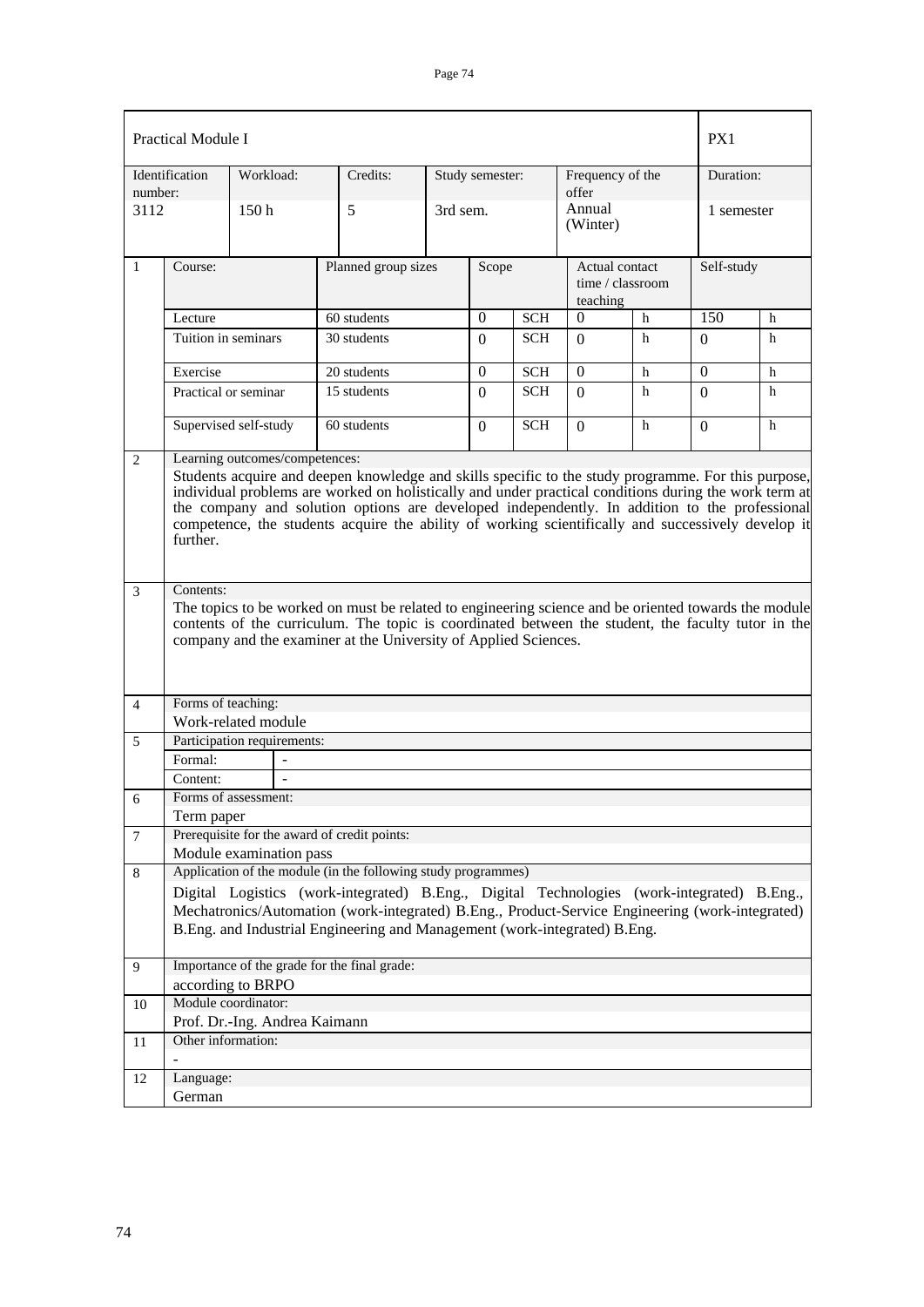|                  | <b>Practical Module II</b>                                                                                                                                                                                                                                                                                                                                                                                                                                        |                               |                                                                                                                                                                                                                                                                               |          |                  |            |                                                |   | PX <sub>2</sub> |   |  |
|------------------|-------------------------------------------------------------------------------------------------------------------------------------------------------------------------------------------------------------------------------------------------------------------------------------------------------------------------------------------------------------------------------------------------------------------------------------------------------------------|-------------------------------|-------------------------------------------------------------------------------------------------------------------------------------------------------------------------------------------------------------------------------------------------------------------------------|----------|------------------|------------|------------------------------------------------|---|-----------------|---|--|
| number:          | Identification                                                                                                                                                                                                                                                                                                                                                                                                                                                    | Workload:                     | Credits:                                                                                                                                                                                                                                                                      |          | Study semester:  |            | Frequency of the<br>offer                      |   | Duration:       |   |  |
| 3122             |                                                                                                                                                                                                                                                                                                                                                                                                                                                                   | 150h                          | 5                                                                                                                                                                                                                                                                             | 5th sem. |                  |            | Annual<br>(Winter)                             |   | 1 semester      |   |  |
| 1                | Course:                                                                                                                                                                                                                                                                                                                                                                                                                                                           |                               | Planned group sizes                                                                                                                                                                                                                                                           |          | Scope            |            | Actual contact<br>time / classroom<br>teaching |   | Self-study      |   |  |
|                  | Lecture                                                                                                                                                                                                                                                                                                                                                                                                                                                           |                               | 60 students                                                                                                                                                                                                                                                                   |          | $\boldsymbol{0}$ | <b>SCH</b> | $\theta$                                       | h | 150             | h |  |
|                  | Tuition in seminars                                                                                                                                                                                                                                                                                                                                                                                                                                               |                               | 30 students                                                                                                                                                                                                                                                                   |          | $\Omega$         | <b>SCH</b> | $\Omega$                                       | h | $\Omega$        | h |  |
|                  | Exercise                                                                                                                                                                                                                                                                                                                                                                                                                                                          |                               | 20 students                                                                                                                                                                                                                                                                   |          | $\Omega$         | <b>SCH</b> | $\Omega$                                       | h | $\Omega$        | h |  |
|                  | Practical or seminar                                                                                                                                                                                                                                                                                                                                                                                                                                              |                               | 15 students                                                                                                                                                                                                                                                                   |          | $\Omega$         | <b>SCH</b> | $\Omega$                                       | h | $\Omega$        | h |  |
|                  |                                                                                                                                                                                                                                                                                                                                                                                                                                                                   | Supervised self-study         | 60 students                                                                                                                                                                                                                                                                   |          | $\Omega$         | <b>SCH</b> | $\Omega$                                       | h | $\Omega$        | h |  |
| $\mathbf{2}$     | Learning outcomes/competences:<br>Students acquire and deepen knowledge and skills specific to the study programme. For this purpose,<br>individual problems are worked on holistically and under practical conditions during the work term at<br>the company and solution options are developed independently. In addition to the professional<br>competence, the students acquire the ability of working scientifically and successively develop it<br>further. |                               |                                                                                                                                                                                                                                                                               |          |                  |            |                                                |   |                 |   |  |
| 3                | Contents:                                                                                                                                                                                                                                                                                                                                                                                                                                                         |                               | The topics to be worked on must be related to engineering science and be oriented towards the module<br>contents of the curriculum. The topic is coordinated between the student, the faculty tutor in the<br>company and the examiner at the University of Applied Sciences. |          |                  |            |                                                |   |                 |   |  |
| $\overline{4}$   | Forms of teaching:                                                                                                                                                                                                                                                                                                                                                                                                                                                |                               |                                                                                                                                                                                                                                                                               |          |                  |            |                                                |   |                 |   |  |
|                  |                                                                                                                                                                                                                                                                                                                                                                                                                                                                   | Work-related module           |                                                                                                                                                                                                                                                                               |          |                  |            |                                                |   |                 |   |  |
| 5                |                                                                                                                                                                                                                                                                                                                                                                                                                                                                   | Participation requirements:   |                                                                                                                                                                                                                                                                               |          |                  |            |                                                |   |                 |   |  |
|                  | Formal:                                                                                                                                                                                                                                                                                                                                                                                                                                                           |                               | Module examination pass in Practical Module I                                                                                                                                                                                                                                 |          |                  |            |                                                |   |                 |   |  |
|                  | Content:                                                                                                                                                                                                                                                                                                                                                                                                                                                          |                               |                                                                                                                                                                                                                                                                               |          |                  |            |                                                |   |                 |   |  |
| 6                | Term paper                                                                                                                                                                                                                                                                                                                                                                                                                                                        | Forms of assessment:          |                                                                                                                                                                                                                                                                               |          |                  |            |                                                |   |                 |   |  |
| $\boldsymbol{7}$ |                                                                                                                                                                                                                                                                                                                                                                                                                                                                   |                               | Prerequisite for the award of credit points:                                                                                                                                                                                                                                  |          |                  |            |                                                |   |                 |   |  |
|                  |                                                                                                                                                                                                                                                                                                                                                                                                                                                                   | Module examination pass       |                                                                                                                                                                                                                                                                               |          |                  |            |                                                |   |                 |   |  |
| 8                |                                                                                                                                                                                                                                                                                                                                                                                                                                                                   |                               | Application of the module (in the following study programmes)                                                                                                                                                                                                                 |          |                  |            |                                                |   |                 |   |  |
|                  |                                                                                                                                                                                                                                                                                                                                                                                                                                                                   |                               | Digital Logistics (work-integrated) B.Eng., Digital Technologies (work-integrated) B.Eng.,                                                                                                                                                                                    |          |                  |            |                                                |   |                 |   |  |
|                  |                                                                                                                                                                                                                                                                                                                                                                                                                                                                   |                               | Mechatronics/Automation (work-integrated) B.Eng., Product-Service Engineering (work-integrated)                                                                                                                                                                               |          |                  |            |                                                |   |                 |   |  |
|                  |                                                                                                                                                                                                                                                                                                                                                                                                                                                                   |                               | B.Eng. and Industrial Engineering and Management (work-integrated) B.Eng.                                                                                                                                                                                                     |          |                  |            |                                                |   |                 |   |  |
| 9                |                                                                                                                                                                                                                                                                                                                                                                                                                                                                   |                               | Importance of the grade for the final grade:                                                                                                                                                                                                                                  |          |                  |            |                                                |   |                 |   |  |
|                  |                                                                                                                                                                                                                                                                                                                                                                                                                                                                   | according to BRPO             |                                                                                                                                                                                                                                                                               |          |                  |            |                                                |   |                 |   |  |
| 10               | Module coordinator:                                                                                                                                                                                                                                                                                                                                                                                                                                               | Prof. Dr.-Ing. Andrea Kaimann |                                                                                                                                                                                                                                                                               |          |                  |            |                                                |   |                 |   |  |
| 11               | Other information:                                                                                                                                                                                                                                                                                                                                                                                                                                                |                               |                                                                                                                                                                                                                                                                               |          |                  |            |                                                |   |                 |   |  |
|                  |                                                                                                                                                                                                                                                                                                                                                                                                                                                                   |                               |                                                                                                                                                                                                                                                                               |          |                  |            |                                                |   |                 |   |  |
| 12               | Language:                                                                                                                                                                                                                                                                                                                                                                                                                                                         |                               |                                                                                                                                                                                                                                                                               |          |                  |            |                                                |   |                 |   |  |
|                  | German                                                                                                                                                                                                                                                                                                                                                                                                                                                            |                               |                                                                                                                                                                                                                                                                               |          |                  |            |                                                |   |                 |   |  |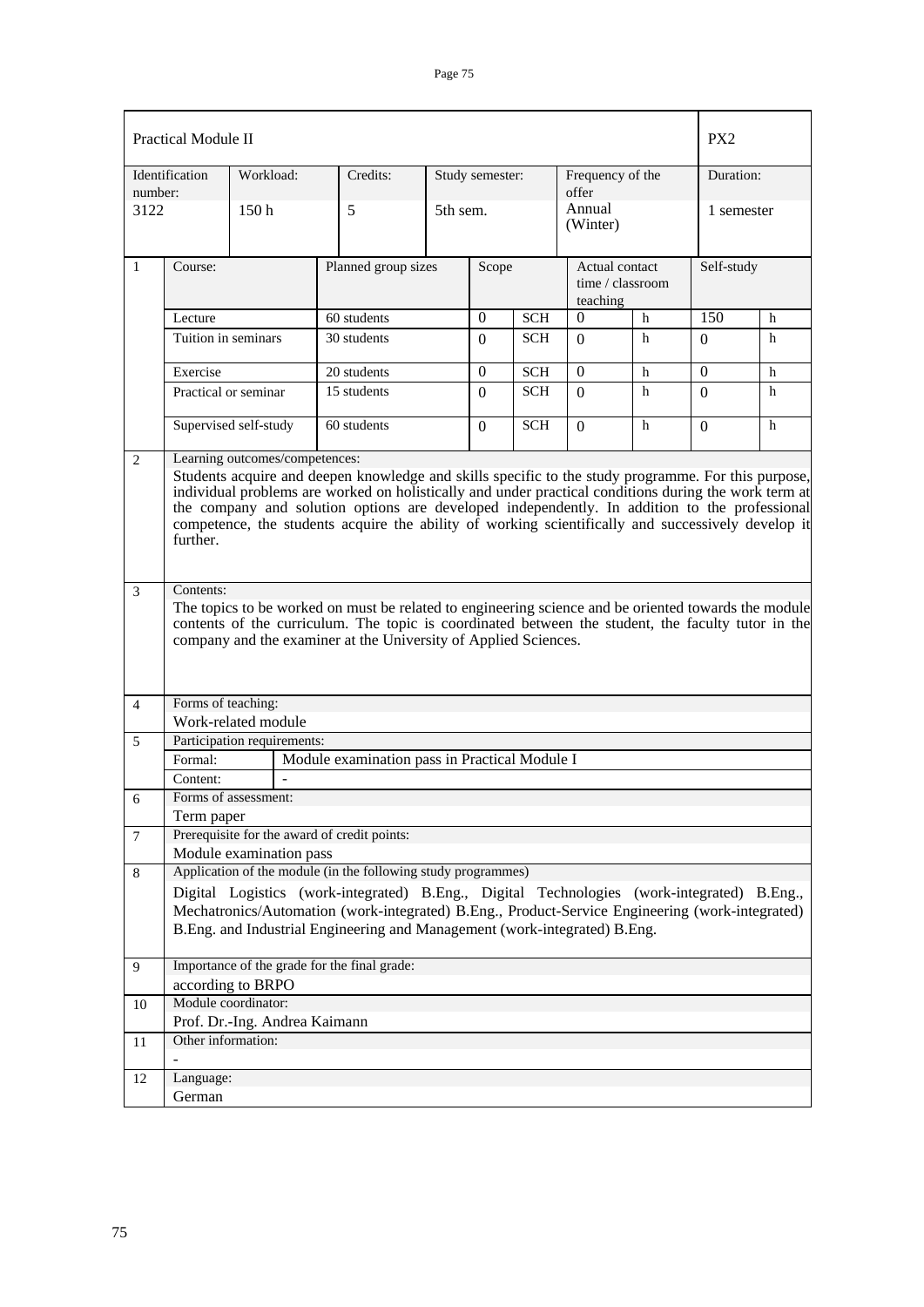|                | <b>Practical Module III</b><br>PX3                                                                                                                                                                                                                                                                                                                                                                                                                                |                                                      |                                                                                                                                                                                                                                                                               |          |                        |            |                                                |   |            |   |
|----------------|-------------------------------------------------------------------------------------------------------------------------------------------------------------------------------------------------------------------------------------------------------------------------------------------------------------------------------------------------------------------------------------------------------------------------------------------------------------------|------------------------------------------------------|-------------------------------------------------------------------------------------------------------------------------------------------------------------------------------------------------------------------------------------------------------------------------------|----------|------------------------|------------|------------------------------------------------|---|------------|---|
| number:        | Identification                                                                                                                                                                                                                                                                                                                                                                                                                                                    | Workload:                                            | Credits:                                                                                                                                                                                                                                                                      |          | Study semester:        |            | Frequency of the<br>offer                      |   | Duration:  |   |
| 3129           |                                                                                                                                                                                                                                                                                                                                                                                                                                                                   | 150 <sub>h</sub>                                     | 5                                                                                                                                                                                                                                                                             | 6th sem. |                        |            | Annual<br>(Summer)                             |   | 1 semester |   |
| 1              | Course:                                                                                                                                                                                                                                                                                                                                                                                                                                                           |                                                      | Planned group sizes                                                                                                                                                                                                                                                           |          | Scope                  |            | Actual contact<br>time / classroom<br>teaching |   | Self-study |   |
|                | Lecture                                                                                                                                                                                                                                                                                                                                                                                                                                                           |                                                      | 60 students                                                                                                                                                                                                                                                                   |          | $\theta$<br><b>SCH</b> |            | $\theta$<br>h                                  |   | 150        | h |
|                | Tuition in seminars                                                                                                                                                                                                                                                                                                                                                                                                                                               |                                                      | 30 students                                                                                                                                                                                                                                                                   |          | $\Omega$               | <b>SCH</b> | $\Omega$                                       | h | $\Omega$   | h |
|                | Exercise                                                                                                                                                                                                                                                                                                                                                                                                                                                          |                                                      | 20 students                                                                                                                                                                                                                                                                   |          | $\Omega$               | <b>SCH</b> | $\Omega$                                       | h | $\Omega$   | h |
|                | Practical or seminar                                                                                                                                                                                                                                                                                                                                                                                                                                              |                                                      | 15 students                                                                                                                                                                                                                                                                   |          | $\Omega$               | <b>SCH</b> | $\Omega$                                       | h | 0          | h |
|                |                                                                                                                                                                                                                                                                                                                                                                                                                                                                   | Supervised self-study                                | 60 students                                                                                                                                                                                                                                                                   |          | $\mathbf{0}$           | <b>SCH</b> | $\Omega$                                       | h | $\Omega$   | h |
| 2              | Learning outcomes/competences:<br>Students acquire and deepen knowledge and skills specific to the study programme. For this purpose,<br>individual problems are worked on holistically and under practical conditions during the work term at<br>the company and solution options are developed independently. In addition to the professional<br>competence, the students acquire the ability of working scientifically and successively develop it<br>further. |                                                      |                                                                                                                                                                                                                                                                               |          |                        |            |                                                |   |            |   |
| $\overline{3}$ | Contents:                                                                                                                                                                                                                                                                                                                                                                                                                                                         |                                                      | The topics to be worked on must be related to engineering science and be oriented towards the module<br>contents of the curriculum. The topic is coordinated between the student, the faculty tutor in the<br>company and the examiner at the University of Applied Sciences. |          |                        |            |                                                |   |            |   |
| 4              | Forms of teaching:                                                                                                                                                                                                                                                                                                                                                                                                                                                |                                                      |                                                                                                                                                                                                                                                                               |          |                        |            |                                                |   |            |   |
|                |                                                                                                                                                                                                                                                                                                                                                                                                                                                                   | Work-related module                                  |                                                                                                                                                                                                                                                                               |          |                        |            |                                                |   |            |   |
| 5              |                                                                                                                                                                                                                                                                                                                                                                                                                                                                   | Participation requirements:                          |                                                                                                                                                                                                                                                                               |          |                        |            |                                                |   |            |   |
|                | Formal:                                                                                                                                                                                                                                                                                                                                                                                                                                                           |                                                      | Module examination pass in Practical Module II                                                                                                                                                                                                                                |          |                        |            |                                                |   |            |   |
|                | Content:                                                                                                                                                                                                                                                                                                                                                                                                                                                          | $\overline{a}$                                       |                                                                                                                                                                                                                                                                               |          |                        |            |                                                |   |            |   |
| 6              |                                                                                                                                                                                                                                                                                                                                                                                                                                                                   | Forms of assessment:                                 |                                                                                                                                                                                                                                                                               |          |                        |            |                                                |   |            |   |
|                | Term paper                                                                                                                                                                                                                                                                                                                                                                                                                                                        |                                                      |                                                                                                                                                                                                                                                                               |          |                        |            |                                                |   |            |   |
| 7              |                                                                                                                                                                                                                                                                                                                                                                                                                                                                   | Module examination pass                              | Prerequisite for the award of credit points:                                                                                                                                                                                                                                  |          |                        |            |                                                |   |            |   |
| 8              |                                                                                                                                                                                                                                                                                                                                                                                                                                                                   |                                                      | Application of the module (in the following study programmes)                                                                                                                                                                                                                 |          |                        |            |                                                |   |            |   |
|                |                                                                                                                                                                                                                                                                                                                                                                                                                                                                   |                                                      | Digital Logistics (work-integrated) B.Eng., Digital Technologies (work-integrated) B.Eng.,                                                                                                                                                                                    |          |                        |            |                                                |   |            |   |
|                |                                                                                                                                                                                                                                                                                                                                                                                                                                                                   |                                                      | Mechatronics/Automation (work-integrated) B.Eng., Product-Service Engineering (work-integrated)                                                                                                                                                                               |          |                        |            |                                                |   |            |   |
|                |                                                                                                                                                                                                                                                                                                                                                                                                                                                                   |                                                      | B.Eng. and Industrial Engineering and Management (work-integrated) B.Eng.                                                                                                                                                                                                     |          |                        |            |                                                |   |            |   |
| 9              |                                                                                                                                                                                                                                                                                                                                                                                                                                                                   |                                                      | Importance of the grade for the final grade:                                                                                                                                                                                                                                  |          |                        |            |                                                |   |            |   |
|                |                                                                                                                                                                                                                                                                                                                                                                                                                                                                   | according to BRPO                                    |                                                                                                                                                                                                                                                                               |          |                        |            |                                                |   |            |   |
| 10             |                                                                                                                                                                                                                                                                                                                                                                                                                                                                   | Module coordinator:<br>Prof. Dr.-Ing. Andrea Kaimann |                                                                                                                                                                                                                                                                               |          |                        |            |                                                |   |            |   |
| 11             | Other information:                                                                                                                                                                                                                                                                                                                                                                                                                                                |                                                      |                                                                                                                                                                                                                                                                               |          |                        |            |                                                |   |            |   |
| 12             | Language:                                                                                                                                                                                                                                                                                                                                                                                                                                                         |                                                      |                                                                                                                                                                                                                                                                               |          |                        |            |                                                |   |            |   |
|                | German                                                                                                                                                                                                                                                                                                                                                                                                                                                            |                                                      |                                                                                                                                                                                                                                                                               |          |                        |            |                                                |   |            |   |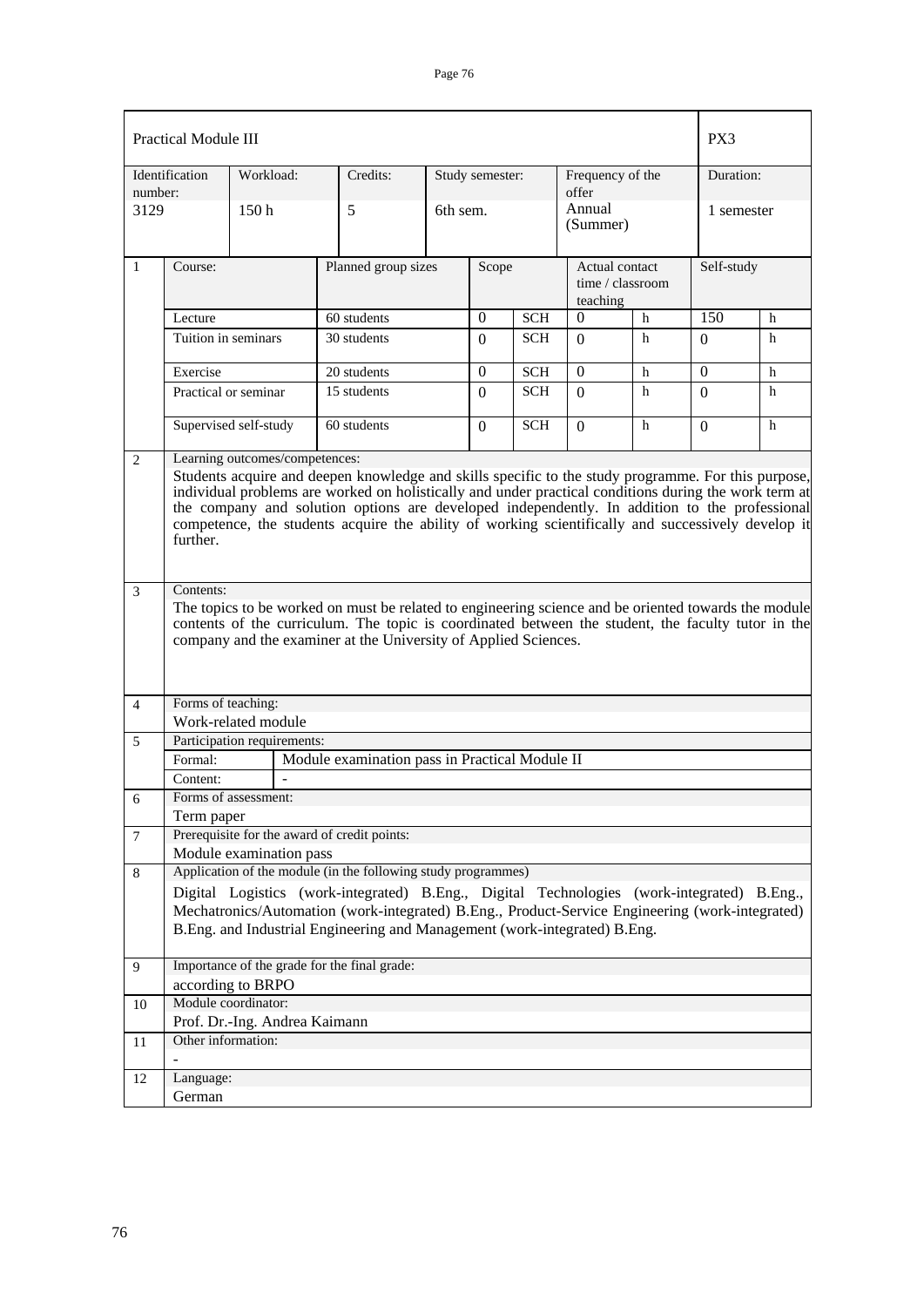|                | Feedback Control Engineering                                                                       |                      |                                                                                                                         |                                                                                                                                                                                                                                                                                                                                          |  |                                          |            |                                                   |   | <b>RTK</b> |   |
|----------------|----------------------------------------------------------------------------------------------------|----------------------|-------------------------------------------------------------------------------------------------------------------------|------------------------------------------------------------------------------------------------------------------------------------------------------------------------------------------------------------------------------------------------------------------------------------------------------------------------------------------|--|------------------------------------------|------------|---------------------------------------------------|---|------------|---|
| number:        | Workload:<br>Identification                                                                        |                      |                                                                                                                         | Credits:<br>Study semester:                                                                                                                                                                                                                                                                                                              |  |                                          |            | Frequency of the<br>offer                         |   | Duration:  |   |
| 3125           |                                                                                                    | 150                  |                                                                                                                         | 5<br>4.<br>5.<br>or                                                                                                                                                                                                                                                                                                                      |  | Semester,<br>Semester<br>6th<br>semester |            | every<br>semester                                 |   | 1 semester |   |
| $\mathbf{1}$   | Course:                                                                                            |                      |                                                                                                                         | Planned group sizes                                                                                                                                                                                                                                                                                                                      |  | Scope                                    |            | actual<br>Contact time /<br>classroom<br>teaching |   | Self-study |   |
|                | Lecture                                                                                            |                      |                                                                                                                         | 60 students                                                                                                                                                                                                                                                                                                                              |  | $\overline{2}$                           | <b>SCH</b> | $\mathbf{0}$                                      | h | 56         | h |
|                | Tuition in seminars                                                                                |                      |                                                                                                                         | 30 students                                                                                                                                                                                                                                                                                                                              |  | $\theta$                                 | <b>SCH</b> | $\Omega$                                          | h | $\Omega$   | h |
|                | Exercise                                                                                           |                      |                                                                                                                         | 20 students                                                                                                                                                                                                                                                                                                                              |  | 1                                        | <b>SCH</b> | 8                                                 | h | 46         | h |
|                | Practical or seminar                                                                               |                      |                                                                                                                         | 15 students                                                                                                                                                                                                                                                                                                                              |  | $\mathbf{1}$                             | <b>SCH</b> | 16                                                | h | $\Omega$   | h |
|                | Supervised self<br>study                                                                           |                      |                                                                                                                         | 60 students                                                                                                                                                                                                                                                                                                                              |  | 1.5                                      | <b>SCH</b> | 24                                                | h | $\Omega$   | h |
|                |                                                                                                    |                      |                                                                                                                         | technical processes. Students can resolve and simplify more complicated control engineering structures.<br>In addition, the students can predict the behaviour of the closed control loop on the basis of a<br>mathematical circuit model. In small groups, the students have gained initial experience with the design                  |  |                                          |            |                                                   |   |            |   |
| 3              | Contents:                                                                                          |                      |                                                                                                                         | and implementation of simple controls for simple processes and have implemented and tested them<br>using common simulation software such as MATLAB Simulink.                                                                                                                                                                             |  |                                          |            |                                                   |   |            |   |
| $\overline{4}$ | $\bullet$<br>$\bullet$<br>$\bullet$<br>٠<br>٠<br>$\bullet$<br>٠<br>$\bullet$<br>Forms of teaching: | Terms<br>Definitions | <b>Block</b> diagrams<br>Transmission link analysis<br>technical systems<br>The control loop<br>Control loop structures | Introduction to Control Engineering<br>Steady-state and dynamic behaviour<br>Frequency response and floor diagram<br>Determining mathematical models for<br>Basic structure of the control loop<br>Stability behaviour of control loops<br><b>Classical linear controllers</b><br>Simple design procedures<br>Parameter-optimal controls |  |                                          |            |                                                   |   |            |   |
|                |                                                                                                    |                      |                                                                                                                         | Learning units for self-study, classroom events in the form of exercises and practicals                                                                                                                                                                                                                                                  |  |                                          |            |                                                   |   |            |   |
| 5              | Participation requirements:<br>Formal:                                                             |                      |                                                                                                                         |                                                                                                                                                                                                                                                                                                                                          |  |                                          |            |                                                   |   |            |   |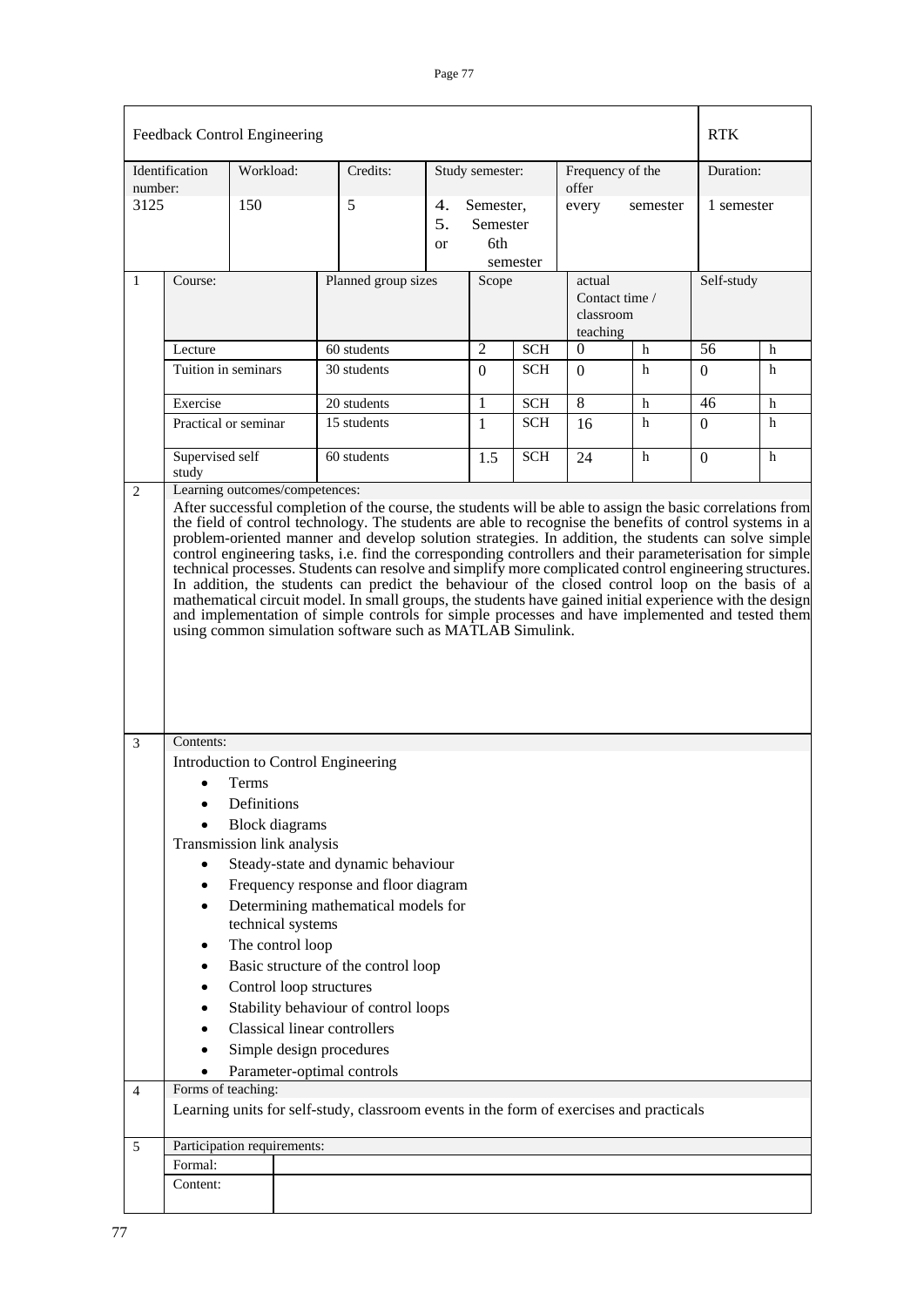| 6  | Forms of assessment:                                                                                                                                                                                                           |
|----|--------------------------------------------------------------------------------------------------------------------------------------------------------------------------------------------------------------------------------|
|    | Term paper, written examination, project work or oral examination                                                                                                                                                              |
| 7  | Prerequisite for the award of credit points:                                                                                                                                                                                   |
|    | module examination pass and course assessment                                                                                                                                                                                  |
| 8  | Application of the module (in the following study programmes)                                                                                                                                                                  |
|    | Digital Technologies (work-integrated) B.Eng., Mechatronics/Automation (work-integrated) B.Eng.,<br>Product-Service Engineering (work-integrated) B.Eng. and Industrial Engineering and Management<br>(work-integrated) B.Eng. |
| 9  | Importance of the grade for the final grade:                                                                                                                                                                                   |
|    | according to BRPO                                                                                                                                                                                                              |
| 10 | Module coordinator:                                                                                                                                                                                                            |
|    | Prof. Dr.-Ing. Michael Leuer                                                                                                                                                                                                   |
| 11 | Other information:                                                                                                                                                                                                             |
|    |                                                                                                                                                                                                                                |
| 12 | Language:                                                                                                                                                                                                                      |
|    | German                                                                                                                                                                                                                         |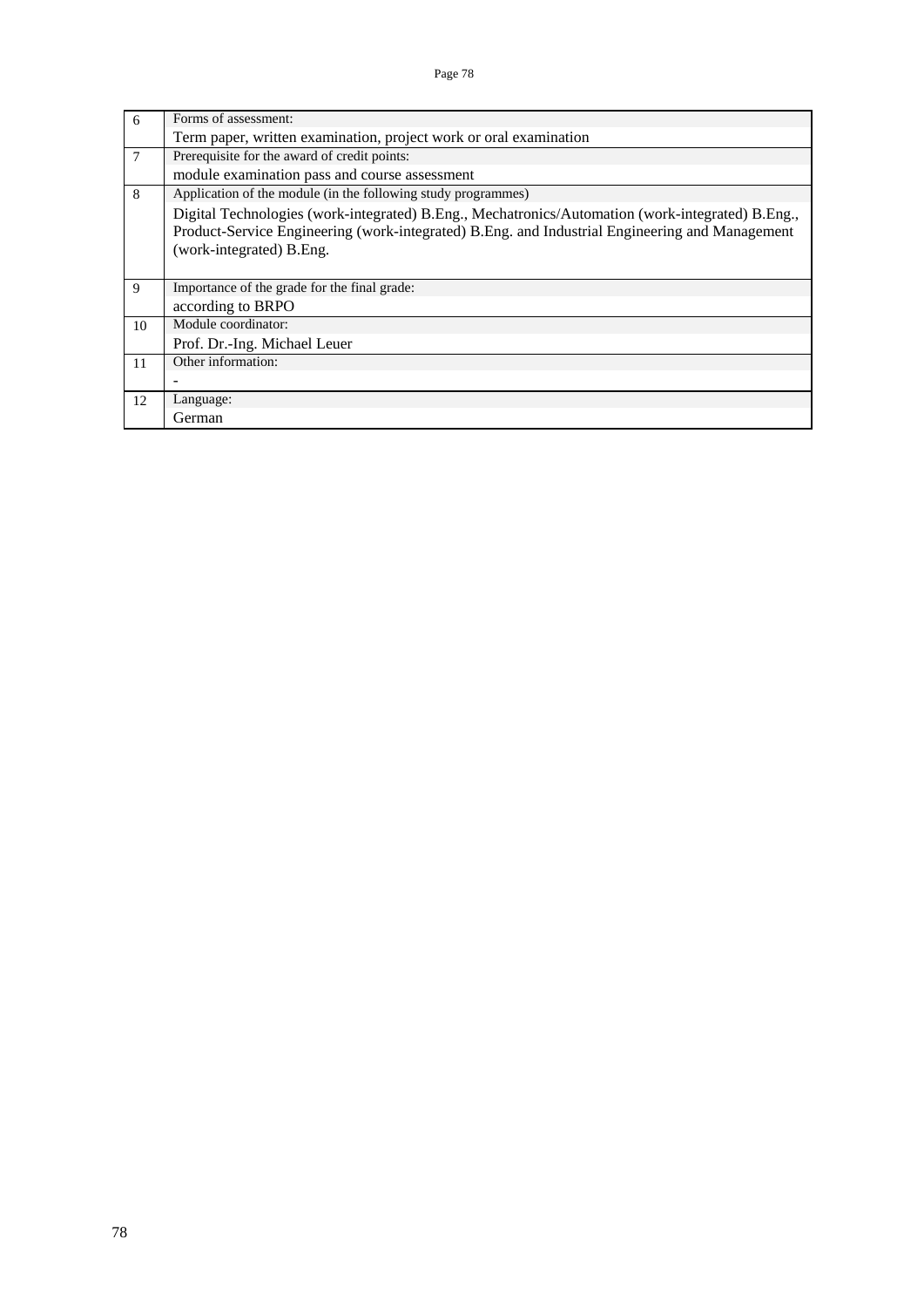| <b>Statistics</b> |                     |                                   |                                                                                                                                                                                               |  |                     |            |                                                |   | <b>STAT</b>     |            |  |
|-------------------|---------------------|-----------------------------------|-----------------------------------------------------------------------------------------------------------------------------------------------------------------------------------------------|--|---------------------|------------|------------------------------------------------|---|-----------------|------------|--|
|                   | Identification      | Workload:                         | Credits:                                                                                                                                                                                      |  | Study semester:     |            | Frequency of the                               |   | Duration:       |            |  |
| number:<br>3224   |                     | 150 <sub>h</sub>                  | 5                                                                                                                                                                                             |  | 3rd or 4th semester |            | offer<br>each semester                         |   |                 | 1 semester |  |
| $\mathbf{1}$      | Course:             |                                   | Planned group sizes                                                                                                                                                                           |  | Scope               |            | Actual contact<br>time / classroom<br>teaching |   | Self-study      |            |  |
|                   | Lecture             |                                   | 60 students                                                                                                                                                                                   |  | $\overline{2}$      | <b>SCH</b> | $\Omega$<br>h                                  |   | $\overline{56}$ | h          |  |
|                   | Tuition in seminars |                                   | 30 students                                                                                                                                                                                   |  | $\Omega$            | <b>SCH</b> | $\Omega$                                       | h | $\Omega$        | h          |  |
|                   | Exercise            |                                   | 20 students                                                                                                                                                                                   |  | $\overline{2}$      | <b>SCH</b> | 16                                             | h | 62              | h          |  |
|                   |                     | Practical or seminar              | 15 students                                                                                                                                                                                   |  | $\Omega$            | <b>SCH</b> | $\Omega$                                       | h | $\Omega$        | h          |  |
|                   |                     | Supervised self-study             | 60 students                                                                                                                                                                                   |  | $\mathbf{1}$        | <b>SCH</b> | 16                                             | h | $\Omega$        | h          |  |
| $\overline{2}$    |                     | Learning outcomes/competences:    |                                                                                                                                                                                               |  |                     |            |                                                |   |                 |            |  |
|                   | Students:           |                                   |                                                                                                                                                                                               |  |                     |            |                                                |   |                 |            |  |
|                   | $\bullet$           |                                   | can explain basic concepts of statistics.                                                                                                                                                     |  |                     |            |                                                |   |                 |            |  |
|                   | $\bullet$           |                                   | can apply the basic methods and procedures of descriptive statistics and probability theory.                                                                                                  |  |                     |            |                                                |   |                 |            |  |
|                   | $\bullet$           |                                   | are able to analyse economic questions and problems with statistical methods and to show                                                                                                      |  |                     |            |                                                |   |                 |            |  |
|                   |                     | correlations.                     |                                                                                                                                                                                               |  |                     |            |                                                |   |                 |            |  |
|                   | $\bullet$           |                                   | are able to solve tasks with the help of suitable software (SPSS, Excel,).                                                                                                                    |  |                     |            |                                                |   |                 |            |  |
|                   |                     |                                   |                                                                                                                                                                                               |  |                     |            |                                                |   |                 |            |  |
|                   |                     |                                   |                                                                                                                                                                                               |  |                     |            |                                                |   |                 |            |  |
| 3                 | Contents:           |                                   |                                                                                                                                                                                               |  |                     |            |                                                |   |                 |            |  |
|                   | $\bullet$           |                                   | Descriptive statistics (one-dimensional frequency distributions, measures, multivariate                                                                                                       |  |                     |            |                                                |   |                 |            |  |
|                   | $\bullet$           |                                   | statistics, regression analysis)<br>Probability theory (discrete and continuous distributions)                                                                                                |  |                     |            |                                                |   |                 |            |  |
|                   | $\bullet$           | Statistical interference          |                                                                                                                                                                                               |  |                     |            |                                                |   |                 |            |  |
|                   |                     | Use of Excel/SPSS                 |                                                                                                                                                                                               |  |                     |            |                                                |   |                 |            |  |
| $\overline{4}$    | Forms of teaching:  |                                   |                                                                                                                                                                                               |  |                     |            |                                                |   |                 |            |  |
|                   |                     |                                   | Learning units for self-study, classroom sessions in the form of exercises                                                                                                                    |  |                     |            |                                                |   |                 |            |  |
|                   |                     |                                   |                                                                                                                                                                                               |  |                     |            |                                                |   |                 |            |  |
| 5                 |                     | Participation requirements:       |                                                                                                                                                                                               |  |                     |            |                                                |   |                 |            |  |
|                   | Formal:             | $\overline{a}$                    |                                                                                                                                                                                               |  |                     |            |                                                |   |                 |            |  |
| 6                 | Content:            | Forms of assessment:              |                                                                                                                                                                                               |  |                     |            |                                                |   |                 |            |  |
|                   |                     |                                   | Term paper, written examination, combined examination, project work, oral examination or                                                                                                      |  |                     |            |                                                |   |                 |            |  |
|                   |                     |                                   | examination accompanying the course                                                                                                                                                           |  |                     |            |                                                |   |                 |            |  |
| $\tau$            |                     |                                   | Prerequisite for the award of credit points:                                                                                                                                                  |  |                     |            |                                                |   |                 |            |  |
|                   |                     | Module examination pass           |                                                                                                                                                                                               |  |                     |            |                                                |   |                 |            |  |
| 8                 |                     |                                   | Application of the module (in the following study programmes)                                                                                                                                 |  |                     |            |                                                |   |                 |            |  |
|                   |                     |                                   | Digital Logistics (work-integrated) B.Eng., Digital Technologies (work-integrated) B.Eng.,<br>Mechatronics/Automation (work-integrated) B.Eng., Product-Service Engineering (work-integrated) |  |                     |            |                                                |   |                 |            |  |
|                   |                     | B.Eng. and Industrial Engineering |                                                                                                                                                                                               |  |                     |            |                                                |   |                 |            |  |
|                   |                     | (work-integrated) B.Eng.          |                                                                                                                                                                                               |  |                     |            |                                                |   |                 |            |  |
| 9                 |                     |                                   | Importance of the grade for the final grade:                                                                                                                                                  |  |                     |            |                                                |   |                 |            |  |
|                   |                     | according to BRPO                 |                                                                                                                                                                                               |  |                     |            |                                                |   |                 |            |  |
| 10                |                     | Module coordinator:               |                                                                                                                                                                                               |  |                     |            |                                                |   |                 |            |  |
| 11                | Other information:  | Dr. rer. nat. Sabrina Proß        |                                                                                                                                                                                               |  |                     |            |                                                |   |                 |            |  |
|                   | ÷                   |                                   |                                                                                                                                                                                               |  |                     |            |                                                |   |                 |            |  |
|                   |                     |                                   |                                                                                                                                                                                               |  |                     |            |                                                |   |                 |            |  |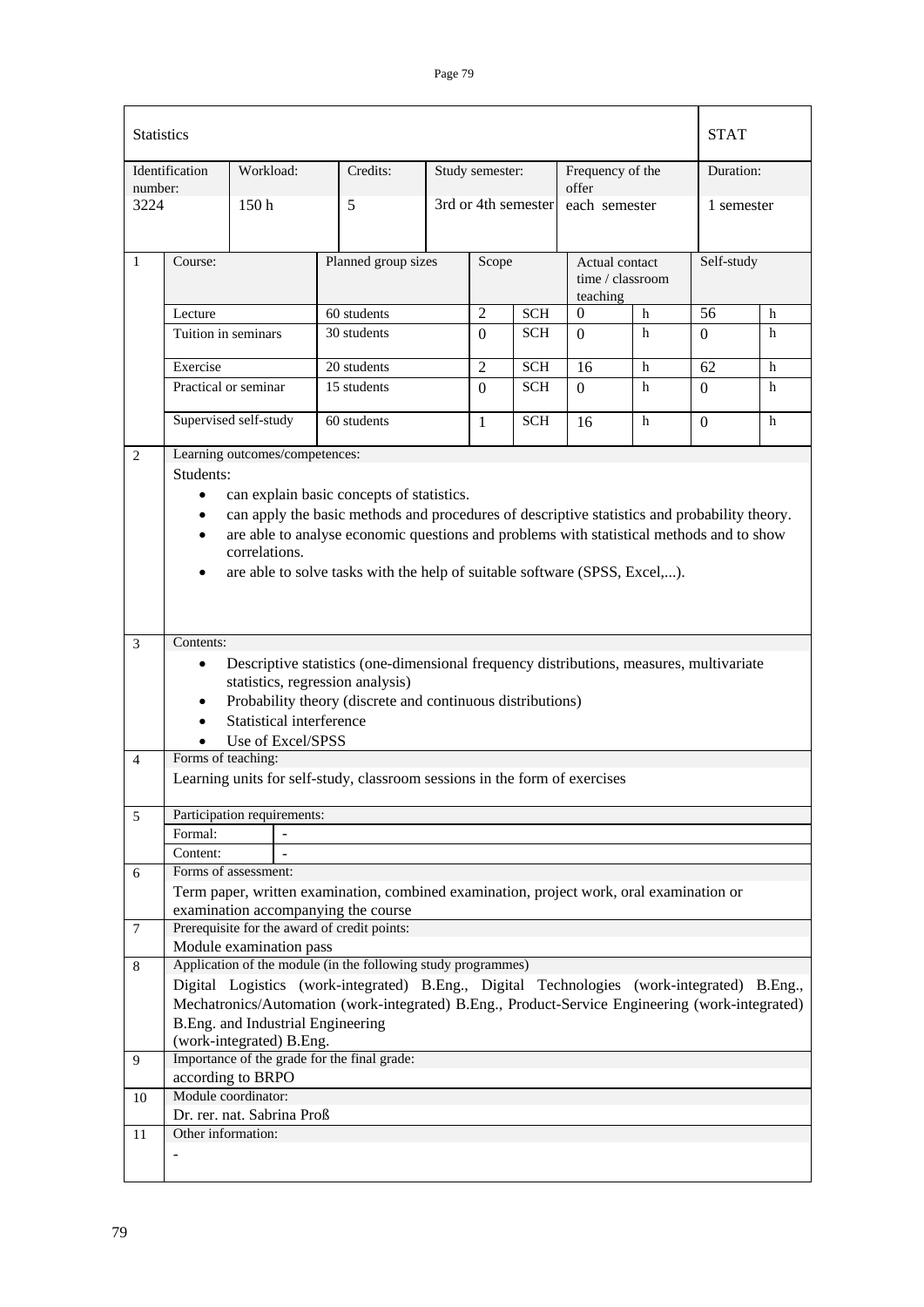| --<br>-- | Lv. |
|----------|-----|
| -        |     |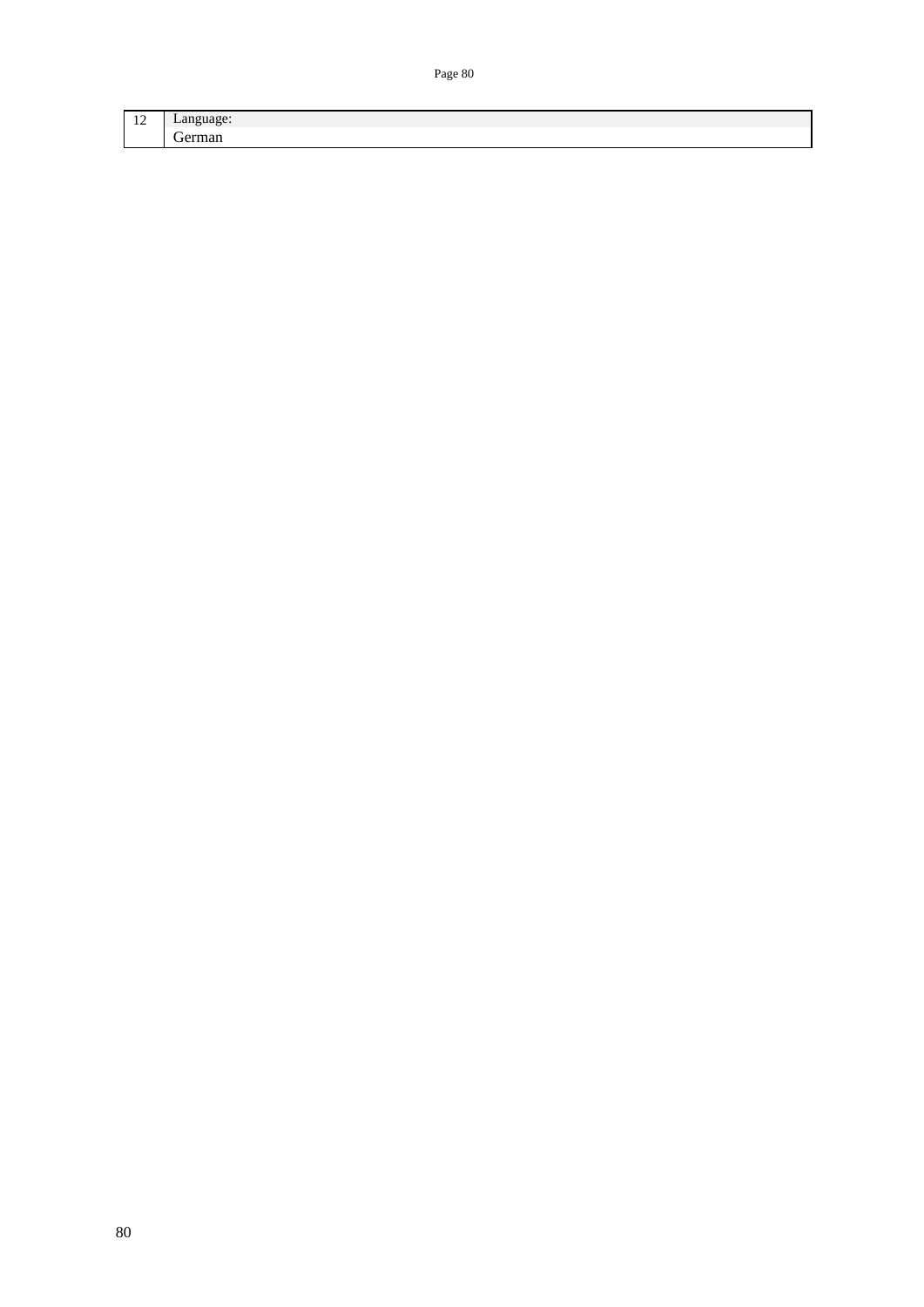|                | Engineering Mechanics – Kinematics and Kinetics                                                                                                                                                                                                                                                                                                                                                                                                                                                                                                                                                                                                                                                                                                                                                       |                  |  |                                                                                                               |          |                 |            |                           |                                    | <b>TMB</b>     |            |  |
|----------------|-------------------------------------------------------------------------------------------------------------------------------------------------------------------------------------------------------------------------------------------------------------------------------------------------------------------------------------------------------------------------------------------------------------------------------------------------------------------------------------------------------------------------------------------------------------------------------------------------------------------------------------------------------------------------------------------------------------------------------------------------------------------------------------------------------|------------------|--|---------------------------------------------------------------------------------------------------------------|----------|-----------------|------------|---------------------------|------------------------------------|----------------|------------|--|
| number:        | Identification                                                                                                                                                                                                                                                                                                                                                                                                                                                                                                                                                                                                                                                                                                                                                                                        | Workload:        |  | Credits:                                                                                                      |          | Study semester: |            | Frequency of the<br>offer |                                    |                | Duration:  |  |
| 3111           |                                                                                                                                                                                                                                                                                                                                                                                                                                                                                                                                                                                                                                                                                                                                                                                                       | 150 <sub>h</sub> |  | 5                                                                                                             | 3rd sem. |                 |            | Annual<br>(Winter)        |                                    | 1 semester     |            |  |
| $\mathbf{1}$   | Course:                                                                                                                                                                                                                                                                                                                                                                                                                                                                                                                                                                                                                                                                                                                                                                                               |                  |  | Planned group sizes                                                                                           |          |                 | Scope      | teaching                  | Actual contact<br>time / classroom |                | Self-study |  |
|                | Lecture                                                                                                                                                                                                                                                                                                                                                                                                                                                                                                                                                                                                                                                                                                                                                                                               |                  |  | 60 students                                                                                                   |          | $\overline{2}$  | <b>SCH</b> | $\boldsymbol{0}$<br>h     |                                    | 56             | h          |  |
|                | Tuition in seminars                                                                                                                                                                                                                                                                                                                                                                                                                                                                                                                                                                                                                                                                                                                                                                                   |                  |  | 30 students                                                                                                   |          | $\Omega$        | <b>SCH</b> | $\Omega$                  | h                                  | $\Omega$       | h          |  |
|                | Exercise                                                                                                                                                                                                                                                                                                                                                                                                                                                                                                                                                                                                                                                                                                                                                                                              |                  |  | 20 students                                                                                                   |          | $\mathbf{1}$    | <b>SCH</b> | 8                         | h                                  | 46             | h          |  |
|                | Practical or seminar                                                                                                                                                                                                                                                                                                                                                                                                                                                                                                                                                                                                                                                                                                                                                                                  |                  |  | 15 students                                                                                                   |          | $\mathbf{1}$    | <b>SCH</b> | 16                        | h                                  | $\Omega$       | h          |  |
|                | Supervised self-study                                                                                                                                                                                                                                                                                                                                                                                                                                                                                                                                                                                                                                                                                                                                                                                 |                  |  | 60 students                                                                                                   |          | 1.5             | <b>SCH</b> | 24                        | h                                  | $\overline{0}$ | h          |  |
| 3              | Learning outcomes/competences:<br>The students have basic knowledge of the movement processes of bodies, vehicle and machine parts.<br>They can analyse all kinds of movement processes:<br>They can gain an overview of the movement processes taking place in machines and machine<br>components, for example.<br>They are able to analyse the speeds and accelerations occurring during movements.<br>$\bullet$<br>They can calculate trajectories of mass points and individual body points of a machine.<br>They can calculate the work done and the power or energy stored or released.<br>They can analyse impact processes.<br>They are able to analyse simple vibration processes in technology.<br>Contents:<br>Kinematics and kinetics, introduction to the topic delimitation kinematics: |                  |  |                                                                                                               |          |                 |            |                           |                                    |                |            |  |
| $\overline{4}$ | Kinematics of the disc<br>Kinetics:<br>Kinetics of the point of mass<br>$\bullet$<br>Pure translational motion; work, energy, power momentum, law of momentum, law of<br>٠<br>conservation of momentum for mass points<br>Motion of a body in a medium<br>Rotation of a body around a fixed axis; work, energy power in rotary motion; momentum,<br>momentum theorem<br>Momentum conservation law for rotary motion; general, plane motion of a rigid body<br>Forms of teaching:<br>Teaching materials for self-study, classroom events in the form of exercises and practicals                                                                                                                                                                                                                       |                  |  |                                                                                                               |          |                 |            |                           |                                    |                |            |  |
| 5              | Participation requirements:                                                                                                                                                                                                                                                                                                                                                                                                                                                                                                                                                                                                                                                                                                                                                                           |                  |  |                                                                                                               |          |                 |            |                           |                                    |                |            |  |
|                | Formal:                                                                                                                                                                                                                                                                                                                                                                                                                                                                                                                                                                                                                                                                                                                                                                                               |                  |  | Successful participation in the internship.                                                                   |          |                 |            |                           |                                    |                |            |  |
|                | Content:                                                                                                                                                                                                                                                                                                                                                                                                                                                                                                                                                                                                                                                                                                                                                                                              |                  |  | Knowledge of the contents of the module "Engineering Mechanics - Statics and<br>Strength of Materials" (3108) |          |                 |            |                           |                                    |                |            |  |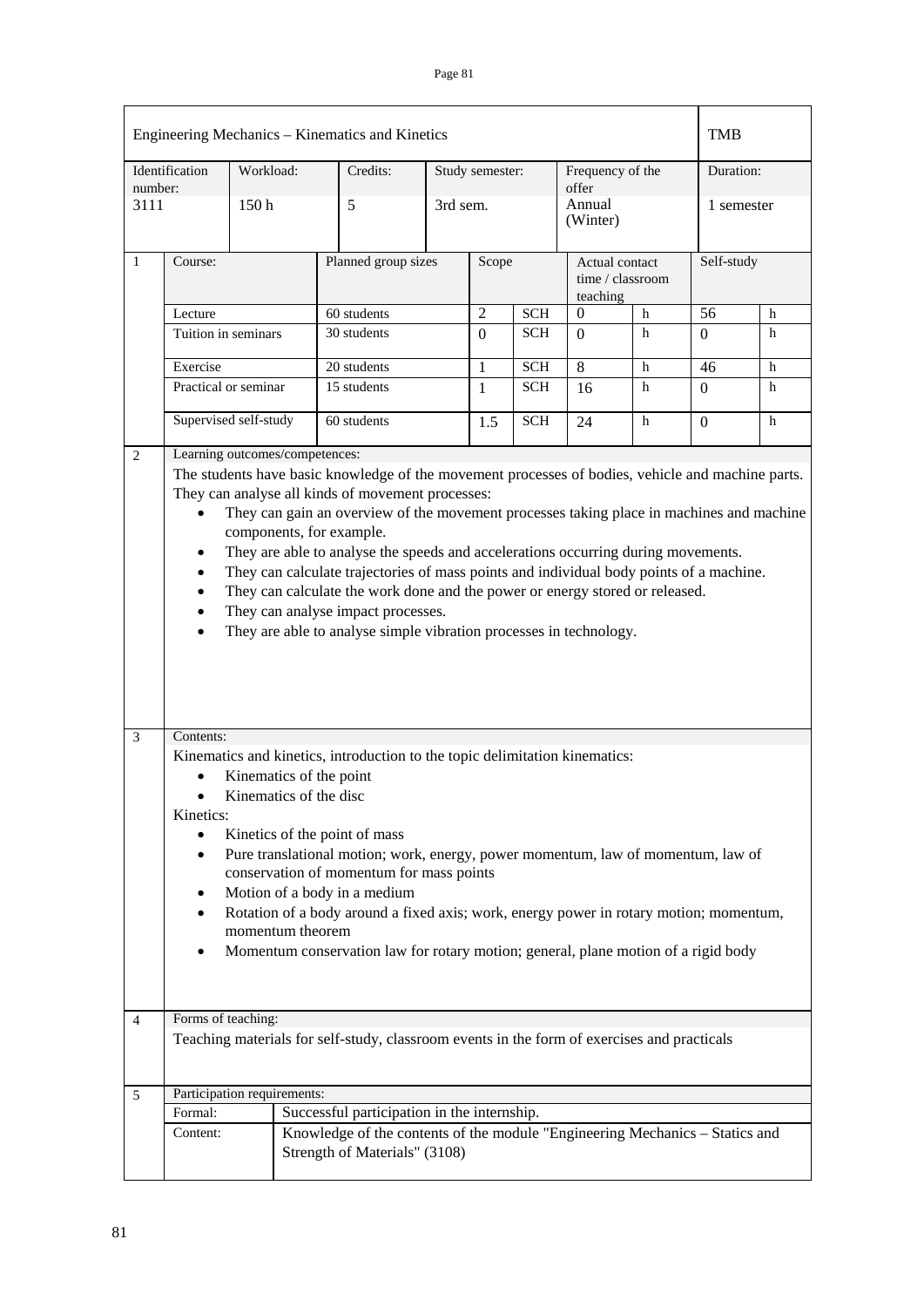| 6              | Forms of assessment:                                                                                |
|----------------|-----------------------------------------------------------------------------------------------------|
|                | Written examination, combination examination, project work or oral examination                      |
| $\overline{7}$ | Prerequisite for the award of credit points:                                                        |
|                | Module examination pass and course assessment                                                       |
| 8              | Application of the module (in the following study programmes)                                       |
|                | Mechatronics/Automation (work-integrated) B.Eng.                                                    |
| 9              | Importance of the grade for the final grade:                                                        |
|                | according to BRPO                                                                                   |
| 10             | Module coordinator:                                                                                 |
|                | Prof. Dr.-Ing. Andrea Kaimann                                                                       |
| 11             | Other information:                                                                                  |
|                | Supplementary literature will be announced at the beginning of the course.<br>$\bullet$             |
|                | It is recommended to have previously taken the module "Engineering Mechanics - Statics<br>$\bullet$ |
|                | and Strength of Materials".                                                                         |
|                |                                                                                                     |
| 12             | Language:                                                                                           |
|                | German                                                                                              |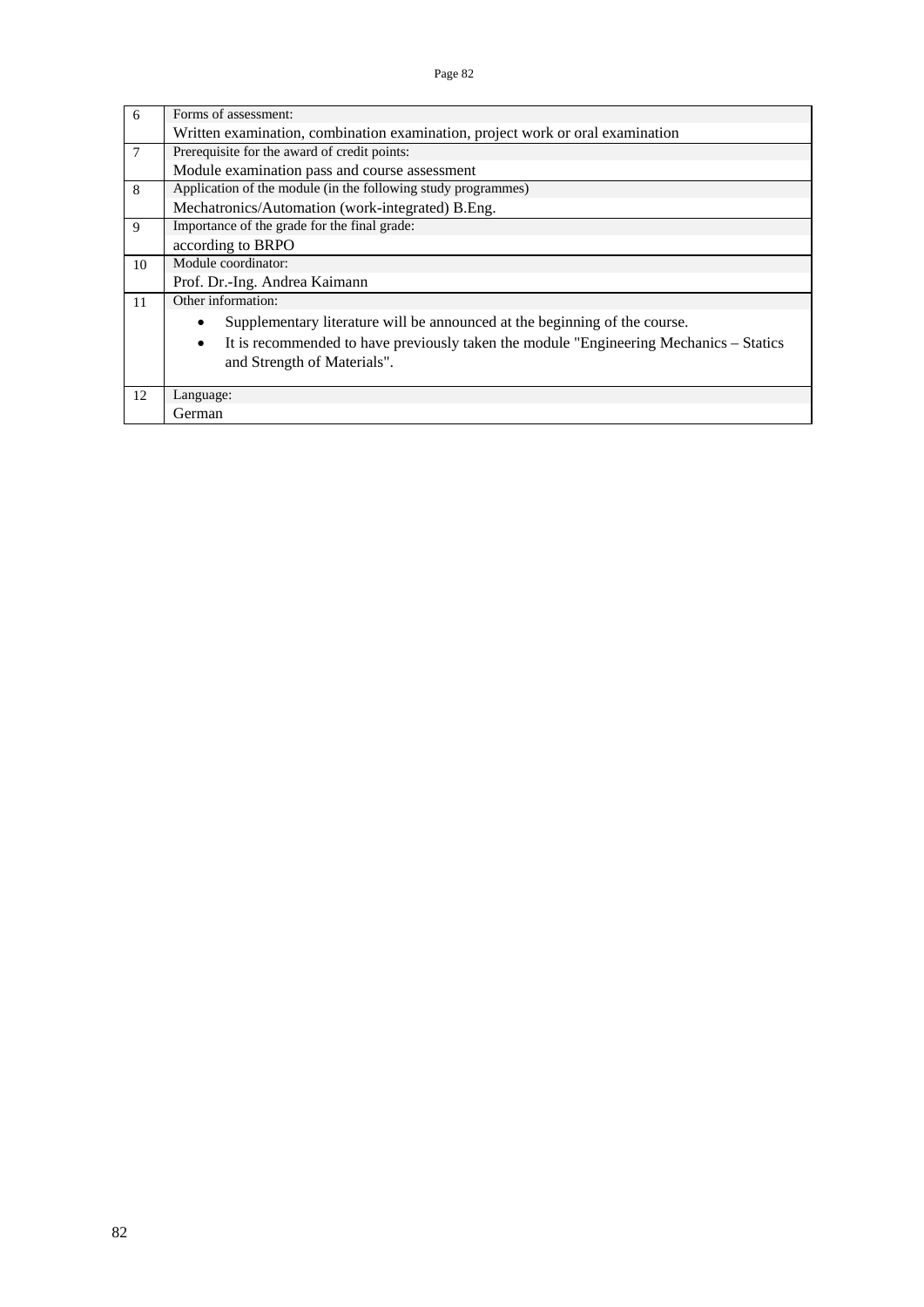| Engineering Mechanics - Statics and Strength of Materials |                                                                                                                                                                                                                                                                                                                                                                                                                                                                                                                                                                                                                                                                                                                                                                                                                                                                                                                                                                                                  |           |                          |                                                                                            |          |                 |            | TMA                                            |   |                 |   |
|-----------------------------------------------------------|--------------------------------------------------------------------------------------------------------------------------------------------------------------------------------------------------------------------------------------------------------------------------------------------------------------------------------------------------------------------------------------------------------------------------------------------------------------------------------------------------------------------------------------------------------------------------------------------------------------------------------------------------------------------------------------------------------------------------------------------------------------------------------------------------------------------------------------------------------------------------------------------------------------------------------------------------------------------------------------------------|-----------|--------------------------|--------------------------------------------------------------------------------------------|----------|-----------------|------------|------------------------------------------------|---|-----------------|---|
| Identification                                            |                                                                                                                                                                                                                                                                                                                                                                                                                                                                                                                                                                                                                                                                                                                                                                                                                                                                                                                                                                                                  | Workload: |                          | Credits:                                                                                   |          | Study semester: |            | Frequency of the<br>offer                      |   | Duration:       |   |
| number:<br>3108                                           |                                                                                                                                                                                                                                                                                                                                                                                                                                                                                                                                                                                                                                                                                                                                                                                                                                                                                                                                                                                                  | 150h      |                          | 5                                                                                          | 2nd sem. |                 |            | Annual<br>(Summer)                             |   | 1 semester      |   |
| 1                                                         | Course:                                                                                                                                                                                                                                                                                                                                                                                                                                                                                                                                                                                                                                                                                                                                                                                                                                                                                                                                                                                          |           |                          | Planned group sizes                                                                        |          | Scope           |            | Actual contact<br>time / classroom<br>teaching |   | Self-study      |   |
|                                                           | Lecture                                                                                                                                                                                                                                                                                                                                                                                                                                                                                                                                                                                                                                                                                                                                                                                                                                                                                                                                                                                          |           |                          | 60 students                                                                                |          | $\overline{2}$  | <b>SCH</b> | $\Omega$                                       | h | $\overline{56}$ | h |
|                                                           | Tuition in seminars                                                                                                                                                                                                                                                                                                                                                                                                                                                                                                                                                                                                                                                                                                                                                                                                                                                                                                                                                                              |           |                          | 30 students                                                                                |          | $\Omega$        | SCH        | 0                                              | h | 0               | h |
|                                                           | Exercise                                                                                                                                                                                                                                                                                                                                                                                                                                                                                                                                                                                                                                                                                                                                                                                                                                                                                                                                                                                         |           |                          | 20 students                                                                                |          | $\mathbf{1}$    | <b>SCH</b> | 8                                              | h | 46              | h |
|                                                           | Practical or seminar                                                                                                                                                                                                                                                                                                                                                                                                                                                                                                                                                                                                                                                                                                                                                                                                                                                                                                                                                                             |           |                          | 15 students                                                                                |          | 1               | <b>SCH</b> | 16                                             | h | 0               | h |
|                                                           | Supervised self-study                                                                                                                                                                                                                                                                                                                                                                                                                                                                                                                                                                                                                                                                                                                                                                                                                                                                                                                                                                            |           |                          | 60 students                                                                                |          | 1.5             | <b>SCH</b> | 24                                             | h | $\Omega$        | h |
| 2                                                         | Learning outcomes/competences:                                                                                                                                                                                                                                                                                                                                                                                                                                                                                                                                                                                                                                                                                                                                                                                                                                                                                                                                                                   |           |                          |                                                                                            |          |                 |            |                                                |   |                 |   |
| 3                                                         | The students know and understand the basic relationships of statics as the study of the balance of forces<br>in and on mechanical structures at rest and can apply these independently to simple examples from<br>practice.<br>Furthermore, they know the basic relationships between the external loads and the resulting internal<br>stresses and deformations, so that they can carry out strength verifications for simple statically stressed<br>components using relevant material parameters.<br>Contents:<br>Basic concepts of mechanics:<br>Force – balance – rigid body<br>$\bullet$<br>Statics: Introduction - Plane system of forces - Centre of gravity - Static balance of bodies -<br>$\bullet$<br>Freeing – Determination of bearing and intermediate reactions – Friction<br>Strength of materials: Introduction to strength theory – Internal forces – Tensile or pressure<br>$\bullet$<br>load – Shear – Bending load – Torsional stress – Buckling Stress – Composite stress |           |                          |                                                                                            |          |                 |            |                                                |   |                 |   |
| 4                                                         | Forms of teaching:                                                                                                                                                                                                                                                                                                                                                                                                                                                                                                                                                                                                                                                                                                                                                                                                                                                                                                                                                                               |           |                          |                                                                                            |          |                 |            |                                                |   |                 |   |
|                                                           |                                                                                                                                                                                                                                                                                                                                                                                                                                                                                                                                                                                                                                                                                                                                                                                                                                                                                                                                                                                                  |           |                          | Learning units for self-study, classroom events in the form of exercises and practicals    |          |                 |            |                                                |   |                 |   |
| 5                                                         | Participation requirements:                                                                                                                                                                                                                                                                                                                                                                                                                                                                                                                                                                                                                                                                                                                                                                                                                                                                                                                                                                      |           |                          |                                                                                            |          |                 |            |                                                |   |                 |   |
|                                                           | Formal:                                                                                                                                                                                                                                                                                                                                                                                                                                                                                                                                                                                                                                                                                                                                                                                                                                                                                                                                                                                          |           | None                     |                                                                                            |          |                 |            |                                                |   |                 |   |
|                                                           | Content:                                                                                                                                                                                                                                                                                                                                                                                                                                                                                                                                                                                                                                                                                                                                                                                                                                                                                                                                                                                         |           | None                     |                                                                                            |          |                 |            |                                                |   |                 |   |
| 6                                                         | Forms of assessment:                                                                                                                                                                                                                                                                                                                                                                                                                                                                                                                                                                                                                                                                                                                                                                                                                                                                                                                                                                             |           |                          |                                                                                            |          |                 |            |                                                |   |                 |   |
|                                                           |                                                                                                                                                                                                                                                                                                                                                                                                                                                                                                                                                                                                                                                                                                                                                                                                                                                                                                                                                                                                  |           |                          | Written examination, combination examination or oral examination                           |          |                 |            |                                                |   |                 |   |
| 7                                                         |                                                                                                                                                                                                                                                                                                                                                                                                                                                                                                                                                                                                                                                                                                                                                                                                                                                                                                                                                                                                  |           |                          | Prerequisite for the award of credit points:                                               |          |                 |            |                                                |   |                 |   |
|                                                           |                                                                                                                                                                                                                                                                                                                                                                                                                                                                                                                                                                                                                                                                                                                                                                                                                                                                                                                                                                                                  |           |                          | Module examination pass and course assessment                                              |          |                 |            |                                                |   |                 |   |
| 8                                                         |                                                                                                                                                                                                                                                                                                                                                                                                                                                                                                                                                                                                                                                                                                                                                                                                                                                                                                                                                                                                  |           |                          | Application of the module (in the following study programmes)                              |          |                 |            |                                                |   |                 |   |
|                                                           |                                                                                                                                                                                                                                                                                                                                                                                                                                                                                                                                                                                                                                                                                                                                                                                                                                                                                                                                                                                                  |           |                          | Mechatronics/Automation (work-integrated) B.Eng. and Industrial Engineering and Management |          |                 |            |                                                |   |                 |   |
|                                                           |                                                                                                                                                                                                                                                                                                                                                                                                                                                                                                                                                                                                                                                                                                                                                                                                                                                                                                                                                                                                  |           | (work-integrated) B.Eng. |                                                                                            |          |                 |            |                                                |   |                 |   |
| 9                                                         |                                                                                                                                                                                                                                                                                                                                                                                                                                                                                                                                                                                                                                                                                                                                                                                                                                                                                                                                                                                                  |           |                          | Importance of the grade for the final grade:                                               |          |                 |            |                                                |   |                 |   |
|                                                           | according to BRPO                                                                                                                                                                                                                                                                                                                                                                                                                                                                                                                                                                                                                                                                                                                                                                                                                                                                                                                                                                                |           |                          |                                                                                            |          |                 |            |                                                |   |                 |   |
| 10                                                        | Module coordinator:<br>Prof. Dr.-Ing. Andrea Kaimann                                                                                                                                                                                                                                                                                                                                                                                                                                                                                                                                                                                                                                                                                                                                                                                                                                                                                                                                             |           |                          |                                                                                            |          |                 |            |                                                |   |                 |   |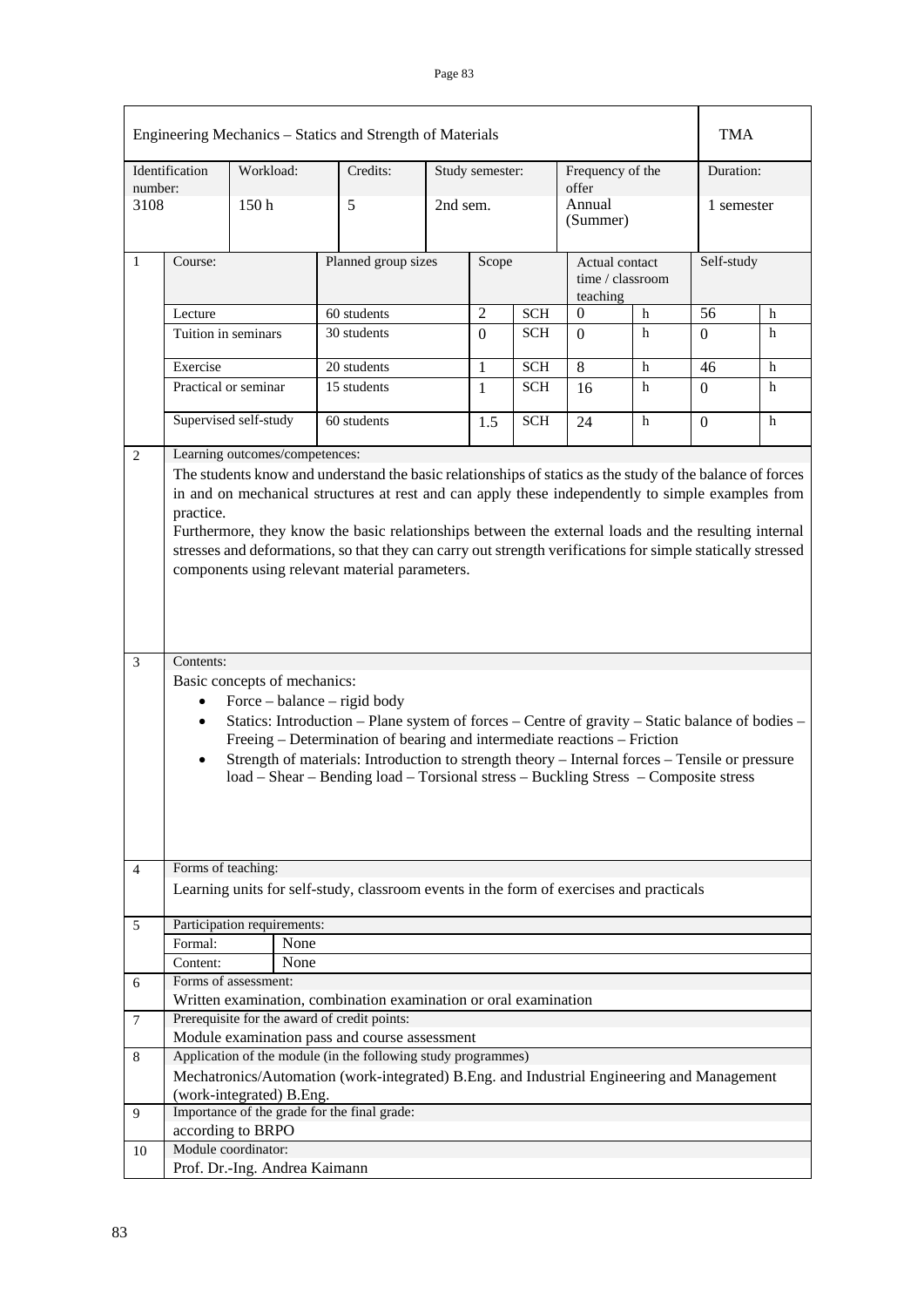Page 84

|                                                                            | Other information: |  |  |  |  |  |  |  |
|----------------------------------------------------------------------------|--------------------|--|--|--|--|--|--|--|
| Supplementary literature will be announced at the beginning of the course. |                    |  |  |  |  |  |  |  |
|                                                                            | Language:          |  |  |  |  |  |  |  |
|                                                                            | l ierman           |  |  |  |  |  |  |  |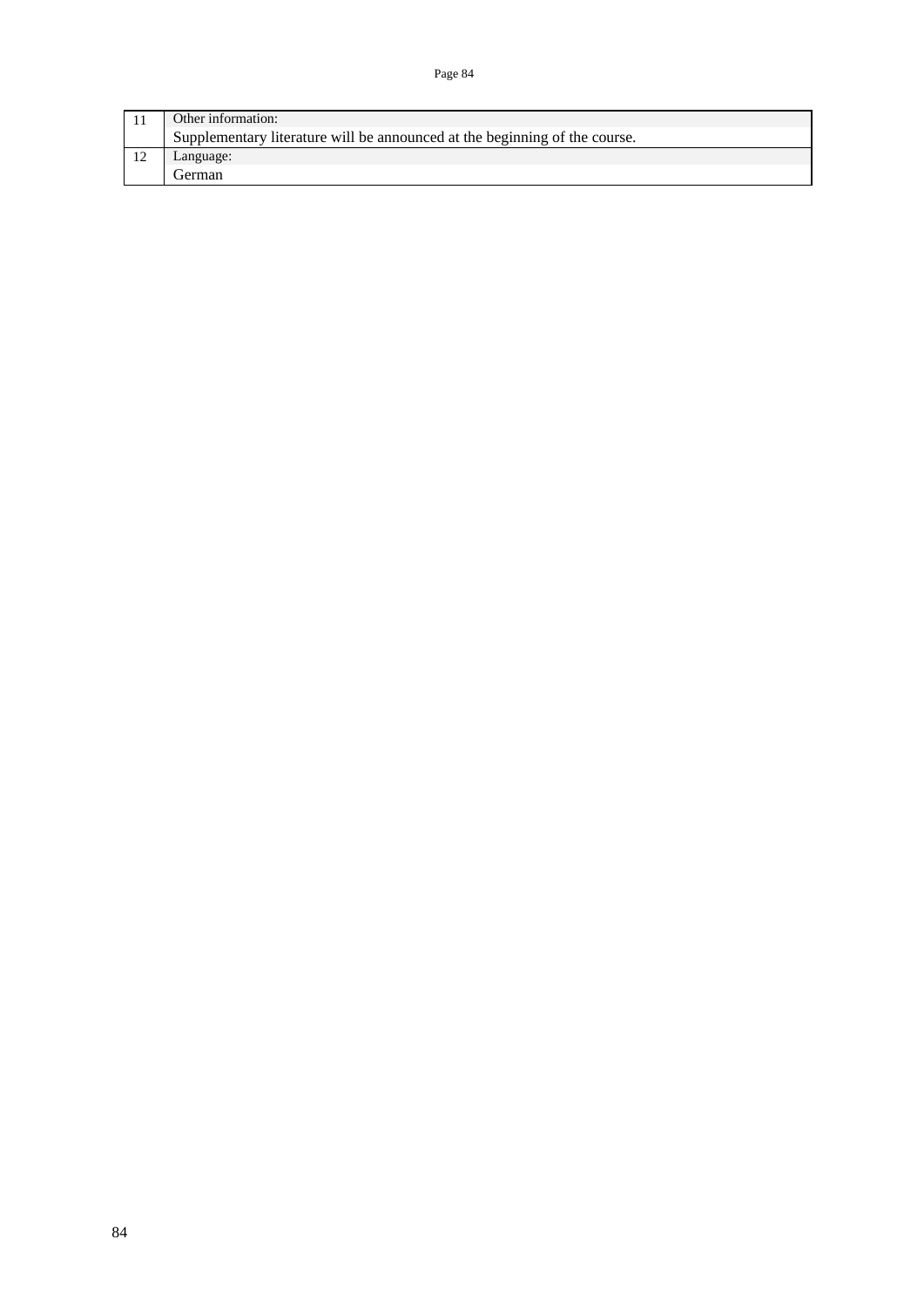## Page 85

|                                                                                                               | <b>Technical English</b>                                                                                                                                                                                                                                                                                                                                                                                                                                                                                                                                                                                                                                                                                                                                                                                                                                                                                                                                                                                                                               |                  |  |                     |                         |                              |                             |                                                |             | <b>TCE</b>     |           |  |
|---------------------------------------------------------------------------------------------------------------|--------------------------------------------------------------------------------------------------------------------------------------------------------------------------------------------------------------------------------------------------------------------------------------------------------------------------------------------------------------------------------------------------------------------------------------------------------------------------------------------------------------------------------------------------------------------------------------------------------------------------------------------------------------------------------------------------------------------------------------------------------------------------------------------------------------------------------------------------------------------------------------------------------------------------------------------------------------------------------------------------------------------------------------------------------|------------------|--|---------------------|-------------------------|------------------------------|-----------------------------|------------------------------------------------|-------------|----------------|-----------|--|
| Identification                                                                                                |                                                                                                                                                                                                                                                                                                                                                                                                                                                                                                                                                                                                                                                                                                                                                                                                                                                                                                                                                                                                                                                        | Workload:        |  | Credits:            |                         | Study semester:              |                             | Frequency of the                               |             |                | Duration: |  |
| number:<br>3121                                                                                               |                                                                                                                                                                                                                                                                                                                                                                                                                                                                                                                                                                                                                                                                                                                                                                                                                                                                                                                                                                                                                                                        | 150 <sub>h</sub> |  | 5                   | 1st, 3rd or 5th<br>sem. |                              | offer<br>Annual<br>(Winter) |                                                | 1 semester  |                |           |  |
| $\mathbf{1}$                                                                                                  | Course:                                                                                                                                                                                                                                                                                                                                                                                                                                                                                                                                                                                                                                                                                                                                                                                                                                                                                                                                                                                                                                                |                  |  | Planned group sizes |                         | Scope                        |                             | Actual contact<br>time / classroom<br>teaching |             | Self-study     |           |  |
|                                                                                                               | Lecture                                                                                                                                                                                                                                                                                                                                                                                                                                                                                                                                                                                                                                                                                                                                                                                                                                                                                                                                                                                                                                                |                  |  | 60 students         |                         | $\overline{2}$<br><b>SCH</b> |                             | $\Omega$                                       | $\mathbf h$ | 56             | h         |  |
|                                                                                                               | Tuition in seminars                                                                                                                                                                                                                                                                                                                                                                                                                                                                                                                                                                                                                                                                                                                                                                                                                                                                                                                                                                                                                                    |                  |  | 30 students         |                         | $\Omega$                     | <b>SCH</b>                  | $\Omega$                                       | h           | $\Omega$       | h         |  |
|                                                                                                               | Exercise                                                                                                                                                                                                                                                                                                                                                                                                                                                                                                                                                                                                                                                                                                                                                                                                                                                                                                                                                                                                                                               |                  |  | 20 students         |                         | $\boldsymbol{0}$             | <b>SCH</b>                  | $\boldsymbol{0}$                               | h           | $\overline{0}$ | h         |  |
|                                                                                                               | Practical or seminar                                                                                                                                                                                                                                                                                                                                                                                                                                                                                                                                                                                                                                                                                                                                                                                                                                                                                                                                                                                                                                   |                  |  | 15 students         |                         | $\overline{2}$               | <b>SCH</b>                  | 32                                             | h           | 46             | h         |  |
|                                                                                                               | Supervised self-study                                                                                                                                                                                                                                                                                                                                                                                                                                                                                                                                                                                                                                                                                                                                                                                                                                                                                                                                                                                                                                  |                  |  | 60 students         |                         | 1                            | <b>SCH</b>                  | 16                                             | h           | $\overline{0}$ | h         |  |
| $\overline{2}$                                                                                                | Learning outcomes/competences:<br>- Expertise: Students demonstrate that they have extended their active general language competence<br>from B1.2 and achieved a B2.1 level. They possess a sound basic vocabulary of Technical English<br>and master the contextually relevant grammar. They communicate spontaneously and fluently in<br>engineering job situations. They formulate issues confidently, clearly and in detail in English both<br>in speaking and writing<br>- Social competence: They try out and consolidate communicative key skills in English presentations,<br>teamwork and project work.<br>- Methodological competence: They use targeted strategies for content acquisition and critical<br>analysis of technical texts and for solving contextual tasks. They can present technical issues in a<br>way that is appropriate for the target group.<br>- Personal competence: They assume responsibility for their learning process; they research and<br>structure authentic material, organise workloads and meet deadlines. |                  |  |                     |                         |                              |                             |                                                |             |                |           |  |
| 3                                                                                                             | Contents:<br>- Students master the core terminology of the technical and organisational content of their study<br>programme (e.g. dimensions and shapes; numbers, symbols and mathematical operations; materials<br>and manufacturing; automated systems and Industry 4.0; logistics; international trade, etc.).<br>- They possess skills (e.g. emailing; writing reports and abstracts; project pitches; discussing readings<br>and trends; designing conference posters).                                                                                                                                                                                                                                                                                                                                                                                                                                                                                                                                                                           |                  |  |                     |                         |                              |                             |                                                |             |                |           |  |
| 4                                                                                                             | Forms of teaching:                                                                                                                                                                                                                                                                                                                                                                                                                                                                                                                                                                                                                                                                                                                                                                                                                                                                                                                                                                                                                                     |                  |  |                     |                         |                              |                             |                                                |             |                |           |  |
|                                                                                                               | Seminar-based teaching / individual and group work, etc.<br>Project task (Assignment)                                                                                                                                                                                                                                                                                                                                                                                                                                                                                                                                                                                                                                                                                                                                                                                                                                                                                                                                                                  |                  |  |                     |                         |                              |                             |                                                |             |                |           |  |
| 5                                                                                                             | Participation requirements:                                                                                                                                                                                                                                                                                                                                                                                                                                                                                                                                                                                                                                                                                                                                                                                                                                                                                                                                                                                                                            |                  |  |                     |                         |                              |                             |                                                |             |                |           |  |
|                                                                                                               | Formal:                                                                                                                                                                                                                                                                                                                                                                                                                                                                                                                                                                                                                                                                                                                                                                                                                                                                                                                                                                                                                                                |                  |  |                     |                         |                              |                             |                                                |             |                |           |  |
| Content:<br>English language competence: B1.2 (according to the European Reference<br>Framework of Languages) |                                                                                                                                                                                                                                                                                                                                                                                                                                                                                                                                                                                                                                                                                                                                                                                                                                                                                                                                                                                                                                                        |                  |  |                     |                         |                              |                             |                                                |             |                |           |  |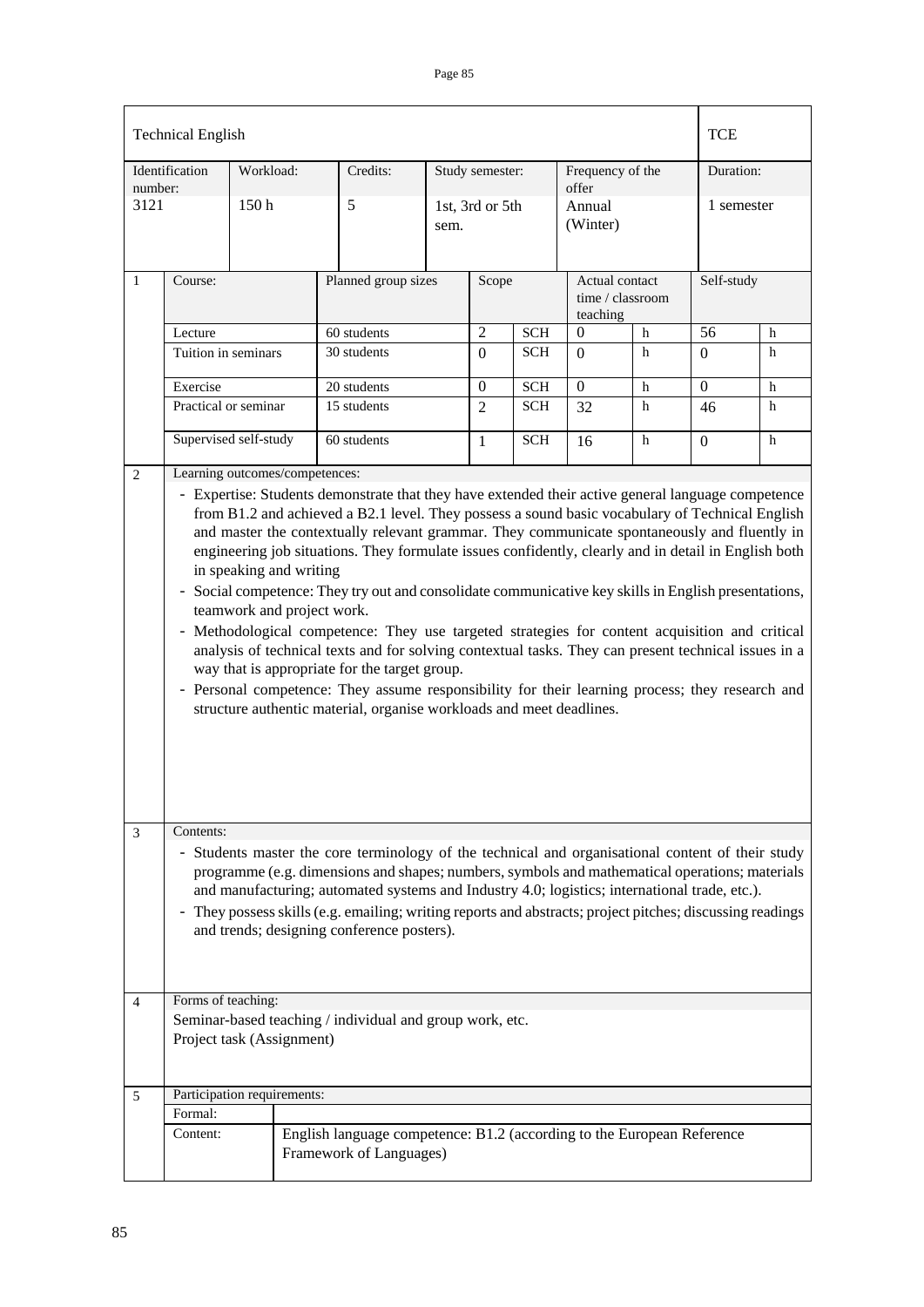| 6  | Forms of assessment:                                                                                                                                                                                                                                                       |  |  |  |  |  |  |  |  |  |
|----|----------------------------------------------------------------------------------------------------------------------------------------------------------------------------------------------------------------------------------------------------------------------------|--|--|--|--|--|--|--|--|--|
|    | Combination examination                                                                                                                                                                                                                                                    |  |  |  |  |  |  |  |  |  |
| 7  | Prerequisite for the award of credit points:                                                                                                                                                                                                                               |  |  |  |  |  |  |  |  |  |
|    | 70% attendance and active participation, passed semester project and written exam                                                                                                                                                                                          |  |  |  |  |  |  |  |  |  |
| 8  | Application of the module (in the following study programmes)                                                                                                                                                                                                              |  |  |  |  |  |  |  |  |  |
|    | Digital Logistics (work-integrated) B.Eng., Digital Technologies (work-integrated) B.Eng.,<br>Mechatronics/Automation (work-integrated) B.Eng., Product-Service Engineering (work-integrated)<br>B.Eng. and Industrial Engineering and Management (work-integrated) B.Eng. |  |  |  |  |  |  |  |  |  |
| 9  | Importance of the grade for the final grade:                                                                                                                                                                                                                               |  |  |  |  |  |  |  |  |  |
|    | according to BRPO                                                                                                                                                                                                                                                          |  |  |  |  |  |  |  |  |  |
| 10 | Module coordinator:                                                                                                                                                                                                                                                        |  |  |  |  |  |  |  |  |  |
|    | OStR Cornelia Biegler-König                                                                                                                                                                                                                                                |  |  |  |  |  |  |  |  |  |
| 11 | Other information:                                                                                                                                                                                                                                                         |  |  |  |  |  |  |  |  |  |
|    |                                                                                                                                                                                                                                                                            |  |  |  |  |  |  |  |  |  |
| 12 | Language:                                                                                                                                                                                                                                                                  |  |  |  |  |  |  |  |  |  |
|    | English                                                                                                                                                                                                                                                                    |  |  |  |  |  |  |  |  |  |